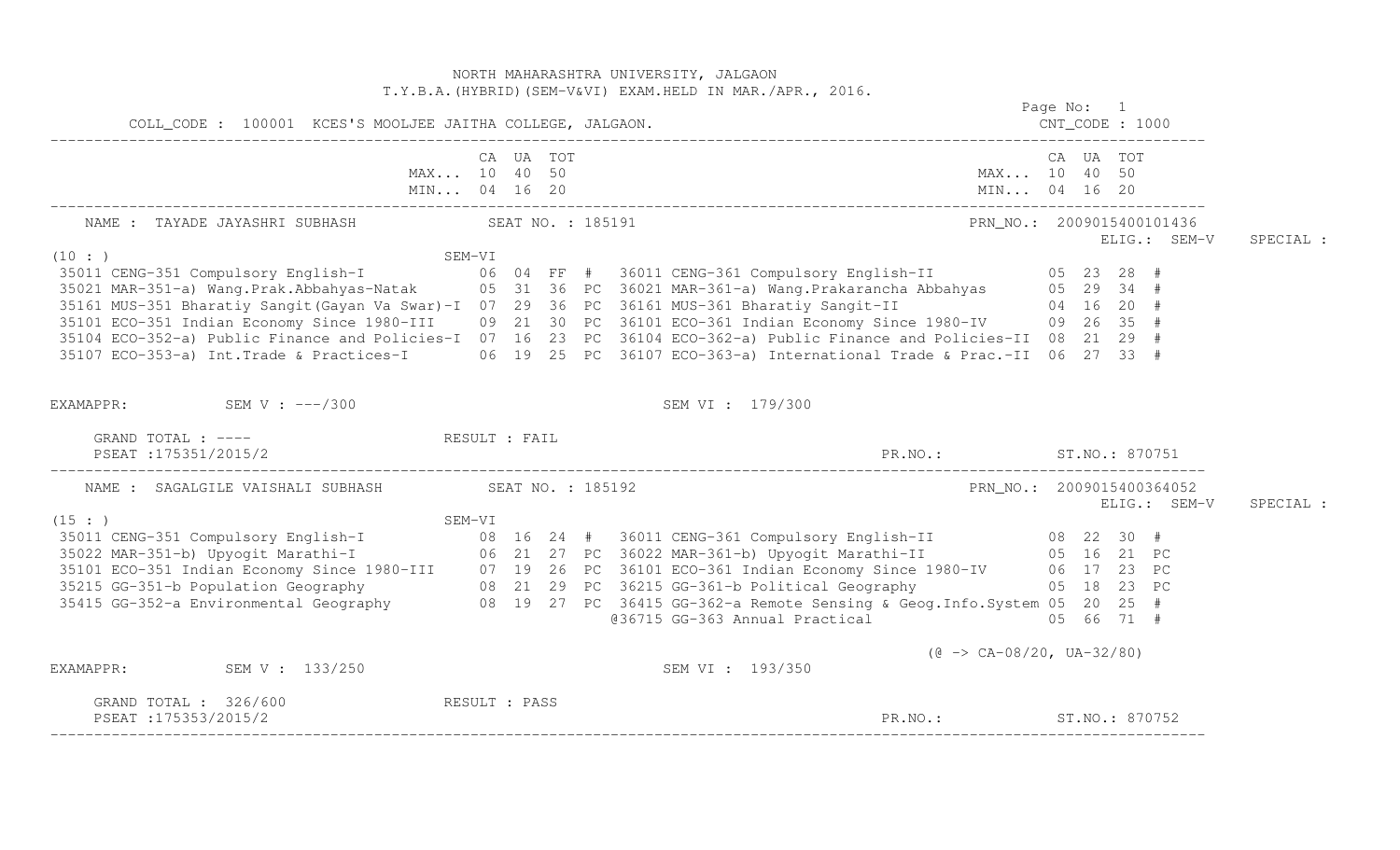|                                                              |                             |           |  | NORTH MAHARASHTRA UNIVERSITY, JALGAON<br>T.Y.B.A. (HYBRID) (SEM-V&VI) EXAM. HELD IN MAR./APR., 2016.<br>Page No: 1                                                                                                                                                                                                                                                                                                                                                                                                                                                                                         |  |           |                |           |
|--------------------------------------------------------------|-----------------------------|-----------|--|------------------------------------------------------------------------------------------------------------------------------------------------------------------------------------------------------------------------------------------------------------------------------------------------------------------------------------------------------------------------------------------------------------------------------------------------------------------------------------------------------------------------------------------------------------------------------------------------------------|--|-----------|----------------|-----------|
|                                                              |                             |           |  |                                                                                                                                                                                                                                                                                                                                                                                                                                                                                                                                                                                                            |  |           |                |           |
|                                                              | MAX 10 40 50                | CA UA TOT |  | MAX 10 40 50                                                                                                                                                                                                                                                                                                                                                                                                                                                                                                                                                                                               |  | CA UA TOT |                |           |
| NAME: MAHAJAN SAGAR ASHOK NAME SEAT NO.: 184920              |                             |           |  | PRN_NO.: 2008015400389741                                                                                                                                                                                                                                                                                                                                                                                                                                                                                                                                                                                  |  |           | ELIG.: SEM-V   | SPECIAL : |
| (10: )                                                       |                             |           |  | SEM-VI<br>35011 CENG-351 Compulsory English-I (10 : )<br>35022 MAR-351-b) Upyogit Marathi-I (16 22 # 36011 CENG-361 Compulsory English-II (16 22 PC)<br>35101 ECO-351 Indian Economy Since 1980-III (18 21 29 PC 36101 ECO-361 Indian E<br>35104 ECO-352-a) Public Finance and Policies-I 08 21 29 PC 36104 ECO-362-a) Public Finance and Policies-II 08 22 30 PC<br>35107 ECO-353-a) Int.Trade & Practices-I 08 16 24 PC 36107 ECO-363-a) International Trade & Prac.-II 07 21 28 PC<br>35281 SOC-351 Indian Soc.Struc.and Change-I 04 23 27 PC 36281 SOC-361 Ind.Soc.Structure and Change-II 04 31 35 PC |  |           |                |           |
| EXAMAPPR: SEM V : 155/300                                    |                             |           |  | SEM VI : 163/300                                                                                                                                                                                                                                                                                                                                                                                                                                                                                                                                                                                           |  |           |                |           |
| GRAND TOTAL : 318/600 RESULT : PASS<br>PSEAT : 175127/2015/2 |                             |           |  |                                                                                                                                                                                                                                                                                                                                                                                                                                                                                                                                                                                                            |  |           |                |           |
| NAME : GAYAKWAD MANOJ VASUDEO SEAT NO. : 184922              |                             |           |  | PRN_NO.: 2009015400203003                                                                                                                                                                                                                                                                                                                                                                                                                                                                                                                                                                                  |  |           | ELIG.:E SEM-V  | SPECIAL : |
| (12 : )                                                      |                             |           |  | SEM-VI<br>SEM-VI (12:)<br>SEM-VI (12: 26 PC 36011 CENG-361 Compulsory English-II (15 AB FF #<br>35021 MAR-351-a) Wang.Prak.Abbahyas-Natak (14 22 26 PC 36021 MAR-361-a) Wang.Prakarancha Abbahyas (14 17 21 PC<br>35121 HIS-351 Histor<br>35125 HIS-352-b) Expansion of the Maratha Power 07 17 24 PC 36125 HIS-362-b) Expan'n & Fall of the Mar.power 06 18 24 PC<br>35127 HIS-353 Pol.History of Medieval India 06 16 22 PC 36127 HIS-363 Adm.& Socio-Eco.History 106 26 32 PC<br>35201 DEF-351-a) Global Security-I 108 17 25 PC 36201 DEF-361-a) Global Security-II 107 25 32 #                        |  |           |                |           |
| EXAMAPPR: SEM V : ---/300                                    |                             |           |  | SEM VI : ---/300                                                                                                                                                                                                                                                                                                                                                                                                                                                                                                                                                                                           |  |           |                |           |
| GRAND TOTAL : ---- The RESULT : FAIL<br>PSEAT:179386/2015/1  |                             |           |  | PR. NO.: ST. NO.: 870754                                                                                                                                                                                                                                                                                                                                                                                                                                                                                                                                                                                   |  |           |                |           |
| NAME : PATIL DINESH RAMESH<br>(05 : )                        | SEAT NO. : 185195<br>SEM-VI |           |  | PRN_NO.: 2009015400413151                                                                                                                                                                                                                                                                                                                                                                                                                                                                                                                                                                                  |  |           | ELIG.: E SEM-V | SPECIAL : |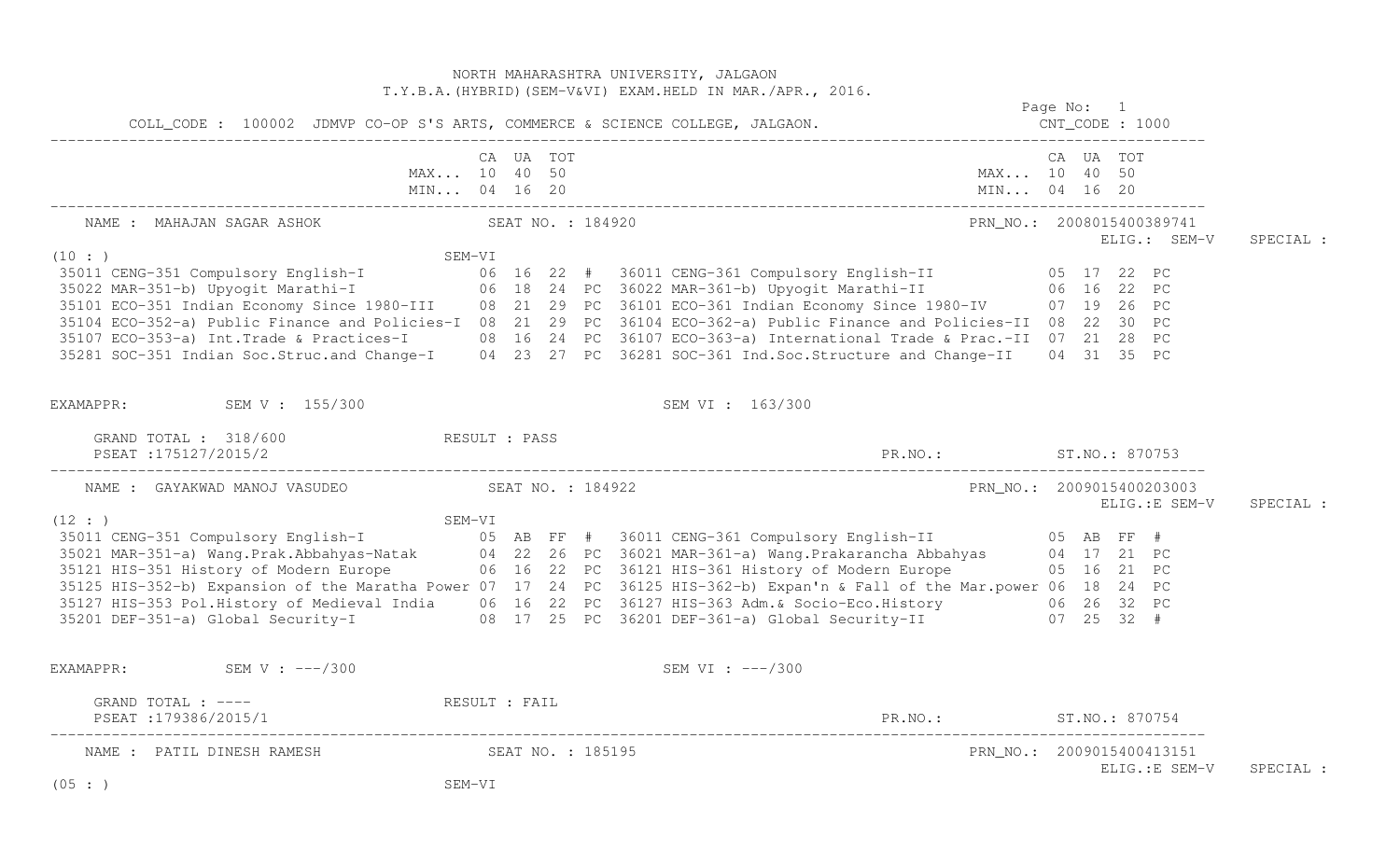| 35011 CENG-351 Compulsory English-I        |  |  | 05 16 21 # 36011 CENG-361 Compulsory English-II           |  | 07 18 25 PC    |
|--------------------------------------------|--|--|-----------------------------------------------------------|--|----------------|
| 35052 HIN-351-b) Prayojanmulak Hindi-I     |  |  | 05 18 23 PC 36052 HIN-361-b) Prayojanmulak Hindi-II       |  | 07 19 26 PC    |
| 35054 HIN-352 Hindi Sahitya ka Etihas-I    |  |  | 08 17 25 PC 36054 HIN-362 Hindi Sahitya ka Etihas-II      |  | 07 17 24 PC    |
| 35057 HIN-353 Bhasha Vidyan Tatha Rashtra. |  |  | 06 22 28 PC 36057 HIN-363 Bhasha Vidyan Tatha Rashtra.    |  | 07 18 25 PC    |
| 35111 POL-351-a) Western Pol. Thought-I    |  |  | 07 21 28 PC 36111 POL-361-a) Western Political Thought-II |  | 08 21 29 PC    |
| 35201 DEF-351-a) Global Security-I         |  |  | 08 27 35 PC 36201 DEF-361-a) Global Security-II           |  | 08  26  34  PC |
|                                            |  |  |                                                           |  |                |

| EXAMAPPR:                                     | SEM V : 160/300 |               | SEM VI : 163/300 |         |                |
|-----------------------------------------------|-----------------|---------------|------------------|---------|----------------|
| GRAND TOTAL : 323/600<br>PSEAT :175355/2015/2 |                 | RESULT : PASS |                  | PR.NO.: | ST.NO.: 870755 |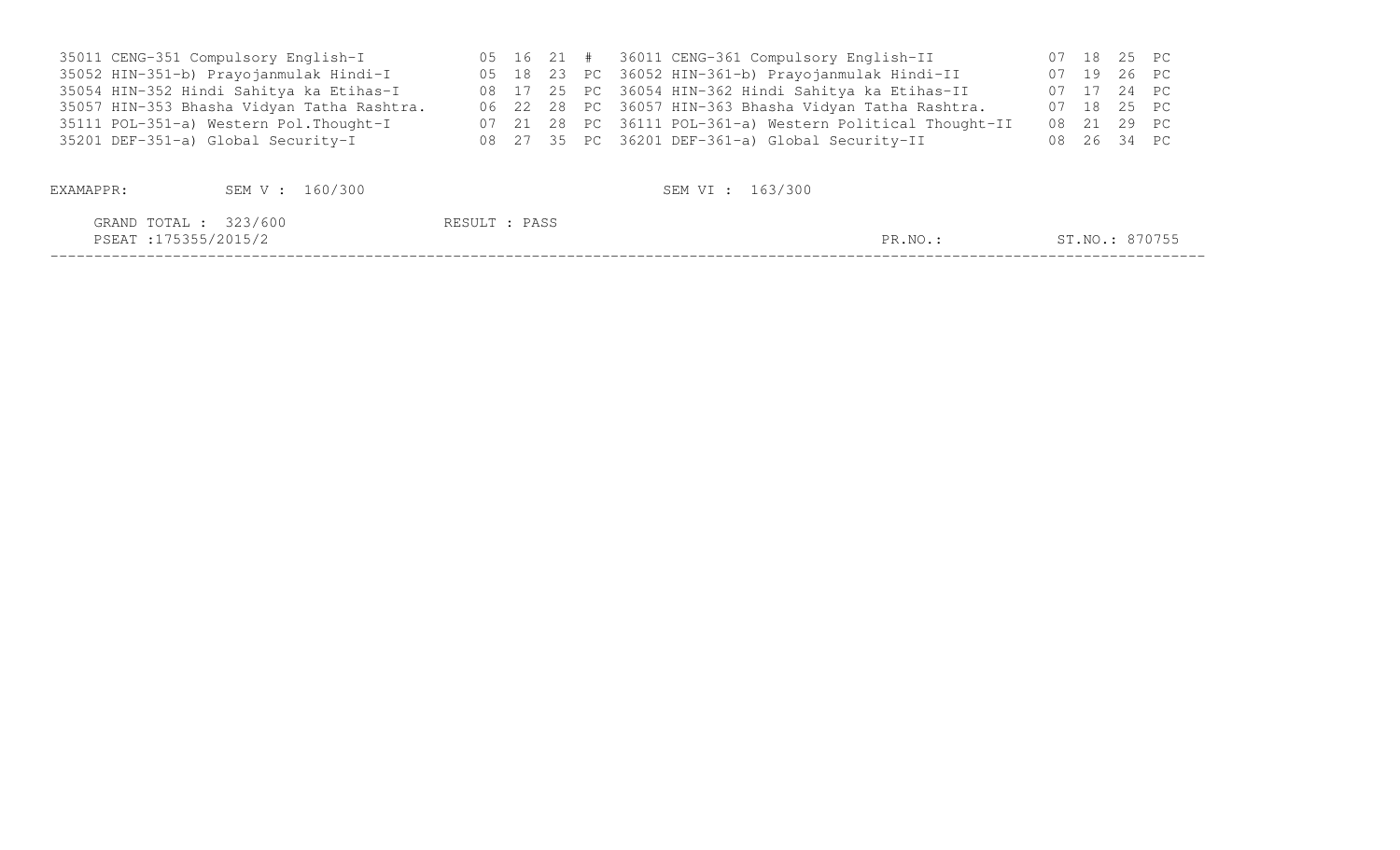| $COLL$ $CODE: 100002$                                                                               |               | T.Y.B.A. (HYBRID) (SEM-V&VI) EXAM.HELD IN MAR./APR., 2016. Page No: 2                                                                                                                                                                                                                                                                                                                                                                                                                                                                                                                     | $CNT\_CODE : 1000$ |                                            |           |
|-----------------------------------------------------------------------------------------------------|---------------|-------------------------------------------------------------------------------------------------------------------------------------------------------------------------------------------------------------------------------------------------------------------------------------------------------------------------------------------------------------------------------------------------------------------------------------------------------------------------------------------------------------------------------------------------------------------------------------------|--------------------|--------------------------------------------|-----------|
|                                                                                                     | MAX MIN TOT   |                                                                                                                                                                                                                                                                                                                                                                                                                                                                                                                                                                                           |                    | MAX MIN INT EXT TOT                        |           |
| NAME : BIRHADE RAJESH ARUN NAME : 185197                                                            |               |                                                                                                                                                                                                                                                                                                                                                                                                                                                                                                                                                                                           |                    | PRN_NO.: 2008015400394355<br>ELIG.:E SEM-V | SPECIAL : |
| (12 : )                                                                                             |               | SEM-VI<br>35011 CENG-351 Compulsory English-I and SEM-VI<br>35022 MAR-351-b) Upyogit Marathi-I and O7 23 30 PC 36022 MAR-361-b) Upyogit Marathi-II and 22 PC<br>35121 HIS-351 History of Modern Europe 06 25 31 PC 36121 HIS-361 Histor<br>35125 HIS-352-b) Expansion of the Maratha Power 06 24 30 PC 36125 HIS-362-b) Expan'n & Fall of the Mar.power 06 22 28 PC<br>35127 HIS-353 Pol.History of Medieval India 07 23 30 PC 36127 HIS-363 Adm.& Socio-Eco.History 07 20 27 PC<br>35151 GG-351-a) Population Geography-I 08 21 29 PC 36151 GG-361-a) Population Geography-II 06 26 32 # |                    |                                            |           |
| EXAMAPPR: SEM V: 173/300                                                                            |               | SEM VI : 167/300                                                                                                                                                                                                                                                                                                                                                                                                                                                                                                                                                                          |                    |                                            |           |
| GRAND TOTAL : 340/600<br>PSEAT :175358/2015/2                                                       | RESULT : PASS | PR. NO.: ST. NO.: 870756                                                                                                                                                                                                                                                                                                                                                                                                                                                                                                                                                                  |                    |                                            |           |
| NAME : MAHAJAN KIRAN CHANDRAKANT SEAT NO. : 185198                                                  |               |                                                                                                                                                                                                                                                                                                                                                                                                                                                                                                                                                                                           |                    | PRN NO.: 2009015400412132<br>ELIG.: SEM-V  | SPECIAL : |
| (12 : )<br>31255 HIS352b Expansion of The Maratha Power (1707-1761)<br>Tourism (Part II) AB AB FF # |               | 35215 GG-351-b Population Geography 64 AB FF # 36215 GG-361-b Political Geography 64 AB FF #<br>31215 HIS351 History of Modern World (1789-1900)07 AB FF # 31216 HIS-361 History of Modern WorldŠ (1901-1945)05 AB FF #<br>31275 HIS353 History of Sultanat (1206-1526) 06 AB FF # 31276 HIS-363 History of Mughal (1526-1707) 05 AB FF #                                                                                                                                                                                                                                                 |                    | 07 17 24 PC 31246 HIS-362a Travel and      |           |
| EXAMAPPR: $SEM V : --- / 300$                                                                       |               | SEM VI : $---/300$                                                                                                                                                                                                                                                                                                                                                                                                                                                                                                                                                                        |                    |                                            |           |
|                                                                                                     |               |                                                                                                                                                                                                                                                                                                                                                                                                                                                                                                                                                                                           |                    |                                            |           |
| GRAND TOTAL : ---- RESULT : FAIL<br>PSEAT:175131/2015/2                                             |               | PR.NO.: ST.NO.: 870757                                                                                                                                                                                                                                                                                                                                                                                                                                                                                                                                                                    |                    |                                            |           |
|                                                                                                     |               |                                                                                                                                                                                                                                                                                                                                                                                                                                                                                                                                                                                           |                    | PRN_NO.: 2009015400413425<br>ELIG.:E SEM-V | SPECIAL : |
| (20: )                                                                                              |               |                                                                                                                                                                                                                                                                                                                                                                                                                                                                                                                                                                                           |                    |                                            |           |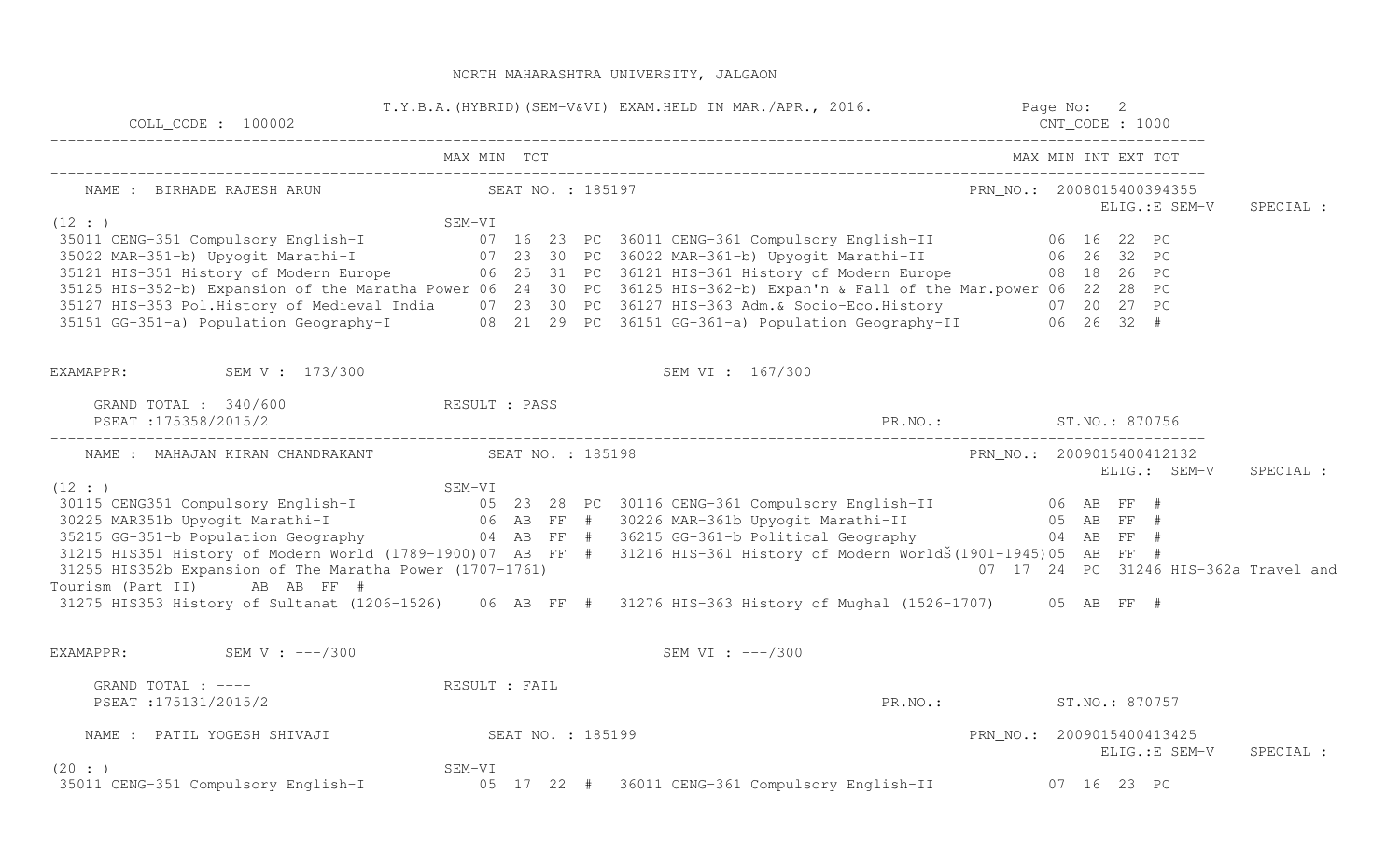|                               |                                    |  |  | 35111 POL-351-a) Western Pol.Thought-I (88 18 26 PC 36111 POL-361-a) Western Political Thought-II (87 23 30 PC     |                |  |
|-------------------------------|------------------------------------|--|--|--------------------------------------------------------------------------------------------------------------------|----------------|--|
|                               |                                    |  |  | 35204 DEF-352-a) Contemp. Study of War & Peace-I 08 21 29 PC 36204 DEF-362-a) Contemporary Study of War & Peace-II |                |  |
| 08 21 29 PC                   |                                    |  |  |                                                                                                                    |                |  |
|                               | 35022 MAR-351-b) Upyogit Marathi-I |  |  | 04 29 33 PC 36022 MAR-361-b) Upyogit Marathi-II                                                                    | 06 21 27 PC    |  |
|                               | 35201 DEF-351-a) Global Security-I |  |  | 08 27 35 PC 36201 DEF-361-a) Global Security-II                                                                    | 09  26  35  PC |  |
| 35207 DEF-353-a) Geo Strategy |                                    |  |  | 08 25 33 PC 36207 DEF-363-a) Military Geography                                                                    | 08  28  36  PC |  |
|                               |                                    |  |  |                                                                                                                    |                |  |
|                               |                                    |  |  |                                                                                                                    |                |  |
| EXAMAPPR:                     | SEM V : 178/300                    |  |  | SEM VI : 180/300                                                                                                   |                |  |
|                               |                                    |  |  |                                                                                                                    |                |  |

| 358/600<br>GRAND TOTAL | : PASS<br>RESULT |       |                |
|------------------------|------------------|-------|----------------|
| PSEAT : 175364/2015/2  |                  | PR.NO | ST.NO.: 870758 |
|                        |                  |       |                |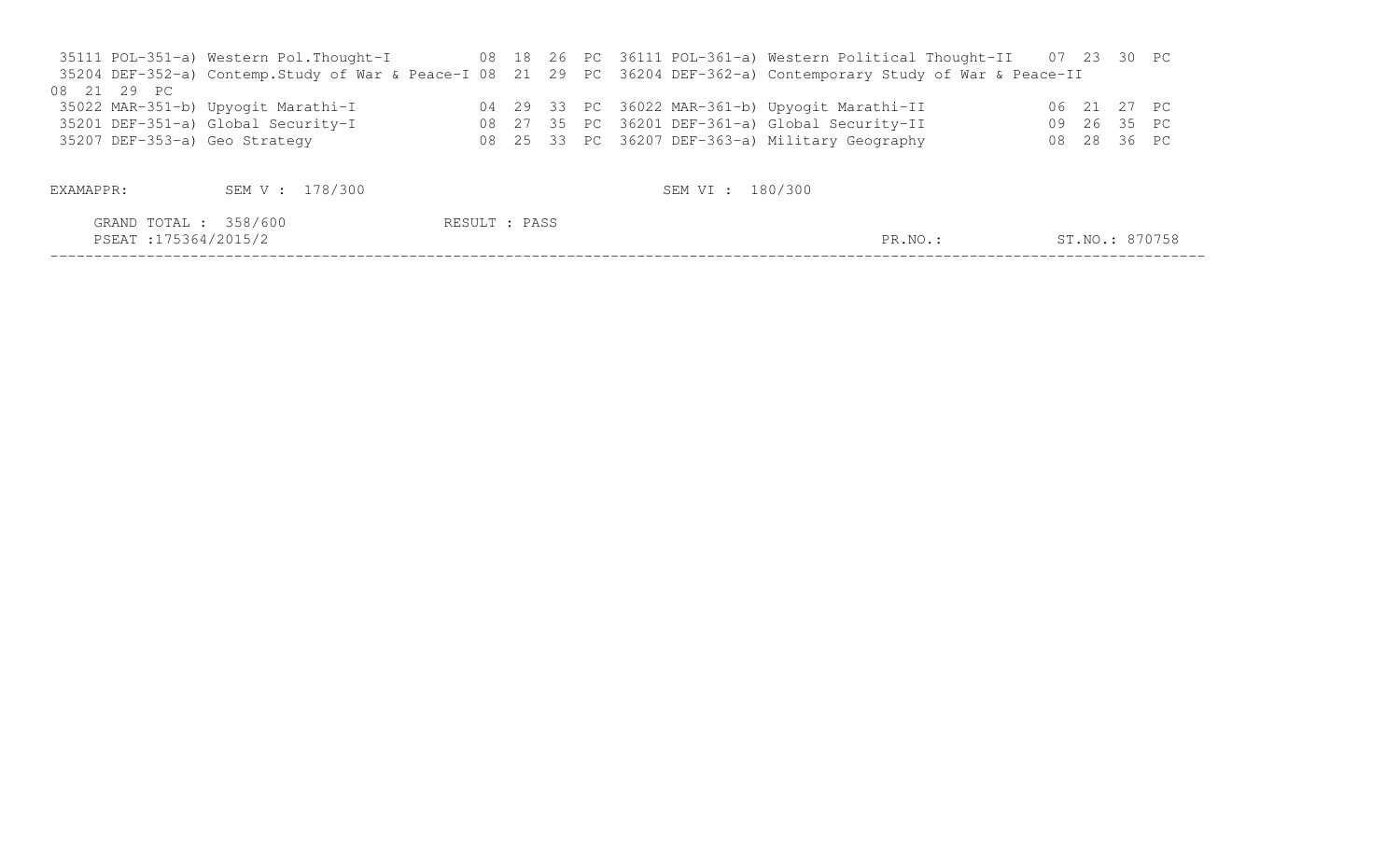| COLL CODE : 100002                                            | T.Y.B.A. (HYBRID) (SEM-V&VI) EXAM.HELD IN MAR./APR., 2016. Page No: 3                                                                                                                                                                                                                                                                                           | $CNT\_CODE : 1000$                          |           |
|---------------------------------------------------------------|-----------------------------------------------------------------------------------------------------------------------------------------------------------------------------------------------------------------------------------------------------------------------------------------------------------------------------------------------------------------|---------------------------------------------|-----------|
|                                                               |                                                                                                                                                                                                                                                                                                                                                                 | MAX MIN INT EXT TOT                         |           |
|                                                               |                                                                                                                                                                                                                                                                                                                                                                 | ELIG.: E SEM-V                              | SPECIAL : |
| (24 : )                                                       | SEM-VI<br>35011 CENG-351 Compulsory English-I<br>35011 CENG-351 Compulsory English-I<br>35111 POL-351-a) Western Pol.Thought-I<br>35241 ENG-352 Twentieth Century Eng.Lit.-I<br>36241 ENG-352 Twentieth Century Eng.Lit.-I<br>36247 ENG-35<br>35281 SOC-351 Indian Soc.Struc.and Change-I 04 32 36 PC 36281 SOC-361 Ind.Soc.Structure and Change-II 04 29 33 PC |                                             |           |
| EXAMAPPR: SEM V : 161/300                                     | SEM VI : $---/300$                                                                                                                                                                                                                                                                                                                                              |                                             |           |
| GRAND TOTAL : ---- The RESULT : FAIL<br>PSEAT : 179394/2015/1 |                                                                                                                                                                                                                                                                                                                                                                 | PR.NO.: ST.NO.: 870759                      |           |
| NAME : MASAUD KHAN MOHD ZAHUR KHAN SEAT NO. : 185202          |                                                                                                                                                                                                                                                                                                                                                                 | PRN_NO.: 2008015400388126<br>ELIG.: E SEM-V | SPECIAL : |
|                                                               | %EM-VI 35011 CENG-351 Compulsory English-I 23 PC<br>35041 URD-351-a) Urdu General-I 206 18 24 PC 36011 CENG-361 Compulsory English-II 25041 URD-351-a) Urdu General-I<br>35241 ENG-351 The Study of Eng.Lang.-I 23 PC 36241 ENG-361                                                                                                                             |                                             |           |
| EXAMAPPR: SEM V : 133/300                                     | SEM VI : ---/300                                                                                                                                                                                                                                                                                                                                                |                                             |           |
| GRAND TOTAL : ---- RESULT : FAIL<br>PSEAT : 175365/2015/2     |                                                                                                                                                                                                                                                                                                                                                                 | PR.NO.: ST.NO.: 870760                      |           |
| NAME : SAPKALE JAGADISH RAJENDRA SEAT NO. : 185207            |                                                                                                                                                                                                                                                                                                                                                                 | PRN_NO.: 2008015400394661<br>ELIG.: SEM-V   | SPECIAL : |
| (28: )                                                        | 35021 MAR-351-a) Wang.Prak.Abbahyas-Natak 05 29 34 PC 36021 MAR-361-a) Wang.Prakarancha Abbahyas 07 23 30 PC                                                                                                                                                                                                                                                    |                                             |           |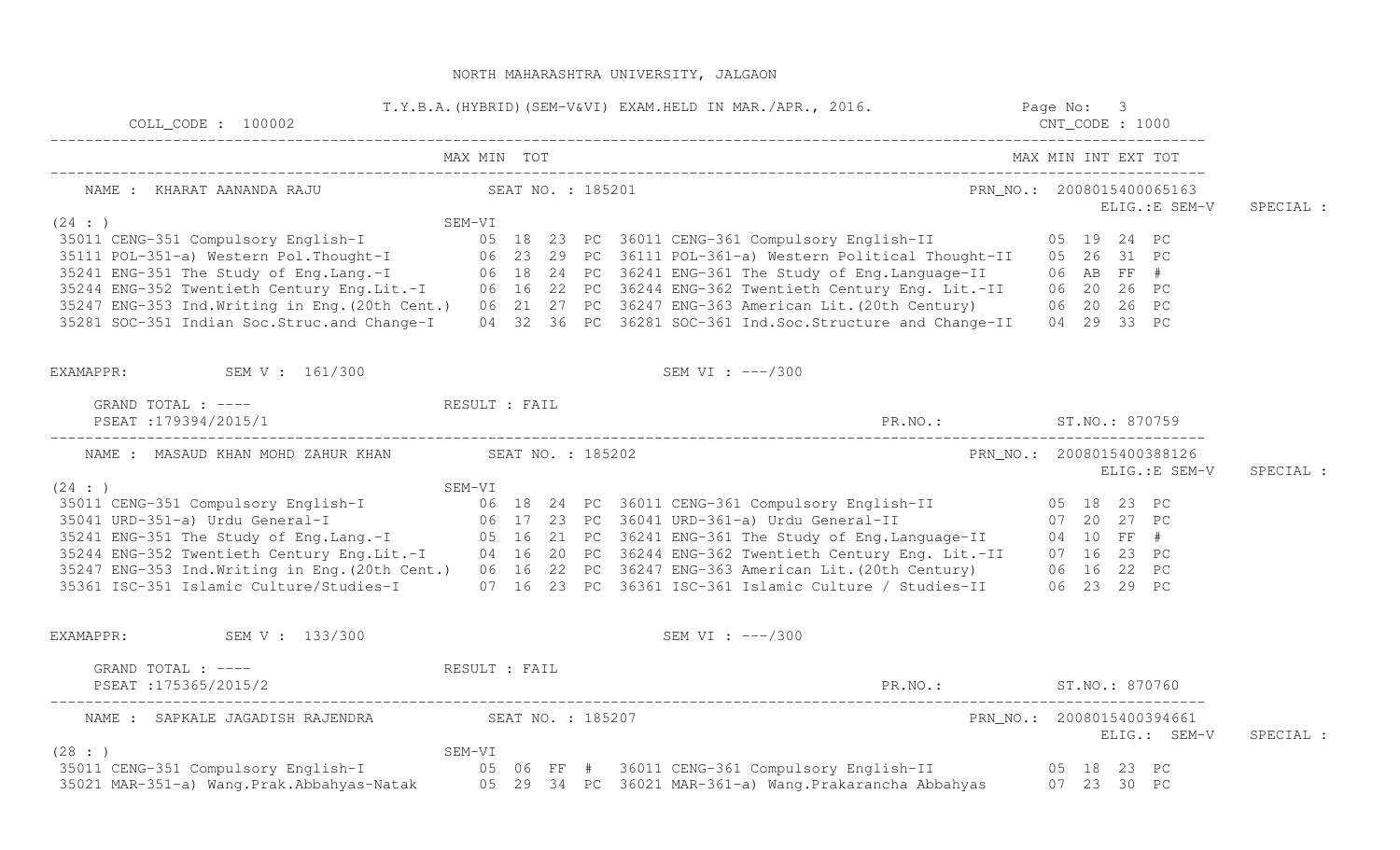| 35111 POL-351-a) Western Pol.Thought-I        |  |  | 07 22 29 PC 36111 POL-361-a) Western Political Thought-II   | 04 28 32 PC |  |             |
|-----------------------------------------------|--|--|-------------------------------------------------------------|-------------|--|-------------|
| 35281 SOC-351 Indian Soc. Struc. and Change-I |  |  | 04 21 25 PC 36281 SOC-361 Ind. Soc. Structure and Change-II | 04 30 34 PC |  |             |
| 35284 SOC-352 Tech. of Soc.Research-I         |  |  | 04 17 21 PC 36284 SOC-362 Tech. of Soc.Research-II          |             |  | 05 23 28 PC |
| 35288 SOC-353-b) Industrial Sociology-I       |  |  | 08 17 25 PC 36288 SOC-363-b) Industrial Sociology-II        | 07 18 25 PC |  |             |
|                                               |  |  |                                                             |             |  |             |

# EXAMAPPR: SEM V : ---/300 SEM V : ---/300

| $m \wedge m \wedge n$<br>GRAND<br>$- - - -$<br>LUIAL                                                                                   | RESUL.<br>----<br>$H^+ \Delta$ |       |                                                                                                |
|----------------------------------------------------------------------------------------------------------------------------------------|--------------------------------|-------|------------------------------------------------------------------------------------------------|
| 179915/201<br>PSEAT<br>the contract of the contract of the contract of the contract of the contract of the contract of the contract of |                                | PR.NO | $\cap \neg \wedge \neg \wedge \neg$<br>$\sim$ $\sim$<br>$\lambda$ T $\sim$<br>8/0/6.<br>51.NU. |
|                                                                                                                                        |                                |       |                                                                                                |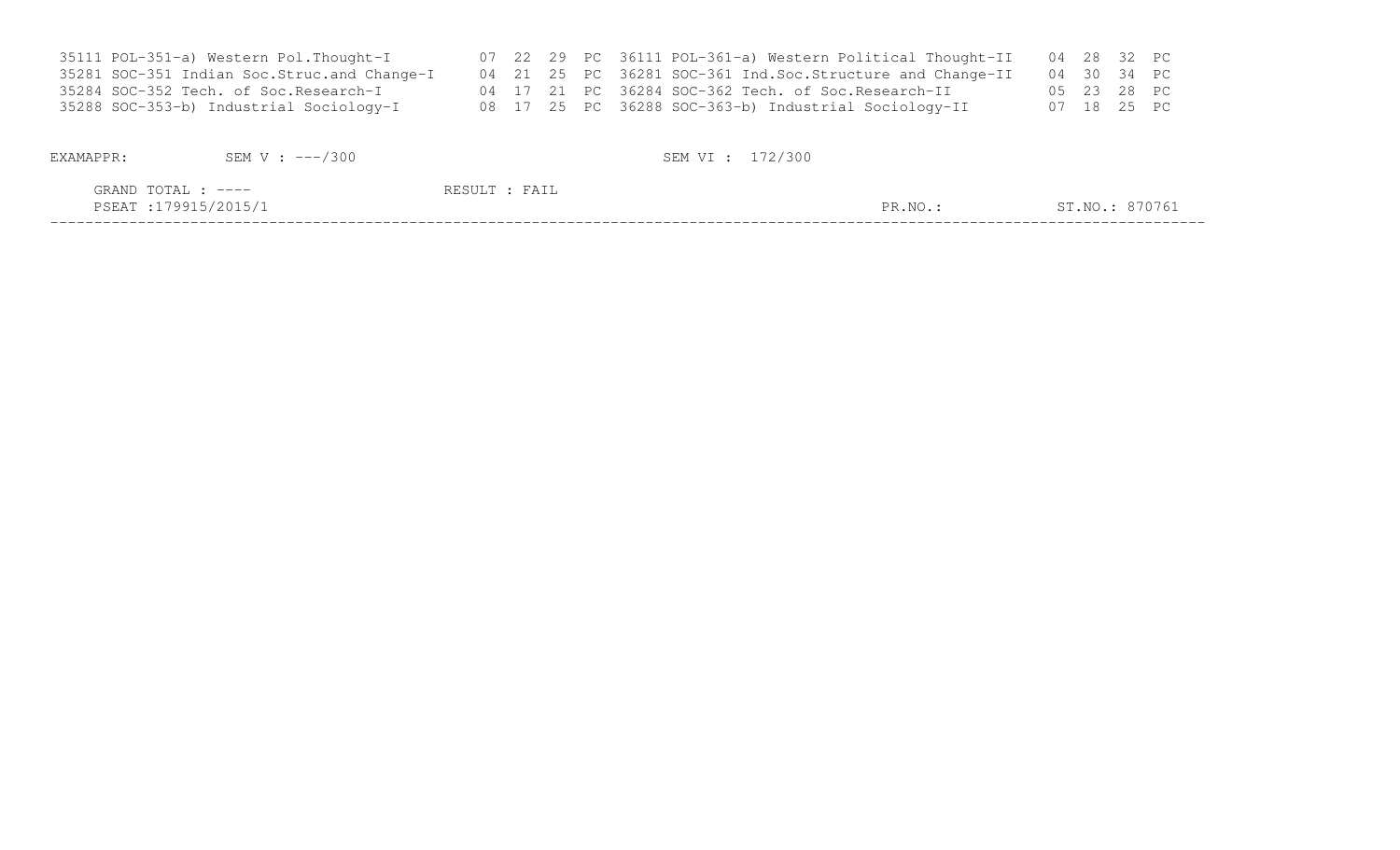| $COLL$ CODE : 100002 | T.Y.B.A. (HYBRID) (SEM-V&VI) EXAM.HELD IN MAR./APR., 2016. |  | Page No:<br>$CNT\_CODE : 1000$ |  |
|----------------------|------------------------------------------------------------|--|--------------------------------|--|
|                      | MAX MIN TOT                                                |  | MAX MIN INT EXT TOT            |  |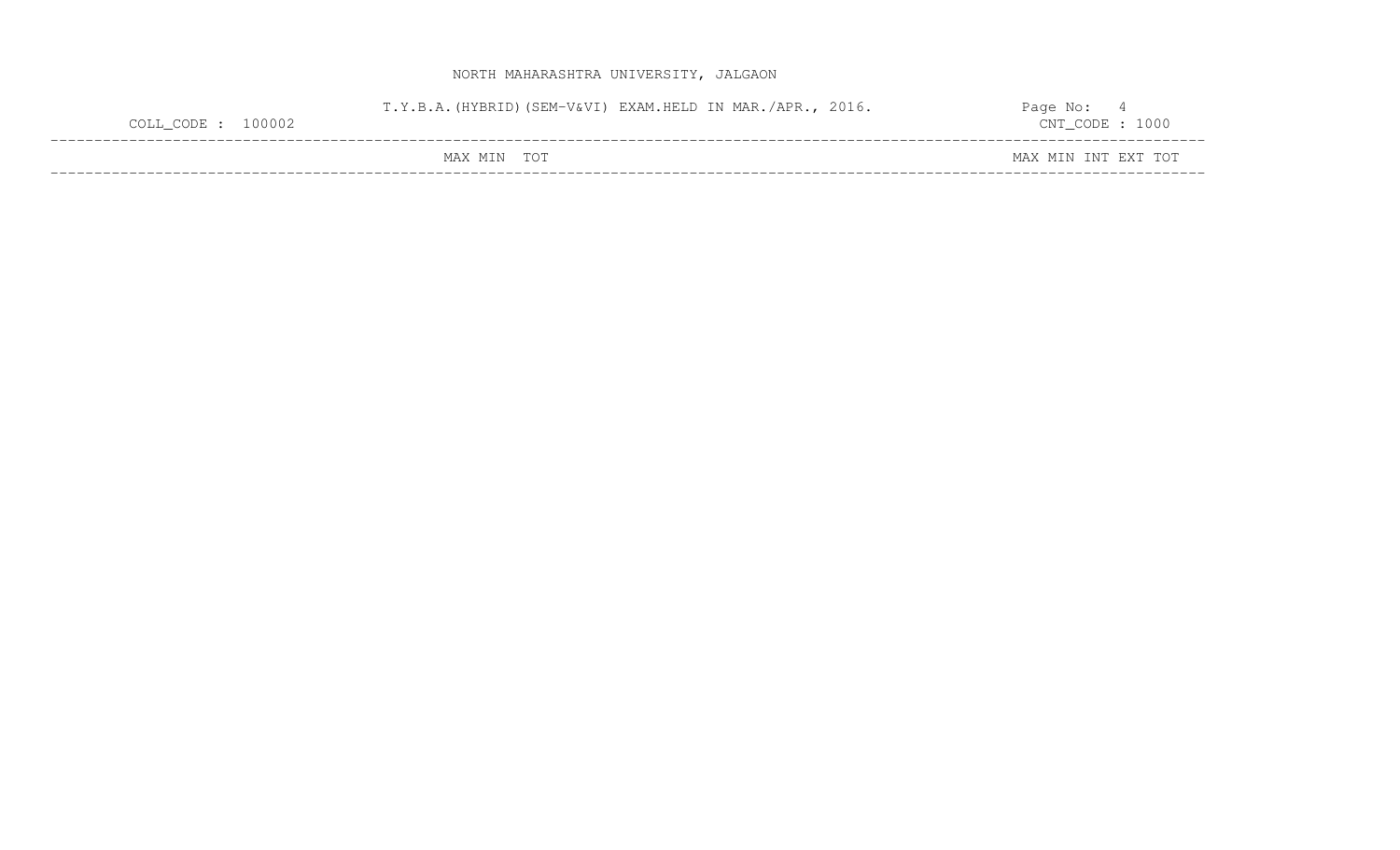|                                                                                   |                                    |                   |        | NORTH MAHARASHTRA UNIVERSITY, JALGAON<br>T.Y.B.A. (HYBRID) (SEM-V&VI) EXAM.HELD IN MAR./APR., 2016.                                                                                                                                                                                                                                                                                                                                                                                                                                |                                  |                                                                                       |                                             |           |
|-----------------------------------------------------------------------------------|------------------------------------|-------------------|--------|------------------------------------------------------------------------------------------------------------------------------------------------------------------------------------------------------------------------------------------------------------------------------------------------------------------------------------------------------------------------------------------------------------------------------------------------------------------------------------------------------------------------------------|----------------------------------|---------------------------------------------------------------------------------------|---------------------------------------------|-----------|
| COLL_CODE : 100003 LEU'S DR. ANNASAHEB G.D.BENDALE MAHILA MAHAVIDYALAYA, JALGAON. |                                    |                   |        |                                                                                                                                                                                                                                                                                                                                                                                                                                                                                                                                    | Page No: 1<br>$CNT\_CODE$ : 1000 |                                                                                       |                                             |           |
|                                                                                   | CA<br>MAX 10 40 50<br>MIN 04 16 20 |                   | UA TOT |                                                                                                                                                                                                                                                                                                                                                                                                                                                                                                                                    | MAX 10 40 50<br>MIN 04 16 20     | CA UA TOT                                                                             |                                             |           |
| NAME : PAWANKAR MANISHA RAMESH<br>(15:                                            | SEM-VI                             | SEAT NO. : 185209 |        |                                                                                                                                                                                                                                                                                                                                                                                                                                                                                                                                    |                                  |                                                                                       | PRN_NO.: 2009015400096174<br>ELIG.: E SEM-V | SPECIAL : |
| 35151 GG-351-a) Population Geography-I                                            |                                    |                   |        | 35011 CENG-351 Compulsory English-I                    05 AB FF #  36011 CENG-361 Compulsory English-II<br>35021 MAR-351-a) Wang.Prak.Abbahyas-Natak 64 27 31 PC 36021 MAR-361-a) Wang.Prakarancha Abbahyas<br>35281 SOC-351 Indian Soc.Struc.and Change-I 05 25 30 PC 36281 SOC-361 Ind.Soc.Structure and Change-II<br>08 19 27 PC 36151 GG-361-a) Population Geography-II<br>35154 GG-352-a) Geography of Disaster Mgt-I 09 27 36 PC 36154 GG-362-a) Geography of Disaster Mgt.-II<br>@36157 GG-363 Practical Geography (Annual) |                                  | 05 AB FF #<br>06 28 34 PC<br>06 32 38 PC<br>07 22 29 PC<br>06 22 28 PC<br>18 54 72 PC |                                             |           |
| SEM V : ---/250<br>EXAMAPPR:                                                      |                                    |                   |        | $(\theta \rightarrow CA-08/20, UA-32/80)$<br>SEM VI : $---/350$                                                                                                                                                                                                                                                                                                                                                                                                                                                                    |                                  |                                                                                       |                                             |           |
| GRAND TOTAL : $---$<br>PSEAT:179917/2015/1                                        | RESULT : FAIL                      |                   |        | PR.NO.:                                                                                                                                                                                                                                                                                                                                                                                                                                                                                                                            |                                  | ST.NO.: 870762                                                                        |                                             |           |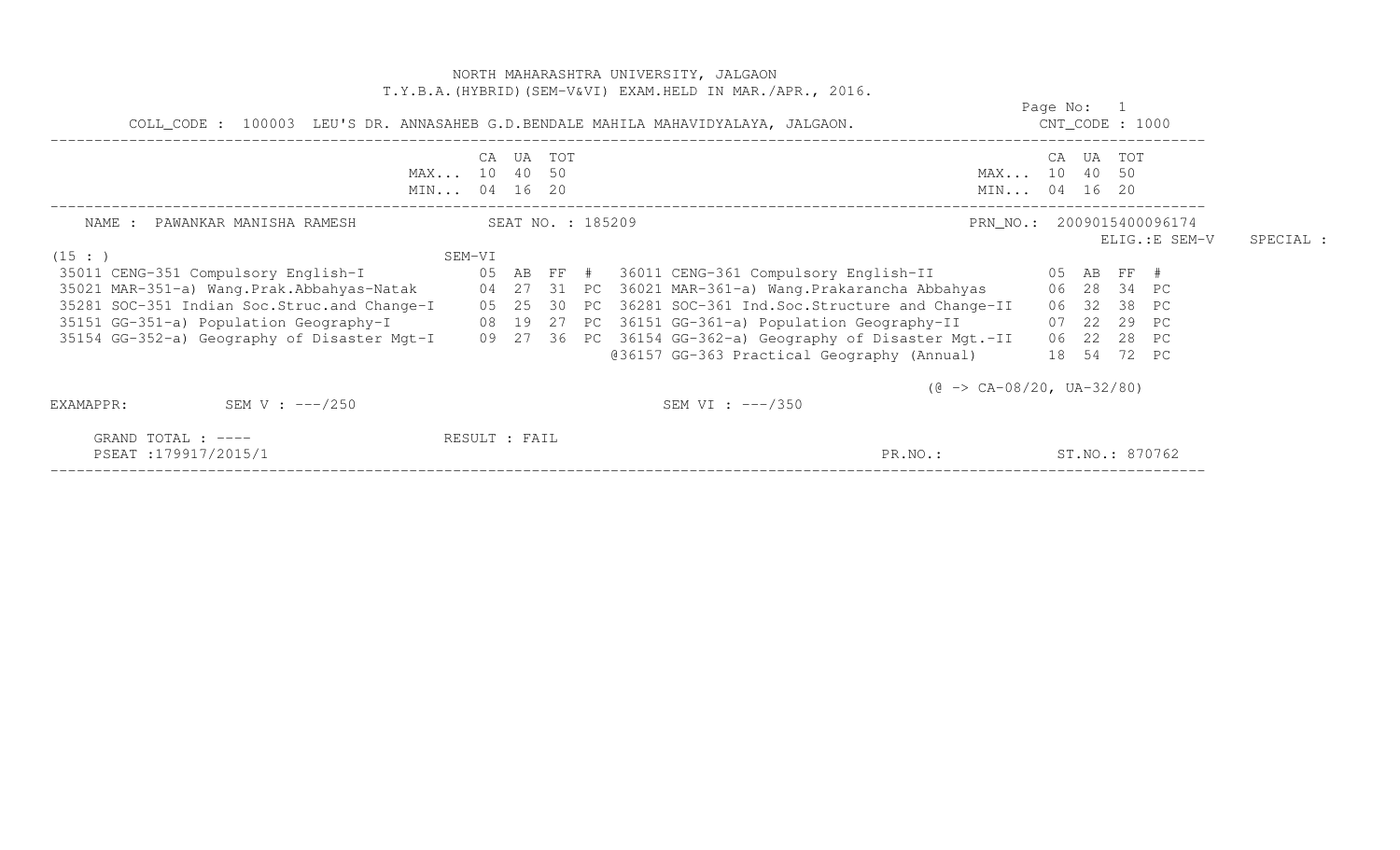|                                                                                                                                                                                                                                |               |                        |  | NORTH MAHARASHTRA UNIVERSITY, JALGAON<br>T.Y.B.A. (HYBRID) (SEM-V&VI) EXAM.HELD IN MAR./APR., 2016.                                                                                                                                  |              |                                             |           |
|--------------------------------------------------------------------------------------------------------------------------------------------------------------------------------------------------------------------------------|---------------|------------------------|--|--------------------------------------------------------------------------------------------------------------------------------------------------------------------------------------------------------------------------------------|--------------|---------------------------------------------|-----------|
|                                                                                                                                                                                                                                |               |                        |  | Page No: 1<br>COLL_CODE: 100006 KRES'S ADV.SITARAM (BABANBHAU) A.BAHETI ARTS, COMMERCE&SCIENCE COLLEGE, JALGAON CNT_CODE: 1000                                                                                                       |              |                                             |           |
|                                                                                                                                                                                                                                |               | CA UA TOT              |  |                                                                                                                                                                                                                                      | CA UA TOT    |                                             |           |
|                                                                                                                                                                                                                                | MAX 10 40 50  |                        |  | MAX 10 40 50                                                                                                                                                                                                                         |              |                                             |           |
|                                                                                                                                                                                                                                | MIN 04 16 20  |                        |  | MIN 04 16 20                                                                                                                                                                                                                         |              |                                             |           |
| NAME : ANDHARE SHRADHA MANIKRAO SEAT NO. : 185214                                                                                                                                                                              |               |                        |  | PRN_NO.: 61164228E                                                                                                                                                                                                                   |              | ELIG.:E SEM-V                               | SPECIAL : |
| (02 : )                                                                                                                                                                                                                        | SEM-VI        |                        |  |                                                                                                                                                                                                                                      |              |                                             |           |
|                                                                                                                                                                                                                                |               |                        |  |                                                                                                                                                                                                                                      |              |                                             |           |
|                                                                                                                                                                                                                                |               |                        |  |                                                                                                                                                                                                                                      |              |                                             |           |
|                                                                                                                                                                                                                                |               |                        |  |                                                                                                                                                                                                                                      |              |                                             |           |
|                                                                                                                                                                                                                                |               |                        |  |                                                                                                                                                                                                                                      |              |                                             |           |
|                                                                                                                                                                                                                                |               |                        |  |                                                                                                                                                                                                                                      |              |                                             |           |
|                                                                                                                                                                                                                                |               |                        |  | SEM-VI<br>35021 MAR-351 Compulsory English-I and SEM-VI<br>35021 MAR-351-a) Wang.Prak.Abbahyas-Natak 09 22 31 PC 36021 MAR-361-a) Wang.Prakarancha Abbahyas 08 20 28 PC<br>35215 GG-351-b Population Geography 06 17 23 PC 36215 GG- |              |                                             |           |
| EXAMAPPR: SEM V: 154/300                                                                                                                                                                                                       |               |                        |  | SEM VI : 185/300                                                                                                                                                                                                                     |              |                                             |           |
| GRAND TOTAL : 339/600 RESULT : PASS<br>PSEAT: 175377/2015/2                                                                                                                                                                    |               |                        |  | PR.NO.: ST.NO.: 870763                                                                                                                                                                                                               |              |                                             |           |
| NAME : NANNAWARE DHANRAJ ASHOK (SEAT NO. : 185215)                                                                                                                                                                             |               |                        |  |                                                                                                                                                                                                                                      |              | PRN_NO.: 2008015400126665<br>ELIG.: E SEM-V | SPECIAL : |
| (20: )                                                                                                                                                                                                                         | SEM-VI        |                        |  |                                                                                                                                                                                                                                      |              |                                             |           |
|                                                                                                                                                                                                                                |               |                        |  | 36011 CENG-361 Compulsory English-II 16 FF #                                                                                                                                                                                         |              |                                             |           |
|                                                                                                                                                                                                                                |               |                        |  | 36121 HIS-361 History of Modern Europe AB FF #                                                                                                                                                                                       |              |                                             |           |
|                                                                                                                                                                                                                                |               |                        |  | 36151 GG-361-a) Population Geography-II AB FF #<br>36201 DEF-361-a) Global Security-II AB FF #                                                                                                                                       |              |                                             |           |
|                                                                                                                                                                                                                                |               |                        |  |                                                                                                                                                                                                                                      |              |                                             |           |
| 35011 CENG-351 Compulsory English-I<br>35121 HIS-351 History of Modern Europe<br>35151 GG-351-a) Population Geography-I<br>35201 DEF-351-a) Global Security-I<br>35204 DEF-352-a) Contemp.Study of War & Peace-I FF<br>22 FF # |               |                        |  | 36204 DEF-362-a) Contemporary Study of War & Peace-II                                                                                                                                                                                |              |                                             |           |
| 35207 DEF-353-a) Geo Strategy<br>REMARK: R/R NO INT MARK                                                                                                                                                                       |               | $\mathbf{F}\mathbf{F}$ |  | 36207 DEF-363-a) Military Geography Man AB FF #                                                                                                                                                                                      |              |                                             |           |
| SEM V : ---/300<br>EXAMAPPR:                                                                                                                                                                                                   |               |                        |  | SEM VI : $---/300$                                                                                                                                                                                                                   |              |                                             |           |
| GRAND TOTAL : ----                                                                                                                                                                                                             | RESULT : FAIL |                        |  |                                                                                                                                                                                                                                      | REMARK : R/R |                                             |           |
|                                                                                                                                                                                                                                |               |                        |  | PR.NO.:                                                                                                                                                                                                                              |              | ST. NO.: 870764                             |           |
| NAME : PATIL ABHILASH YUVRAJ                                                                                                                                                                                                   |               | SEAT NO. : 185216      |  |                                                                                                                                                                                                                                      |              | PRN_NO.: 2007015400040616                   |           |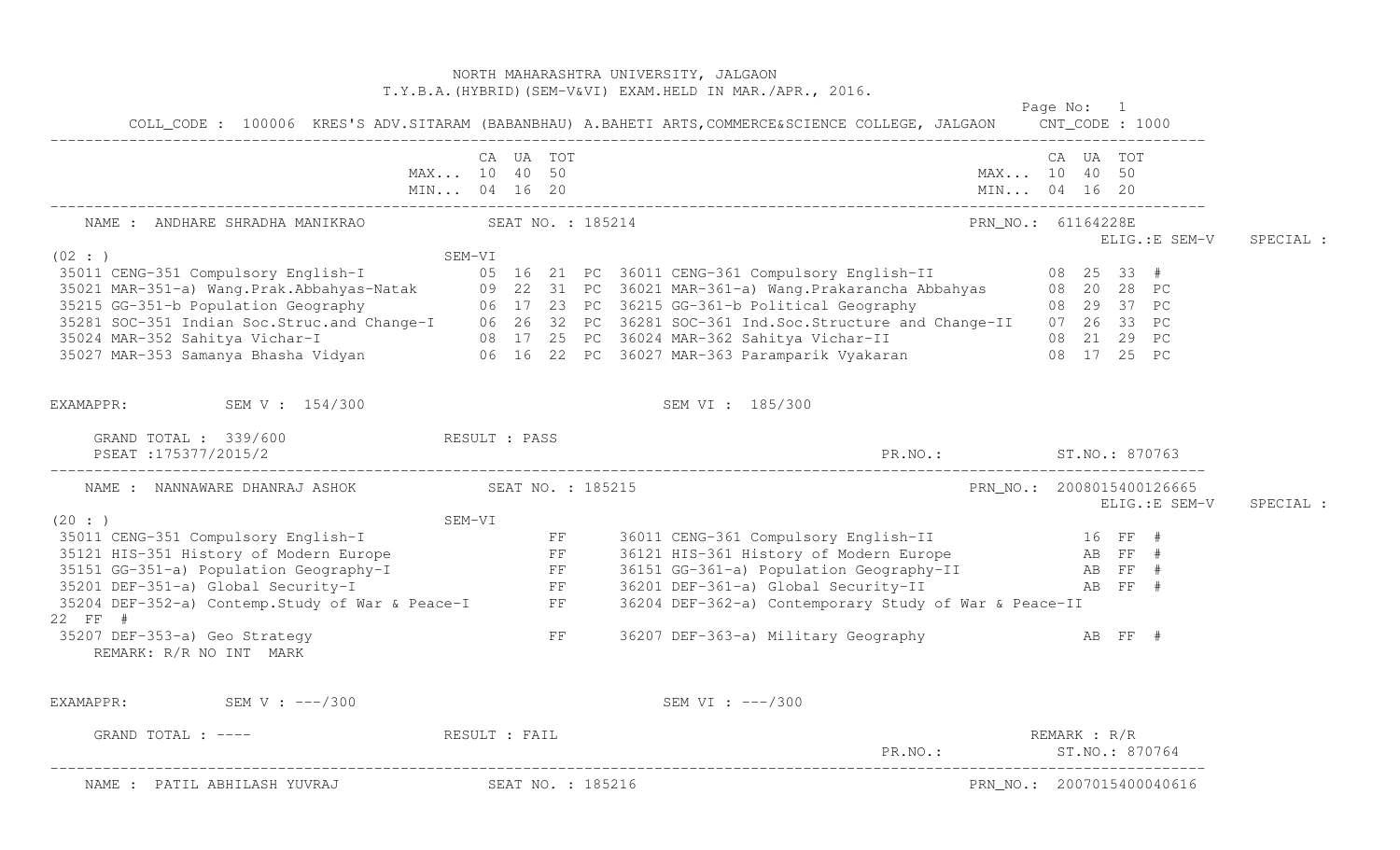| (20: )    |                                           | SEM-VI        |  |                                                                                                                   |       |             |       |                |
|-----------|-------------------------------------------|---------------|--|-------------------------------------------------------------------------------------------------------------------|-------|-------------|-------|----------------|
|           | 35011 CENG-351 Compulsory English-I       |               |  | 05 16 21 # 36011 CENG-361 Compulsory English-II                                                                   |       | 08 19 27 PC |       |                |
|           | 35021 MAR-351-a) Wang.Prak.Abbahyas-Natak |               |  | 06 29 35 PC 36021 MAR-361-a) Wang. Prakarancha Abbahyas                                                           |       | 06 16 22 PC |       |                |
|           | 35151 GG-351-a) Population Geography-I    |               |  | 05 21 26 PC 36151 GG-361-a) Population Geography-II                                                               | 08 18 |             | 26 PC |                |
|           | 35202 DEF-351-b) Strategic Thinkers-I     |               |  | 09 24 33 PC 36202 DEF-361-b) Strategic Thinkers-II                                                                |       | 06 16 22 PC |       |                |
|           |                                           |               |  | 35204 DEF-352-a) Contemp.Study of War & Peace-I 08 26 34 PC 36204 DEF-362-a) Contemporary Study of War & Peace-II |       |             |       |                |
|           | 07 24 31 PC                               |               |  |                                                                                                                   |       |             |       |                |
|           | 35207 DEF-353-a) Geo Strategy             |               |  | 08 27 35 PC 36207 DEF-363-a) Military Geography                                                                   |       | 05 23       | 28 PC |                |
|           |                                           |               |  |                                                                                                                   |       |             |       |                |
|           |                                           |               |  |                                                                                                                   |       |             |       |                |
| EXAMAPPR: | SEM V : 184/300                           |               |  | SEM VI : 156/300                                                                                                  |       |             |       |                |
|           | GRAND TOTAL : 340/600                     | RESULT : PASS |  |                                                                                                                   |       |             |       |                |
|           | PSEAT:179922/2015/1                       |               |  | PR.NO.:                                                                                                           |       |             |       | ST.NO.: 870765 |
|           |                                           |               |  |                                                                                                                   |       |             |       |                |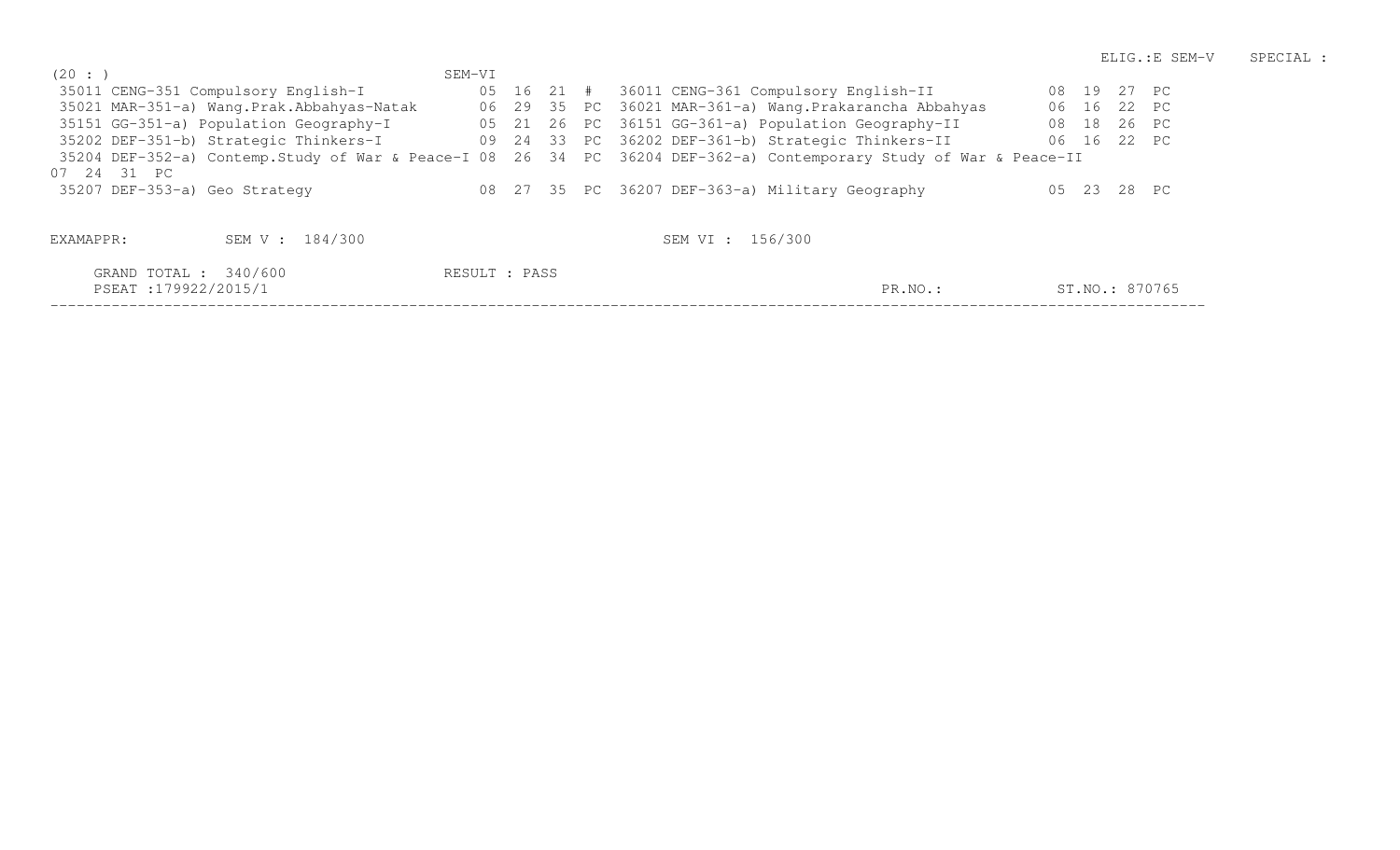| COLL CODE : 100006                            |               |  |                   | T.Y.B.A. (HYBRID) (SEM-V&VI) EXAM.HELD IN MAR./APR., 2016. | Page No: 2<br>$CNT\_CODE$ : 1000 |                     |           |
|-----------------------------------------------|---------------|--|-------------------|------------------------------------------------------------|----------------------------------|---------------------|-----------|
|                                               | MAX MIN TOT   |  |                   |                                                            |                                  | MAX MIN INT EXT TOT |           |
| NAME : PATIL JITENDRA THANSING                |               |  | SEAT NO. : 185217 |                                                            | PRN_NO.: 61164295I               | ELIG.:E SEM-V       | SPECIAL : |
| (28: )                                        | SEM-VI        |  |                   |                                                            |                                  |                     |           |
| 35011 CENG-351 Compulsory English-I           |               |  |                   | 05   10   FF   #    36011 CENG-361 Compulsory English-II   |                                  | 05 18 23 #          |           |
| 35201 DEF-351-a) Global Security-I            |               |  |                   | 07 26 33 PC 36201 DEF-361-a) Global Security-II            |                                  | 07 28 35 PC         |           |
| 35281 SOC-351 Indian Soc. Struc. and Change-I |               |  |                   | 05 18 23 PC 36281 SOC-361 Ind.Soc.Structure and Change-II  |                                  | 05 23 28 PC         |           |
| 35284 SOC-352 Tech. of Soc. Research-I        |               |  |                   | 05 19 24 PC 36284 SOC-362 Tech. of Soc.Research-II         |                                  | 05 20 25 PC         |           |
| 35288 SOC-353-b) Industrial Sociology-I       |               |  |                   | 05 19 24 PC 36288 SOC-363-b) Industrial Sociology-II       |                                  | 06 19 25 PC         |           |
| 35051 HIN-351-a) Hindi Samanya-I              |               |  |                   | 05 18 23 PC 36051 HIN-361-a) Hindi Samanya-II              |                                  | 06 23 29 PC         |           |
| SEM V : $---/300$<br>EXAMAPPR:                |               |  |                   | SEM VI : 165/300                                           |                                  |                     |           |
| GRAND TOTAL : $---$<br>PSEAT:175134/2015/2    | RESULT : FAIL |  |                   | PR.NO.:                                                    |                                  | ST.NO.: 870766      |           |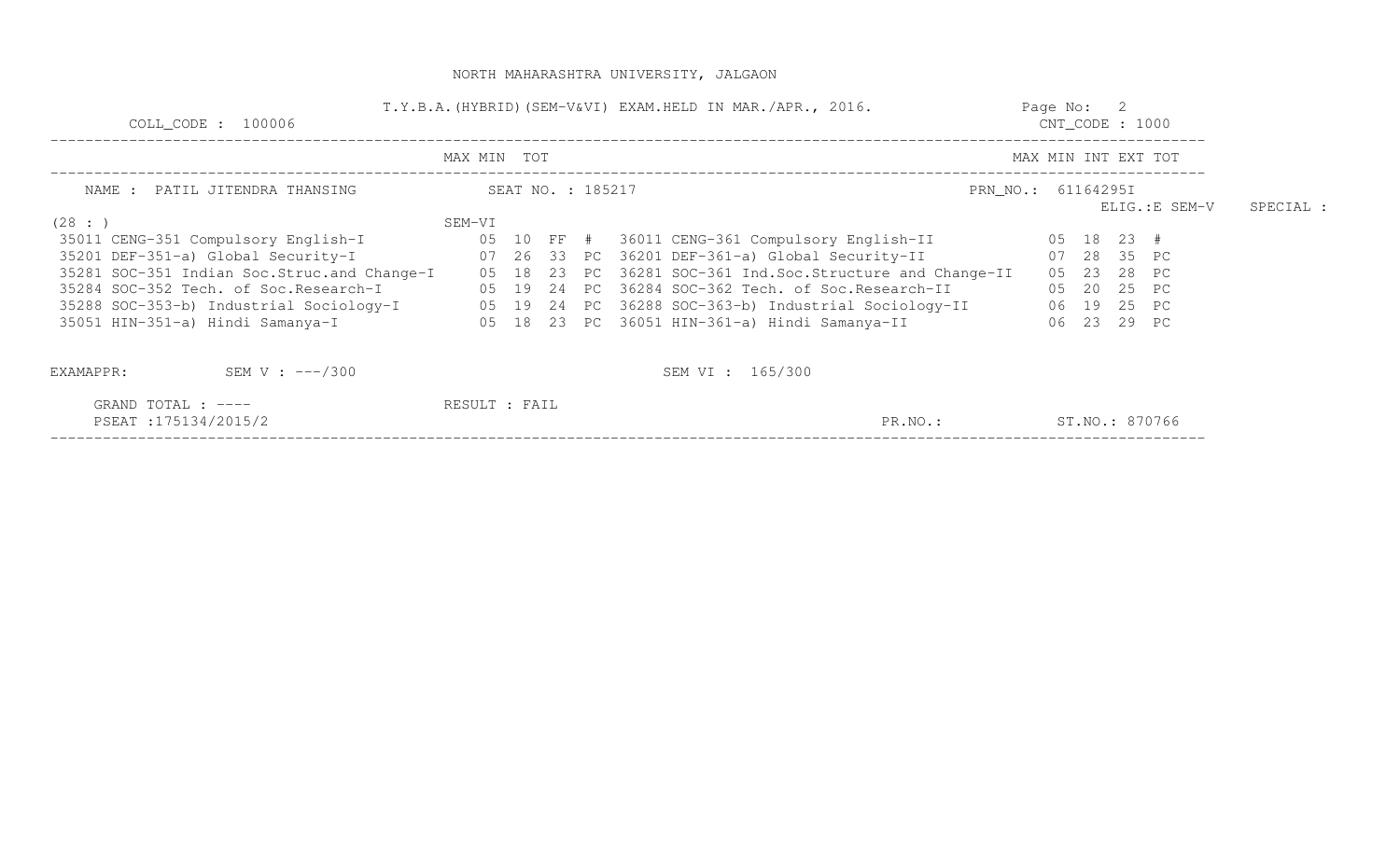|                                                                                                                                                                                                                                                                                                                                                                                                                                                                                                                                                                                                                                                |               |        | NORTH MAHARASHTRA UNIVERSITY, JALGAON<br>T.Y.B.A. (HYBRID) (SEM-V&VI) EXAM.HELD IN MAR./APR., 2016. |                              |                                  |             |               |           |
|------------------------------------------------------------------------------------------------------------------------------------------------------------------------------------------------------------------------------------------------------------------------------------------------------------------------------------------------------------------------------------------------------------------------------------------------------------------------------------------------------------------------------------------------------------------------------------------------------------------------------------------------|---------------|--------|-----------------------------------------------------------------------------------------------------|------------------------------|----------------------------------|-------------|---------------|-----------|
| COLL_CODE : 100009 IES'S H.J.THIM COLLEGE OF ARTS&SCIENCE, MEHRUN.                                                                                                                                                                                                                                                                                                                                                                                                                                                                                                                                                                             |               |        |                                                                                                     |                              | Page No: 1<br>$CNT\_CODE$ : 1020 |             |               |           |
| MAX 10 40 50<br>MIN 04 16 20                                                                                                                                                                                                                                                                                                                                                                                                                                                                                                                                                                                                                   | CA            | UA TOT |                                                                                                     | MAX 10 40 50<br>MIN 04 16 20 |                                  | CA UA TOT   |               |           |
| SEAT NO. : 184937<br>NAME : MOHSIN KHAN WAHAB KHAN<br>(24 : )                                                                                                                                                                                                                                                                                                                                                                                                                                                                                                                                                                                  | SEM-VI        |        |                                                                                                     | PRN_NO.: 71151675H           |                                  |             | ELIG.:E SEM-V | SPECIAL : |
| 35011 CENG-351 Compulsory English-I (08 19 27 PC 36011 CENG-361 Compulsory English-II (08 00 FF #<br>35041 URD-351-a) Urdu General-I (2008) 822 28 PC 36041 URD-361-a) Urdu General-II<br>35361 ISC-351 Islamic Culture/Studies-I 09 20 29 PC 36361 ISC-361 Islamic Culture / Studies-II 04 16 20 PC<br>35241 ENG-351 The Study of Eng.Lang.-I 05 18 23 PC 36241 ENG-361 The Study of Eng.Language-II 09 23 32 PC<br>35244 ENG-352 Twentieth Century Eng.Lit.-I 08 23 31 PC 36244 ENG-362 Twentieth Century Eng. Lit.-II 08 21 29 PC<br>35247 ENG-353 Ind. Writing in Eng. (20th Cent.) 07 16 23 PC 36247 ENG-363 American Lit. (20th Century) |               |        | 06 16 22 PC                                                                                         |                              |                                  | 09 22 31 PC |               |           |
| SEM V : 161/300<br>EXAMAPPR:<br>GRAND TOTAL : ----<br>PSEAT:179415/2015/1                                                                                                                                                                                                                                                                                                                                                                                                                                                                                                                                                                      | RESULT : FAIL |        | SEM VI : $---/300$<br>PR.NO.:                                                                       | ST.NO.: 870767               |                                  |             |               |           |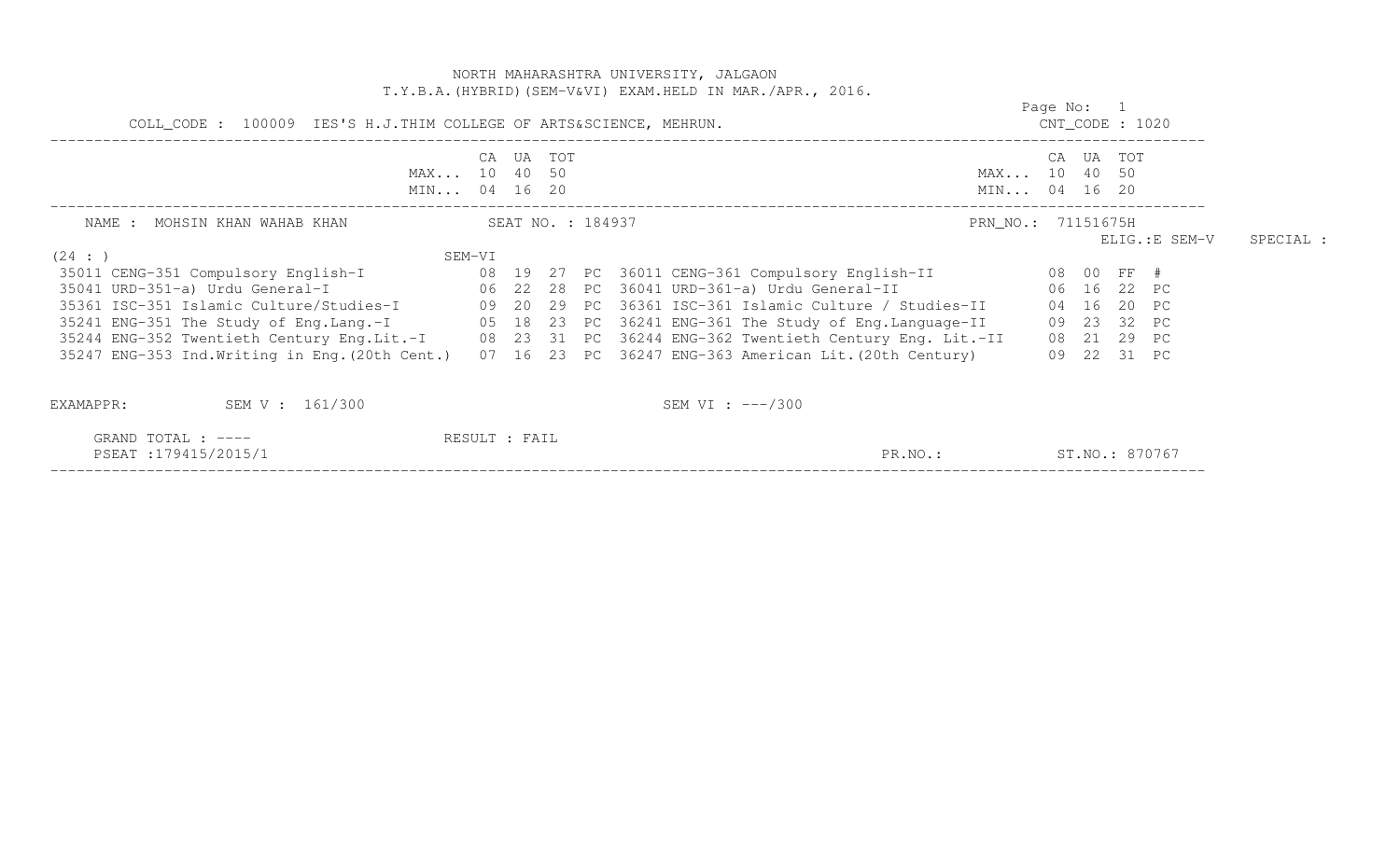NORTH MAHARASHTRA UNIVERSITY, JALGAON T.Y.B.A.(HYBRID)(SEM-V&VI) EXAM.HELD IN MAR./APR., 2016. Page No: 1 CNT CODE : 1102 COLL\_CODE : 110012 TES'S BHUSAWAL ARTS,SCIENCE & P.O.NAHATA COMMERCE COLLEGE, BHUSAWAL. CNT\_CODE : 1102 ------------------------------------------------------------------------------------------------------------------------------------ CA UA TOT CA UA TOT MAX... 10 40 50 MAX... 10 40 50 MIN... 04 16 20 MIN... 04 16 20 MIN... 04 16 20 ------------------------------------------------------------------------------------------------------------------------------------ NAME : PATIL MAMTA AMRUT SEAT NO. : 185220 PRN\_NO.: 2009015400218907 ELIG.: SEM-V SPECIAL : (02 : ) SEM-VI 30115 CENG351 Compulsory English-I 08 16 24 PC 30116 CENG-361 Compulsory English-II 08 16 24 # 30515 HIN351a Hindi Samanya-I 08 23 31 # 30516 HIN-361a Hindi Samanya-II 07 22 29 # 35215 GG-351-b Population Geography 08 17 25 PC 36215 GG-361-b Political Geography 08 16 24 # 30215 MAR351a Wang.Prakarancha Abbahyas - Natak 07 23 30 # 30216 MAR-361a Wang.Prakarancha Abbahyas - Natak 07 27 34 # 08 24 32 PC 30246 MAR-362 Adhunik 30245 MAR352 Adhunik Mar.Wang.cha Itihas 1920to1960-I Mar.Wang. cha Itihas 1920 to 07 19 26 # 30275 MAR353 Bhasha Vidyan-I 07 16 23 PC 30276 MAR-363 Bhashavidnyan-II 07 16 23 # EXAMAPPR: SEM V : 165/300 SEM VI : 160/300 GRAND TOTAL : 325/600 RESULT : PASS PSEAT :175383/2015/2 PR.NO.: ST.NO.: 870768 ------------------------------------------------------------------------------------------------------------------------------------ PRN NO.: 2009015400384586 NAME : PATIL KANCHAN SHRIRANG SEAT NO. : 185221 ELIG.:E SEM-V SPECIAL : (11 : ) SEM-VI 30115 CENG351 Compulsory English-I 07 18 25 PC 30116 CENG-361 Compulsory English-II 08 19 27 # 09 28 37 PC 31116 POL-361a Personnel 31115 POL351a Personnel Administration and Management-I Adm.'n and Management-I 09 32 41 #<br>31175 POL353 Modern Political Analysis-I 08 24 32 PC 31176 POL-363 Modern Political Analysis-II 08 32 40 #<br>31145 POL352 Western Political Thought-I 09 27 36 PC 31146 P 31215 HIS351 History of Modern World (1789-1900)06 16 22 PC 31216 HIS-361 History of Modern WorldŠ(1901-1945)09 FF # EXAMAPPR: SEM V : 182/300 SEM VI : ---/300 GRAND TOTAL :  $---$  RESULT : FAIL PSEAT :175139/2015/2 PR.NO.: ST.NO.: 870769 ------------------------------------------------------------------------------------------------------------------------------------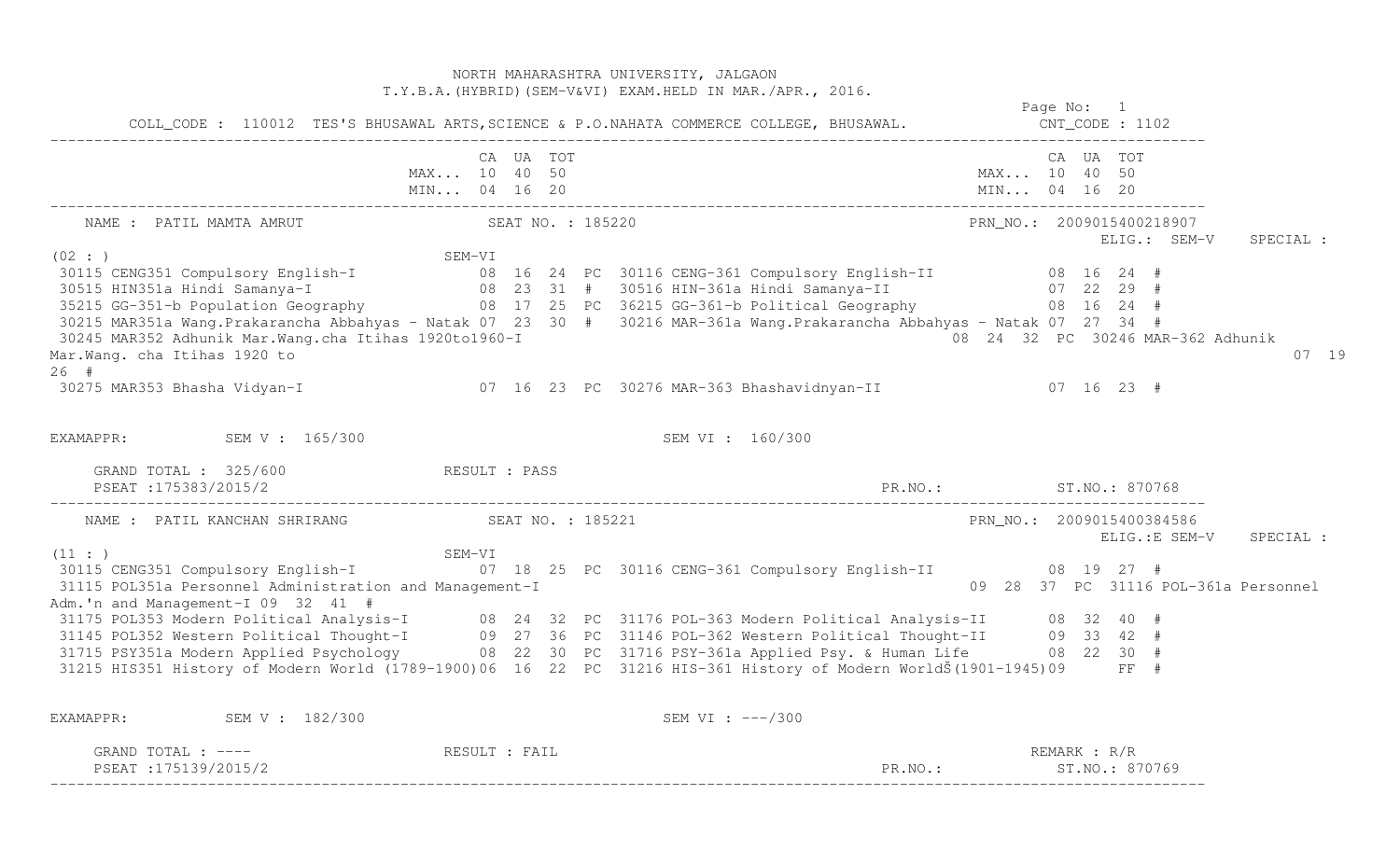|                                                                                 |               |  | NORTH MAHARASHTRA UNIVERSITY, JALGAON<br>T.Y.B.A. (HYBRID) (SEM-V&VI) EXAM.HELD IN MAR./APR., 2016.                                                                                                                                                                                                                                                                                                                                                                                          |                                  |           |                |           |
|---------------------------------------------------------------------------------|---------------|--|----------------------------------------------------------------------------------------------------------------------------------------------------------------------------------------------------------------------------------------------------------------------------------------------------------------------------------------------------------------------------------------------------------------------------------------------------------------------------------------------|----------------------------------|-----------|----------------|-----------|
| COLL_CODE : 110013 SSVPM'S SMT.P.K.KOTECHA MAHILA MAHAVIDYALAYA, BHUSAWAL.      |               |  |                                                                                                                                                                                                                                                                                                                                                                                                                                                                                              | Page No: 1<br>$CNT\_CODE$ : 1102 |           |                |           |
| MAX 10 40 50<br>MIN 04 16 20                                                    | CA UA TOT     |  | MAX 10 40 50<br>MIN 04 16 20                                                                                                                                                                                                                                                                                                                                                                                                                                                                 |                                  | CA UA TOT |                |           |
| SEAT NO. : 185223<br>NAME : PATIL ASHA SURENDRA<br>(11: )<br>SEM-VI             |               |  | PRN_NO.: 71152208A                                                                                                                                                                                                                                                                                                                                                                                                                                                                           |                                  |           | ELIG.: E SEM-V | SPECIAL : |
| 35051 HIN-351-a) Hindi Samanya-I (29 19 28 PC 36051 HIN-361-a) Hindi Samanya-II |               |  | 09 23 32 PC<br>35111 POL-351-a) Western Pol.Thought-I (88 20 28 # 36111 POL-361-a) Western Political Thought-II (85 22 27 PC<br>35101 ECO-351 Indian Economy Since 1980-III 08 20 28 PC 36101 ECO-361 Indian Economy Since 1980-IV 08 24 32 PC<br>35104 ECO-352-a) Public Finance and Policies-I 07 16 23 PC 36104 ECO-362-a) Public Finance and Policies-II 07 19 26 PC<br>35107 ECO-353-a) Int.Trade & Practices-I 08 16 24 PC 36107 ECO-363-a) International Trade & Prac.-II 08 16 24 PC |                                  |           |                |           |
| SEM V : 153/300<br>EXAMAPPR:<br>GRAND TOTAL : 318/600<br>PSEAT:175386/2015/2    | RESULT : PASS |  | SEM VI : 165/300<br>ST.NO.: 870770<br>PR.NO.:                                                                                                                                                                                                                                                                                                                                                                                                                                                |                                  |           |                |           |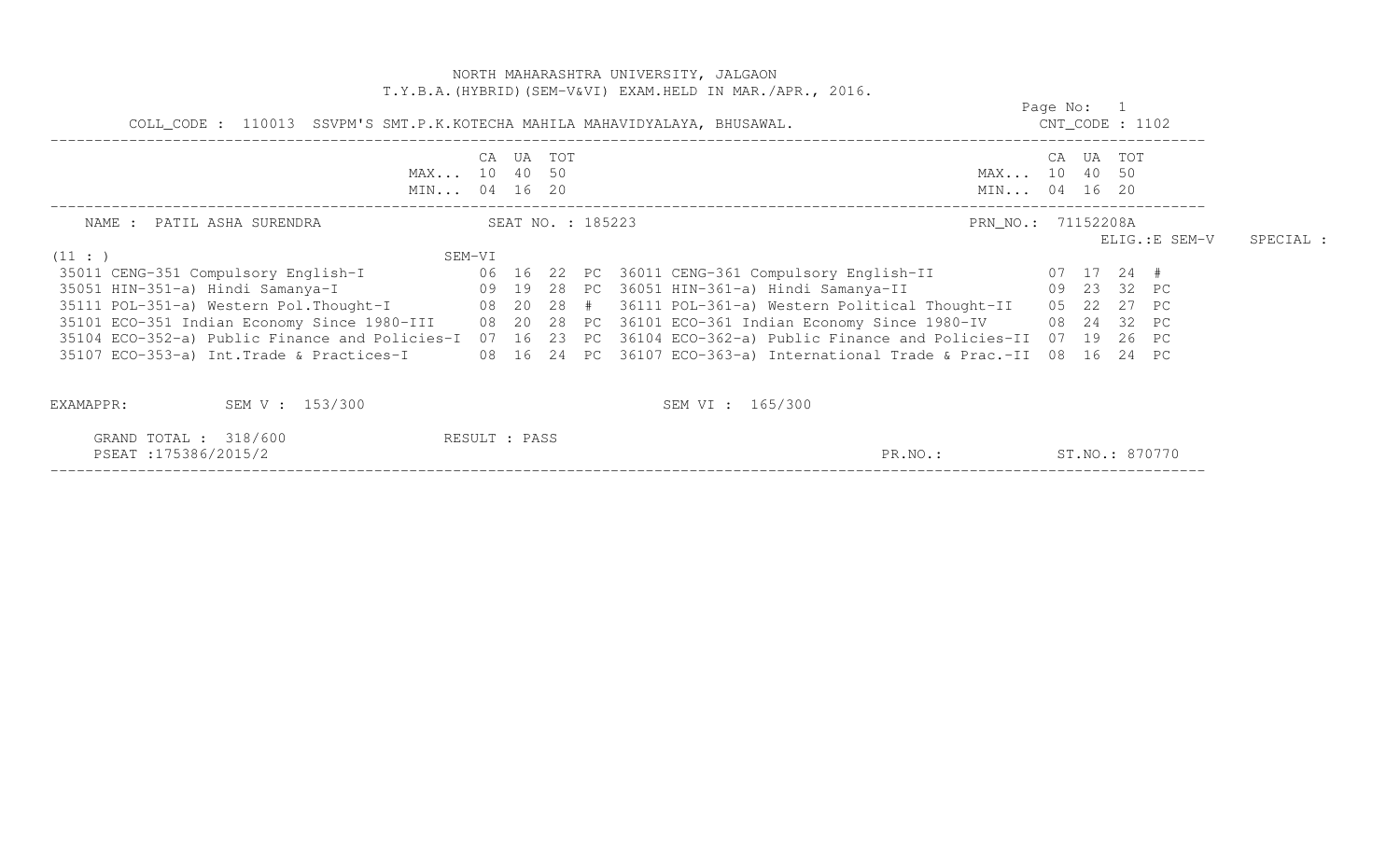| COLL_CODE : 110015 JDMVP CO-OP S'S ARTS, COMMERCE & SCIENCE COLLEGE, VARANGAON.                        |                                    |        |  | T.Y.B.A. (HYBRID) (SEM-V&VI) EXAM. HELD IN MAR. / APR., 2016. |                              | Page No: 1<br>$CNT\_CODE$ : 1103 |              |                |           |
|--------------------------------------------------------------------------------------------------------|------------------------------------|--------|--|---------------------------------------------------------------|------------------------------|----------------------------------|--------------|----------------|-----------|
|                                                                                                        | CA<br>MAX 10 40 50<br>MIN 04 16 20 | UA TOT |  |                                                               | MAX 10 40 50<br>MIN 04 16 20 |                                  | CA UA TOT    |                |           |
| NAME : SURWADE PRAVIN DIGAMBAR (SEAT NO. : 184942                                                      |                                    |        |  |                                                               | PRN_NO.: 9F128019E           |                                  |              | $ELIG.:$ SEM-V | SPECIAL : |
| (12 : )                                                                                                | SEM-VI                             |        |  |                                                               |                              |                                  |              |                |           |
| 35051 HIN-351-a) Hindi Samanya-I (24 21 25 PC 36051 HIN-361-a) Hindi Samanya-II                        |                                    |        |  |                                                               |                              | 07 19 26 PC                      |              |                |           |
| 35111 POL-351-a) Western Pol. Thought-I 08 20 28 PC 36111 POL-361-a) Western Political Thought-II      |                                    |        |  |                                                               |                              |                                  | 07 22 29 PC  |                |           |
| 35121 HIS-351 History of Modern Europe 64 19 23 # 36121 HIS-361 History of Modern Europe               |                                    |        |  |                                                               |                              |                                  | $07$ 24 31 # |                |           |
| 35124 HIS-352-a) History of China(1840-1960) 04 18 22 PC 36124 HIS-362-a) History of Japan (1840-1960) |                                    |        |  |                                                               |                              |                                  | 07 27 34 PC  |                |           |
| 35127 HIS-353 Pol.History of Medieval India 05 28 33 PC 36127 HIS-363 Adm. & Socio-Eco.History         |                                    |        |  |                                                               |                              |                                  | 07 26 33 PC  |                |           |
| SEM V : 153/300<br>EXAMAPPR:                                                                           |                                    |        |  | SEM VI : 174/300                                              |                              |                                  |              |                |           |
| GRAND TOTAL : 327/600<br>PSEAT:179423/2015/1                                                           | RESULT : PASS                      |        |  | PR.NO.:                                                       |                              |                                  |              | ST.NO.: 870771 |           |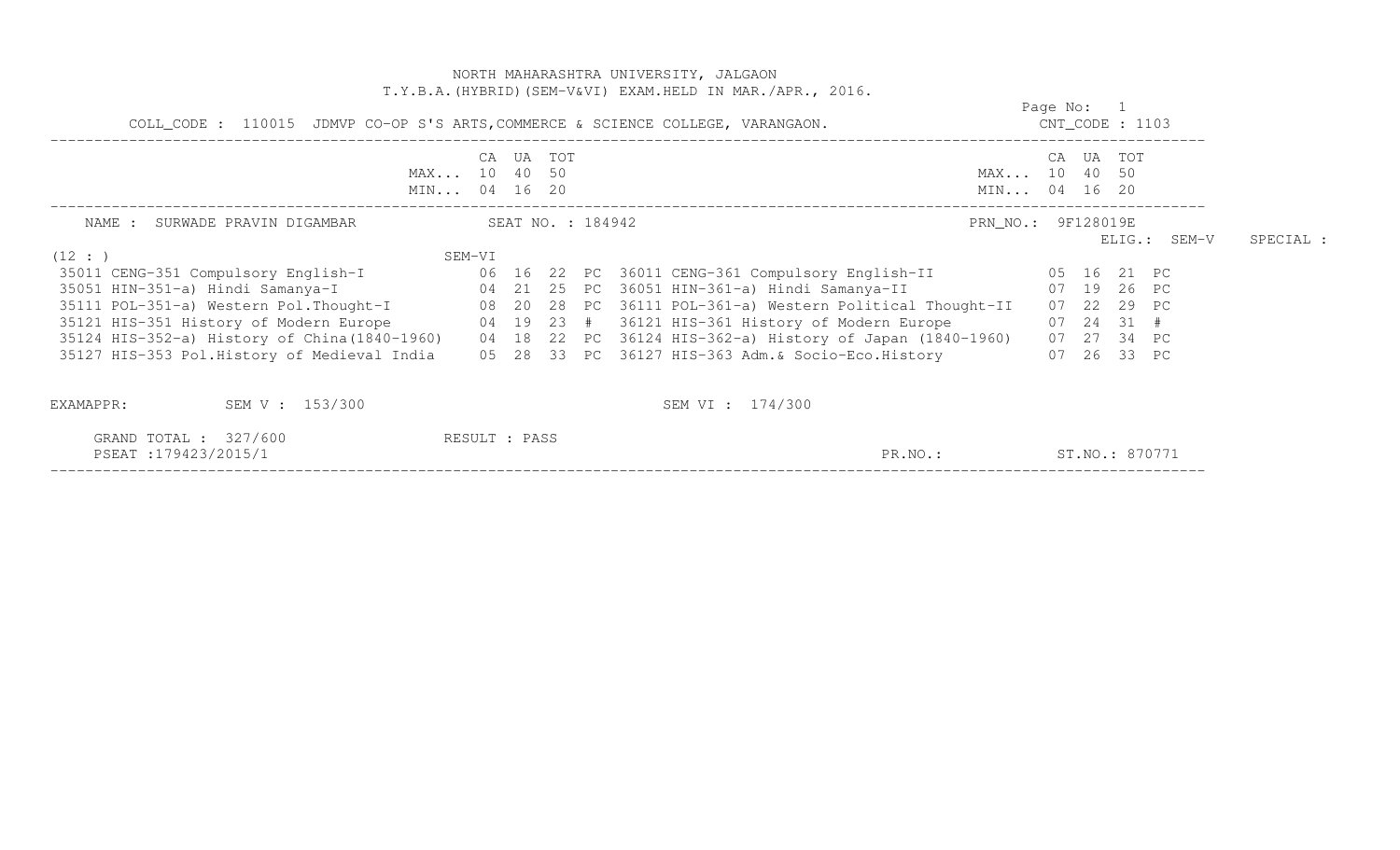|                                                                                                                                                                                                                                                          |                                    |                   |  | NORTH MAHARASHTRA UNIVERSITY, JALGAON<br>T.Y.B.A. (HYBRID) (SEM-V&VI) EXAM.HELD IN MAR./APR., 2016. |                              |            |           |                                                                      |              |           |
|----------------------------------------------------------------------------------------------------------------------------------------------------------------------------------------------------------------------------------------------------------|------------------------------------|-------------------|--|-----------------------------------------------------------------------------------------------------|------------------------------|------------|-----------|----------------------------------------------------------------------|--------------|-----------|
| COLL_CODE : 110016 TBSCES LTD.BODWAD'S ARTS, COMMERCE & SCIENCE COLLEGE, BODWAD.                                                                                                                                                                         |                                    |                   |  |                                                                                                     |                              | Page No: 1 |           | $CNT\_CODE$ : 1104                                                   |              |           |
|                                                                                                                                                                                                                                                          | CA<br>MAX 10 40 50<br>MIN 04 16 20 | UA TOT            |  |                                                                                                     | MAX 10 40 50<br>MIN 04 16 20 |            | CA UA TOT |                                                                      |              |           |
| NAME : GADHE SHUBHANGI DAMODAR                                                                                                                                                                                                                           |                                    | SEAT NO. : 185224 |  |                                                                                                     | PRN NO.: 2009015400031306    |            |           |                                                                      | ELIG.: SEM-V | SPECIAL : |
| (05 : )<br>35101 ECO-351 Indian Economy Since 1980-III 04 10 FF # 36101 ECO-361 Indian Economy Since 1980-IV<br>35171 PSY-351-a) Applied Psychology<br>35057 HIN-353 Bhasha Vidyan Tatha Rashtra. 04 20 24 PC 36057 HIN-363 Bhasha Vidyan Tatha Rashtra. | SEM-VI                             |                   |  | 04 29 33 PC 36171 PSY-361-a) Applied Psy. and Modern Life                                           |                              |            |           | 08 21 29 #<br>08 21 29 #<br>07 19 26 #<br>08 21 29 #<br>$07$ 27 34 # |              |           |
| SEM V : $---/300$<br>EXAMAPPR:                                                                                                                                                                                                                           |                                    |                   |  | SEM VI : $---/300$                                                                                  |                              |            |           |                                                                      |              |           |
| GRAND TOTAL : ----<br>PSEAT: 175153/2015/2                                                                                                                                                                                                               | RESULT : FAIL                      |                   |  | PR.NO.:                                                                                             |                              |            |           | ST.NO.: 870772                                                       |              |           |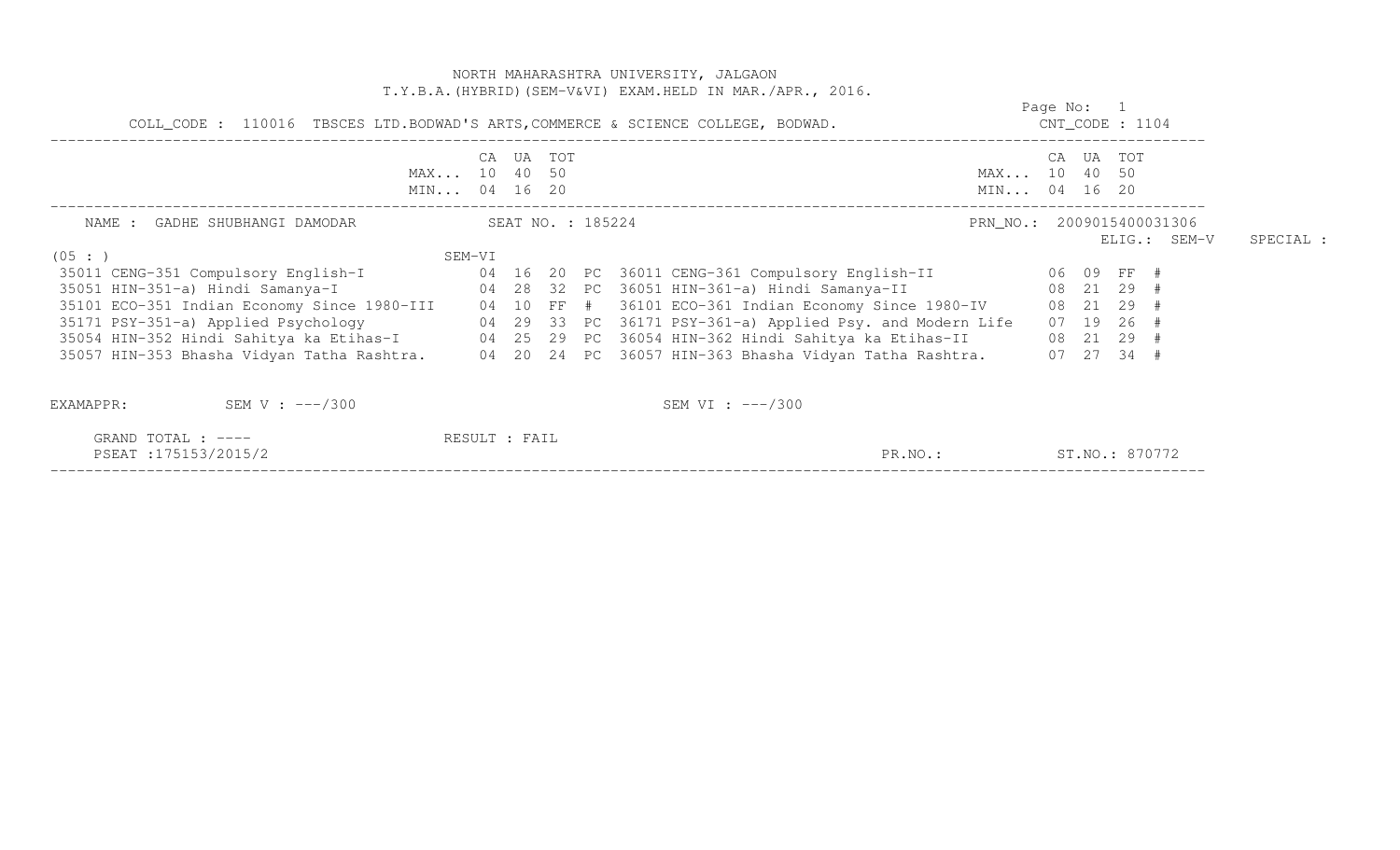# NORTH MAHARASHTRA UNIVERSITY, JALGAON T.Y.B.A.(HYBRID)(SEM-V&VI) EXAM.HELD IN MAR./APR., 2016. Page No: 1 COLL\_CODE: 110050 THE BHUSAWAL PEOPLES CHARI.SANSTHA'S DADASAHEB DEVIDAS N.BHOLE COLLEGE, BHUSAWAL. CNT\_CODE: 1102 COLL\_CODE : 110050 THE BHUSAWAL PEOPLES CHARI.SANSTHA'S DADASAHEB DEVIDAS N.BHOLE COLLEGE,BHUSAWAL. CNT\_CODE : 1102 ------------------------------------------------------------------------------------------------------------------------------------ CA UA TOT CA UA TOT MAX... 10 40 50 MAX... 10 40 50

|                                                 | MIN 04 16 20  |                   |  | MIN 04 16 20                                             |  |                |                |           |
|-------------------------------------------------|---------------|-------------------|--|----------------------------------------------------------|--|----------------|----------------|-----------|
| BARHE ANANDA RAVINDRA<br>NAME :                 |               | SEAT NO. : 185227 |  | PRN_NO.: 2007015400132807                                |  |                | $ELIG.:$ SEM-V | SPECIAL : |
| (24 : )                                         | SEM-VI        |                   |  |                                                          |  |                |                |           |
| 35011 CENG-351 Compulsory English-I             |               | 07 AB FF #        |  | 36011 CENG-361 Compulsory English-II                     |  | 07 07 FF #     |                |           |
| 35244 ENG-352 Twentieth Century Eng.Lit.-I      | 07 08 FF #    |                   |  | 36244 ENG-362 Twentieth Century Eng. Lit.-II             |  | 07 16 23 #     |                |           |
| 35247 ENG-353 Ind. Writing in Eng. (20th Cent.) |               | 08 16 24 #        |  | 36247 ENG-363 American Lit. (20th Century)               |  | $07$ 16 23 #   |                |           |
| 35241 ENG-351 The Study of Eng. Lang.-I         |               |                   |  | 07 04 FF $#$ 36241 ENG-361 The Study of Eng.Language-II  |  | 07 05 FF #     |                |           |
| 35121 HIS-351 History of Modern Europe          |               |                   |  | 07 AB FF # 36121 HIS-361 History of Modern Europe        |  | 07 05 FF #     |                |           |
| 35171 PSY-351-a) Applied Psychology             |               |                   |  | 07 17 24 # 36171 PSY-361-a) Applied Psy. and Modern Life |  | 07 13 FF #     |                |           |
| SEM V : $---/300$<br>EXAMAPPR:                  |               |                   |  | SEM VI : $---/300$                                       |  |                |                |           |
| GRAND TOTAL : $---$<br>PSEAT: 80328/ 0/0        | RESULT : FAIL |                   |  | PR.NO.:                                                  |  | ST.NO.: 870773 |                |           |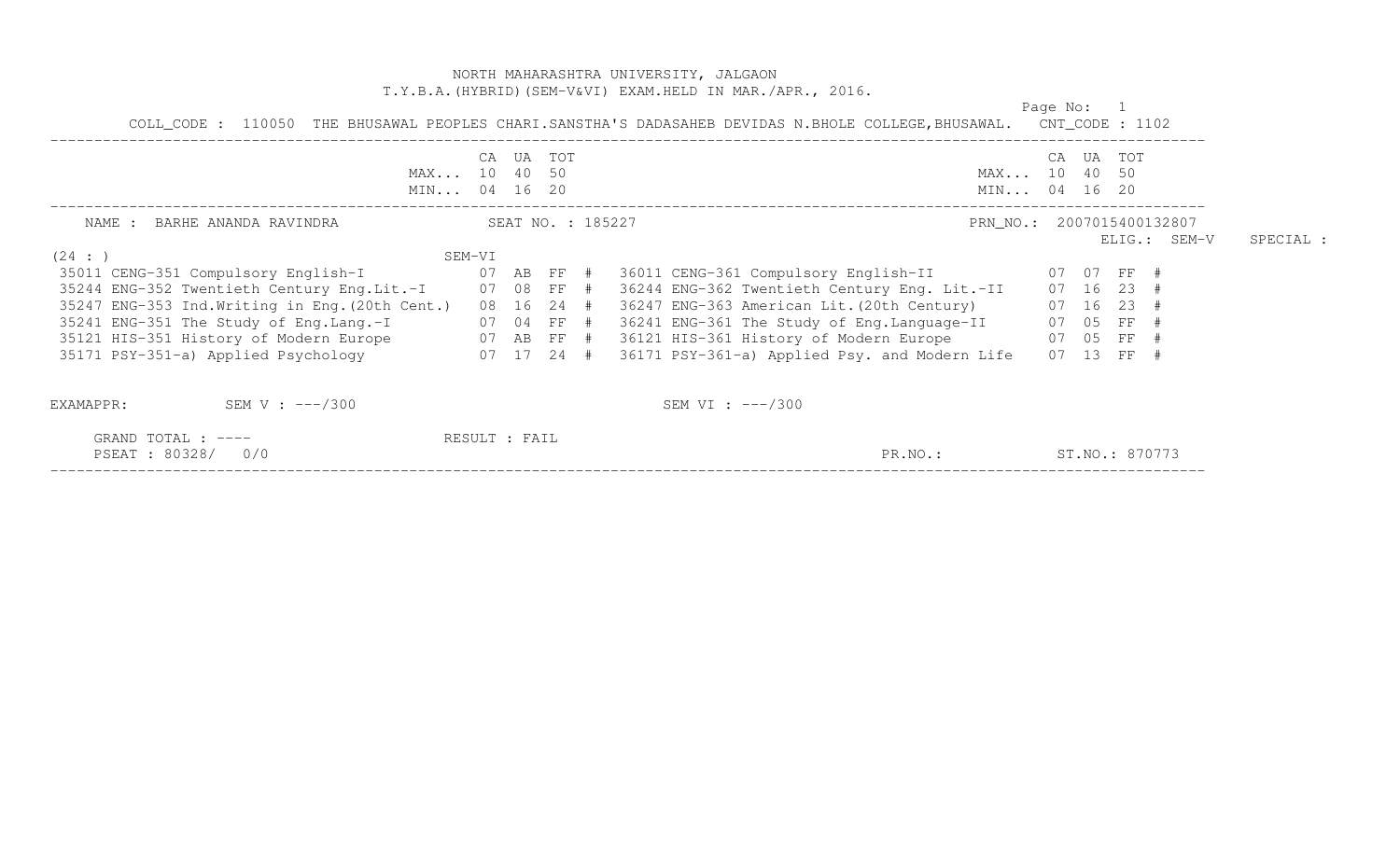# NORTH MAHARASHTRA UNIVERSITY, JALGAON T.Y.B.A.(HYBRID)(SEM-V&VI) EXAM.HELD IN MAR./APR., 2016. Page No: 1 CNT CODE : 1205 COLL\_CODE : 120017 KES'S PRATAP COLLEGE, AMALNER. CNT\_CODE : 1205 ------------------------------------------------------------------------------------------------------------------------------------ CA UA TOT CA UA TOT MAX... 10 40 50 MAX... 10 40 50 MIN... 04 16 20 MIN... 04 16 20 MIN... 04 16 20 ------------------------------------------------------------------------------------------------------------------------------------ NAME : PATIL PRADIP GOKULBHAI SEAT NO. : 184950 PRN\_NO.: 2008015400361524 ELIG.:E SEM-V SPECIAL : SEM-VI<br>
35021 MAR-351-a) Wang.Prak.Abbahyas-Natak 04 29 33 PC 36021 MAR-361-a) Wang.Prakarancha Abbahyas 04 21 25 PC<br>
35121 HIS-351 History of Modern Europe 05 18 23 PC 36121 HIS-361 History of Modern Europe 06 18 24 PC<br>
3 35247 ENG-353 Ind.Writing in Eng.(20th Cent.) 06 16 22 PC 36247 ENG-363 American Lit.(20th Century) 05 18 23 PC EXAMAPPR: SEM V : ---/300 SEM VI : ---/300 GRAND TOTAL : ----  $RESULT$  : FAIL PSEAT :100105/2014/2 PR.NO.: ST.NO.: 870774 ------------------------------------------------------------------------------------------------------------------------------------ NAME : NERKAR JOSNA KAILAS SEAT NO. : 185228 PRN\_NO.: 2009015400297945 ELIG.:E SEM-V SPECIAL : 35021 MR-351 Compulsory English-T<br>
35021 HIS-351 Compulsory English-T<br>
35021 HIS-351 History of Modern Europe<br>
35021 MAR-351-a) Hindi Samanya-T<br>
35021 MAR-351-a) Wang.Prak.Abbahyas-Natak<br>
35024 MAR-352 Sahitya Vichar-T<br>
36 EXAMAPPR: SEM V : 150/300 SEM V : 150/300 SEM VI : 163/300 GRAND TOTAL : 313/600 RESULT : PASS PSEAT :175154/2015/2 PR.NO.: ST.NO.: 870775 ------------------------------------------------------------------------------------------------------------------------------------ NAME : CHAUDHARI SAGAR PRAKASH SEAT NO. : 185232 PRANCHI PRANO.: 2009015400297044 ELIG.:E SEM-V SPECIAL :  $(15 : )$  SEM-VI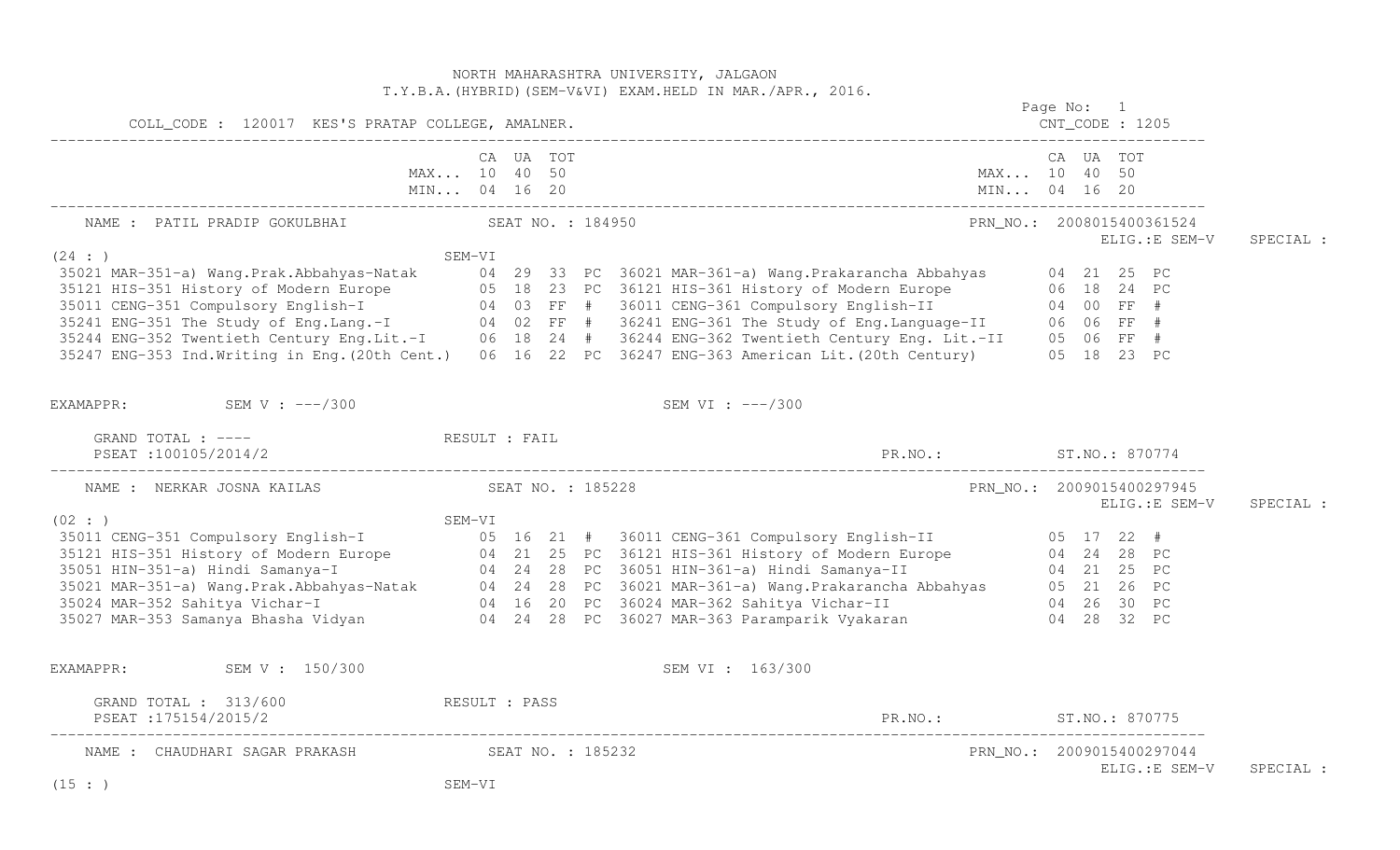| 35011 CENG-351 Compulsory English-I         |  |  | 05 02 FF # 36011 CENG-361 Compulsory English-II           | 07 16 23 PC    |  |
|---------------------------------------------|--|--|-----------------------------------------------------------|----------------|--|
| 35111 POL-351-a) Western Pol. Thought-I     |  |  | 07 23 30 PC 36111 POL-361-a) Western Political Thought-II | 07 20 27 PC    |  |
| 35121 HIS-351 History of Modern Europe      |  |  | 07 19 26 PC 36121 HIS-361 History of Modern Europe        | 05 18 23 PC    |  |
| 35151 GG-351-a) Population Geography-I      |  |  | 07 23 30 PC 36151 GG-361-a) Population Geography-II       | 07  24  31  PC |  |
| 35154 GG-352-a) Geography of Disaster Mgt-I |  |  | 07 26 33 PC 36154 GG-362-a) Geography of Disaster Mgt.-II | 06 22 28 PC    |  |
|                                             |  |  | @36157 GG-363 Practical Geography (Annual)                | 14 54 68 PC    |  |
|                                             |  |  |                                                           |                |  |

 $(\text{C} \rightarrow \text{CA}-08/20, \text{UA}-32/80)$ 

| EXAMAPPR:                                  | SEM V : ---/250 |               | SEM VI : 200/350 |         |                |
|--------------------------------------------|-----------------|---------------|------------------|---------|----------------|
| GRAND TOTAL : ----<br>PSEAT :175396/2015/2 |                 | RESULT : FAIL |                  | PR.NO.: | ST.NO.: 870776 |

PSEAT :175396/2015/2 PR.NO.: ST.NO.: 870776 ------------------------------------------------------------------------------------------------------------------------------------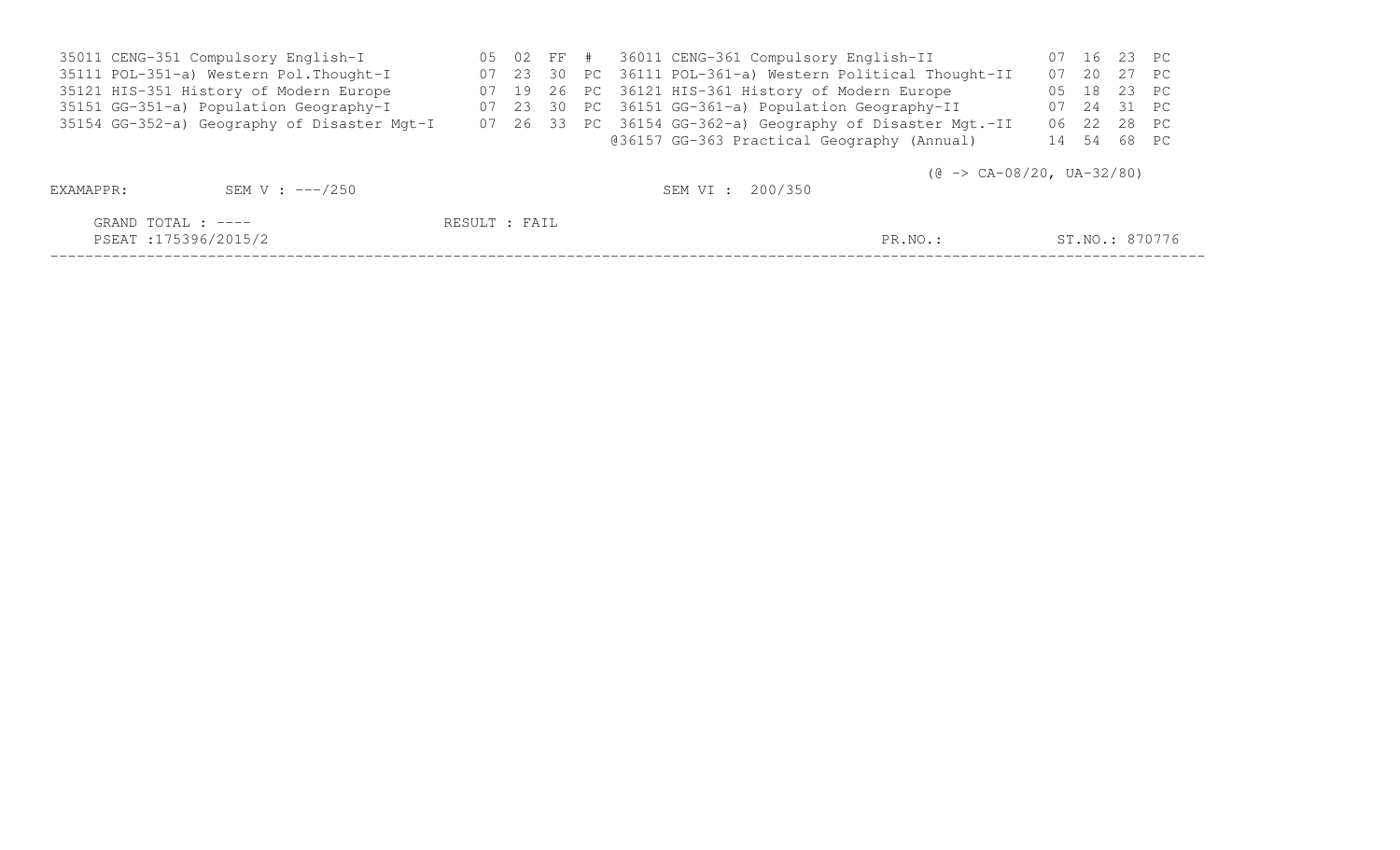| COLL_CODE : 120017 | T.Y.B.A. (HYBRID) (SEM-V&VI) EXAM.HELD IN MAR./APR., 2016. |  | Page No:<br>$CNT\_CODE$ : 1205 |  |
|--------------------|------------------------------------------------------------|--|--------------------------------|--|
|                    | MAX MIN TOT                                                |  | MAX MIN INT EXT TOT            |  |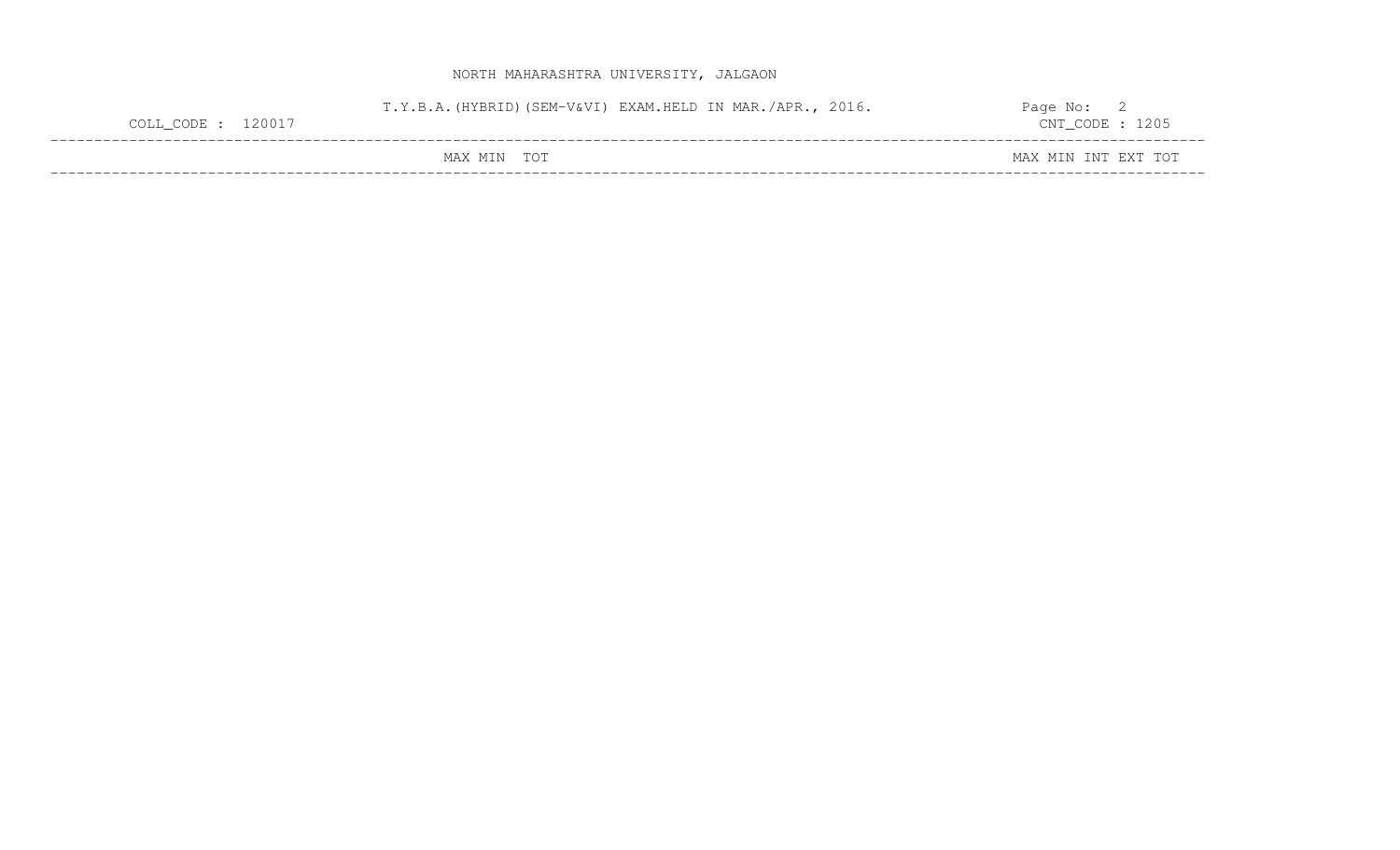NORTH MAHARASHTRA UNIVERSITY, JALGAON T.Y.B.A.(HYBRID)(SEM-V&VI) EXAM.HELD IN MAR./APR., 2016. Page No: 1 CNT CODE : 1205 COLL\_CODE : 120068 DMESS'S ARTS & SCIENCE COLLEGE,AMALNER CNT\_CODE : 1205 ------------------------------------------------------------------------------------------------------------------------------------ CA UA TOT CA UA TOT MAX... 10 40 50 MAX... 10 40 50 MIN... 04 16 20 MIN... 04 16 20 MIN... 04 16 20 ------------------------------------------------------------------------------------------------------------------------------------ NAME : PARDHI DNYANESHWAR JANKIRAM SEAT NO. : 184954 PRN NO.: 2008015400226875 ELIG.:E SEM-V SPECIAL : SEM-VI<br>
35011 CENG-351 Compulsory English-I 07 22 29 #<br>
35121 HIS-351 History of Modern Europe 06 32 38 PC<br>
35111 POL-351-a) Western Pol.Thought-I 06 20 26 PC 36111 POL-361-a) Western Political Thought-II 06 23 29 PC<br>
3511 @36715 GG-363 Annual Practical 14 50 64 PC  $(0 \rightarrow CA-08/20, UA-32/80)$ EXAMAPPR: SEM V : 140/250 SEM VI : 216/350 GRAND TOTAL : 356/600 RESULT : PASS PSEAT :179445/2015/1 PR.NO.: ST.NO.: 870854 ------------------------------------------------------------------------------------------------------------------------------------ NAME : PATIL RAHUL BHUKAN SEAT NO. : 185235 PRN\_NO.: 2009015400144985 ELIG.:E SEM-V SPECIAL : SEM-VI<br>
35111 CENG-351 Compulsory English-I<br>
35151 GG-351-a) Population Geography-I<br>
35201 DEF-351-a) Global Security-I<br>
35111 POL-351-a) Global Security-I<br>
35111 POL-353 Modern Pol.Thought-I<br>
35117 POL-353 Modern Pol.Anal EXAMAPPR: SEM V : 158/300 SEM V : 158/300 GRAND TOTAL : 319/600 RESULT : PASS PSEAT :100762/2014/2 PR.NO.: ST.NO.: 870777 ------------------------------------------------------------------------------------------------------------------------------------ NAME : WADILE ARVIND NAMDEV SEAT NO. : 185236 PRN NO.: 2009015400444412 ELIG.:E SEM-V SPECIAL :  $(11 : )$  SEM-VI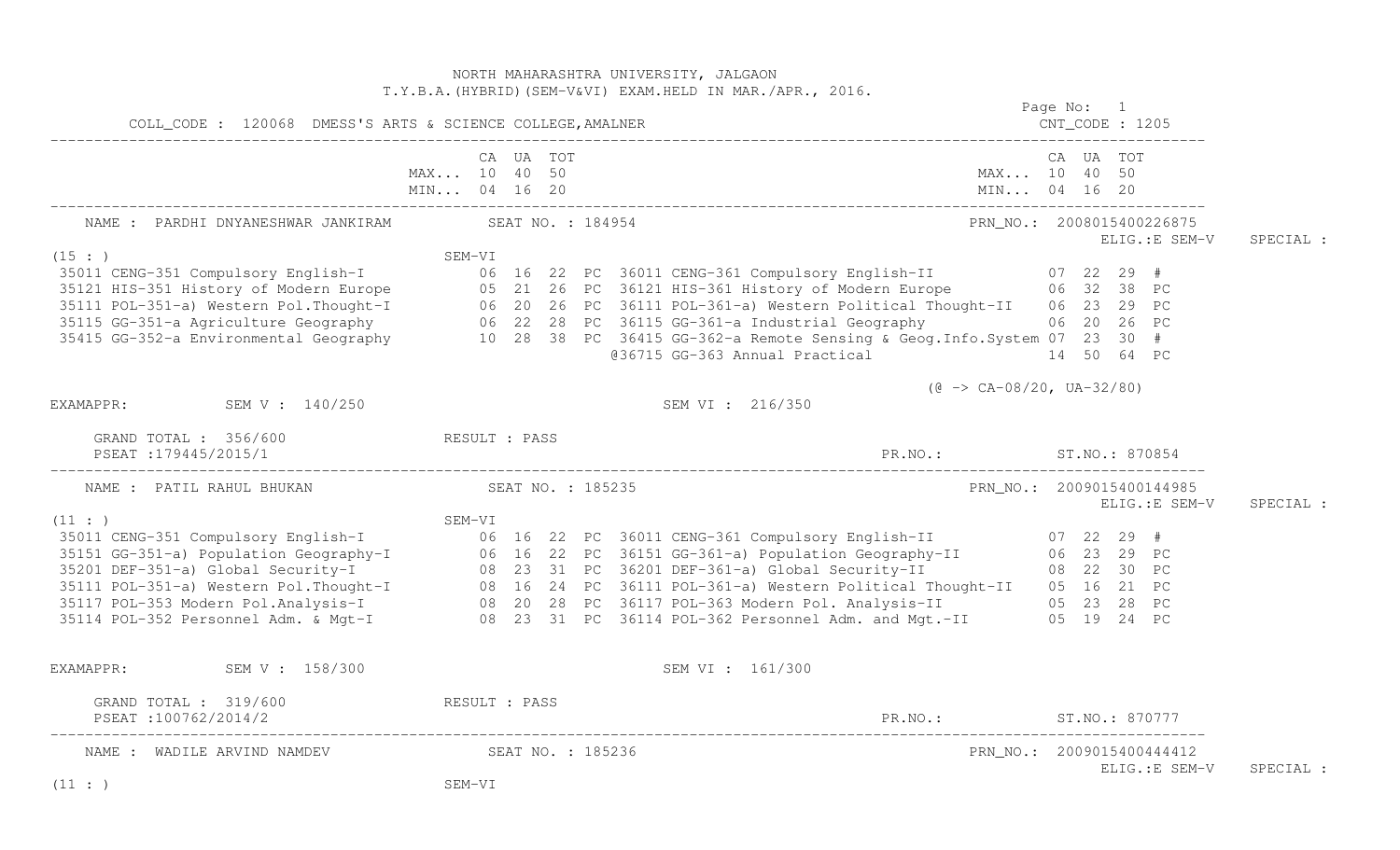30115 CENG351 Compulsory English-I 06 23 29 PC 30116 CENG-361 Compulsory English-II 06 21 27 # 35115 GG-351-a Agriculture Geography 06 26 32 PC 36115 GG-361-a Industrial Geography 06 26 32 # 31215 HIS351 History of Modern World (1789-1900)07 27 34 PC 31216 HIS-361 History of Modern WorldŠ(1901-1945)07 29 36 # 08 22 30 PC 31116 POL-361a Personnel 31115 POL351a Personnel Administration and Management-I Adm.'n and Management-I 09 29 38 # 31145 POL352 Western Political Thought-I 09 23 32 PC 31146 POL-362 Western Political Thought-II 09 26 35 # 31175 POL353 Modern Political Analysis-I 09 26 35 PC 31176 POL-363 Modern Political Analysis-II 09 27 36 # EXAMAPPR: SEM V : 192/300 SEM V : 192/300 GRAND TOTAL : 396/600 RESULT : PASS PSEAT :175400/2015/2 PR.NO.: ST.NO.: 870778 ------------------------------------------------------------------------------------------------------------------------------------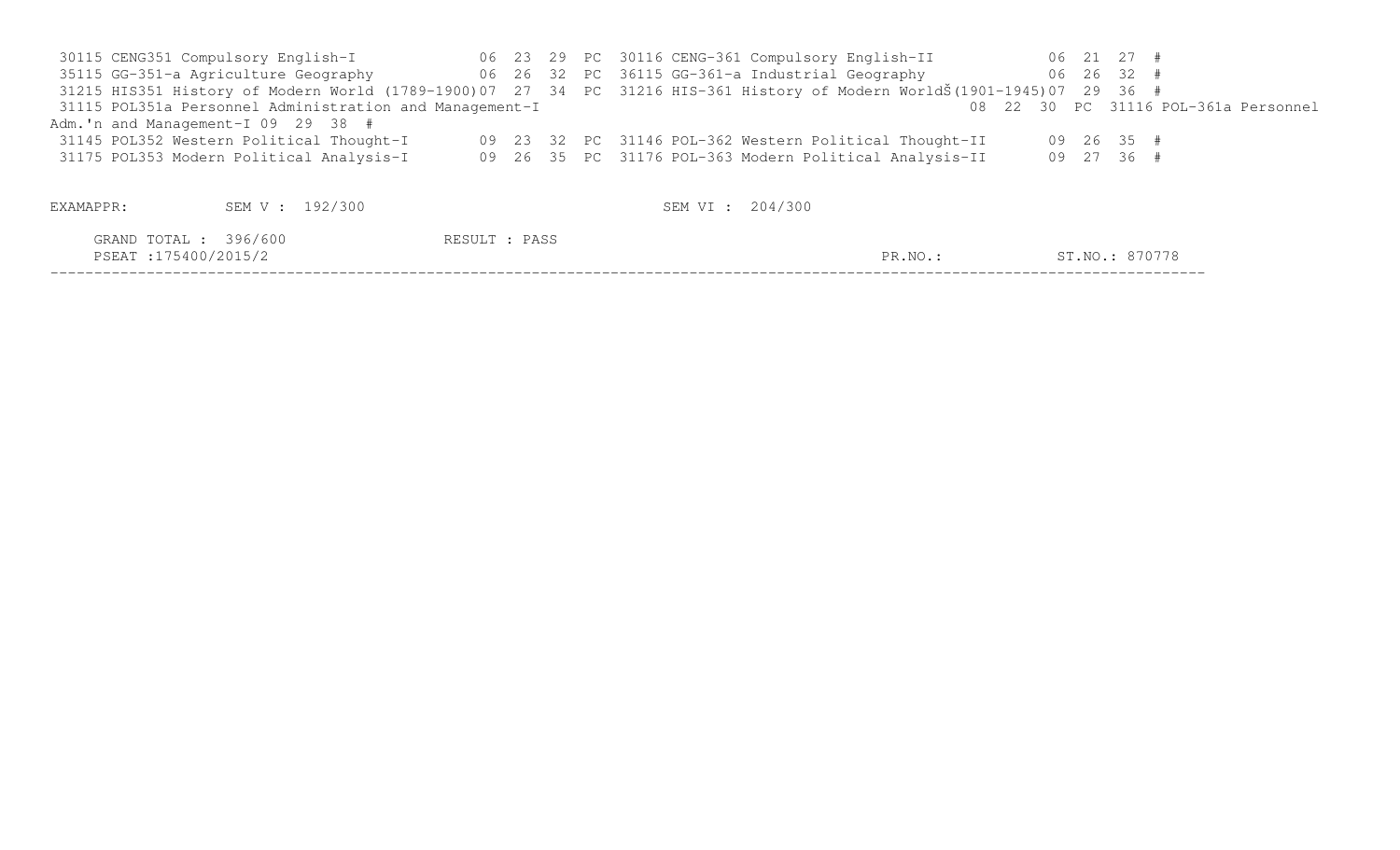| $COLL\_CODE: 120068$ |             | T.Y.B.A. (HYBRID) (SEM-V&VI) EXAM.HELD IN MAR./APR., 2016. | Page No: L<br>$CNT\_CODE$ : 1205 |
|----------------------|-------------|------------------------------------------------------------|----------------------------------|
|                      | MAX MIN TOT |                                                            | MAX MIN INT EXT TOT              |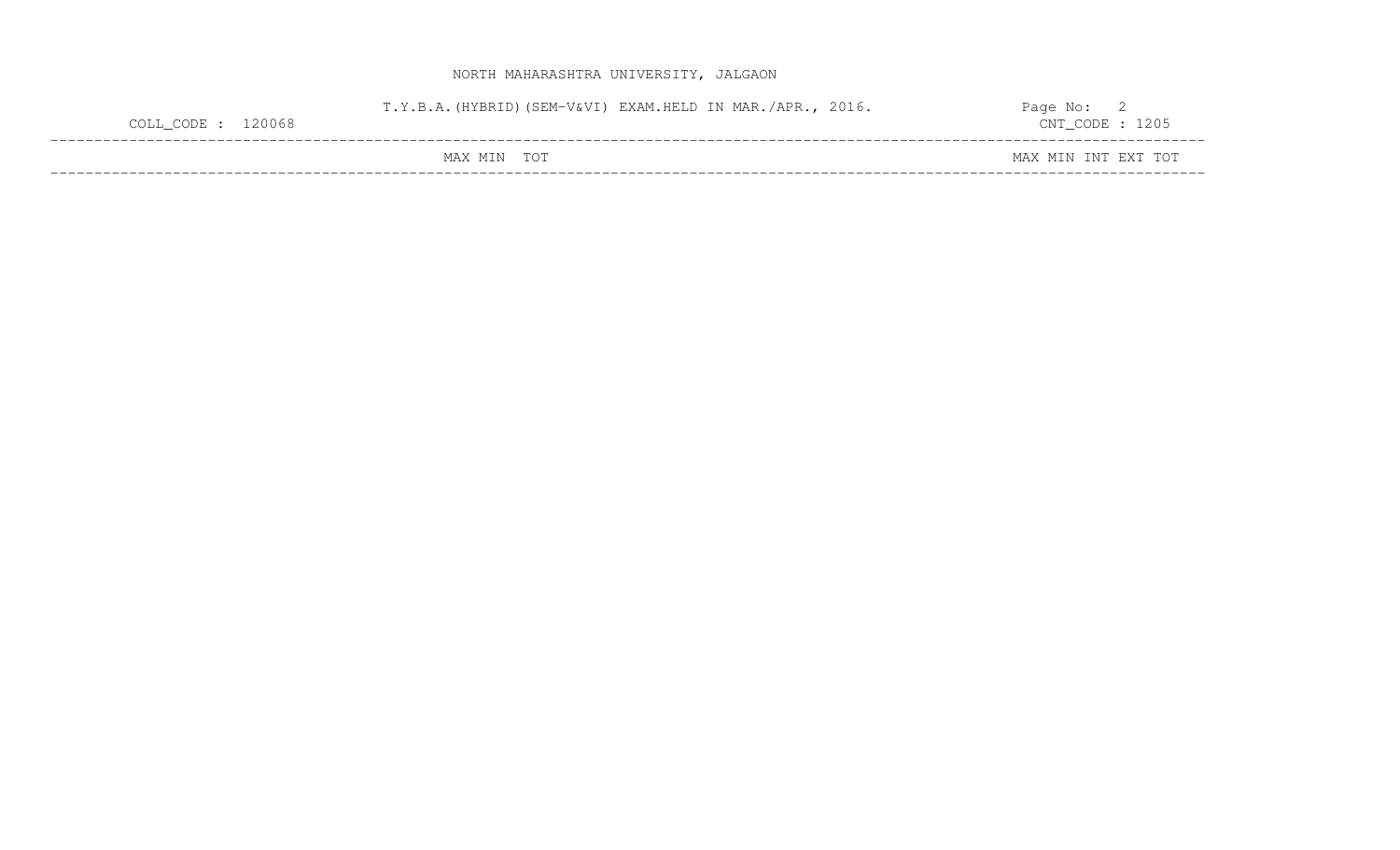|                                                                             | NORTH MAHARASHTRA UNIVERSITY, JALGAON<br>T.Y.B.A. (HYBRID) (SEM-V&VI) EXAM.HELD IN MAR./APR., 2016.<br>COLL_CODE: 120072 GVSM'S LATE NHANABHAU M.T.PATIL ART COLLEGE, MARWAD, TAL-AMALNER, DIST-JALGAON. CNT_CODE: 1225                                                                                                                                                                                                             | Page No: 1                                  |           |
|-----------------------------------------------------------------------------|-------------------------------------------------------------------------------------------------------------------------------------------------------------------------------------------------------------------------------------------------------------------------------------------------------------------------------------------------------------------------------------------------------------------------------------|---------------------------------------------|-----------|
|                                                                             | CA UA TOT<br>MAX 10 40 50<br>MIN 04 16 20                                                                                                                                                                                                                                                                                                                                                                                           | CA UA TOT<br>MAX 10 40 50<br>MIN 04 16 20   |           |
| (11: )                                                                      | SEM-VI                                                                                                                                                                                                                                                                                                                                                                                                                              | PRN_NO.: 2009015400121007<br>ELIG.: E SEM-V | SPECIAL : |
|                                                                             | 35281 SOC-351 Indian Soc.Struc.and Change-I 10 19 29 PC 36281 SOC-361 Ind.Soc.Structure and Change-II 10 21 31 PC<br>35111 POL-351-a) Western Pol.Thought-I (17 04 FF # 36111 POL-361-a) Western Political Thought-II (18 16 24 #<br>35114 POL-352 Personnel Adm. & Mgt-I (16 22 PC 36114 POL-362 Personnel Adm. and Mgt.-II (17 16 23 PC<br>35117 POL-353 Modern Pol.Analysis-I (07 16 23 PC 36117 POL-363 Modern Pol. Analysis-II | 07 16 23 PC                                 |           |
| SEM V : $---/300$<br>EXAMAPPR:<br>GRAND TOTAL : ----<br>PSEAT:175626/2014/1 | SEM VI : $---/300$<br>RESULT : FAIL<br>PR.NO.:                                                                                                                                                                                                                                                                                                                                                                                      | ST.NO.: 870779                              |           |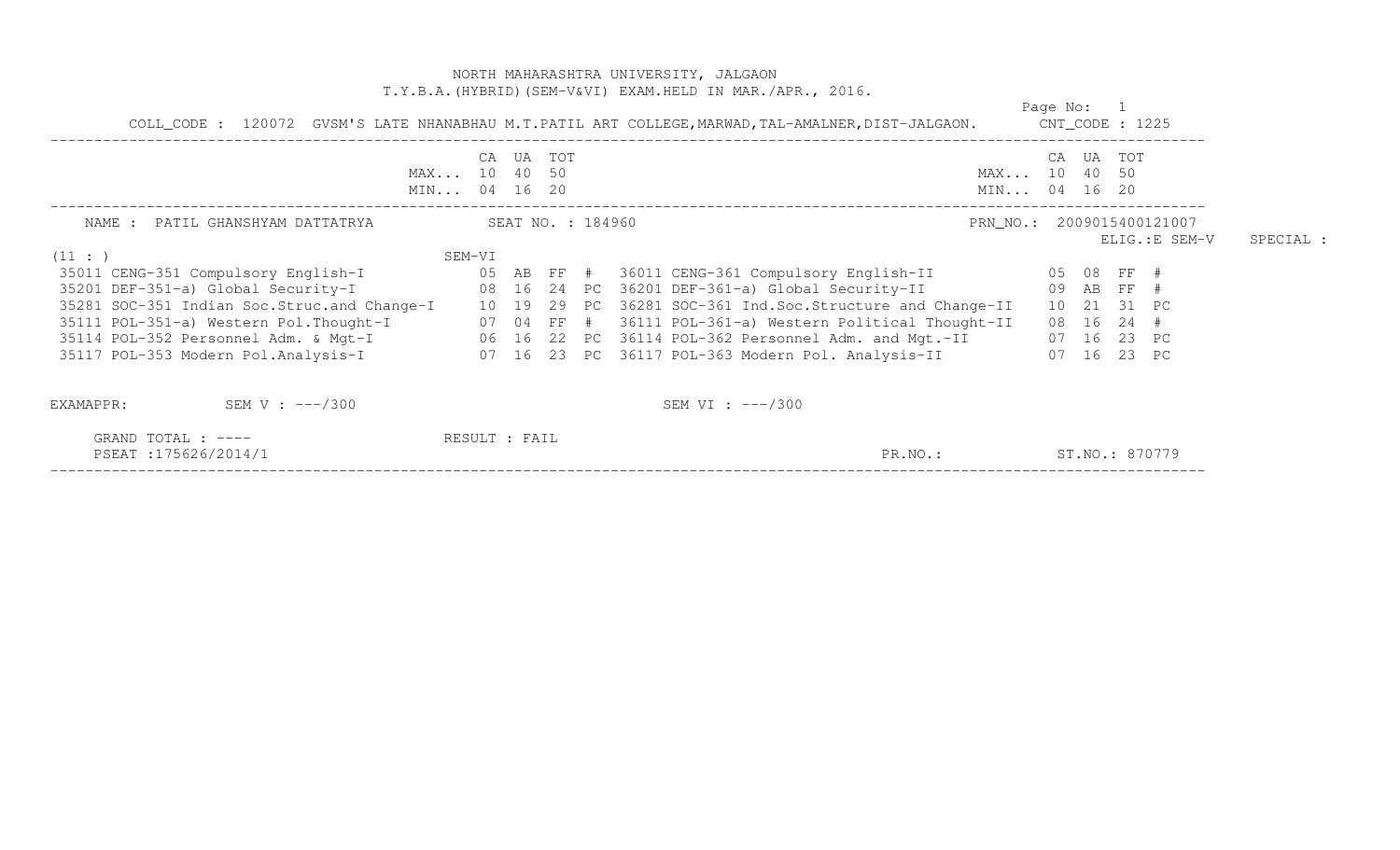# NORTH MAHARASHTRA UNIVERSITY, JALGAON T.Y.B.A.(HYBRID)(SEM-V&VI) EXAM.HELD IN MAR./APR., 2016. Page No: 1 COLL\_CODE : 130021 RSSPM'S NANASAHEB YASHAVANTRAO N.CHAVAN ARTS,SCIENCE&COMMERCE COLLEGE,CHALISGAON CNT\_CODE : 1306 ------------------------------------------------------------------------------------------------------------------------------------ CA UA TOT CA UA TOT MAX... 10 40 50 MAX... 10 40 50 MIN... 04 16 20 MIN... 04 16 20 MIN... 04 16 20 ------------------------------------------------------------------------------------------------------------------------------------ NAME : ZODGE ABA BHIVSAN SEAT NO. : 185242 PRN\_NO.: 2009015400051415 ELIG.: SEM-V SPECIAL : SEM-VI<br>
35011 CENG-351 Compulsory English-I<br>
35011 POL-351-a) Western Pol.Thought-I<br>
35114 POL-352 Personnel Adm. & Mgt-I<br>
35114 POL-352 Personnel Adm. & Mgt-I<br>
35121 POL-352 Personnel Adm. & Mgt-I<br>
35121 EDU-353 Modern Po EXAMAPPR: SEM V : ---/300 SEM VI : ---/300 GRAND TOTAL : ----  $RESULT$  : FAIL PSEAT :175409/2015/2 PR.NO.: ST.NO.: 870780 ------------------------------------------------------------------------------------------------------------------------------------ NAME : AHIRE SAMIR SUBHASH SEAT NO. : 185243 PRN NO.: 2009015400051485 ELIG.: SEM-V SPECIAL : SEM-VI<br>
35011 CENG-351 Compulsory English-I<br>
35111 POL-351-a) Western Pol.Thought-I<br>
35121 HIS-351 History of Modern Europe<br>
3522 MAR-351-b) Upyogit Marathi-I<br>
35022 MAR-351-b) Upyogit Marathi-I<br>
35022 MAR-351-b) Upyogit M 35125 HIS-352-b) Expansion of the Maratha Power 08 17 25 PC 36125 HIS-362-b) Expan'n & Fall of the Mar.power 08 23 31 PC 35127 HIS-353 Pol.History of Medieval India 08 16 24 PC 36127 HIS-363 Adm.& Socio-Eco.History 08 21 29 PC EXAMAPPR: SEM V : ---/300 SEM V : ---/300 GRAND TOTAL : ---- <br>RESULT : FAIL PSEAT :175410/2015/2 PR.NO.: ST.NO.: 870781 ------------------------------------------------------------------------------------------------------------------------------------ NAME : CHAVAN AJAY TEJU  $SEAT NO.$ : 185244 PRN NO.: 2008015400058967 ELIG.:E SEM-V SPECIAL :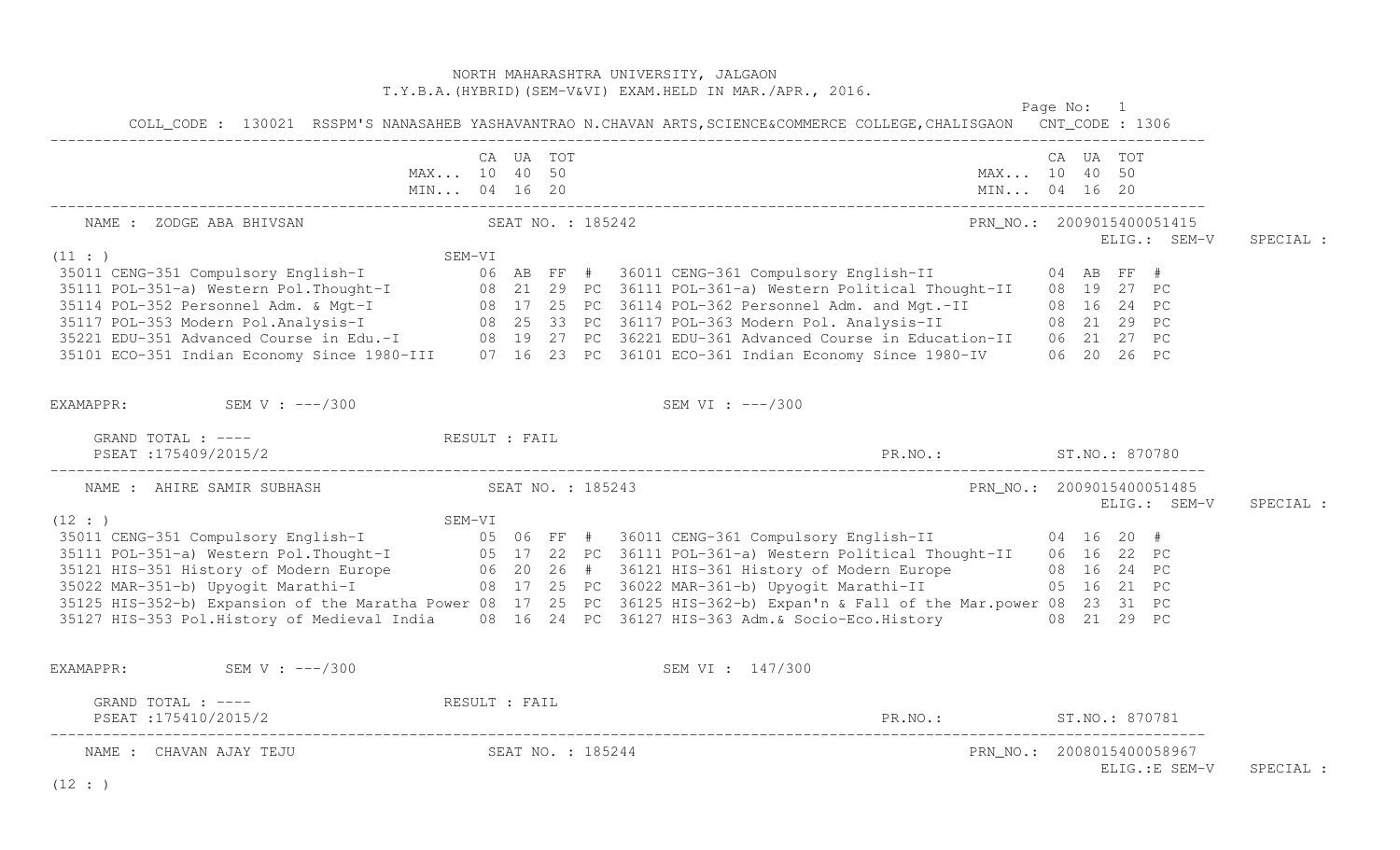| 35011 CENG-351 Compulsory English-I                        |  | 05 06 FF # |  |
|------------------------------------------------------------|--|------------|--|
| 35021 MAR-351-a) Wang.Prak.Abbahyas-Natak                  |  | 06 24 30 # |  |
| 35111 POL-351-a) Western Pol. Thought-I                    |  | 05 19 24 # |  |
| 36121 HIS-361 History of Modern Europe                     |  | 06 16 22 # |  |
| 36125 HIS-362-b) Expan'n & Fall of the Mar.power08 20 28 # |  |            |  |
| 36127 HIS-363 Adm. & Socio-Eco. History                    |  | 08 16 24 # |  |

EXAMAPPR: SEM V : ---/300

| GRAND<br>$. \cap$ m $\pi$ $\tau$<br>————<br>$\Delta$                                                                             |               |                                     |
|----------------------------------------------------------------------------------------------------------------------------------|---------------|-------------------------------------|
| ∩∩⊤<br>. ಎ.''<br>the contract of the contract of the contract of the contract of the contract of the contract of the contract of | DR<br>. INU - | $\sim$ $-$<br>NTC<br>' <i>'</i> 0 4 |
|                                                                                                                                  |               |                                     |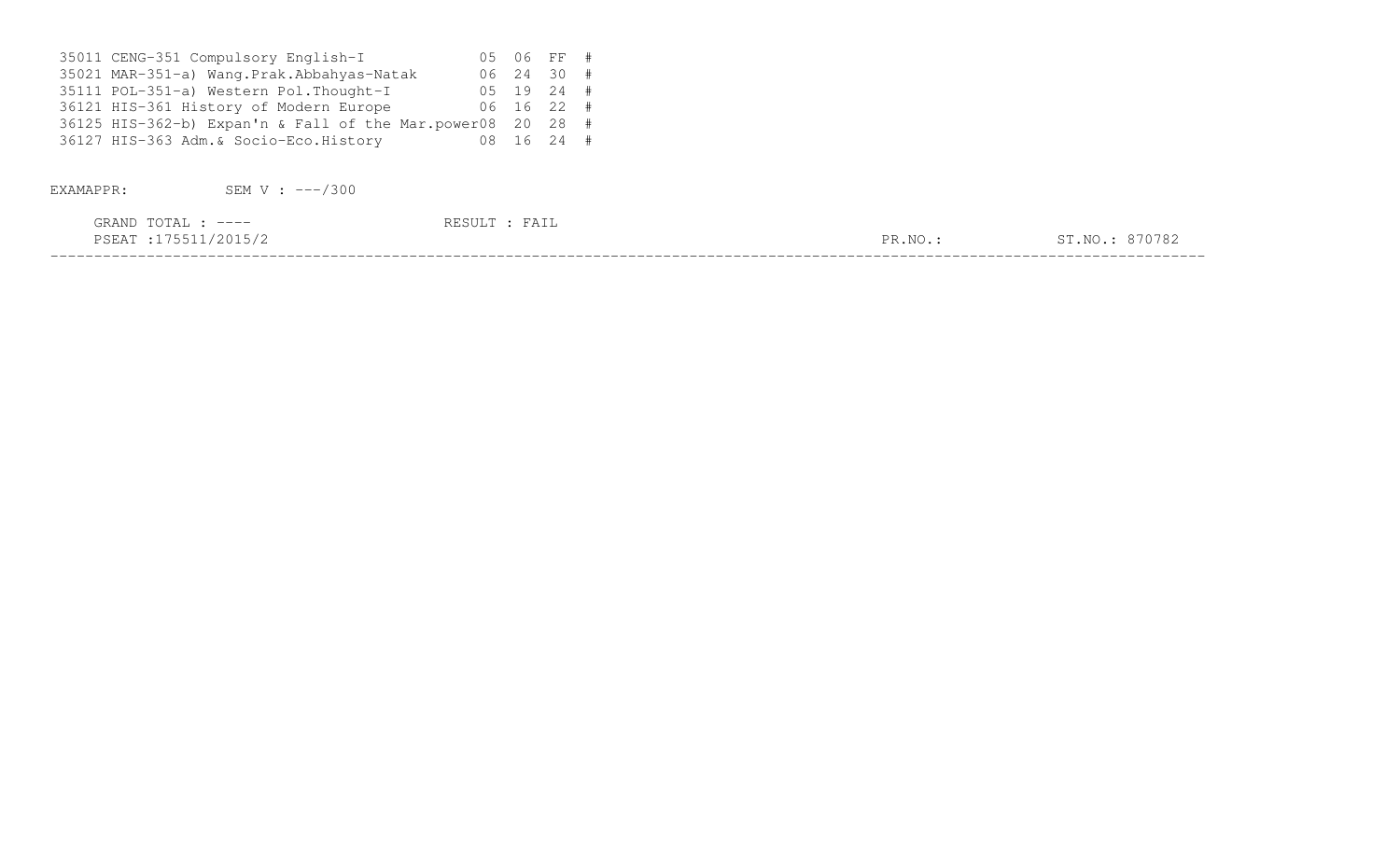| COLL CODE : 130021                                                                                                                            |               |                   |  | T.Y.B.A. (HYBRID) (SEM-V&VI) EXAM.HELD IN MAR./APR., 2016.                                                                                                                                                                                                                                                                                                                                                                                                            |                           | Page No: 2<br>$CNT\_CODE$ : 1306 |                     |                                                                         |  |
|-----------------------------------------------------------------------------------------------------------------------------------------------|---------------|-------------------|--|-----------------------------------------------------------------------------------------------------------------------------------------------------------------------------------------------------------------------------------------------------------------------------------------------------------------------------------------------------------------------------------------------------------------------------------------------------------------------|---------------------------|----------------------------------|---------------------|-------------------------------------------------------------------------|--|
|                                                                                                                                               | MAX MIN TOT   |                   |  |                                                                                                                                                                                                                                                                                                                                                                                                                                                                       |                           |                                  | MAX MIN INT EXT TOT |                                                                         |  |
| NAME : MORE ANURADHA NIMBA                                                                                                                    |               | SEAT NO. : 185246 |  |                                                                                                                                                                                                                                                                                                                                                                                                                                                                       | PRN NO.: 2009015400050393 |                                  | ELIG.:E SEM-V       | SPECIAL :                                                               |  |
| (24 : )<br>35011 CENG-351 Compulsory English-I<br>35022 MAR-351-b) Upyogit Marathi-I<br>35247 ENG-353 Ind. Writing in Eng. (20th Cent.) 07 20 | SEM-VI        |                   |  | 06 17 23 PC 36011 CENG-361 Compulsory English-II<br>09 29 38 PC 36022 MAR-361-b) Upyogit Marathi-II<br>35241 ENG-351 The Study of Eng.Lang.-I 06 16 22 PC 36241 ENG-361 The Study of Eng.Language-II<br>27 PC 36247 ENG-363 American Lit. (20th Century)<br>35244 ENG-352 Twentieth Century Eng.Lit.-I 06 19 25 PC 36244 ENG-362 Twentieth Century Eng. Lit.-II<br>35101 ECO-351 Indian Economy Since 1980-III 07 27 34 PC 36101 ECO-361 Indian Economy Since 1980-IV |                           | AB 06 FF #                       |                     | 05 18 23 PC<br>09 29 38 PC<br>07 18 25 PC<br>07 17 24 PC<br>07 25 32 PC |  |
| SEM V : 169/300<br>EXAMAPPR:                                                                                                                  |               |                   |  | SEM VI : $---/300$                                                                                                                                                                                                                                                                                                                                                                                                                                                    |                           |                                  |                     |                                                                         |  |
| GRAND TOTAL : ----<br>PSEAT:198922/2013/2                                                                                                     | RESULT : FAIL |                   |  | PR.NO.:                                                                                                                                                                                                                                                                                                                                                                                                                                                               |                           |                                  |                     | ST.NO.: 870783                                                          |  |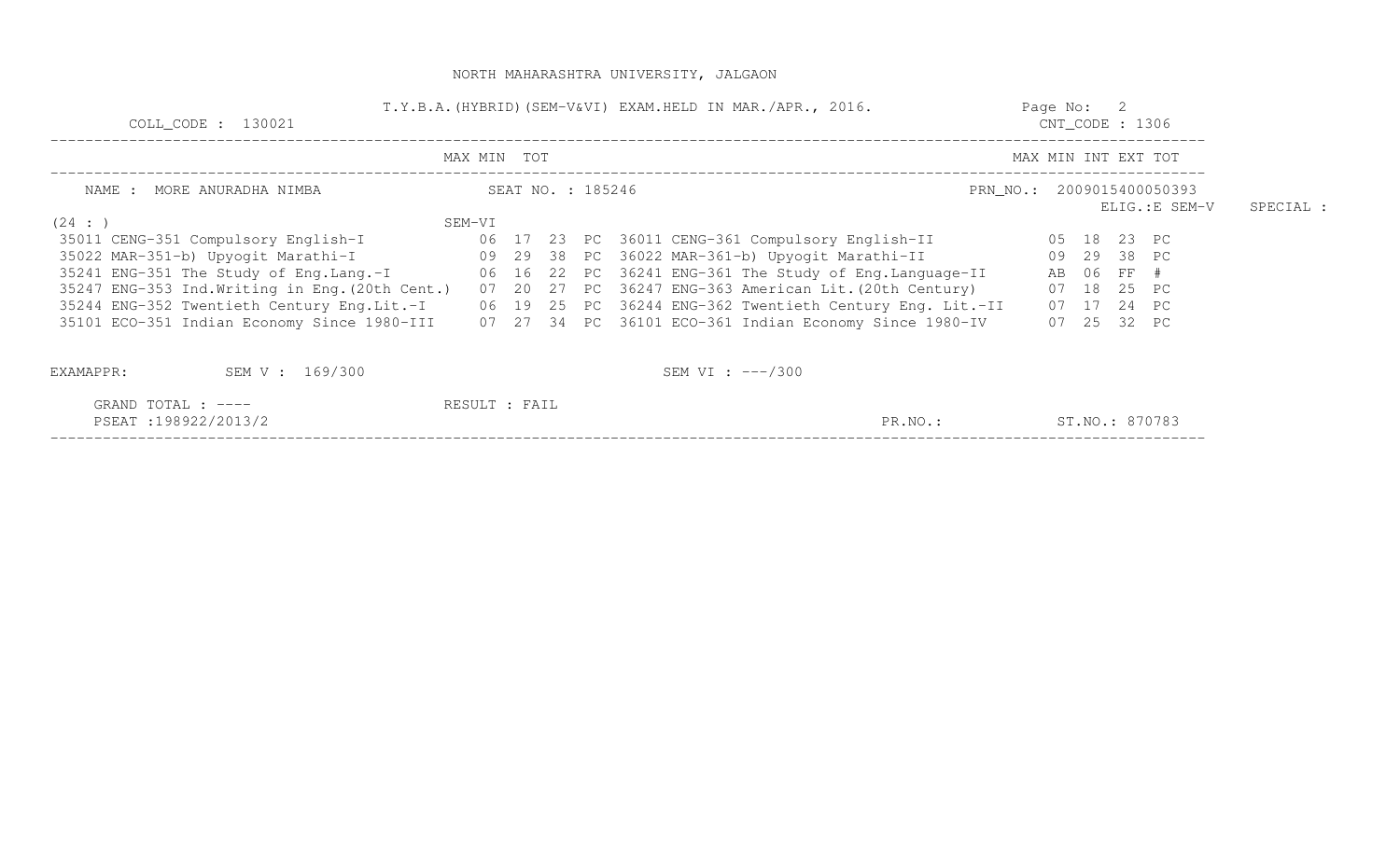NORTH MAHARASHTRA UNIVERSITY, JALGAON T.Y.B.A.(HYBRID)(SEM-V&VI) EXAM.HELD IN MAR./APR., 2016. Page No: 1 COLL\_CODE : 140022 MGTSM'S ARTS,SCIENCE & COMMERCE COLLEGE, CHOPDA. CNT\_CODE : 1407 ------------------------------------------------------------------------------------------------------------------------------------ CA UA TOT CA UA TOT MAX... 10 40 50 MAX... 10 40 50 MIN... 04 16 20 MIN... 04 16 20 MIN... 04 16 20 ------------------------------------------------------------------------------------------------------------------------------------ NAME : PATIL KAVITA MACHHINDRA SEAT NO. : 184968 PRN\_NO.: 2009015400067275 ELIG.:E SEM-V SPECIAL : (10 : ) SEM-VI 30115 CENG351 Compulsory English-I 05 18 23 # 30116 CENG-361 Compulsory English-II 06 16 22 # 30215 MAR351a Wang.Prakarancha Abbahyas - Natak 08 32 40 PC 30216 MAR-361a Wang.Prakarancha Abbahyas - Natak 09 26 35 # 06 25 31 PC 31116 POL-361a Personnel 31115 POL351a Personnel Administration and Management-I Adm.'n and Management-I 06 20 26 # 31015 ECO351 Indian Economy Since 1980-III 04 16 20 PC 31016 ECO-361 Indian Economy Since 1980-IV 08 21 29 # 31045 ECO352a Public Finance and Policies-I 04 24 28 PC 31046 ECO-362a Public Finance and Policies-II 04 27 31 # 31075 ECO353a International Trade & Practices-I 04 22 26 PC 31076 ECO-363a International Trade & Practices-II08 17 25 # EXAMAPPR: SEM V : 168/300 SEM VI : 168/300 GRAND TOTAL : 336/600 RESULT : PASS PSEAT :175169/2015/2 PR.NO.: ST.NO.: 870784 ------------------------------------------------------------------------------------------------------------------------------------ PRN NO.: 2009015400066063 NAME : BAVISKAR SHARDA VIKRAM SEAT NO. : 185249 ELIG.:E SEM-V SPECIAL : (02 : ) SEM-VI 30115 CENG351 Compulsory English-I 05 19 24 PC 30116 CENG-361 Compulsory English-II 06 12 FF # 31015 ECO351 Indian Economy Since 1980-III 04 18 22 PC 31016 ECO-361 Indian Economy Since 1980-IV 08 23 31 # 35215 GG-351-b Population Geography 09 20 29 PC 36215 GG-361-b Political Geography 05 22 27 # 30215 MAR351a Wang.Prakarancha Abbahyas - Natak 09 32 41 PC 30216 MAR-361a Wang.Prakarancha Abbahyas - Natak 09 30 39 # 09 18 27 PC 30246 MAR-362 Adhunik 30245 MAR352 Adhunik Mar.Wang.cha Itihas 1920to1960-I Mar.Wang. cha Itihas 1920 to 09 29 38 # 30275 MAR353 Bhasha Vidyan-I 09 19 28 PC 30276 MAR-363 Bhashavidnyan-II 09 29 38 # EXAMAPPR: SEM V : 171/300 SEM VI : ---/300 GRAND TOTAL : ---- RESULT : FAIL PSEAT :175413/2015/2 ST.NO.: ST.NO.: 870785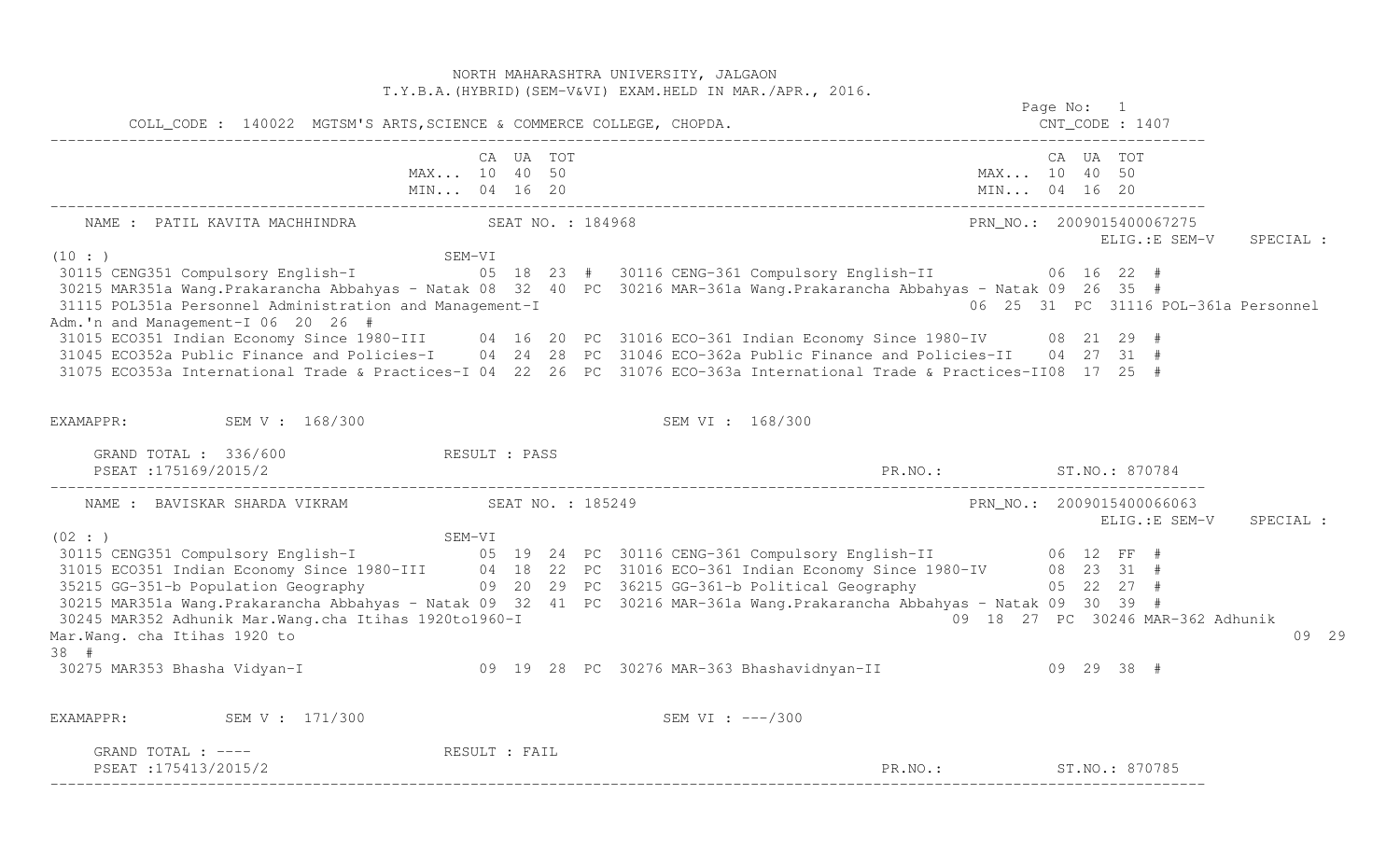| NAME : THORAT SANGHADIP PURUSHOTTAM       | SEAT NO. : 185252 | PRN_NO.: 61167419J                                        |                |           |  |  |
|-------------------------------------------|-------------------|-----------------------------------------------------------|----------------|-----------|--|--|
|                                           |                   |                                                           | ELIG.:E SEM-V  | SPECIAL : |  |  |
| (11: )                                    | SEM-VI            |                                                           |                |           |  |  |
| 35011 CENG-351 Compulsory English-I       |                   | 05 02 FF # 36011 CENG-361 Compulsory English-II           | 07 19 26 PC    |           |  |  |
| 35021 MAR-351-a) Wang.Prak.Abbahyas-Natak |                   | 04 21 25 PC 36021 MAR-361-a) Wang. Prakarancha Abbahyas   | 06 32 38 PC    |           |  |  |
| 35114 POL-352 Personnel Adm. & Mgt-I      |                   | 05 21 26 PC 36114 POL-362 Personnel Adm. and Mgt.-II      | 04 23 27 PC    |           |  |  |
| 35117 POL-353 Modern Pol.Analysis-I       |                   | 05 16 21 PC 36117 POL-363 Modern Pol. Analysis-II         | 22 27 PC<br>05 |           |  |  |
| 35111 POL-351-a) Western Pol.Thought-I    |                   | 04 18 22 PC 36111 POL-361-a) Western Political Thought-II | 05 19 24 PC    |           |  |  |
| 35051 HIN-351-a) Hindi Samanya-I          |                   | 07 23 30 PC 36051 HIN-361-a) Hindi Samanya-II             | 08 17 25 PC    |           |  |  |
| SEM V : $---/300$<br>EXAMAPPR:            |                   | SEM VI : 167/300                                          |                |           |  |  |
| GRAND TOTAL : ----<br>PSEAT:179479/2015/1 | RESULT : FAIL     | PR.NO.:                                                   | ST.NO.: 870786 |           |  |  |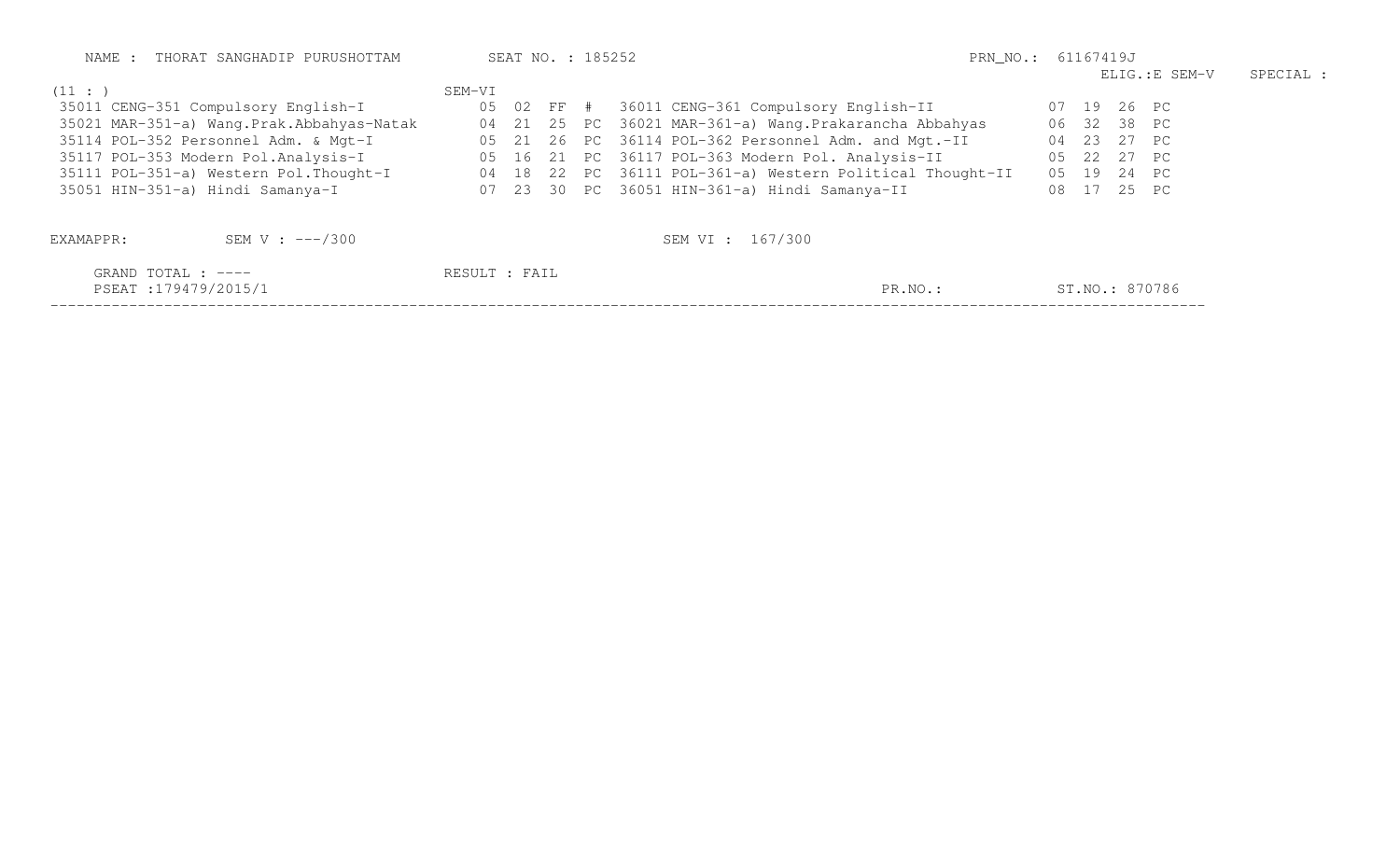| $COLL$ <sup><math> CODE : 140022</math></sup>              | T.Y.B.A. (HYBRID) (SEM-V&VI) EXAM.HELD IN MAR./APR., 2016. Page No: 2                                             | $CNT\_CODE$ : 1407                                       |
|------------------------------------------------------------|-------------------------------------------------------------------------------------------------------------------|----------------------------------------------------------|
|                                                            | MAX MIN TOT                                                                                                       | MAX MIN INT EXT TOT                                      |
| NAME : PATIL PRASHANT PRAKASH SEAT NO. : 185254            |                                                                                                                   | PRN_NO.: 2009015400068174<br>ELIG.: E SEM-V<br>SPECIAL : |
| (15: )                                                     |                                                                                                                   |                                                          |
|                                                            |                                                                                                                   |                                                          |
|                                                            |                                                                                                                   |                                                          |
|                                                            | 35171 PSY-351-a) Applied Psychology 68 22 30 PC 36171 PSY-361-a) Applied Psy. and Modern Life 68 16 24 PC         |                                                          |
|                                                            | 35151 GG-351-a) Population Geography-I (8 20 28 PC 36151 GG-361-a) Population Geography-II (8 22 30 PC            |                                                          |
|                                                            | 35154 GG-352-a) Geography of Disaster Mgt-I 08 23 31 PC 36154 GG-362-a) Geography of Disaster Mgt.-II 08 22 30 PC |                                                          |
|                                                            | @36157 GG-363 Practical Geography (Annual) 18 54 72 PC                                                            |                                                          |
|                                                            |                                                                                                                   | $(\theta \rightarrow CA-08/20, UA-32/80)$                |
| EXAMAPPR: SEM V : 147/250                                  | SEM VI : 223/350                                                                                                  |                                                          |
| GRAND TOTAL : 370/600 RESULT : PASS<br>PSEAT:179988/2015/1 |                                                                                                                   | PR.NO.: ST.NO.: 870787                                   |
|                                                            |                                                                                                                   |                                                          |
| NAME : PATIL SUDARSHAN SHANTILAL SEAT NO. : 185255         |                                                                                                                   | PRN_NO.: 2009015400063304                                |
| (15 : )                                                    |                                                                                                                   | ELIG.: E SEM-V<br>SPECIAL :                              |
|                                                            |                                                                                                                   |                                                          |
|                                                            |                                                                                                                   |                                                          |
|                                                            | 35111 POL-351-a) Western Pol. Thought-I (88 21 29 PC 36111 POL-361-a) Western Political Thought-II (89 21 30 PC   |                                                          |
|                                                            | 35151 GG-351-a) Population Geography-I (8 16 24 PC 36151 GG-361-a) Population Geography-II (8 18 27 PC            |                                                          |
|                                                            | 35154 GG-352-a) Geography of Disaster Mgt-I 08 22 30 PC 36154 GG-362-a) Geography of Disaster Mgt.-II 08 17 25 PC |                                                          |
|                                                            | @36157 GG-363 Practical Geography (Annual) 18 60 78 PC                                                            |                                                          |
|                                                            |                                                                                                                   | $(\theta \rightarrow CA-08/20, UA-32/80)$                |
| SEM V : $---/250$<br>EXAMAPPR:                             | SEM VI : 215/350                                                                                                  |                                                          |
| GRAND TOTAL : ----                                         | RESULT : FAIL<br>$^{\circ}$ +11 0.163                                                                             |                                                          |
| PSEAT:175414/2015/2                                        |                                                                                                                   | PR.NO.: ST.NO.: 870788                                   |

PSEAT :175414/2015/2 PR.NO.: ST.NO.: 870788 ------------------------------------------------------------------------------------------------------------------------------------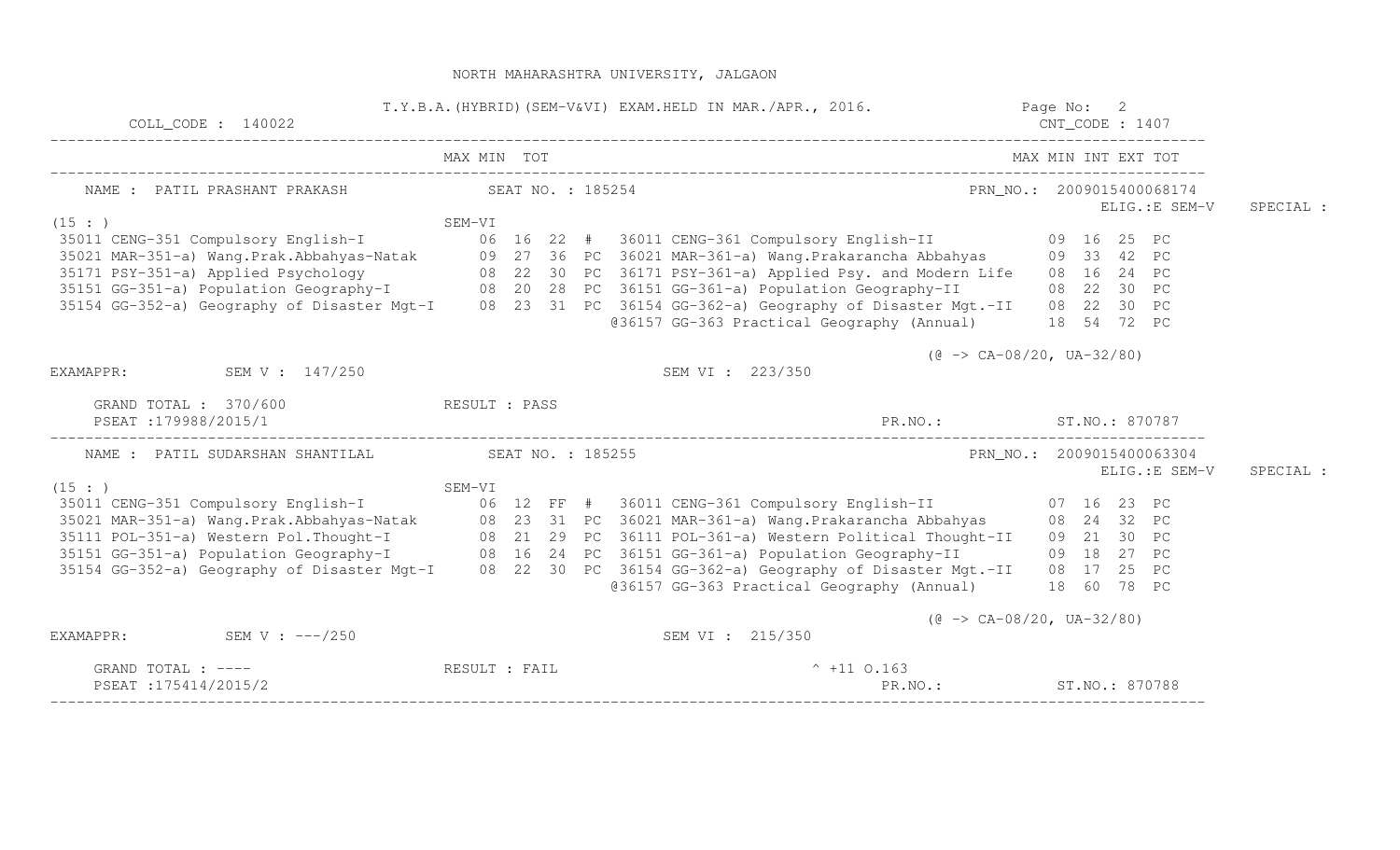NORTH MAHARASHTRA UNIVERSITY, JALGAON T.Y.B.A.(HYBRID)(SEM-V&VI) EXAM.HELD IN MAR./APR., 2016. Page No: 1 CNT CODE : 1407 COLL\_CODE : 140065 PS&SSS PANKAJ ARTS COLLEGE, CHOPDA CNT\_CODE : 1407 ------------------------------------------------------------------------------------------------------------------------------------ CA UA TOT CA UA TOT MAX... 10 40 50 MAX... 10 40 50 MIN... 04 16 20 MIN... 04 16 20 MIN... 04 16 20 ------------------------------------------------------------------------------------------------------------------------------------ NAME : NHAYADE YOGESH SHIVLAL SEAT NO. : 185256 PRN NO.: 2009015400443165 ELIG.: SEM-V SPECIAL :  $(15 : )$  SEM-VI 30115 CENG351 Compulsory English-I 04 05 FF # 30116 CENG-361 Compulsory English-II 05 10 FF # 30215 MAR351a Wang.Prakarancha Abbahyas - Natak 05 AB FF # 30216 MAR-361a Wang.Prakarancha Abbahyas - Natak 04 26 30 # 31215 HIS351 History of Modern World (1789-1900)05 16 21 PC 31216 HIS-361 History of Modern WorldŠ(1901-1945)04 16 20 # 35215 GG-351-b Population Geography 06 21 27 PC 36215 GG-361-b Political Geography 05 23 28 # 35415 GG-352-a Environmental Geography 06 23 29 # 36415 GG-362-a Remote Sensing & Geog.Info.System 05 23 28 # 036715 GG-363 Annual Practical 11 45 56 #  $(0 \rightarrow CA-08/20, UA-32/80)$ EXAMAPPR: SEM V : ---/250 SEM V : ---/250 SEM VI : ---/350 GRAND TOTAL : ----  $RESULT$  : FAIL PSEAT :175417/2015/2 PR.NO.: ST.NO.: 870789 ------------------------------------------------------------------------------------------------------------------------------------ NAME : NHAYDE HEMANT RAMESH SEAT NO. : 185257 PRAME : PRN NO. : 2009015400113453 ELIG.:E SEM-V SPECIAL : SEM-VI<br>
35011 CENG-351 Compulsory English-I 05 00 FF # 36011 CENG-361 Compulsory English-II 04 16 20 PC<br>
35021 MAR-351-a) Wang.Prak.Abbahyas-Natak 08 18 26 PC 36021 MAR-361-a) Wang.Prakarancha Abbahyas 05 30 35 PC<br>
35121 H @36157 GG-363 Practical Geography (Annual) 14 52 66 PC  $(\theta \rightarrow CA-08/20, UA-32/80)$ EXAMAPPR: SEM V : ---/250 SEM V : ---/250 SEM VI : 210/350 GRAND TOTAL : ---- RESULT : FAIL PSEAT :175419/2015/2 ST.NO.: ST.NO.: 870790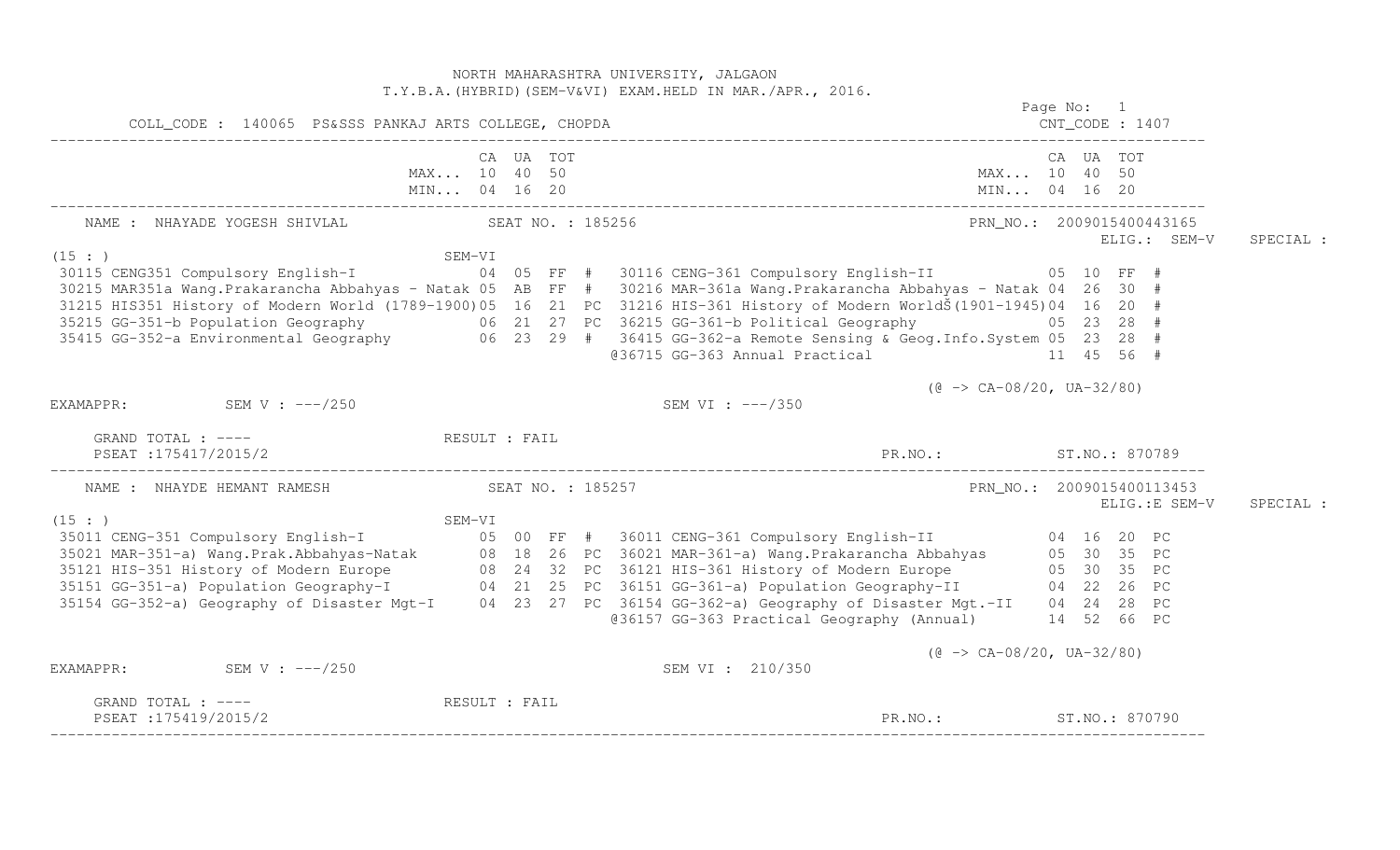| GRAND TOTAL : 373/600<br>PSEAT:175423/2015/2                                                                                                                                                             | RESULT : PASS |           |  |  | PR.NO.:                                                    |                           |                                  |  | ST.NO.: 870791 |              |           |
|----------------------------------------------------------------------------------------------------------------------------------------------------------------------------------------------------------|---------------|-----------|--|--|------------------------------------------------------------|---------------------------|----------------------------------|--|----------------|--------------|-----------|
| SEM V : 188/300<br>EXAMAPPR:                                                                                                                                                                             |               |           |  |  | SEM VI : 185/300                                           |                           |                                  |  |                |              |           |
| 35027 MAR-353 Samanya Bhasha Vidyan                 08  25  33  PC  36027 MAR-363 Paramparik Vyakaran                                                                                                    |               |           |  |  |                                                            |                           |                                  |  | 08 19 27 PC    |              |           |
|                                                                                                                                                                                                          |               |           |  |  |                                                            |                           |                                  |  | 09  25  34  PC |              |           |
| 35021 MAR-351-a) Wang.Prak.Abbahyas-Natak 08 29 37 PC 36021 MAR-361-a) Wang.Prakarancha Abbahyas<br>35024 MAR-352 Sahitya Vichar-I                           08 26 34 PC 36024 MAR-362 Sahitya Vichar-II |               |           |  |  |                                                            |                           |                                  |  | 08  22  30  PC |              |           |
| 35121 HIS-351 History of Modern Europe 6 06 25 31 PC 36121 HIS-361 History of Modern Europe 6 06 28 34 PC                                                                                                |               |           |  |  |                                                            |                           |                                  |  |                |              |           |
|                                                                                                                                                                                                          |               |           |  |  |                                                            | 08 24 32 PC               |                                  |  |                |              |           |
| (02 : )                                                                                                                                                                                                  | SEM-VI        |           |  |  |                                                            |                           |                                  |  |                |              |           |
|                                                                                                                                                                                                          |               |           |  |  |                                                            |                           |                                  |  |                | ELIG.: SEM-V | SPECIAL : |
| SEAT NO. : 185260<br>NAME : CHAUDHARI LEENA DILIP                                                                                                                                                        |               |           |  |  |                                                            | PRN_NO.: 2008015400375814 |                                  |  |                |              |           |
|                                                                                                                                                                                                          | MIN 04 16 20  |           |  |  |                                                            | MIN 04 16 20              |                                  |  |                |              |           |
|                                                                                                                                                                                                          | MAX 10 40 50  |           |  |  |                                                            | MAX 10 40 50              |                                  |  |                |              |           |
|                                                                                                                                                                                                          |               | CA UA TOT |  |  |                                                            |                           |                                  |  | CA UA TOT      |              |           |
| COLL_CODE : 150026 JDMVP CO-OP S'S ARTS, COMMERCE & SCIENCE COLLEGE, YAWAL.                                                                                                                              |               |           |  |  |                                                            |                           | Page No: 1<br>$CNT\_CODE$ : 1508 |  |                |              |           |
|                                                                                                                                                                                                          |               |           |  |  | T.Y.B.A. (HYBRID) (SEM-V&VI) EXAM.HELD IN MAR./APR., 2016. |                           |                                  |  |                |              |           |
|                                                                                                                                                                                                          |               |           |  |  | NORTH MAHARASHTRA UNIVERSITY, JALGAON                      |                           |                                  |  |                |              |           |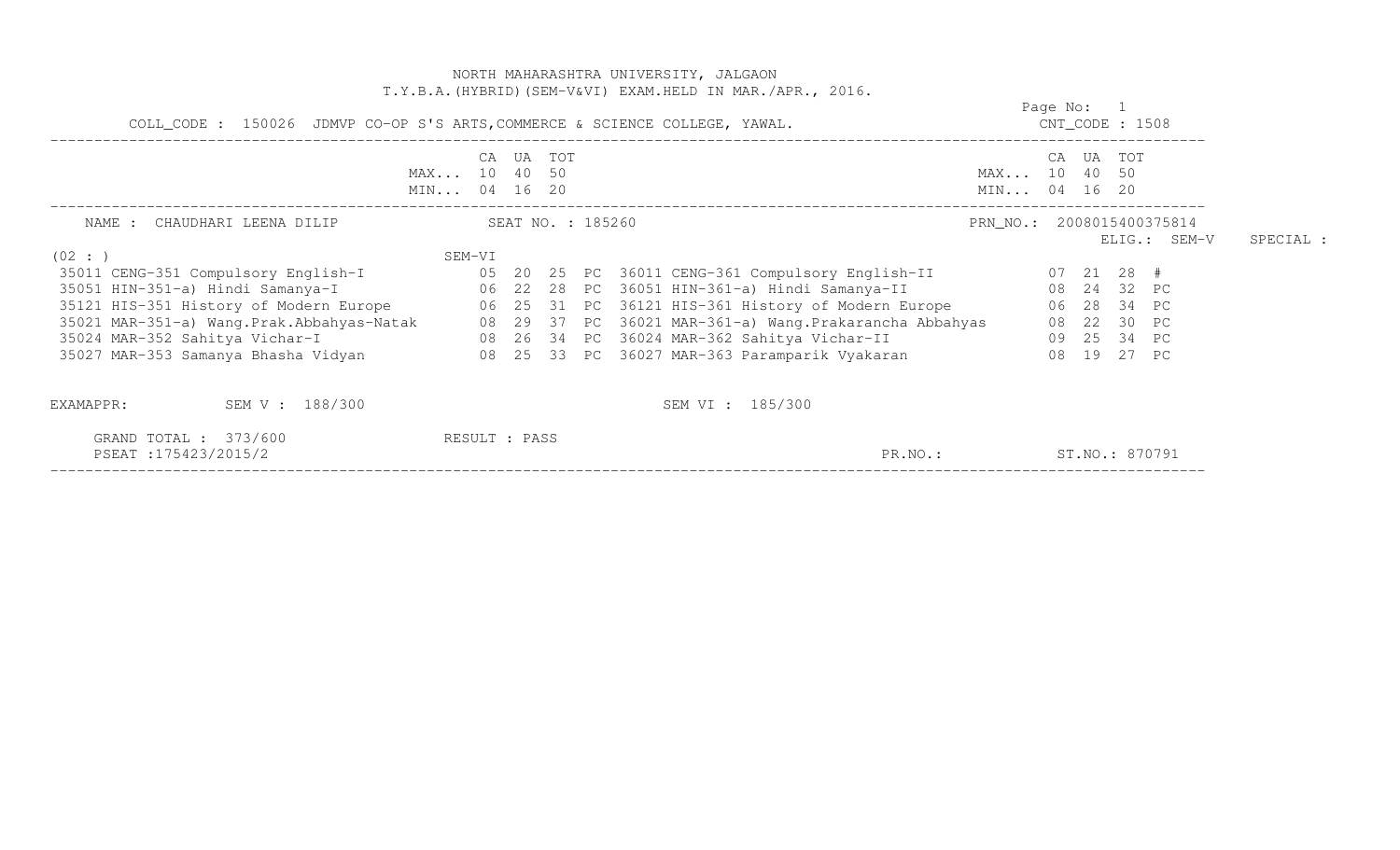|                                               | NORTH MAHARASHTRA UNIVERSITY, JALGAON<br>T.Y.B.A. (HYBRID) (SEM-V&VI) EXAM.HELD IN MAR./APR., 2016.                                                                                                                                                                                                                                                                                                                                                                                                                                                       |                                             |           |
|-----------------------------------------------|-----------------------------------------------------------------------------------------------------------------------------------------------------------------------------------------------------------------------------------------------------------------------------------------------------------------------------------------------------------------------------------------------------------------------------------------------------------------------------------------------------------------------------------------------------------|---------------------------------------------|-----------|
|                                               | COLL_CODE : 150028 TVES'S DHANAJI NANA ARTS, SCIENCE & COMMERCE COLLEGE, FAIZPUR.                                                                                                                                                                                                                                                                                                                                                                                                                                                                         | Page No: 1<br>$CNT\_CODE$ : 1509            |           |
|                                               | CA UA TOT<br>MAX 10 40 50<br>MIN 04 16 20                                                                                                                                                                                                                                                                                                                                                                                                                                                                                                                 | CA UA TOT<br>MAX 10 40 50<br>MIN 04 16 20   |           |
|                                               |                                                                                                                                                                                                                                                                                                                                                                                                                                                                                                                                                           | PRN_NO.: 2008015400314987<br>$ELIG.:$ SEM-V | SPECIAL : |
| (12 : )                                       | SEM-VI<br>35121 HIS-351 History of Modern Europe 68 33 41 PC 36121 HIS-361 History of Modern Europe 68 24 32 PC<br>35124 HIS-352-a) History of China(1840-1960) 08 23 31 PC 36124 HIS-362-a) History of Japan (1840-1960) 07 21 28 PC<br>35127 HIS-353 Pol.History of Medieval India 07 28 35 PC 36127 HIS-363 Adm.& Socio-Eco.History 07 28 35 PC<br>35051 HIN-351-a) Hindi Samanya-I (29 35 PC 36051 HIN-361-a) Hindi Samanya-II (28 34 PC<br>35171 PSY-351-a) Applied Psychology 68 26 34 PC 36171 PSY-361-a) Applied Psy. and Modern Life 68 29 37 PC |                                             |           |
| EXAMAPPR:<br>SEM V : 199/300                  | SEM VI : 191/300                                                                                                                                                                                                                                                                                                                                                                                                                                                                                                                                          |                                             |           |
| GRAND TOTAL : 390/600<br>PSEAT: 175174/2015/2 | RESULT : PASS<br>PR.NO.:                                                                                                                                                                                                                                                                                                                                                                                                                                                                                                                                  | ST.NO.: 870792                              |           |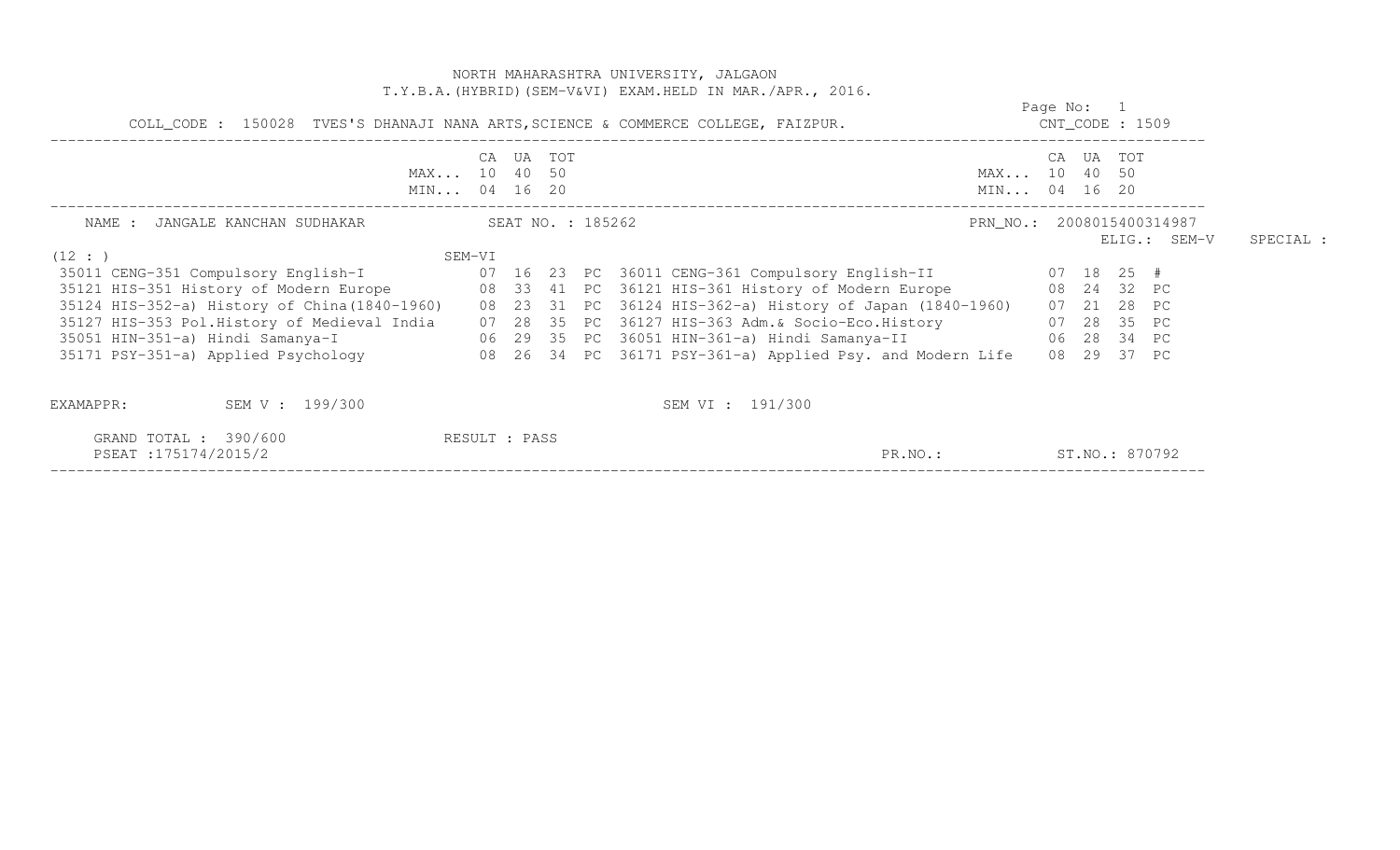|                                                                             |        |               |  | NORTH MAHARASHTRA UNIVERSITY, JALGAON<br>T.Y.B.A. (HYBRID) (SEM-V&VI) EXAM.HELD IN MAR./APR., 2016.                                                                                                                                                                                                                                                                                                                                                                                                                                                                                                                                                   |            |             |               |           |
|-----------------------------------------------------------------------------|--------|---------------|--|-------------------------------------------------------------------------------------------------------------------------------------------------------------------------------------------------------------------------------------------------------------------------------------------------------------------------------------------------------------------------------------------------------------------------------------------------------------------------------------------------------------------------------------------------------------------------------------------------------------------------------------------------------|------------|-------------|---------------|-----------|
|                                                                             |        |               |  | COLL_CODE: 160030 YCSPM'S DADASAHEB D.S.PATIL ARTS, SCIENCE & COMMERCE COLLEGE, ERANDOL. CNT_CODE: 1610                                                                                                                                                                                                                                                                                                                                                                                                                                                                                                                                               | Page No: 1 |             |               |           |
| MAX 10 40 50<br>MIN 04 16 20                                                |        | CA UA TOT     |  | MAX 10 40 50<br>MIN 04 16 20                                                                                                                                                                                                                                                                                                                                                                                                                                                                                                                                                                                                                          |            | CA UA TOT   |               |           |
| SEAT NO. : 184979<br>NAME : KOLI SAMADHAN SUBHASH<br>(24 : )                | SEM-VI |               |  | PRN_NO.: 2009015400117482                                                                                                                                                                                                                                                                                                                                                                                                                                                                                                                                                                                                                             |            |             | ELIG.:E SEM-V | SPECIAL : |
|                                                                             |        |               |  | 35011 CENG-351 Compulsory English-I (06 16 22 PC 36011 CENG-361 Compulsory English-II (06 20 26 PC<br>35241 ENG-351 The Study of Eng.Lang.-I 06 02 FF # 36241 ENG-361 The Study of Eng.Language-II 06 16 22 PC<br>35244 ENG-352 Twentieth Century Eng.Lit.-I 06 16 22 # 36244 ENG-362 Twentieth Century Eng. Lit.-II<br>35247 ENG-353 Ind.Writing in Eng. (20th Cent.) 06 16 22 PC 36247 ENG-363 American Lit. (20th Century) 06 16 22 PC<br>35215 GG-351-b Population Geography 66 20 26 # 36215 GG-361-b Political Geography 66 21 27 PC<br>35121 HIS-351 History of Modern Europe 607 20 27 PC 36121 HIS-361 History of Modern Europe 607 21 28 PC |            | 06 16 22 PC |               |           |
| SEM V : $---/300$<br>EXAMAPPR:<br>GRAND TOTAL : ----<br>PSEAT:179506/2015/1 |        | RESULT : FAIL |  | SEM VI : 147/300<br>ST.NO.: 870793<br>PR.NO.:                                                                                                                                                                                                                                                                                                                                                                                                                                                                                                                                                                                                         |            |             |               |           |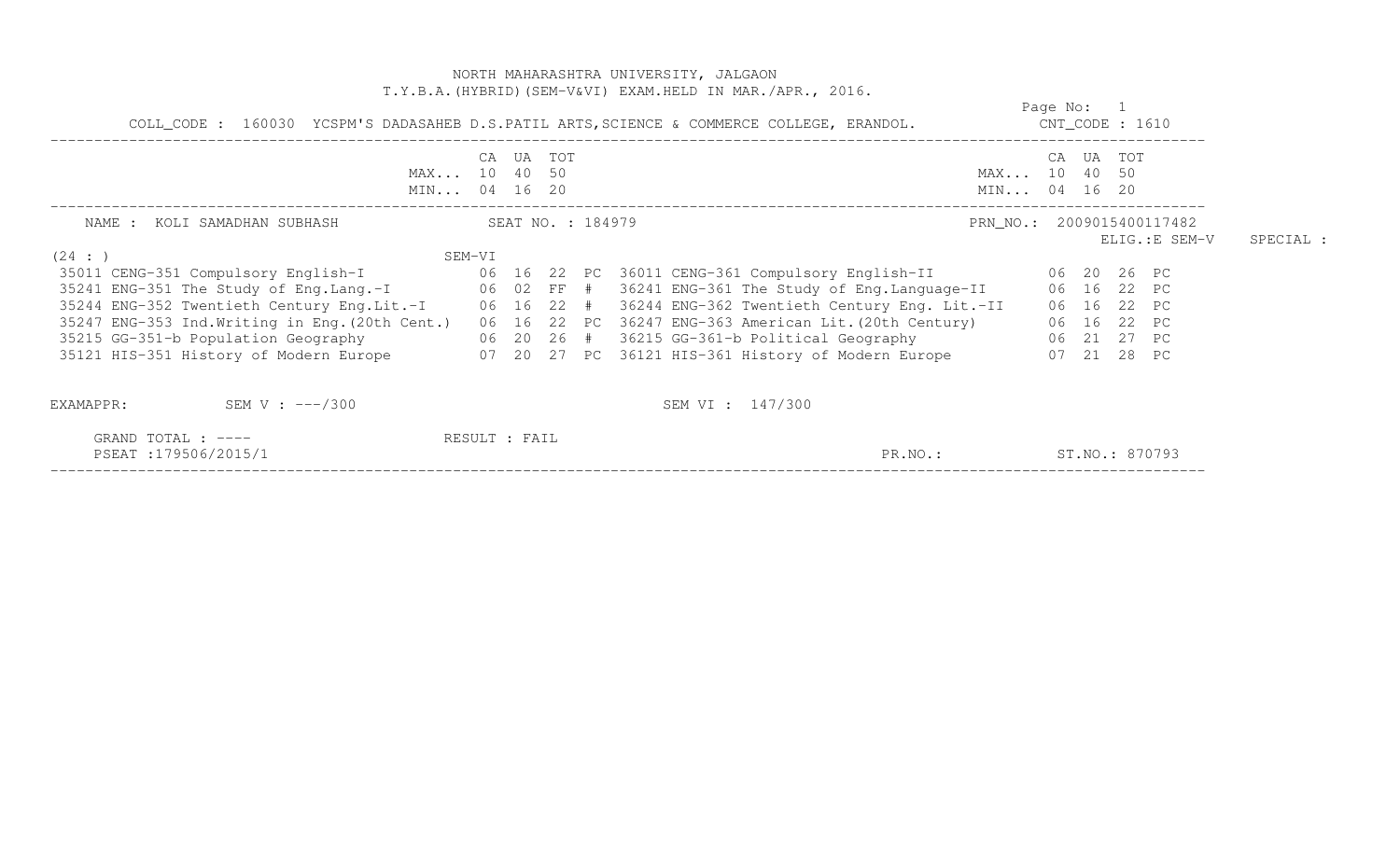|                                                                                                                                                                                                                                          |                                    |                   |                 | NORTH MAHARASHTRA UNIVERSITY, JALGAON<br>T.Y.B.A. (HYBRID) (SEM-V&VI) EXAM.HELD IN MAR./APR., 2016.                                                                                                                                                                                                      |                                    |                                                                                       |               |           |
|------------------------------------------------------------------------------------------------------------------------------------------------------------------------------------------------------------------------------------------|------------------------------------|-------------------|-----------------|----------------------------------------------------------------------------------------------------------------------------------------------------------------------------------------------------------------------------------------------------------------------------------------------------------|------------------------------------|---------------------------------------------------------------------------------------|---------------|-----------|
| COLL_CODE : 160031 PRHSS'S ARTS & COMMERCE COLLEGE, DHARANGAON.                                                                                                                                                                          |                                    | Page No: 1        | CNT_CODE : 1611 |                                                                                                                                                                                                                                                                                                          |                                    |                                                                                       |               |           |
|                                                                                                                                                                                                                                          | CA<br>MAX 10 40 50<br>MIN 04 16 20 | UA TOT            |                 |                                                                                                                                                                                                                                                                                                          | CA<br>MAX 10 40 50<br>MIN 04 16 20 | UA TOT                                                                                |               |           |
| NAME : DHOBI SAMADHAN SHANKAR<br>(02 : )                                                                                                                                                                                                 | SEM-VI                             | SEAT NO. : 184980 |                 |                                                                                                                                                                                                                                                                                                          | PRN_NO.: 2009015400218954          |                                                                                       | ELIG.:E SEM-V | SPECIAL : |
| 35011 CENG-351 Compulsory English-I<br>35022 MAR-351-b) Upyogit Marathi-I<br>35024 MAR-352 Sahitya Vichar-I<br>35027 MAR-353 Samanya Bhasha Vidyan (18 20 18 27 PC 36027 MAR-363 Paramparik Vyakaran<br>35051 HIN-351-a) Hindi Samanya-I |                                    |                   |                 | 06 16 22 PC 36011 CENG-361 Compulsory English-II<br>09 24 33 PC 36022 MAR-361-b) Upyogit Marathi-II<br>08 22 30 PC 36024 MAR-362 Sahitya Vichar-II<br>35111 POL-351-a) Western Pol. Thought-I 04 22 26 PC 36111 POL-361-a) Western Political Thought-II<br>06 19 25 PC 36051 HIN-361-a) Hindi Samanya-II |                                    | 08 16 24 #<br>07 27 34 PC<br>08 17 25 PC<br>10 16 26 PC<br>08 17 25 PC<br>08 22 30 PC |               |           |
| SEM V : 163/300<br>EXAMAPPR:<br>$\curvearrowright$<br>GRAND TOTAL : 327+15=342/600<br>PSEAT:175184/2015/2                                                                                                                                | RESULT : PASS                      |                   |                 | SEM VI : 164/300<br>$^{\circ}$ 0.163<br>PR.NO.:                                                                                                                                                                                                                                                          |                                    | ST.NO.: 870794                                                                        |               |           |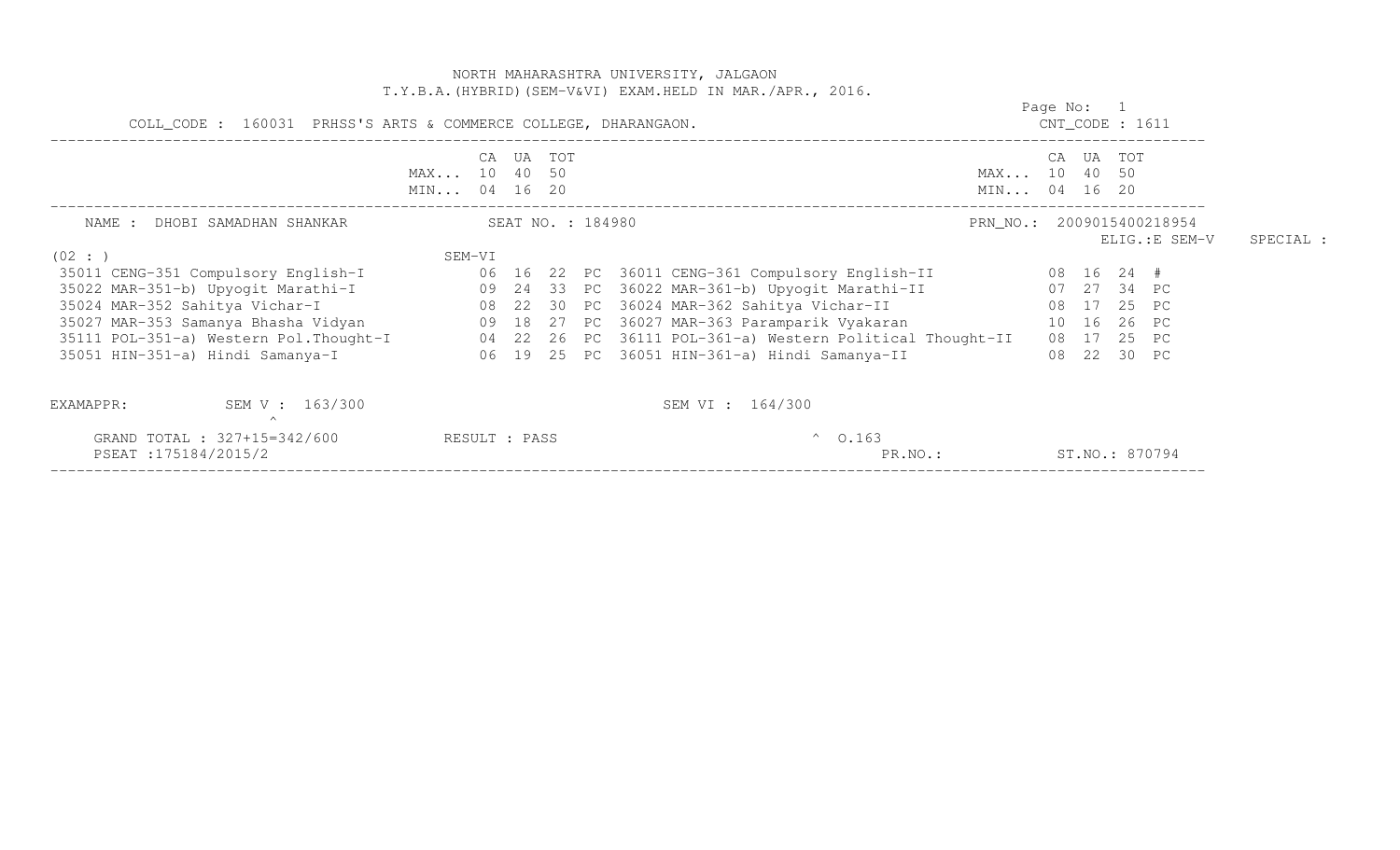|                                                            |              |           |  | NORTH MAHARASHTRA UNIVERSITY, JALGAON<br>T.Y.B.A. (HYBRID) (SEM-V&VI) EXAM. HELD IN MAR./APR., 2016.<br>Page No: 1                                                                                                                         |  |           |                |           |
|------------------------------------------------------------|--------------|-----------|--|--------------------------------------------------------------------------------------------------------------------------------------------------------------------------------------------------------------------------------------------|--|-----------|----------------|-----------|
|                                                            |              |           |  |                                                                                                                                                                                                                                            |  |           |                |           |
|                                                            | MAX 10 40 50 | CA UA TOT |  | MAX 10 40 50                                                                                                                                                                                                                               |  | CA UA TOT |                |           |
| NAME : INGALE NARENDRA LAXMAN SEAT NO. : 184985            |              |           |  | PRN_NO.: 71156830F                                                                                                                                                                                                                         |  |           | ELIG.: E SEM-V | SPECIAL : |
| (11: )                                                     | SEM-VI       |           |  | 3511 CENG-351 Compulsory English-I<br>35114 POL-352 Personnel Adm. & Mgt-I<br>35117 POL-353 Modern Pol.Analysis-I<br>35117 POL-353 Modern Pol.Analysis-I<br>35117 POL-353 Modern Pol.Analysis-I<br>35117 POL-353 Modern Pol.Analysis-I<br> |  |           |                |           |
| EXAMAPPR: SEM V : 178/300                                  |              |           |  | SEM VI : ---/300                                                                                                                                                                                                                           |  |           |                |           |
| GRAND TOTAL : ---- RESULT : FAIL<br>PSEAT : 175436/2015/2  |              |           |  |                                                                                                                                                                                                                                            |  |           |                |           |
| NAME : PATWARDHAN SNEHAL VAIJINATH SEAT NO. : 185268       |              |           |  | PRN_NO.: 2009015400353472                                                                                                                                                                                                                  |  |           | ELIG.: E SEM-V | SPECIAL : |
| (05 : )                                                    |              |           |  |                                                                                                                                                                                                                                            |  |           |                |           |
| EXAMAPPR: SEM V : 201/300                                  |              |           |  | SEM VI : 152/300                                                                                                                                                                                                                           |  |           |                |           |
| GRAND TOTAL : 353/600 RESULT : PASS<br>PSEAT:175434/2015/2 |              |           |  | PR.NO.: ST.NO.: 870796                                                                                                                                                                                                                     |  |           |                |           |
| NAME : SURWADE VIKAS NANA<br>SEAT NO. : 185269<br>(10 : )  | SEM-VI       |           |  | PRN NO.: 2008015400340741                                                                                                                                                                                                                  |  |           | ELIG.: SEM-V   | SPECIAL : |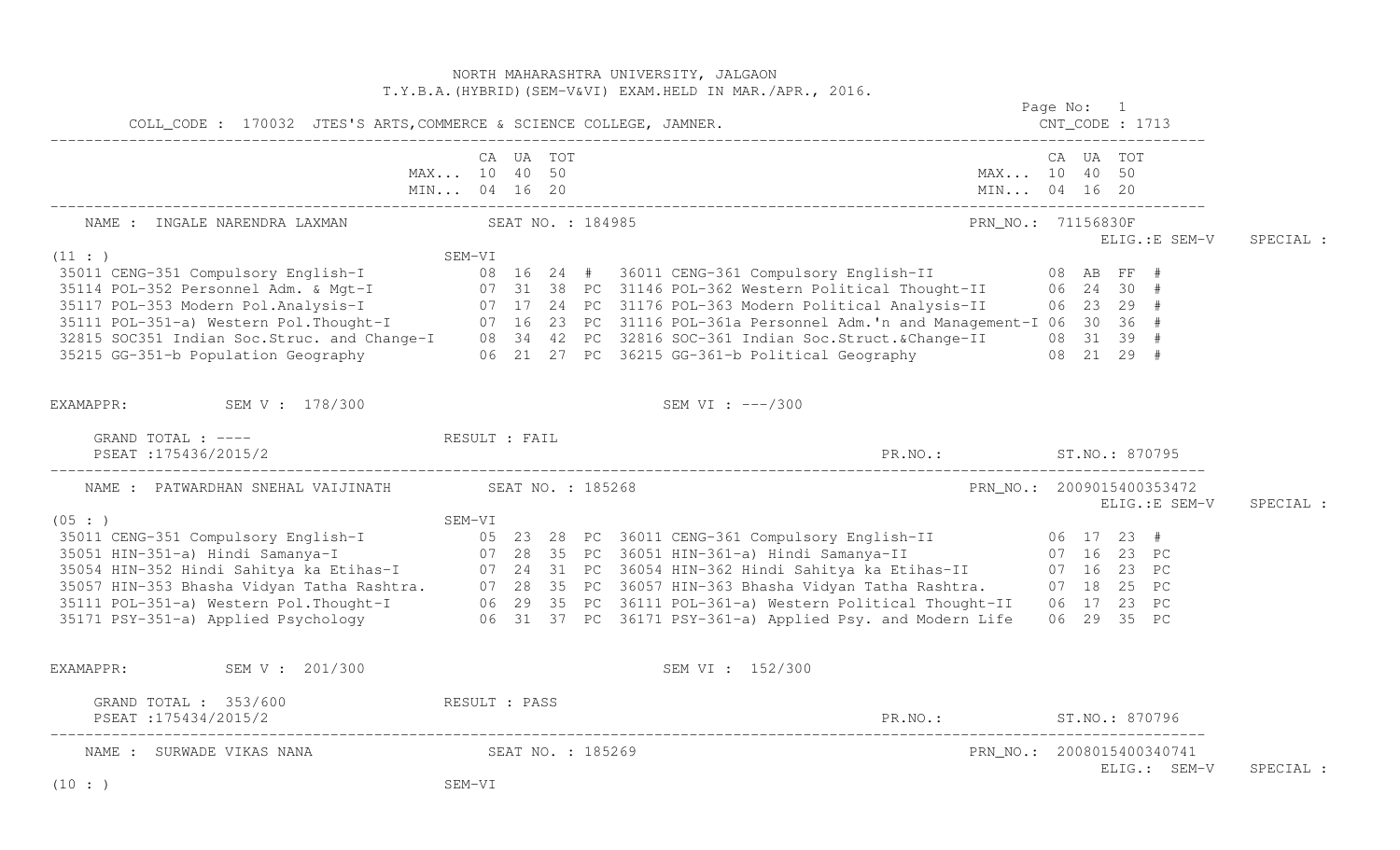| 35011 CENG-351 Compulsory English-I         |  |  | 06 19 25 PC 36011 CENG-361 Compulsory English-II                                                                      | 05 16 21 PC    |  |
|---------------------------------------------|--|--|-----------------------------------------------------------------------------------------------------------------------|----------------|--|
| 35101 ECO-351 Indian Economy Since 1980-III |  |  | 05 27 32 PC 36101 ECO-361 Indian Economy Since 1980-IV                                                                | 04 16 20 PC    |  |
|                                             |  |  | 35104 ECO-352-a) Public Finance and Policies-I 07 26 33 PC 36104 ECO-362-a) Public Finance and Policies-II 06 16 22 # |                |  |
| 35108 ECO-353-b) Indian Banking & Pract.-I  |  |  | 06 20 26 PC 36108 ECO-363-b) Indian Banking & Practices-II 06 16 22 PC                                                |                |  |
| 35121 HIS-351 History of Modern Europe      |  |  | 07 22 29 PC 36121 HIS-361 History of Modern Europe                                                                    | 07  25  32  PC |  |
| 35171 PSY-351-a) Applied Psychology         |  |  | 08 26 34 PC 36171 PSY-361-a) Applied Psy. and Modern Life                                                             | 07 19 26 PC    |  |
|                                             |  |  |                                                                                                                       |                |  |

| EXAMAPPR:                                    | SEM V : 179/300 | SEM VI : 143/300 |         |                |
|----------------------------------------------|-----------------|------------------|---------|----------------|
| GRAND TOTAL : 322/600<br>PSEAT:175435/2015/2 |                 | RESULT : PASS    | PR.NO.: | ST.NO.: 870797 |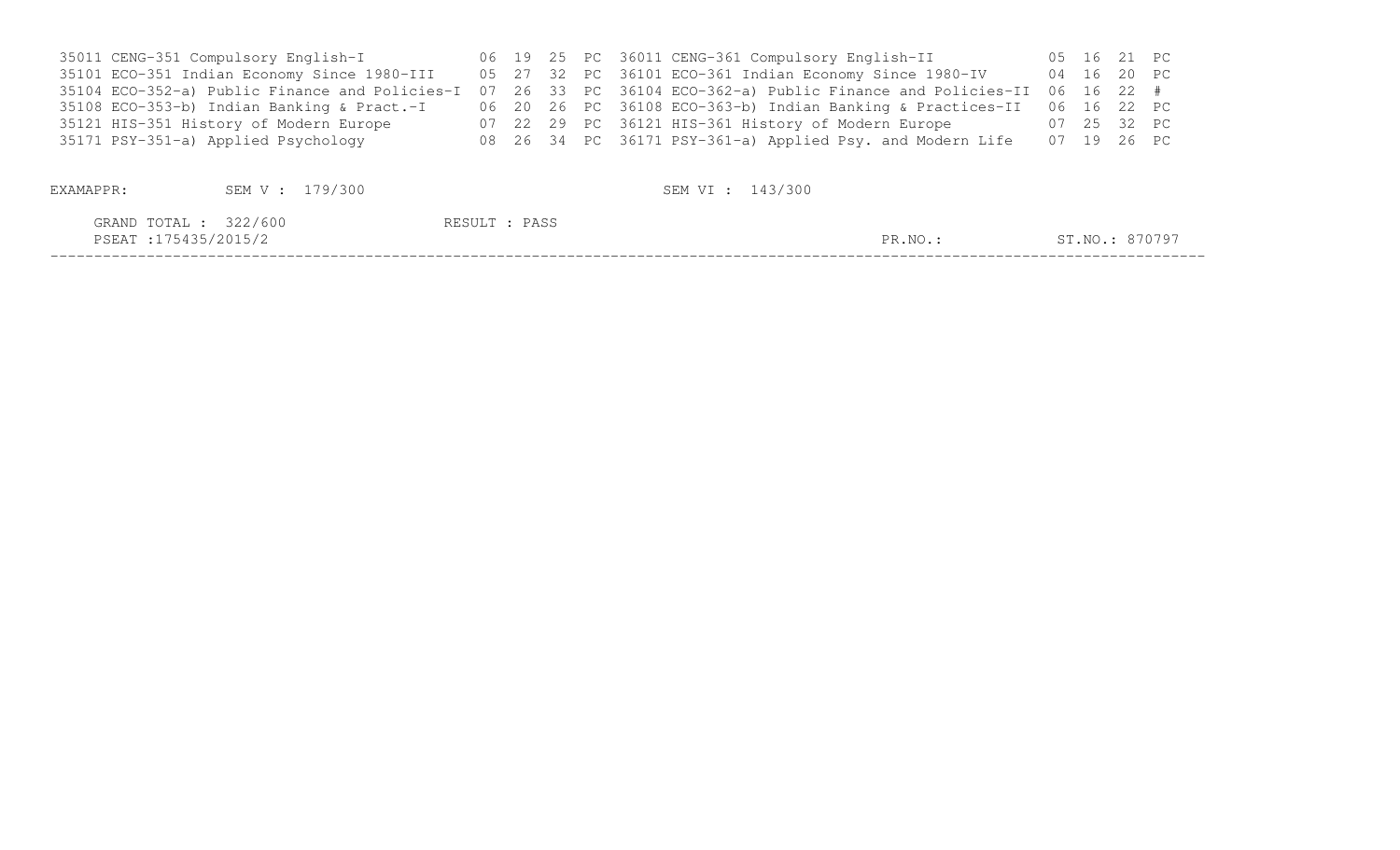| $COLL$ $COLL$ $170032$                                                                                                                                                                                                                   | T.Y.B.A. (HYBRID) (SEM-V&VI) EXAM.HELD IN MAR./APR., 2016. The comparent of the control of the control of the control of the control of the control of the control of the control of the control of the control of the control |                           | $CNT\_CODE$ : 1713                         |           |
|------------------------------------------------------------------------------------------------------------------------------------------------------------------------------------------------------------------------------------------|--------------------------------------------------------------------------------------------------------------------------------------------------------------------------------------------------------------------------------|---------------------------|--------------------------------------------|-----------|
|                                                                                                                                                                                                                                          |                                                                                                                                                                                                                                |                           |                                            |           |
| NAME : NAIK MEGHARAJ PUKHARAJ (SEAT NO. : 185270                                                                                                                                                                                         |                                                                                                                                                                                                                                |                           | PRN_NO.: 2009015400350396<br>ELIG.:E SEM-V | SPECIAL : |
|                                                                                                                                                                                                                                          |                                                                                                                                                                                                                                |                           |                                            |           |
|                                                                                                                                                                                                                                          |                                                                                                                                                                                                                                |                           |                                            |           |
|                                                                                                                                                                                                                                          |                                                                                                                                                                                                                                |                           |                                            |           |
|                                                                                                                                                                                                                                          |                                                                                                                                                                                                                                |                           |                                            |           |
|                                                                                                                                                                                                                                          |                                                                                                                                                                                                                                |                           |                                            |           |
|                                                                                                                                                                                                                                          |                                                                                                                                                                                                                                |                           |                                            |           |
| 9 5011 CENG-351 Compulsory English-I<br>35011 CENG-351 Compulsory English-I<br>35111 POL-351-a) Western Pol.Thought-I<br>35117 POL-353 Modern Pol.Analysis-I<br>35117 POL-353 Modern Pol.Analysis-I<br>35114 POL-352 Personnel Adm. & Mg |                                                                                                                                                                                                                                |                           |                                            |           |
| EXAMAPPR: $SEM V : --- / 300$                                                                                                                                                                                                            | SEM VI : $---/300$                                                                                                                                                                                                             |                           |                                            |           |
| GRAND TOTAL : ---- RESULT : FAIL                                                                                                                                                                                                         |                                                                                                                                                                                                                                |                           |                                            |           |
| PSEAT :175437/2015/2                                                                                                                                                                                                                     |                                                                                                                                                                                                                                | PR.NO.: ST.NO.: 870798    |                                            |           |
| NAME : PATIL SUJATA BHOJRAJ SEAT NO. : 185272                                                                                                                                                                                            |                                                                                                                                                                                                                                | PRN_NO.: 2008015400275287 |                                            |           |
| SEM-VI<br>30115 CENG351 Compulsory English-I 08 16 24 PC 30116 CENG-361 Compulsory English-II 08 18 26 #<br>32415 ENG351 The Study of Drama-I 05 AB FF # 32416 ENG-361 The Study of Drama-II 08 AB FF #<br>32445 ENG352 Indian Writi     |                                                                                                                                                                                                                                |                           | ELIG.: E SEM-V                             | SPECIAL : |
|                                                                                                                                                                                                                                          |                                                                                                                                                                                                                                |                           |                                            |           |
|                                                                                                                                                                                                                                          |                                                                                                                                                                                                                                |                           |                                            |           |
|                                                                                                                                                                                                                                          |                                                                                                                                                                                                                                |                           |                                            |           |
|                                                                                                                                                                                                                                          |                                                                                                                                                                                                                                |                           |                                            |           |
| 31915 HECO 351 Socio Eco. Prob. &Pol. (With Ref.) 08 26 34 PC 31916 HECO-361 Soc. Eco. Problems and Policies 08 AB FF #                                                                                                                  |                                                                                                                                                                                                                                |                           |                                            |           |
| 32815 SOC351 Indian Soc.Struc. and Change-I 08 27 35 PC 32816 SOC-361 Indian Soc.Struct.&Change-II 09 29 38 #                                                                                                                            |                                                                                                                                                                                                                                |                           |                                            |           |
| SEM V : $---/300$<br>EXAMAPPR:                                                                                                                                                                                                           | SEM VI : ---/300                                                                                                                                                                                                               |                           |                                            |           |
| GRAND TOTAL : ---- RESULT : FAIL<br>PSEAT:175440/2015/2                                                                                                                                                                                  |                                                                                                                                                                                                                                | PR.NO.: ST.NO.: 870799    |                                            |           |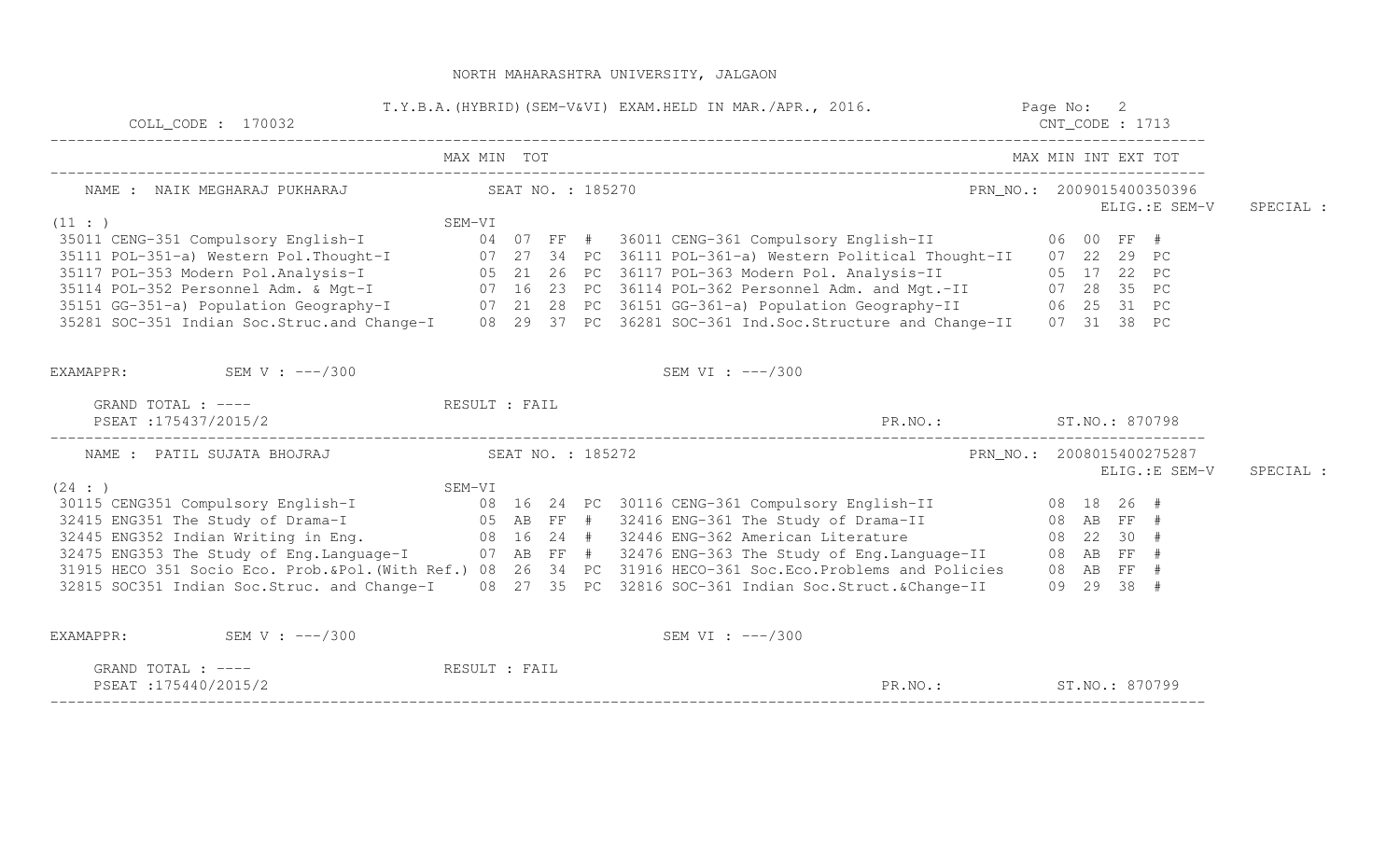|                                                                                                                                                                                                                                              |        |                   |  | NORTH MAHARASHTRA UNIVERSITY, JALGAON<br>T.Y.B.A. (HYBRID) (SEM-V&VI) EXAM. HELD IN MAR. / APR., 2016.       |                              |            |                |               |           |
|----------------------------------------------------------------------------------------------------------------------------------------------------------------------------------------------------------------------------------------------|--------|-------------------|--|--------------------------------------------------------------------------------------------------------------|------------------------------|------------|----------------|---------------|-----------|
|                                                                                                                                                                                                                                              |        |                   |  | COLL_CODE: 170033 SSE CO-OP S'S APPASAHEB R.B.GARUD ARTS, COMMERCE&SCIENCE COLLEGE, SHENDURNI CNT_CODE: 1714 |                              | Page No: 1 |                |               |           |
| MAX 10 40 50<br>MIN 04 16 20                                                                                                                                                                                                                 | CA     | UA TOT            |  |                                                                                                              | MAX 10 40 50<br>MIN 04 16 20 | CA UA TOT  |                |               |           |
| NAME : HATAKAR ANITA BHIMRAO                                                                                                                                                                                                                 |        | SEAT NO. : 184988 |  |                                                                                                              | PRN_NO.: 2009015400408215    |            |                | ELIG.:E SEM-V | SPECIAL : |
| (10 : )<br>35021 MAR-351-a) Wang.Prak.Abbahyas-Natak     08 27 35 PC 36021 MAR-361-a) Wang.Prakarancha Abbahyas     08 33 41 PC<br>35011 CENG-351 Compulsory English-I         06 16 22 PC 36011 CENG-361 Compulsory English-II         07 A | SEM-VI |                   |  |                                                                                                              |                              |            |                |               |           |
| 35111 POL-351-a) Western Pol. Thought-I (07 21 28 PC 36111 POL-361-a) Western Political Thought-II                                                                                                                                           |        |                   |  |                                                                                                              |                              |            | 08  20  28  PC |               |           |
| 35101 ECO-351 Indian Economy Since 1980-III 09 16 25 PC 36101 ECO-361 Indian Economy Since 1980-IV 07 20 27 PC<br>35104 ECO-352-a) Public Finance and Policies-I 09 AB FF # 36104 ECO-362-a) Public Finance and Policies-II 06 21 27 PC      |        |                   |  |                                                                                                              |                              |            |                |               |           |
| 35107 ECO-353-a) Int.Trade & Practices-I 08 AB FF # 36107 ECO-363-a) International Trade & Prac.-II 07 22 29 PC                                                                                                                              |        |                   |  |                                                                                                              |                              |            |                |               |           |
| SEM V : $---/300$<br>EXAMAPPR:                                                                                                                                                                                                               |        |                   |  | SEM VI : $---/300$                                                                                           |                              |            |                |               |           |
| GRAND TOTAL : ----<br>PSEAT: 174467/2013/1                                                                                                                                                                                                   |        | RESULT : FAIL     |  | PR.NO.:                                                                                                      |                              |            | ST.NO.: 870800 |               |           |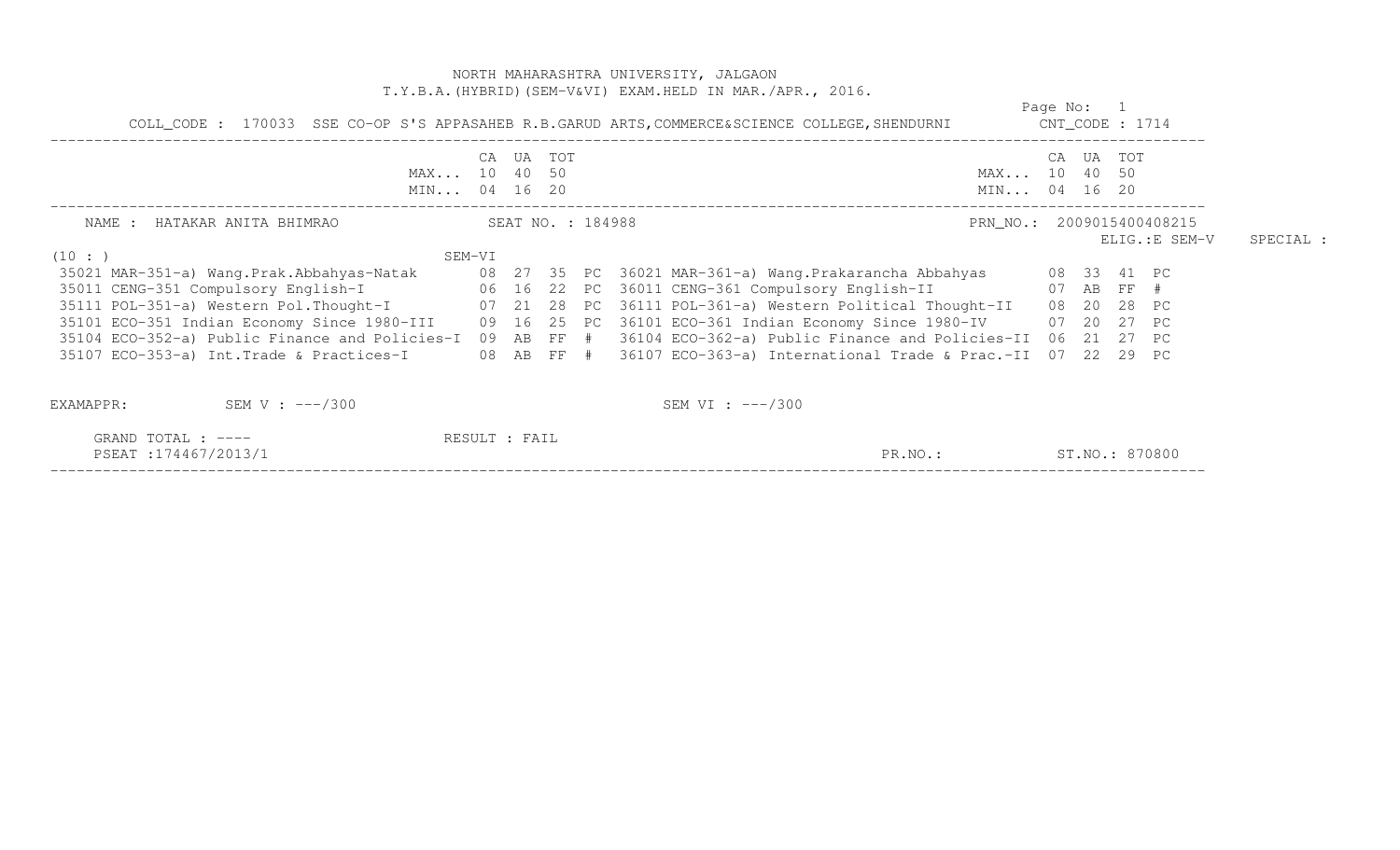|                                                                             |                              |           |  | NORTH MAHARASHTRA UNIVERSITY, JALGAON<br>T.Y.B.A. (HYBRID) (SEM-V&VI) EXAM. HELD IN MAR./APR., 2016.                                                                                                                                       |  |                                             |           |
|-----------------------------------------------------------------------------|------------------------------|-----------|--|--------------------------------------------------------------------------------------------------------------------------------------------------------------------------------------------------------------------------------------------|--|---------------------------------------------|-----------|
| COLL_CODE : 170034 PT CO-OP ES'S ARTS, SCIENCE & COMMERCE COLLEGE, PACHORA. |                              |           |  | Page No: 1                                                                                                                                                                                                                                 |  |                                             |           |
|                                                                             | MAX 10 40 50<br>MIN 04 16 20 | CA UA TOT |  | MAX 10 40 50<br>MIN 04 16 20                                                                                                                                                                                                               |  | CA UA TOT                                   |           |
| NAME : RATHOD VIJAY DIPCHAND SEAT NO. : 184993                              |                              |           |  |                                                                                                                                                                                                                                            |  | PRN_NO.: 2008015400209803<br>ELIG.: E SEM-V | SPECIAL : |
| (11: )                                                                      | SEM-VI                       |           |  |                                                                                                                                                                                                                                            |  |                                             |           |
|                                                                             |                              |           |  |                                                                                                                                                                                                                                            |  |                                             |           |
|                                                                             |                              |           |  |                                                                                                                                                                                                                                            |  |                                             |           |
|                                                                             |                              |           |  |                                                                                                                                                                                                                                            |  |                                             |           |
|                                                                             |                              |           |  |                                                                                                                                                                                                                                            |  |                                             |           |
|                                                                             |                              |           |  |                                                                                                                                                                                                                                            |  |                                             |           |
|                                                                             |                              |           |  | 35011 CENG-351 Compulsory English-I<br>35021 MAR-351-a) Wang.Prak.Abbahyas-Natak 07 21 28 PC 36021 MAR-361-a) Wang.Prakarancha Abbahyas 05 21 26 PC<br>35121 HIS-351 History of Modern Europe 06 16 22 PC 36121 HIS-361 History of         |  |                                             |           |
| EXAMAPPR: SEM V : 146/300                                                   |                              |           |  | SEM VI : ---/300                                                                                                                                                                                                                           |  |                                             |           |
| GRAND TOTAL : ---- RESULT : FAIL                                            |                              |           |  |                                                                                                                                                                                                                                            |  |                                             |           |
| NAME : DHANGAR VAISHALI NAMDEO SEAT NO. : 184996                            |                              |           |  |                                                                                                                                                                                                                                            |  | PRN_NO.: 2009015400337821<br>ELIG.: SEM-V   | SPECIAL : |
| (12 : )                                                                     |                              |           |  | SEM-VI<br>35011 CENG-351 Compulsory English-I<br>35111 POL-351-a) Western Pol.Thought-I<br>35111 POL-351-a) Western Pol.Thought-I<br>35121 HIS-351-a) Applied Psychology<br>35121 HIS-351 History of Modern Europe<br>35121 HIS-351 Histor |  |                                             |           |
|                                                                             |                              |           |  |                                                                                                                                                                                                                                            |  |                                             |           |
|                                                                             |                              |           |  |                                                                                                                                                                                                                                            |  |                                             |           |
|                                                                             |                              |           |  |                                                                                                                                                                                                                                            |  |                                             |           |
|                                                                             |                              |           |  |                                                                                                                                                                                                                                            |  |                                             |           |
|                                                                             |                              |           |  | 35125 HIS-352-b) Expansion of the Maratha Power 07 17 24 PC 36125 HIS-362-b) Expan'n & Fall of the Mar.power 09 16 25 PC                                                                                                                   |  |                                             |           |
|                                                                             |                              |           |  | 35127 HIS-353 Pol.History of Medieval India 06 16 22 PC 36127 HIS-363 Adm.& Socio-Eco.History 09 25 34 PC                                                                                                                                  |  |                                             |           |
| EXAMAPPR: SEM V : ---/300                                                   |                              |           |  | SEM VI : 159/300                                                                                                                                                                                                                           |  |                                             |           |
| GRAND TOTAL : ---- The RESULT : FAIL                                        |                              |           |  |                                                                                                                                                                                                                                            |  |                                             |           |
| PSEAT:175192/2015/2                                                         |                              |           |  | PR.NO.: ST.NO.: 870802                                                                                                                                                                                                                     |  |                                             |           |
| NAME : RATHOD ARJUN AMARSHING SEAT NO. : 185000                             |                              |           |  |                                                                                                                                                                                                                                            |  | PRN NO.: 2009015400338422<br>ELIG.:E SEM-V  | SPECIAL : |
| (12 : )                                                                     | SEM-VI                       |           |  |                                                                                                                                                                                                                                            |  |                                             |           |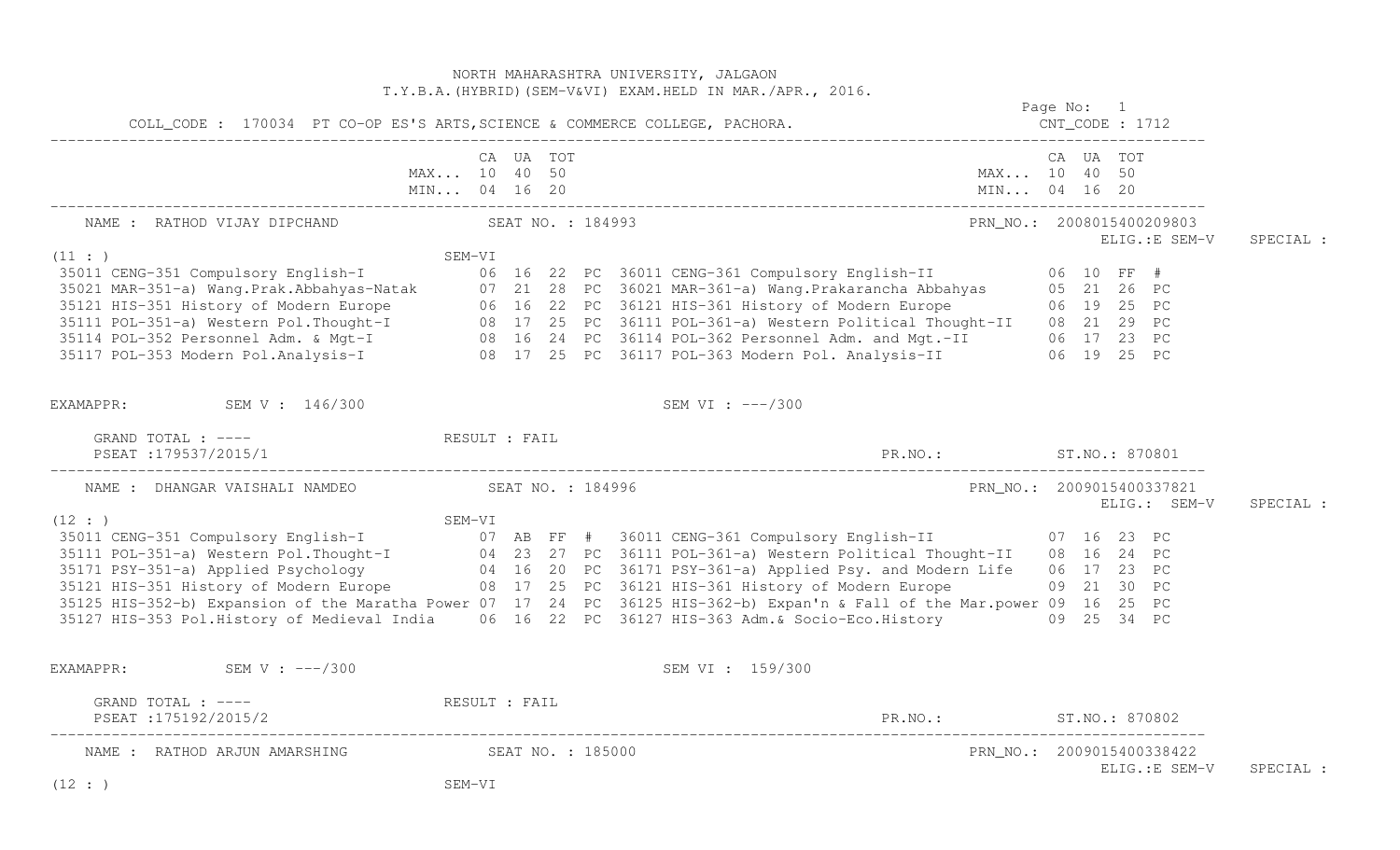| 35011 CENG-351 Compulsory English-I           |  |  | 06 17 23 PC 36011 CENG-361 Compulsory English-II          | 07 AB FF #     |             |
|-----------------------------------------------|--|--|-----------------------------------------------------------|----------------|-------------|
| 35111 POL-351-a) Western Pol. Thought-I       |  |  | 08 20 28 PC 36111 POL-361-a) Western Political Thought-II | 08  16  24  PC |             |
| 35171 PSY-351-a) Applied Psychology           |  |  | 08 22 30 PC 36171 PSY-361-a) Applied Psy. and Modern Life |                | 07 27 34 PC |
| 35121 HIS-351 History of Modern Europe        |  |  | 06 28 34 PC 36121 HIS-361 History of Modern Europe        |                | 08 16 24 PC |
| 35124 HIS-352-a) History of China (1840-1960) |  |  | 08 25 33 PC 36124 HIS-362-a) History of Japan (1840-1960) |                | 07 22 29 PC |
| 35127 HIS-353 Pol.History of Medieval India   |  |  | 06 18 24 PC 36127 HIS-363 Adm. & Socio-Eco. History       |                | 07 23 30 PC |

| EXAMAPPR:                                   | SEM V : 172/300 |               | SEM VI : ---/300 |         |                |
|---------------------------------------------|-----------------|---------------|------------------|---------|----------------|
| GRAND TOTAL : $---$<br>PSEAT :179543/2015/1 |                 | RESULT : FAIL |                  | PR.NO.: | ST.NO.: 870803 |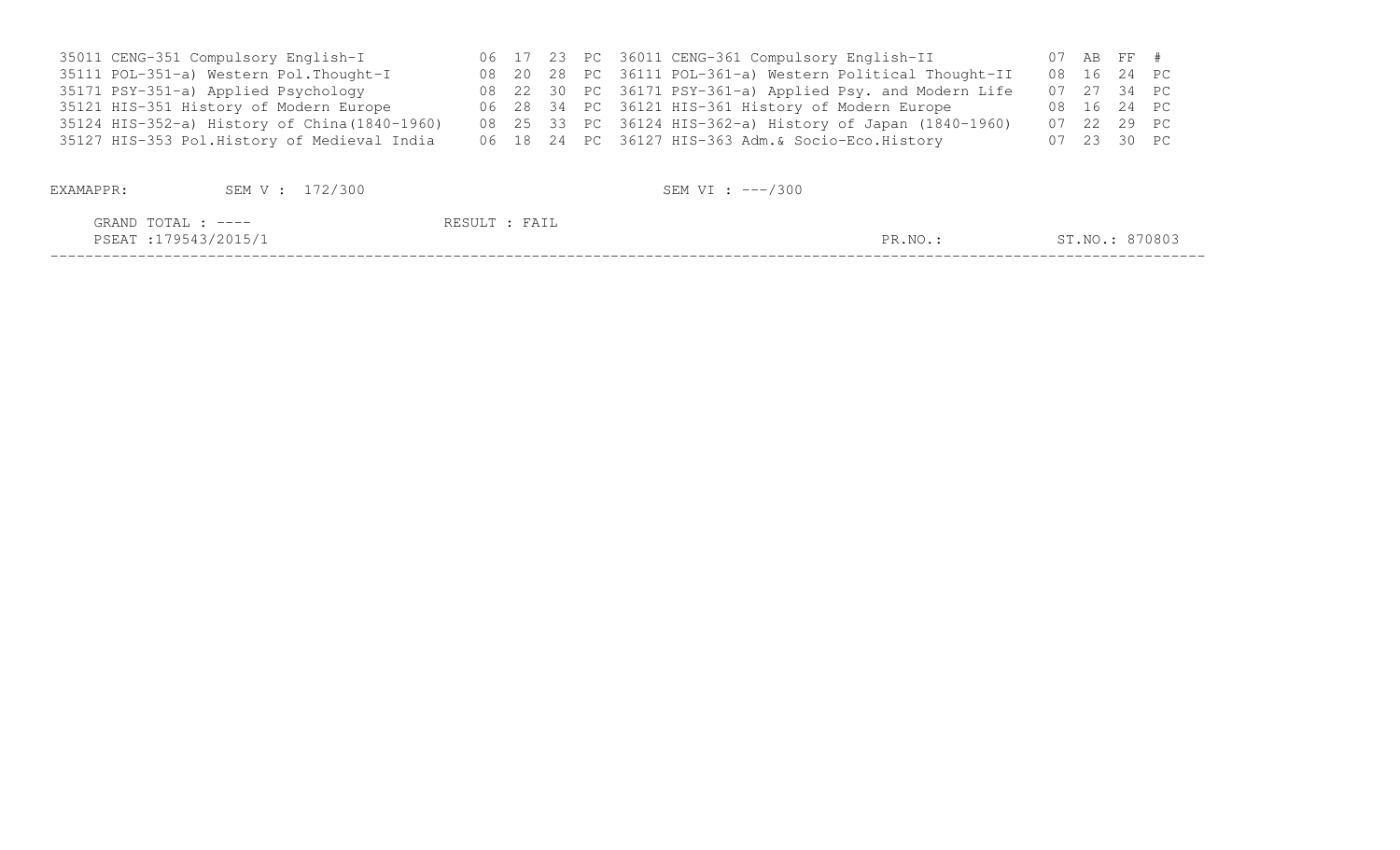| COLL CODE : 170034                                                                                                                                                                                                                   |             | T.Y.B.A. (HYBRID) (SEM-V&VI) EXAM.HELD IN MAR./APR., 2016. Page No: 2 |  | $CNT\_CODE$ : 1712 |                                            |           |
|--------------------------------------------------------------------------------------------------------------------------------------------------------------------------------------------------------------------------------------|-------------|-----------------------------------------------------------------------|--|--------------------|--------------------------------------------|-----------|
|                                                                                                                                                                                                                                      | MAX MIN TOT |                                                                       |  |                    | MAX MIN INT EXT TOT                        |           |
| NAME : ALTAP SHE SHAFI SEAT NO. : 185274                                                                                                                                                                                             |             |                                                                       |  |                    | PRN_NO.: 2008015400209931<br>ELIG.:E SEM-V | SPECIAL : |
|                                                                                                                                                                                                                                      |             |                                                                       |  |                    |                                            |           |
|                                                                                                                                                                                                                                      |             |                                                                       |  |                    |                                            |           |
|                                                                                                                                                                                                                                      |             |                                                                       |  |                    |                                            |           |
|                                                                                                                                                                                                                                      |             |                                                                       |  |                    |                                            |           |
|                                                                                                                                                                                                                                      |             |                                                                       |  |                    |                                            |           |
|                                                                                                                                                                                                                                      |             |                                                                       |  |                    |                                            |           |
|                                                                                                                                                                                                                                      |             |                                                                       |  |                    |                                            |           |
| EXAMAPPR: SEM V : ---/300                                                                                                                                                                                                            |             | SEM VI : 160/300                                                      |  |                    |                                            |           |
| GRAND TOTAL : ---- RESULT : FAIL                                                                                                                                                                                                     |             |                                                                       |  |                    |                                            |           |
| PSEAT:100860/2014/2                                                                                                                                                                                                                  |             | PR. NO.: ST. NO.: 870804                                              |  |                    |                                            |           |
| NAME : MAGAR KISHOR SURESH SEAT NO. : 185275                                                                                                                                                                                         |             | PRN_NO.: 2010015400951802                                             |  |                    |                                            |           |
| (12 : )                                                                                                                                                                                                                              |             |                                                                       |  |                    | ELIG.: E SEM-V                             | SPECIAL : |
| SEM-VI<br>35011 CENG-351 Compulsory English-I (12:)<br>35111 POL-351-a) Western Pol.Thought-I (18 16 24 PC 36111 POL-361-a) Western Political Thought-II (18 26 34 PC<br>35151 GG-351-a) Population Geography-I (18 17 21 PC 36151 G |             |                                                                       |  |                    |                                            |           |
|                                                                                                                                                                                                                                      |             |                                                                       |  |                    |                                            |           |
|                                                                                                                                                                                                                                      |             |                                                                       |  |                    |                                            |           |
| 35121 HIS-351 History of Modern Europe 68 21 29 PC 36121 HIS-361 History of Modern Europe 67 21 28 PC                                                                                                                                |             |                                                                       |  |                    |                                            |           |
| 35125 HIS-352-b) Expansion of the Maratha Power 08 20 28 PC 36125 HIS-362-b) Expan'n & Fall of the Mar.power 07 21 28 PC                                                                                                             |             |                                                                       |  |                    |                                            |           |
| 35127 HIS-353 Pol.History of Medieval India 08 16 24 PC 36127 HIS-363 Adm. & Socio-Eco.History 07 20 27 PC                                                                                                                           |             |                                                                       |  |                    |                                            |           |
| EXAMAPPR: SEM V : $---/300$                                                                                                                                                                                                          |             | SEM VI : 167/300                                                      |  |                    |                                            |           |
| GRAND TOTAL : ---- The RESULT : FAIL<br>PSEAT:175430/2015/2                                                                                                                                                                          |             | PR.NO.: ST.NO.: 870805                                                |  |                    |                                            |           |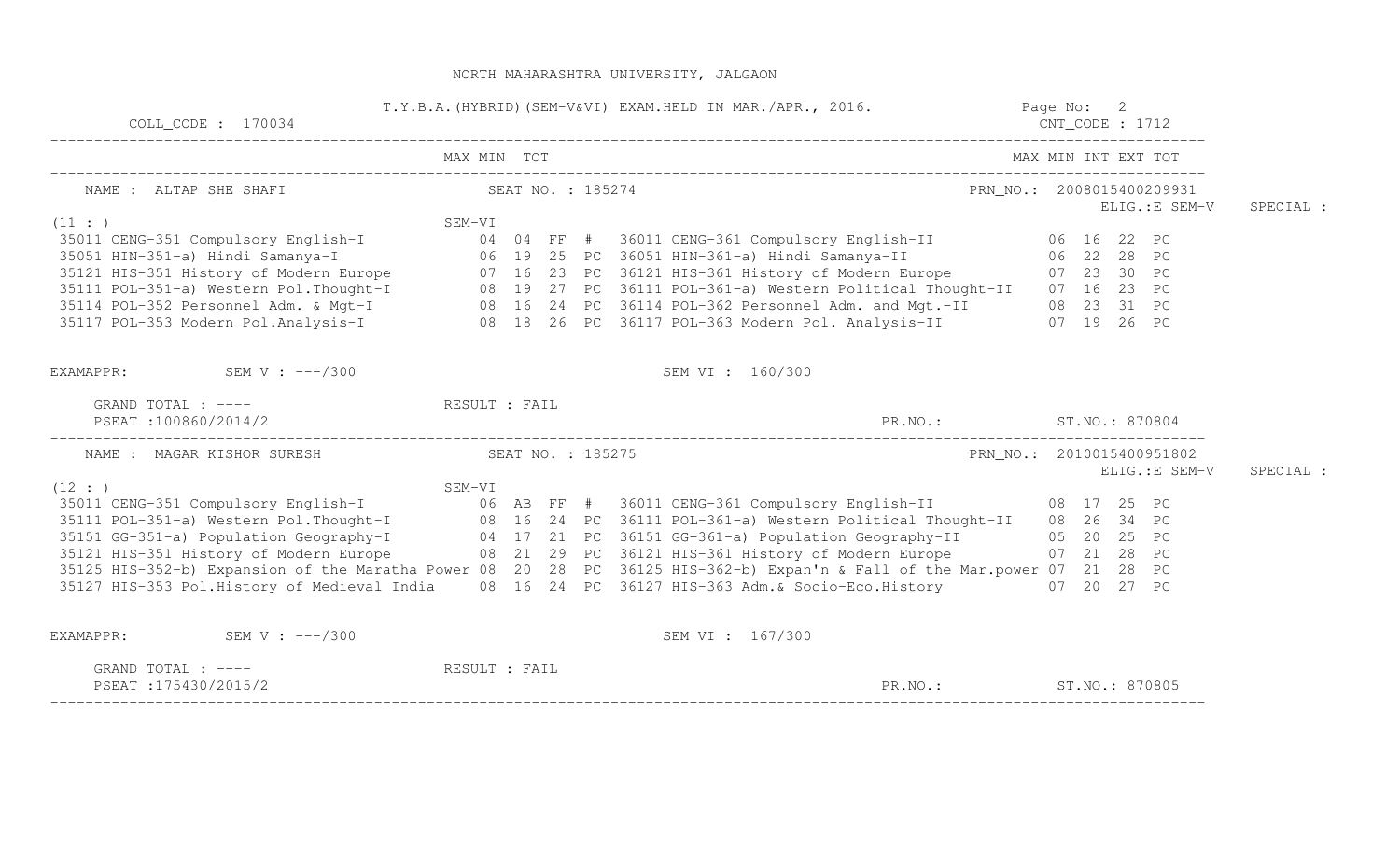NORTH MAHARASHTRA UNIVERSITY, JALGAON T.Y.B.A.(HYBRID)(SEM-V&VI) EXAM.HELD IN MAR./APR., 2016. Page No: 1 CNT CODE : 1815 COLL\_CODE : 180035 VBES'S SANT MUKTABAI ARTS & COMMERCE COLLEGE, MUKTAINAGAR. CNT\_CODE : 1815 ------------------------------------------------------------------------------------------------------------------------------------ CA UA TOT CA UA TOT MAX... 10 40 50 MAX... 10 40 50 MIN... 04 16 20 MIN... 04 16 20 MIN... 04 16 20 ------------------------------------------------------------------------------------------------------------------------------------ NAME : SURYAWANSHI AMOL SHESHARAO SEAT NO. : 185281 PRN\_NO. : 2009015400438303 ELIG.: SEM-V SPECIAL :  $(11 : )$  SEM-VI 30115 CENG351 Compulsory English-I 02 AB FF # 30116 CENG-361 Compulsory English-II 02 09 FF # 30515 HIN351a Hindi Samanya-I 02 AB FF # 30516 HIN-361a Hindi Samanya-II 02 AB FF # 31215 HIS351 History of Modern World (1789-1900)02 AB FF # 31216 HIS-361 History of Modern WorldŠ(1901-1945)02 AB FF # 02 AB FF # 31116 POL-361a Personnel 31115 POL351a Personnel Administration and Management-I Adm.'n and Management-I 02 AB FF # 31145 POL352 Western Political Thought-I 02 16 FF # 31146 POL-362 Western Political Thought-II 02 20 FF # 31175 POL353 Modern Political Analysis-I 02 CC FF # 31176 POL-363 Modern Political Analysis-II 02 16 FF # REMARK: C/C CC MARK EXAMAPPR: SEM V : ---/300 SEM VI : ---/300 GRAND TOTAL : ---- RESULT : FAIL REMARK : C/C

PSEAT :177535/ 0/0 PR.NO.: ST.NO.: 870806 ------------------------------------------------------------------------------------------------------------------------------------

ST. NO.: 870806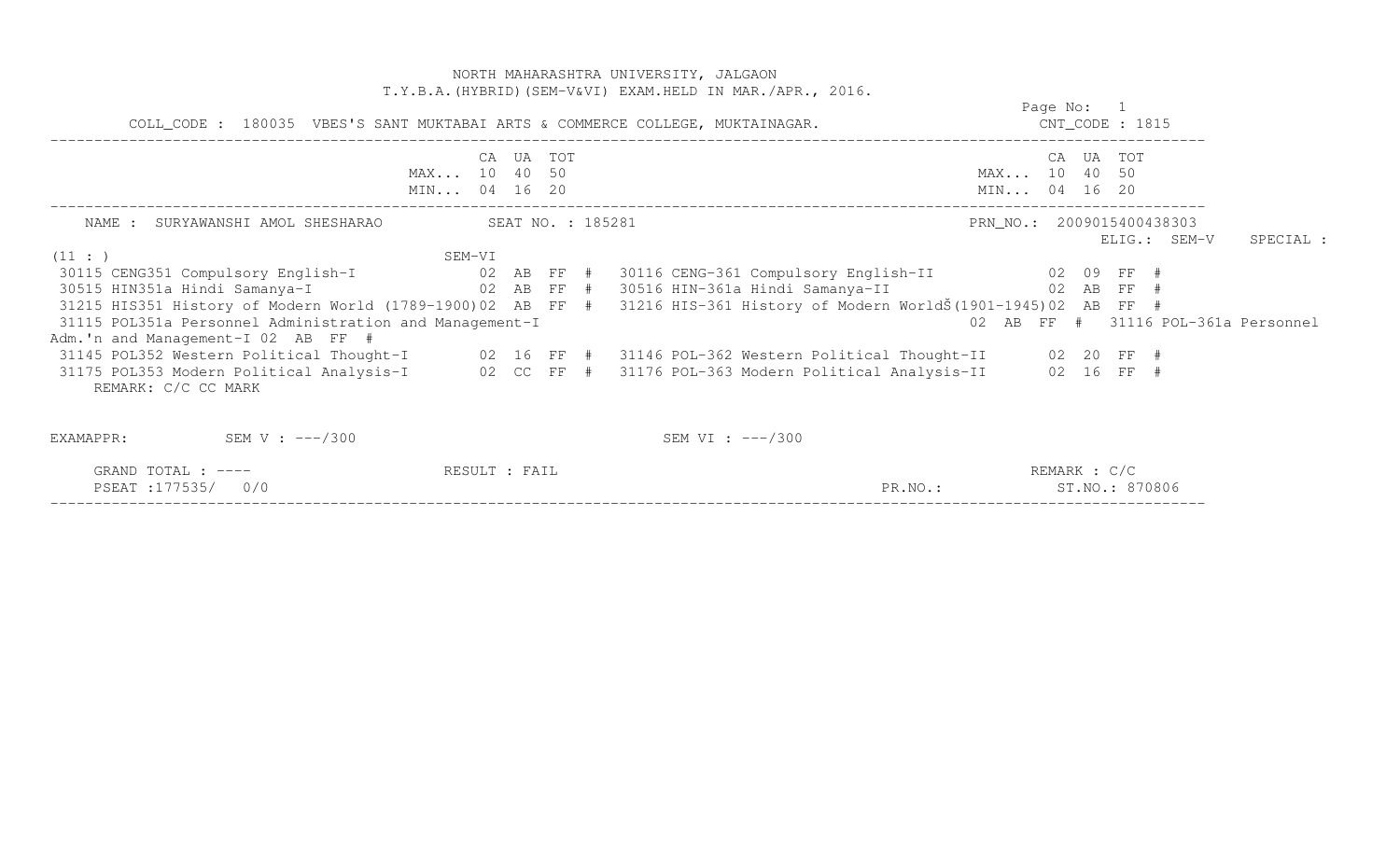|                                                                              |                                                            |                   |  |  | NORTH MAHARASHTRA UNIVERSITY, JALGAON<br>T.Y.B.A. (HYBRID) (SEM-V&VI) EXAM.HELD IN MAR./APR., 2016.                                                                                                                                                                                                                                                                                                                                                                                               |                              |                                             |  |                                             |           |  |
|------------------------------------------------------------------------------|------------------------------------------------------------|-------------------|--|--|---------------------------------------------------------------------------------------------------------------------------------------------------------------------------------------------------------------------------------------------------------------------------------------------------------------------------------------------------------------------------------------------------------------------------------------------------------------------------------------------------|------------------------------|---------------------------------------------|--|---------------------------------------------|-----------|--|
|                                                                              | COLL_CODE : 180049 APSPM'S ARTS & SCIENCE COLLEGE, AINPUR. |                   |  |  |                                                                                                                                                                                                                                                                                                                                                                                                                                                                                                   |                              |                                             |  |                                             |           |  |
|                                                                              | CA<br>MAX 10 40 50<br>MIN 04 16 20                         | UA TOT            |  |  |                                                                                                                                                                                                                                                                                                                                                                                                                                                                                                   | MAX 10 40 50<br>MIN 04 16 20 | CA UA TOT                                   |  |                                             |           |  |
| NAME : CHAUHAN PUNAM LAXMAN<br>(02 : )                                       | SEM-VI                                                     | SEAT NO. : 185284 |  |  |                                                                                                                                                                                                                                                                                                                                                                                                                                                                                                   |                              |                                             |  | PRN NO.: 2009015400124323<br>ELIG.: E SEM-V | SPECIAL : |  |
| 35011 CENG-351 Compulsory English-I                                          |                                                            |                   |  |  | 06  16  22  #  36011  CENG-361  Compulsory English-II<br>35021 MAR-351-a) Wang.Prak.Abbahyas-Natak 108 28 36 PC 36021 MAR-361-a) Wang.Prakarancha Abbahyas<br>س سن سن سن 10 20 20 20 20 21 22 24 AAR-362 Sahitya Vichar-II (18 19 27 PC)<br>35027 MAR-353 Samanya Bhasha Vidyan (18 20 28 PC 36027 MAR-363 Paramparik Vyakaran (18 20 28 PC)<br>35051 HIN-351-a) Hindi Samanya-I (18 20 20 27 PC<br>35171 PSY-351-a) Applied Psychology 66 27 33 PC 36171 PSY-361-a) Applied Psy. and Modern Life |                              | 06 16 22 #<br>08  21  29  PC<br>06 25 31 PC |  |                                             |           |  |
| SEM V : 172/300<br>EXAMAPPR:<br>GRAND TOTAL : 339/600<br>PSEAT:180038/2015/1 | RESULT : PASS                                              |                   |  |  | SEM VI : 167/300<br>PR.NO.:                                                                                                                                                                                                                                                                                                                                                                                                                                                                       |                              | ST.NO.: 870807                              |  |                                             |           |  |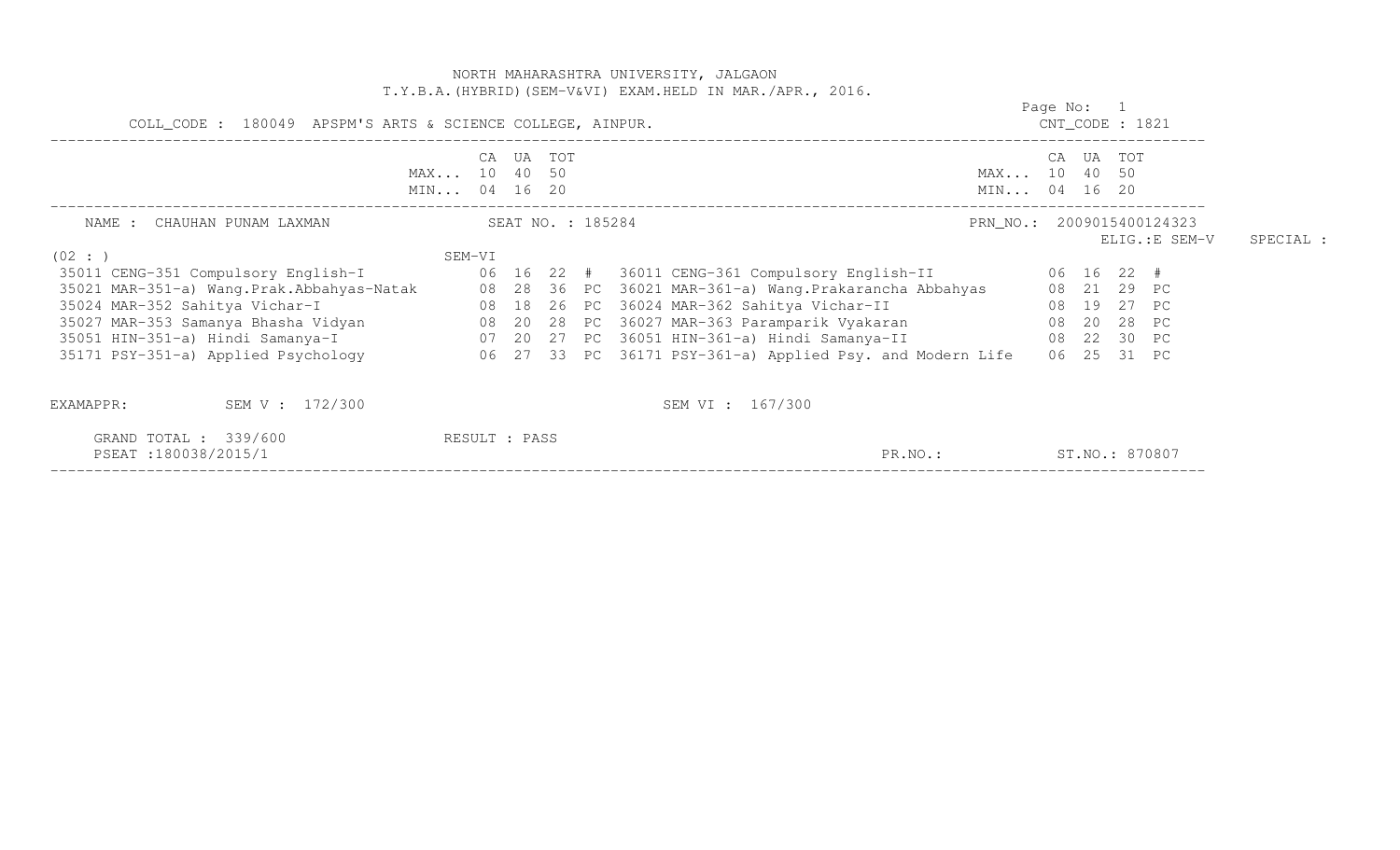|                                                                                                                                                                                                                                                                                                                                                                                                                                                                                                                                                                                              |                             |           |  | NORTH MAHARASHTRA UNIVERSITY, JALGAON<br>T.Y.B.A. (HYBRID) (SEM-V&VI) EXAM.HELD IN MAR./APR., 2016. |                           |  | Page No: 1                                  |           |
|----------------------------------------------------------------------------------------------------------------------------------------------------------------------------------------------------------------------------------------------------------------------------------------------------------------------------------------------------------------------------------------------------------------------------------------------------------------------------------------------------------------------------------------------------------------------------------------------|-----------------------------|-----------|--|-----------------------------------------------------------------------------------------------------|---------------------------|--|---------------------------------------------|-----------|
| COLL_CODE : 190040 KVPS'S KISAN ARTS, COMMERCE & SCIENCE COLLEGE, PAROLA.                                                                                                                                                                                                                                                                                                                                                                                                                                                                                                                    |                             |           |  |                                                                                                     |                           |  |                                             |           |
|                                                                                                                                                                                                                                                                                                                                                                                                                                                                                                                                                                                              | MAX 10 40 50                | CA UA TOT |  |                                                                                                     | MAX 10 40 50              |  | CA UA TOT                                   |           |
| NAME : KUMBHAR CHHAYA MOTIRAM (SEAT NO. : 185010)                                                                                                                                                                                                                                                                                                                                                                                                                                                                                                                                            |                             |           |  |                                                                                                     | PRN_NO.: 2009015400191561 |  | ELIG.:E SEM-V                               | SPECIAL : |
| (02 : )<br>35021 MR-351 Compulsory English-I<br>35021 MIS-351 Elmitory of Modern Europe<br>35121 HIS-351 History of Modern Europe<br>35121 HIS-351 History of Modern Europe<br>35121 MIS-351 History of Modern Europe<br>35121 MIS-351 History of M                                                                                                                                                                                                                                                                                                                                          | SEM-VI                      |           |  |                                                                                                     |                           |  |                                             |           |
| EXAMAPPR: SEM V : 170/300                                                                                                                                                                                                                                                                                                                                                                                                                                                                                                                                                                    |                             |           |  | SEM VI : ---/300                                                                                    |                           |  |                                             |           |
| GRAND TOTAL : ---- RESULT : FAIL<br>PSEAT : 175201/2015/2                                                                                                                                                                                                                                                                                                                                                                                                                                                                                                                                    |                             |           |  |                                                                                                     |                           |  |                                             |           |
| NAME : JADHAV DEVENDRSING DHARMSING SEAT NO. : 185016                                                                                                                                                                                                                                                                                                                                                                                                                                                                                                                                        |                             |           |  |                                                                                                     |                           |  | PRN_NO.: 2009015400192227<br>$ELIG.:$ SEM-V | SPECIAL : |
| (12 : )<br>SEM-VI<br>SEM-VI (12 : )<br>35011 CENG-351 Compulsory English-I<br>35022 MAR-351-b) Upyogit Marathi-I (27 19 26 PC 36022 MAR-361-b) Upyogit Marathi-II (29 22 31 PC<br>35121 HIS-351 History of Modern Europe (27 21 28 PC 36121 HIS-3<br>35125 HIS-352-b) Expansion of the Maratha Power 06 23 29 PC 36125 HIS-362-b) Expan'n & Fall of the Mar.power 08 35 43 PC<br>35127 HIS-353 Pol.History of Medieval India 07 34 41 PC 36127 HIS-363 Adm.& Socio-Eco.History 09 24 33 PC<br>35215 GG-351-b Population Geography 06 16 22 PC 36215 GG-361-b Political Geography 08 22 30 PC |                             |           |  |                                                                                                     |                           |  |                                             |           |
| EXAMAPPR: SEM V : 170/300                                                                                                                                                                                                                                                                                                                                                                                                                                                                                                                                                                    |                             |           |  | SEM VI : ---/300                                                                                    |                           |  |                                             |           |
| GRAND TOTAL : ---- RESULT : FAIL<br>PSEAT : 175205/2015/2                                                                                                                                                                                                                                                                                                                                                                                                                                                                                                                                    |                             |           |  | PR.NO.: ST.NO.: 870809                                                                              |                           |  |                                             |           |
| NAME : PATIL HIMMAT ARJUN<br>(11: )                                                                                                                                                                                                                                                                                                                                                                                                                                                                                                                                                          | SEAT NO. : 185293<br>SEM-VI |           |  |                                                                                                     |                           |  | PRN NO.: 2009015400191537<br>ELIG.: E SEM-V | SPECIAL : |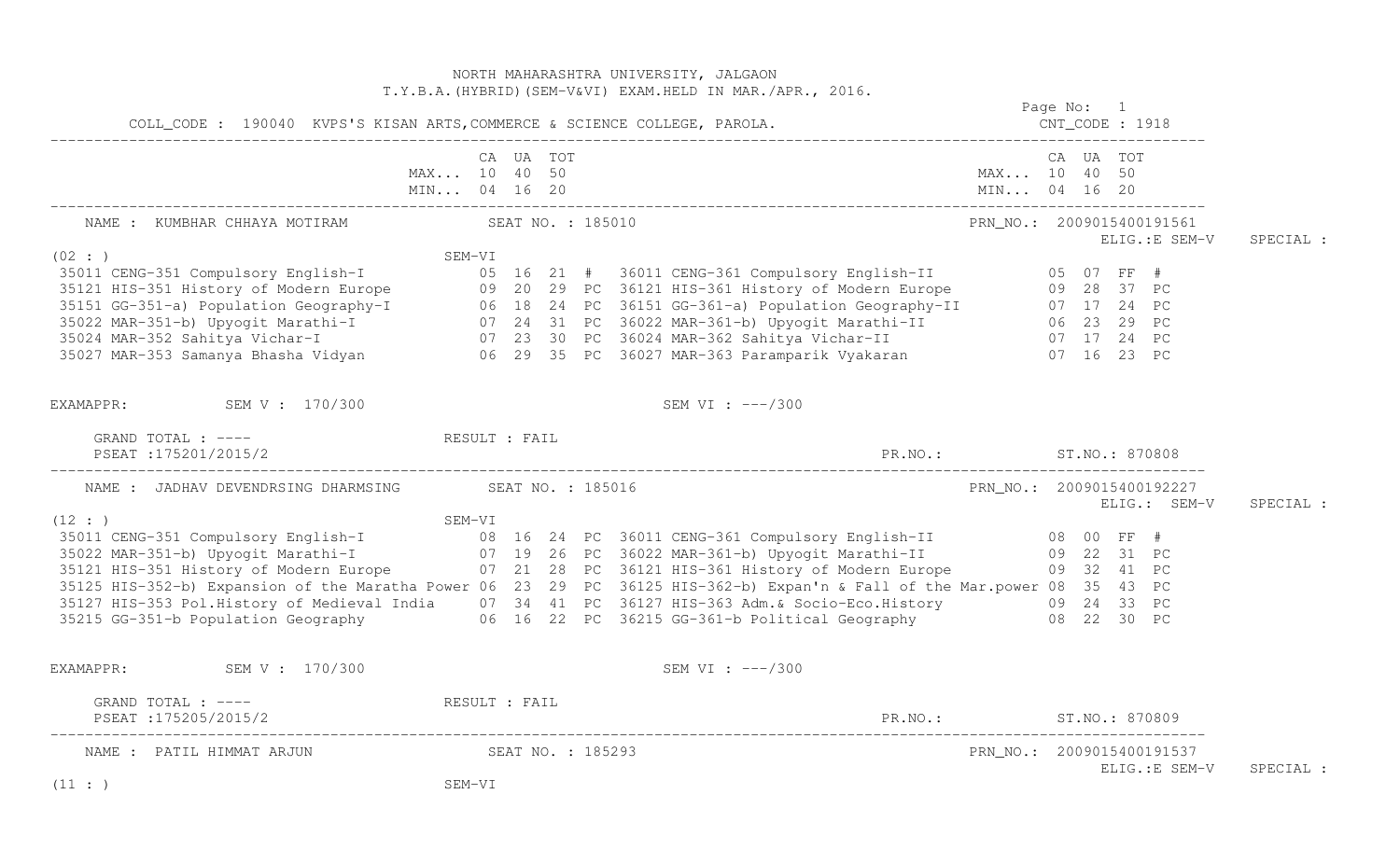| 35011 CENG-351 Compulsory English-I         |  |  | 06 17 23 PC 36011 CENG-361 Compulsory English-II          | 06 16 22 #  |                |
|---------------------------------------------|--|--|-----------------------------------------------------------|-------------|----------------|
| 35101 ECO-351 Indian Economy Since 1980-III |  |  | 07 18 25 PC 36101 ECO-361 Indian Economy Since 1980-IV    | 07 20 27 PC |                |
| 35121 HIS-351 History of Modern Europe      |  |  | 09 17 26 PC 36121 HIS-361 History of Modern Europe        |             | 09  26  35  PC |
| 35111 POL-351-a) Western Pol. Thought-I     |  |  | 08 17 25 PC 36111 POL-361-a) Western Political Thought-II |             | 09  25  34  PC |
| 35114 POL-352 Personnel Adm. & Mgt-I        |  |  | 08 19 27 PC 36114 POL-362 Personnel Adm. and Mgt.-II      |             | 09 32 41 PC    |
| 35117 POL-353 Modern Pol.Analysis-I         |  |  | 08 16 24 PC 36117 POL-363 Modern Pol. Analysis-II         |             | 09 28 37 PC    |
|                                             |  |  |                                                           |             |                |

| EXAMAPPR:                                      | SEM V : 150/300 | SEM VI : 196/300 |         |                |
|------------------------------------------------|-----------------|------------------|---------|----------------|
| GRAND TOTAL : 346/600<br>PSEAT : 175204/2015/2 |                 | RESULT : PASS    | PR.NO.: | ST.NO.: 870810 |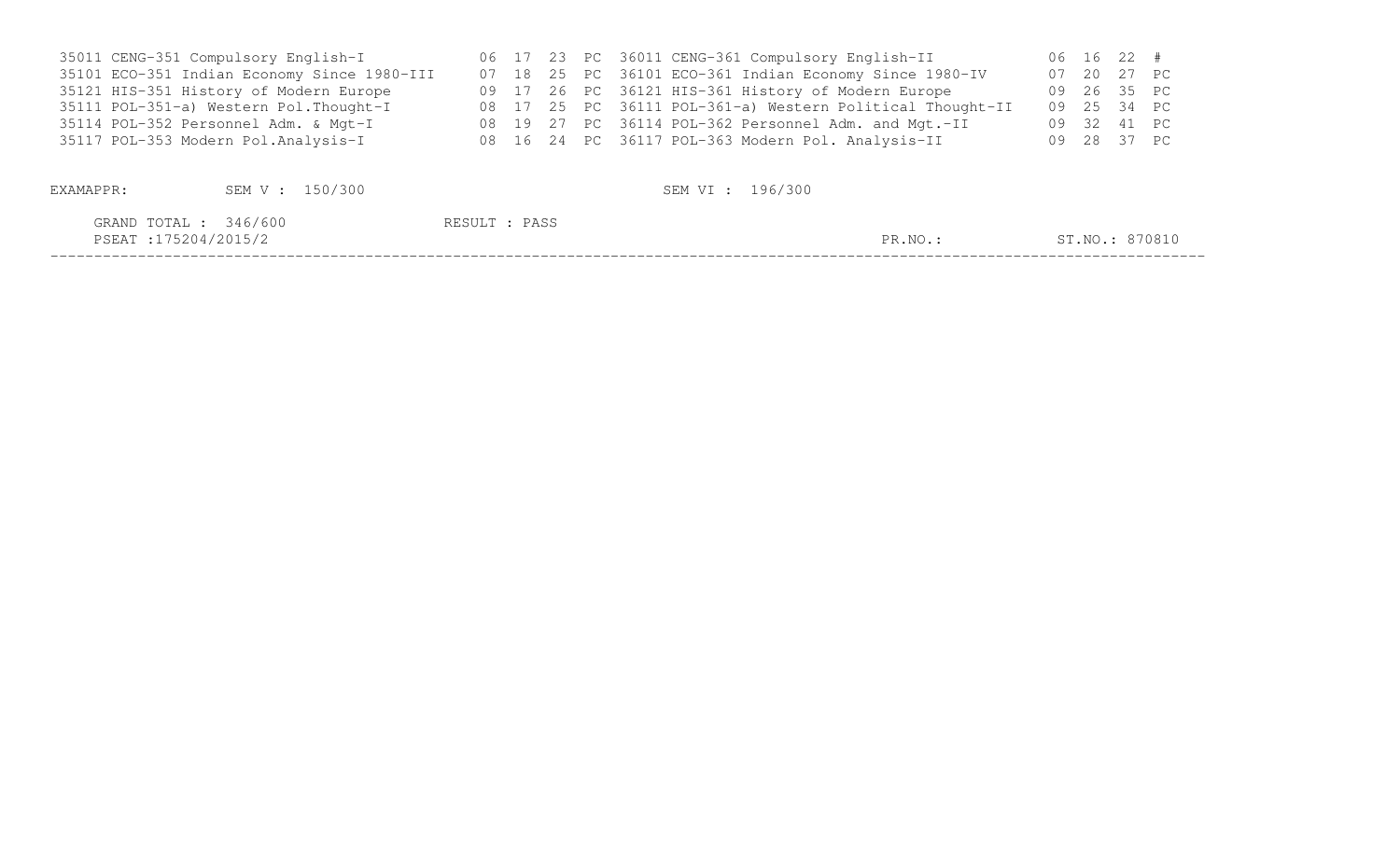| $COLL$ $CODE: 190040$         |                                                          | T.Y.B.A. (HYBRID) (SEM-V&VI) EXAM.HELD IN MAR./APR., 2016. Page No: 2                                                                                                                                                                      |                                             |           |
|-------------------------------|----------------------------------------------------------|--------------------------------------------------------------------------------------------------------------------------------------------------------------------------------------------------------------------------------------------|---------------------------------------------|-----------|
|                               | MAX MIN TOT                                              |                                                                                                                                                                                                                                            | MAX MIN INT EXT TOT                         |           |
|                               | NAME : BHOI KIRTI RAMESH SEAT NO. : 185295               |                                                                                                                                                                                                                                            | PRN_NO.: 2009015400192885<br>ELIG.: E SEM-V | SPECIAL : |
| (12 : )                       |                                                          | SEM-VI<br>35011 CENG-351 Compulsory English-I<br>35022 MAR-351-b) Upyogit Marathi-I<br>35122 MAR-351-b) Upyogit Marathi-I<br>35123 HIS-351-a) Population Geography-I<br>35121 HIS-351-a) Population Geography-I<br>35121 HIS-351 History o |                                             |           |
|                               |                                                          |                                                                                                                                                                                                                                            |                                             |           |
|                               |                                                          |                                                                                                                                                                                                                                            |                                             |           |
|                               |                                                          |                                                                                                                                                                                                                                            |                                             |           |
|                               |                                                          |                                                                                                                                                                                                                                            |                                             |           |
|                               |                                                          | 35125 HIS-352-b) Expansion of the Maratha Power 08 27 35 PC 36125 HIS-362-b) Expan'n & Fall of the Mar.power 09 19 28 PC                                                                                                                   |                                             |           |
|                               |                                                          | 35127 HIS-353 Pol.History of Medieval India 09 16 25 PC 36127 HIS-363 Adm.& Socio-Eco.History 08 22 30 PC                                                                                                                                  |                                             |           |
| EXAMAPPR: SEM V : $---/300$   |                                                          | SEM VI : 148/300                                                                                                                                                                                                                           |                                             |           |
|                               | GRAND TOTAL : ----<br>PSEAT ·175444/2015/2               | $^{\circ}$ +6 0.163                                                                                                                                                                                                                        |                                             |           |
| PSEAT:175444/2015/2           |                                                          |                                                                                                                                                                                                                                            |                                             |           |
|                               |                                                          |                                                                                                                                                                                                                                            | PRN_NO.: 2009015400189852<br>ELIG.: SEM-V   | SPECIAL : |
| (12 : )                       |                                                          | SEM-VI<br>35011 CENG-351 Compulsory English-I<br>35022 MAR-351-b) Upyogit Marathi-I<br>35122 MAR-351-b) Upyogit Marathi-I<br>35121 HIS-351-a) Population Geography-I<br>35121 HIS-351-a) Population Geography-I<br>35121 HIS-351-a) Popula |                                             |           |
|                               |                                                          |                                                                                                                                                                                                                                            |                                             |           |
|                               |                                                          |                                                                                                                                                                                                                                            |                                             |           |
|                               |                                                          |                                                                                                                                                                                                                                            |                                             |           |
|                               |                                                          |                                                                                                                                                                                                                                            |                                             |           |
|                               |                                                          | 35125 HIS-352-b) Expansion of the Maratha Power 9 16 25 PC 36125 HIS-362-b) Expan'n & Fall of the Mar.power 09 18 27 PC                                                                                                                    |                                             |           |
|                               |                                                          | 35127 HIS-353 Pol.History of Medieval India 07 16 23 PC 36127 HIS-363 Adm. & Socio-Eco.History 08 17 25 PC                                                                                                                                 |                                             |           |
| EXAMAPPR: $SEM V : --- / 300$ |                                                          | SEM VI : 153/300                                                                                                                                                                                                                           |                                             |           |
|                               | GRAND TOTAL : ---- The RESULT : FAIL                     |                                                                                                                                                                                                                                            |                                             |           |
| PSEAT : 180051/2015/1         |                                                          | PR.NO.: ST.NO.: 870812                                                                                                                                                                                                                     |                                             |           |
|                               | NAME : PATIL BHARATI SUBHASH SEAT NO. : 185299<br>SEM-VI |                                                                                                                                                                                                                                            | PRN_NO.: 2008015400240071<br>ELIG.: SEM-V   | SPECIAL : |
| (15 : )                       |                                                          |                                                                                                                                                                                                                                            |                                             |           |
|                               |                                                          | .<br>35011 CENG-351 Compulsory English-I                08  AB  FF  #  36011 CENG-361 Compulsory English-II              08  AB  FF  #<br>35022 MAR-351-b) Upyogit Marathi-I                07  21  28  PC  36022 MAR-361-b) Upyogit       | 08  23  31  PC                              |           |
|                               |                                                          |                                                                                                                                                                                                                                            |                                             |           |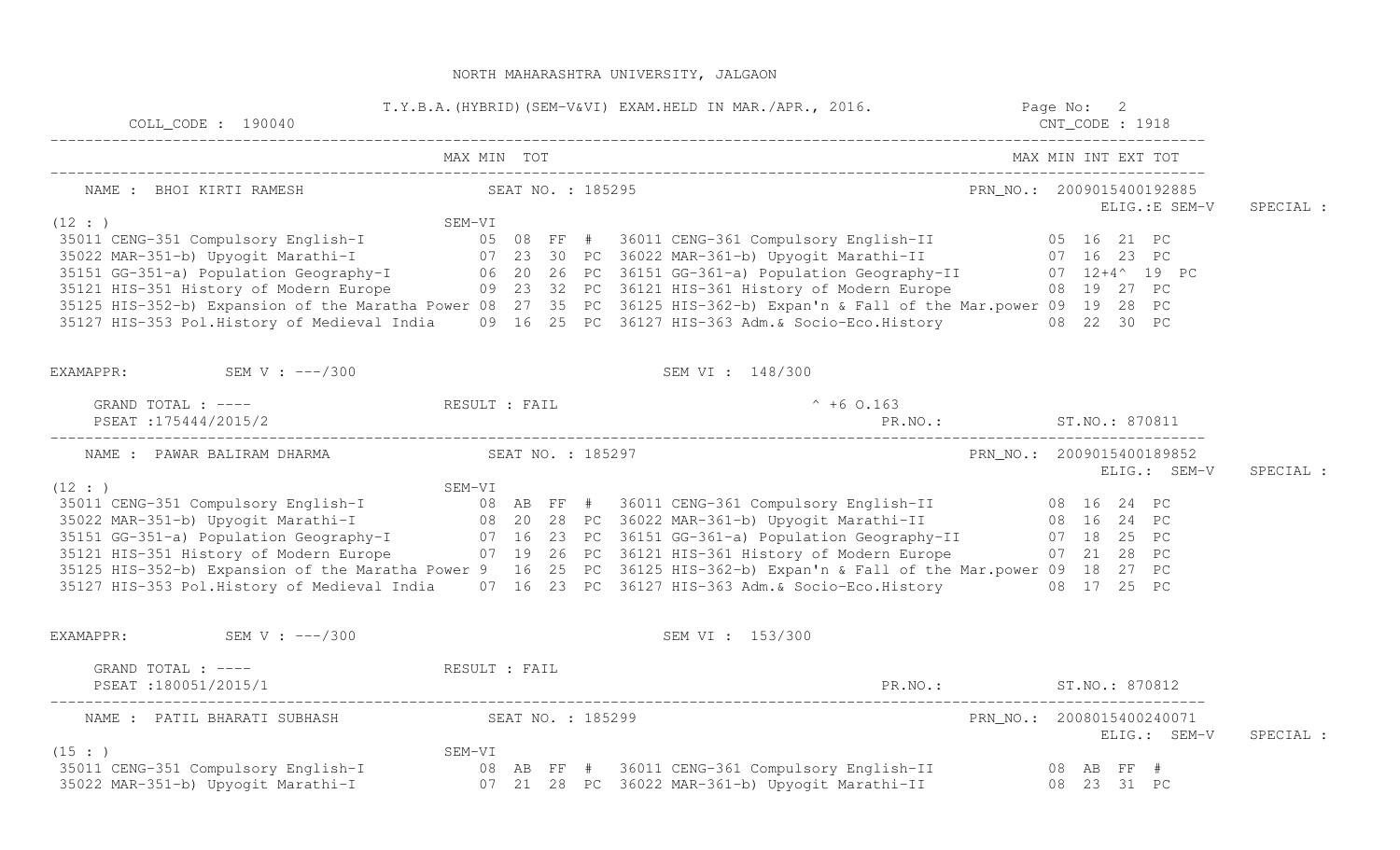|           | 35151 GG-351-a) Population Geography-I      |               |  | 07 22 29 PC 36151 GG-361-a) Population Geography-II       |       |       | 09 16 25 PC |                |
|-----------|---------------------------------------------|---------------|--|-----------------------------------------------------------|-------|-------|-------------|----------------|
|           | 35121 HIS-351 History of Modern Europe      |               |  | 08 20 28 PC 36121 HIS-361 History of Modern Europe        |       | 06 16 | 22 PC       |                |
|           | 35154 GG-352-a) Geography of Disaster Mgt-I |               |  | 07 24 31 PC 36154 GG-362-a) Geography of Disaster Mgt.-II | 08 18 |       | 26 PC       |                |
|           |                                             |               |  | @36157 GG-363 Practical Geography (Annual)                |       |       | 18 65 83 PC |                |
| EXAMAPPR: | SEM V : $---/250$                           |               |  | $(0 \rightarrow CA-08/20, UA-32/80)$<br>SEM VI : ---/350  |       |       |             |                |
|           | GRAND TOTAL : ----<br>PSEAT:180054/2015/1   | RESULT : FAIL |  | PR.NO.:                                                   |       |       |             | ST.NO.: 870813 |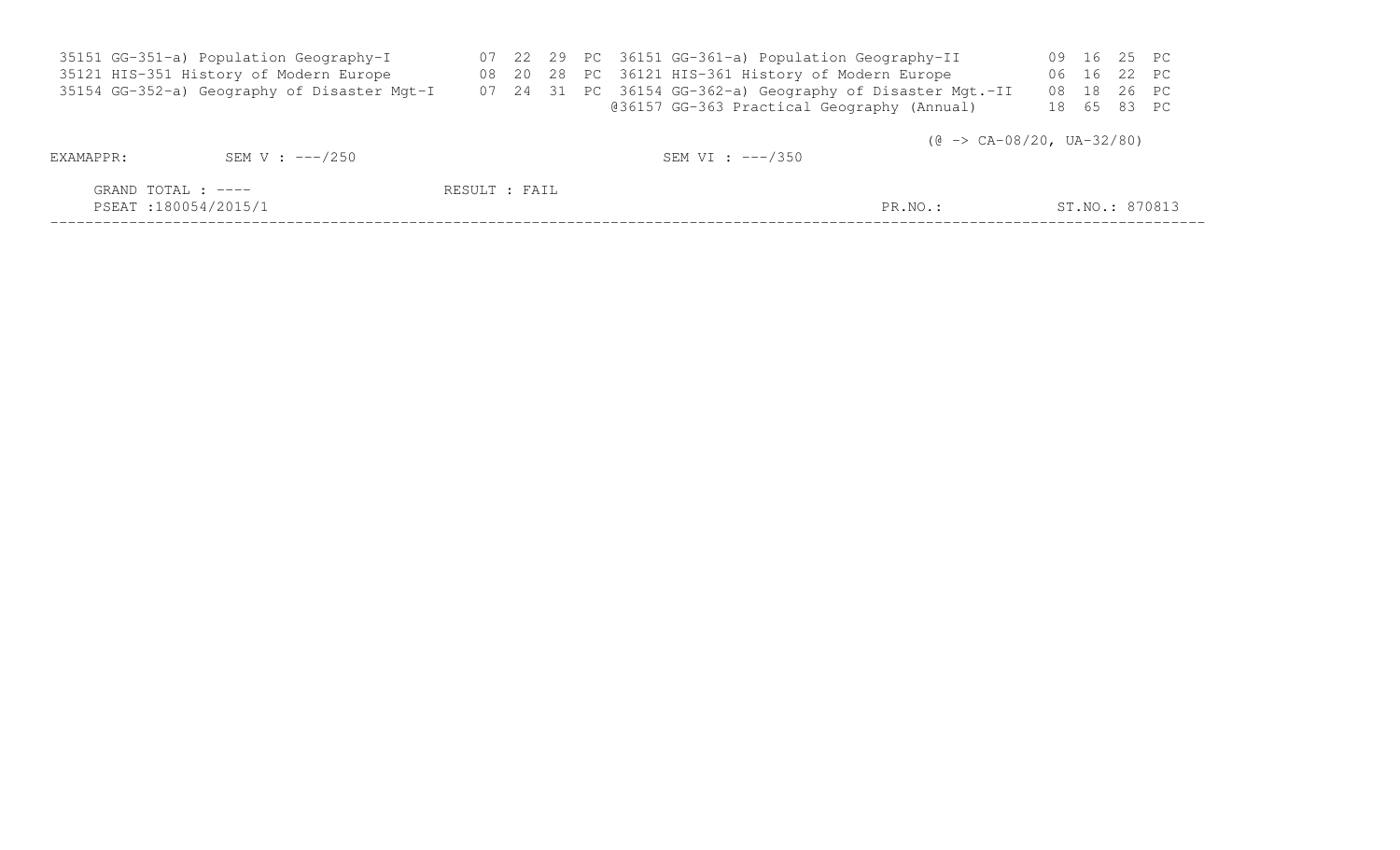| COLL_CODE : 190040                                                                                    | T.Y.B.A. (HYBRID) (SEM-V&VI) EXAM.HELD IN MAR./APR., 2016. |  |                   |  |                                                              |                                      |  |  |                | $C\text{NT\_CODE}$ : 1918 |  |
|-------------------------------------------------------------------------------------------------------|------------------------------------------------------------|--|-------------------|--|--------------------------------------------------------------|--------------------------------------|--|--|----------------|---------------------------|--|
|                                                                                                       | MAX MIN TOT                                                |  |                   |  |                                                              | MAX MIN INT EXT TOT                  |  |  |                |                           |  |
| NAME : PATIL ISHWAR KANTILAL                                                                          |                                                            |  | SEAT NO. : 185300 |  |                                                              | PRN NO.: 2007015400221552            |  |  | ELIG.: SEM-V   | SPECIAL :                 |  |
| (15: )                                                                                                | SEM-VI                                                     |  |                   |  |                                                              |                                      |  |  |                |                           |  |
| 35011 CENG-351 Compulsory English-I                                                                   |                                                            |  |                   |  | 08   07   FF   #     36011  CENG-361  Compulsory  English-II |                                      |  |  | 07 16 23 PC    |                           |  |
| 35022 MAR-351-b) Upyogit Marathi-I                                                                    |                                                            |  |                   |  | 07 17 24 PC 36022 MAR-361-b) Upyogit Marathi-II              |                                      |  |  | 08  21  29  PC |                           |  |
| 35051 HIN-351-a) Hindi Samanya-I                                                                      |                                                            |  |                   |  | 07 16 23 PC 36051 HIN-361-a) Hindi Samanya-II                |                                      |  |  | 06 18 24 PC    |                           |  |
| 35151 GG-351-a) Population Geography-I       06 17 23 PC 36151 GG-361-a) Population Geography-II      |                                                            |  |                   |  |                                                              |                                      |  |  | 06 22 28 PC    |                           |  |
| 35154 GG-352-a) Geography of Disaster Mgt-I 07 27 34 PC 36154 GG-362-a) Geography of Disaster Mgt.-II |                                                            |  |                   |  |                                                              |                                      |  |  | 07 24 31 PC    |                           |  |
|                                                                                                       |                                                            |  |                   |  | @36157 GG-363 Practical Geography (Annual)                   |                                      |  |  | 16 46 62 PC    |                           |  |
|                                                                                                       |                                                            |  |                   |  |                                                              | $(0 \rightarrow CA-08/20, UA-32/80)$ |  |  |                |                           |  |
| SEM V : $---/250$<br>EXAMAPPR:                                                                        |                                                            |  |                   |  | SEM VI: 197/350                                              |                                      |  |  |                |                           |  |
| GRAND TOTAL : $---$                                                                                   | RESULT : FAIL                                              |  |                   |  |                                                              |                                      |  |  |                |                           |  |
| PSEAT:180055/2015/1                                                                                   |                                                            |  |                   |  | PR.NO.:                                                      |                                      |  |  | ST.NO.: 870814 |                           |  |
|                                                                                                       |                                                            |  |                   |  |                                                              |                                      |  |  |                |                           |  |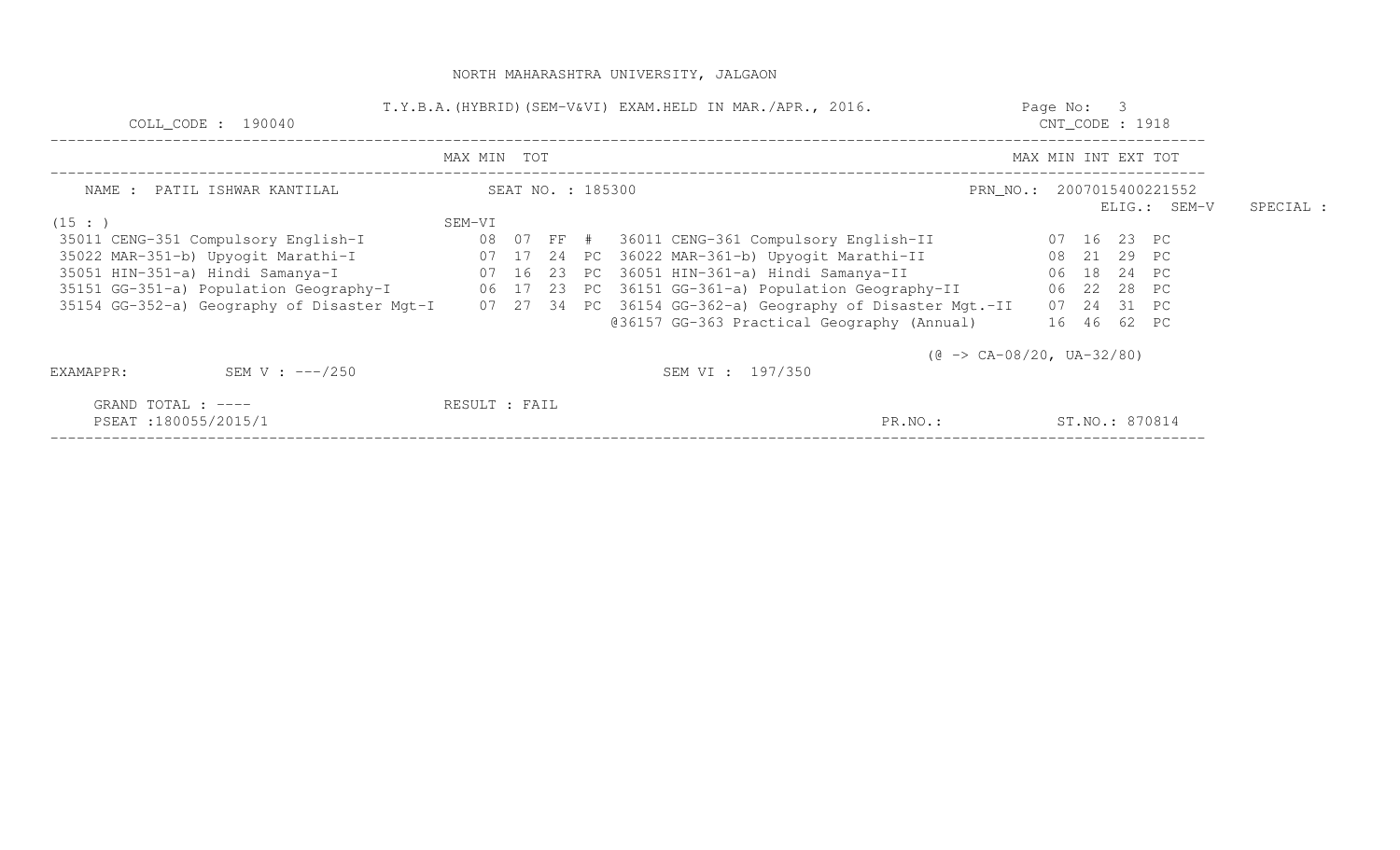|                                                 | NORTH MAHARASHTRA UNIVERSITY, JALGAON<br>T.Y.B.A. (HYBRID) (SEM-V&VI) EXAM.HELD IN MAR./APR., 2016.                                                                                                                                                                                                                                                                                                                                                                                                                           |                                           |           |
|-------------------------------------------------|-------------------------------------------------------------------------------------------------------------------------------------------------------------------------------------------------------------------------------------------------------------------------------------------------------------------------------------------------------------------------------------------------------------------------------------------------------------------------------------------------------------------------------|-------------------------------------------|-----------|
|                                                 | COLL_CODE: 190041 PTCES'S SAU.RAJNITAI N.DESHMUKH ARTS, COMMERCE & SCIENCE COLLEGE, BHADGAON. CNT_CODE: 1919                                                                                                                                                                                                                                                                                                                                                                                                                  | Page No: 1                                |           |
|                                                 | UA TOT<br>CA<br>MAX 10 40 50<br>MIN 04 16 20                                                                                                                                                                                                                                                                                                                                                                                                                                                                                  | CA UA TOT<br>MAX 10 40 50<br>MIN 04 16 20 |           |
| NAME: PATIL PRADEEP PRAKASH                     | SEAT NO. : 185305<br>SEM-VI                                                                                                                                                                                                                                                                                                                                                                                                                                                                                                   | PRN_NO.: 2009015400435587<br>ELIG.: SEM-V | SPECIAL : |
| (15 : )<br>35515 GG-352-b Geographical Thoughts | 35011 CENG-351 Compulsory English-I (07 16 23 PC 36011 CENG-361 Compulsory English-II (07 16 23 PC<br>35051 HIN-351-a) Hindi Samanya-I (07 16 23 PC 36051 HIN-361-a) Hindi Samanya-II<br>35121 HIS-351 History of Modern Europe 07 20 27 PC 36121 HIS-361 History of Modern Europe 05 24 29 PC<br>35215 GG-351-b Population Geography 06 21 27 # 36215 GG-361-b Political Geography 05 16 21 PC<br>05   21   26   PC   36515   GG-362-b   Geography   Of Resource         07   18   25   PC<br>@36715 GG-363 Annual Practical | 07 16 23 PC<br>08 52 60 PC                |           |
| SEM V : 126/250<br>EXAMAPPR:                    | SEM VI : 181/350                                                                                                                                                                                                                                                                                                                                                                                                                                                                                                              | $(\theta \rightarrow CA-08/20, UA-32/80)$ |           |
| GRAND TOTAL : 307/600<br>PSEAT: 175449/2015/2   | RESULT : PASS<br>PR.NO.:                                                                                                                                                                                                                                                                                                                                                                                                                                                                                                      | ST.NO.: 870815                            |           |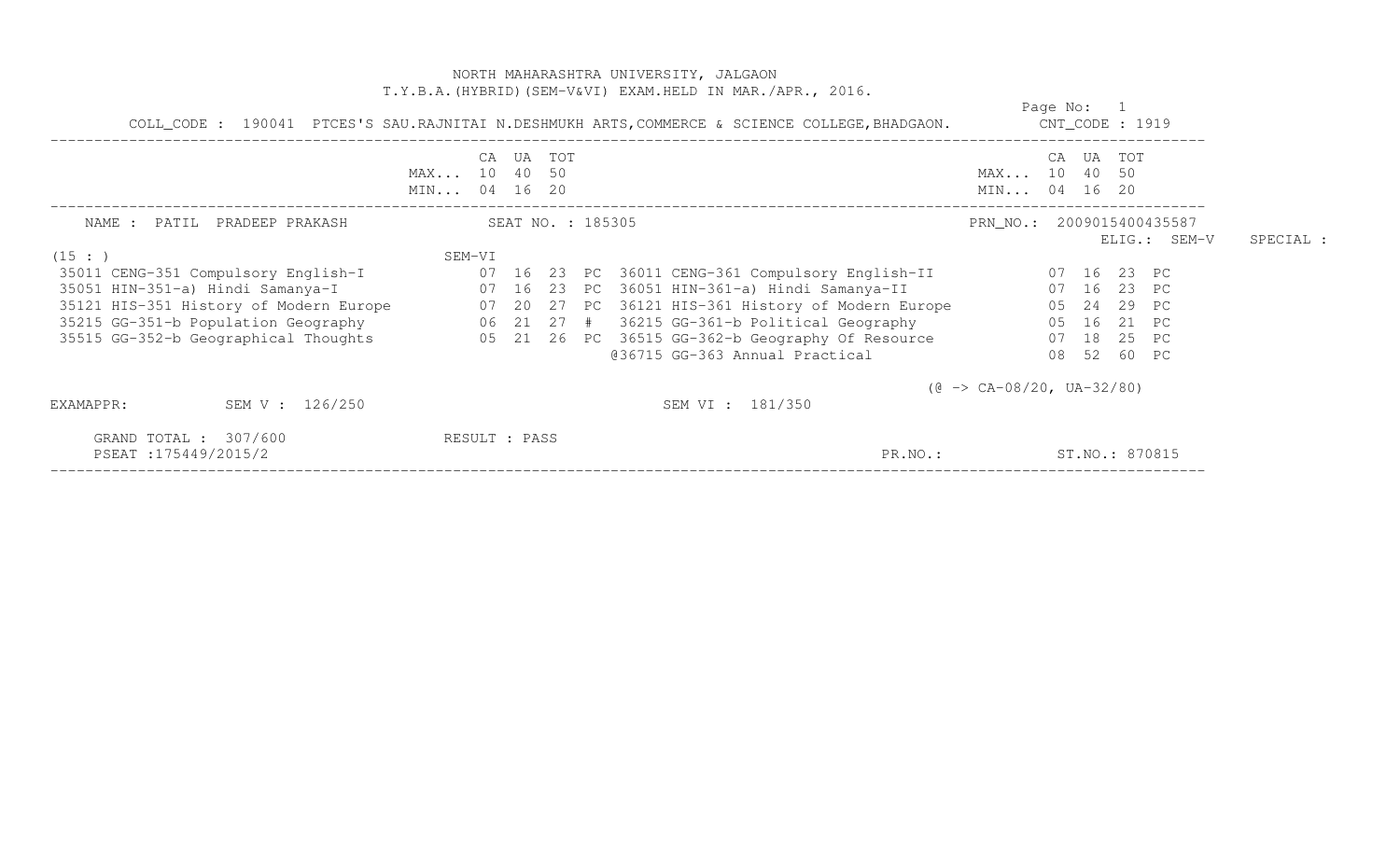NORTH MAHARASHTRA UNIVERSITY, JALGAON T.Y.B.A.(HYBRID)(SEM-V&VI) EXAM.HELD IN MAR./APR., 2016. Page No: 1 CNT CODE : 2000 COLL\_CODE : 200005 VWS'S ARTS,COMMERCE&SCIENCE COLLEGE, DHULE. CNT\_CODE : 2000 ------------------------------------------------------------------------------------------------------------------------------------ CA UA TOT CA UA TOT MAX... 10 40 50 MAX... 10 40 50 MIN... 04 16 20 MIN... 04 16 20 MIN... 04 16 20 ------------------------------------------------------------------------------------------------------------------------------------ NAME : BAISANE JIDNYESH DARYAV SEAT NO. : 185034 PRN NO.: 2008015400005907 ELIG.: SEM-V SPECIAL :  $(10 : )$  SEM-VI 35011 CENG-351 Compulsory English-I 09 09 FF # 36011 CENG-361 Compulsory English-II 05 10 FF # 35101 ECO-351 Indian Economy Since 1980-III 08 19 27 PC 36101 ECO-361 Indian Economy Since 1980-IV 06 16 22 PC 35104 ECO-352-a) Public Finance and Policies-I 08 16 24 PC 36104 ECO-362-a) Public Finance and Policies-II 08 16 24 PC 35108 ECO-353-b) Indian Banking & Pract.-I 08 18 26 PC 36108 ECO-363-b) Indian Banking & Practices-II 05 17 22 PC 35111 POL-351-a) Western Pol.Thought-I 08 24 32 PC 36111 POL-361-a) Western Political Thought-II 05 20 25 PC 35022 MAR-351-b) Upyogit Marathi-I 05 22 27 PC 36022 MAR-361-b) Upyogit Marathi-II 06 18 24 PC EXAMAPPR: SEM V : ---/300 SEM VI : ---/300 GRAND TOTAL : ----  $\overline{R}$ PSEAT :175947/2014/1 PR.NO.: ST.NO.: 870816 ------------------------------------------------------------------------------------------------------------------------------------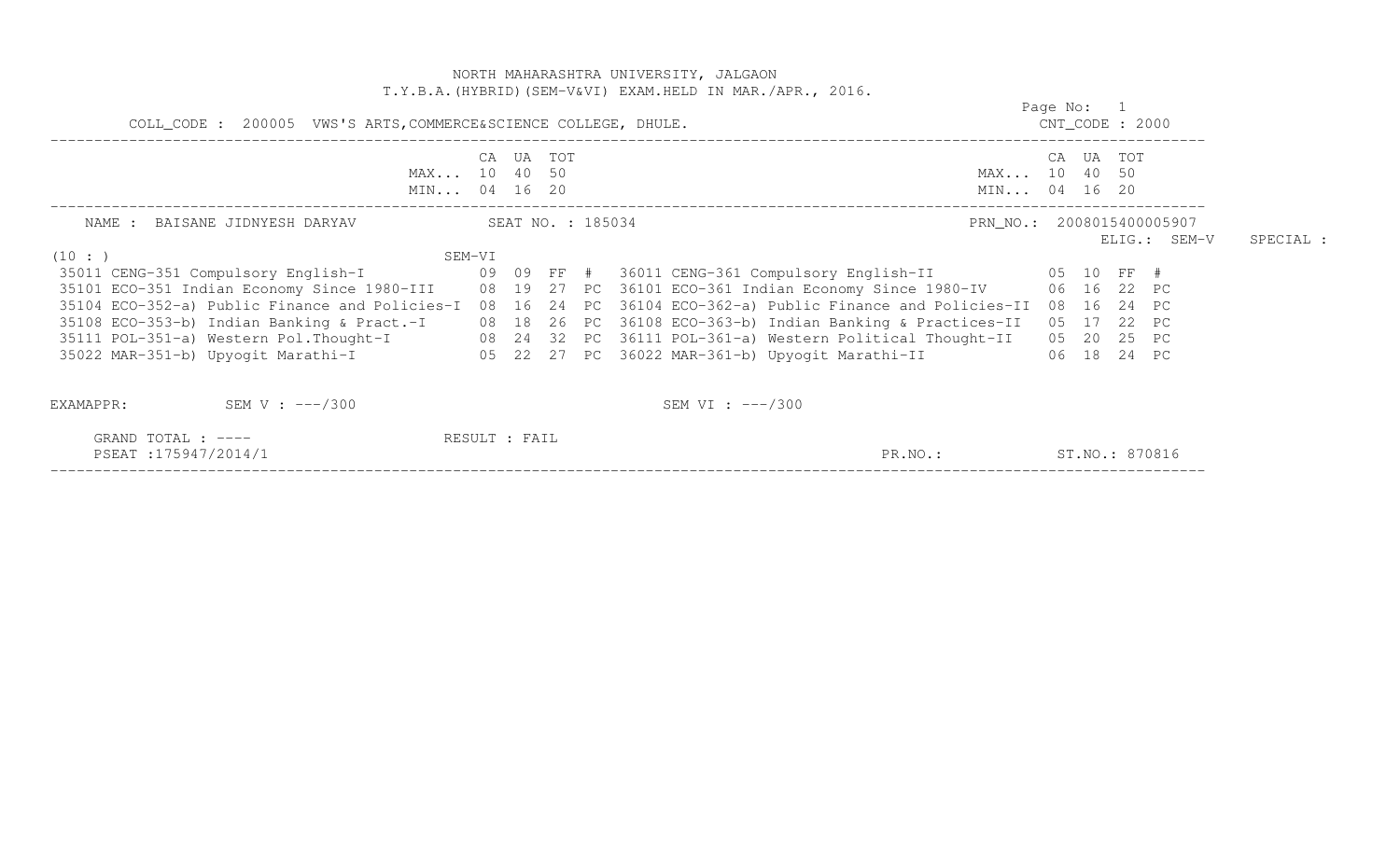|                                                                                       |                                    |                   |        | T.Y.B.A. (HYBRID) (SEM-V&VI) EXAM.HELD IN MAR./APR., 2016.<br>COLL_CODE : 200057 GVM'S KRANTIVIR NAVALBHAU ARTS COLLEGE, NAVALNAGAR, TAL.& DIST-DHULE. |                              | Page No: 1<br>$CNT\_CODE$ : 2001 |       |            |                |           |
|---------------------------------------------------------------------------------------|------------------------------------|-------------------|--------|--------------------------------------------------------------------------------------------------------------------------------------------------------|------------------------------|----------------------------------|-------|------------|----------------|-----------|
|                                                                                       | CA<br>MAX 10 40 50<br>MIN 04 16 20 |                   | UA TOT |                                                                                                                                                        | MAX 10 40 50<br>MIN 04 16 20 |                                  |       | CA UA TOT  |                |           |
| NAME : PATIL PRAMOD GANGADHAR                                                         | SEM-VI                             | SEAT NO. : 185320 |        |                                                                                                                                                        | PRN_NO.: 2008015400053131    |                                  |       |            | ELIG.: E SEM-V | SPECIAL : |
| (02 : )<br>35011 CENG-351 Compulsory English-I                                        |                                    |                   |        | 06 00 FF # 36011 CENG-361 Compulsory English-II                                                                                                        |                              |                                  |       | 04 00 FF # |                |           |
| 35215 GG-351-b Population Geography                                                   |                                    |                   |        | 05 25 30 PC 36215 GG-361-b Political Geography                                                                                                         |                              |                                  |       | 05 18 23 # |                |           |
| 35201 DEF-351-a) Global Security-I<br>06 24 30 PC 36201 DEF-361-a) Global Security-II |                                    |                   |        |                                                                                                                                                        |                              |                                  |       | 04 21 25   |                |           |
| 35021 MAR-351-a) Wang. Prak. Abbahyas-Natak 08 24                                     |                                    |                   |        | 32 PC 36021 MAR-361-a) Wang. Prakarancha Abbahyas                                                                                                      |                              |                                  |       | 06 10 FF   |                |           |
| $\frac{1}{2}$ 07 16<br>35024 MAR-352 Sahitya Vichar-I                                 |                                    |                   |        | 23 PC 36024 MAR-362 Sahitya Vichar-II                                                                                                                  |                              |                                  |       | 06 18 24 # |                |           |
| 35027 MAR-353 Samanya Bhasha Vidyan                                                   |                                    |                   |        | 08 22 30 PC 36027 MAR-363 Paramparik Vyakaran                                                                                                          |                              |                                  | 07 16 | 23 #       |                |           |
| SEM V : ---/300<br>EXAMAPPR:                                                          |                                    |                   |        | SEM VI : $---/300$                                                                                                                                     |                              |                                  |       |            |                |           |
| GRAND TOTAL : $---$<br>PSEAT:175227/2015/2                                            | RESULT : FAIL                      |                   |        | PR.NO.:                                                                                                                                                |                              | ST.NO.: 870817                   |       |            |                |           |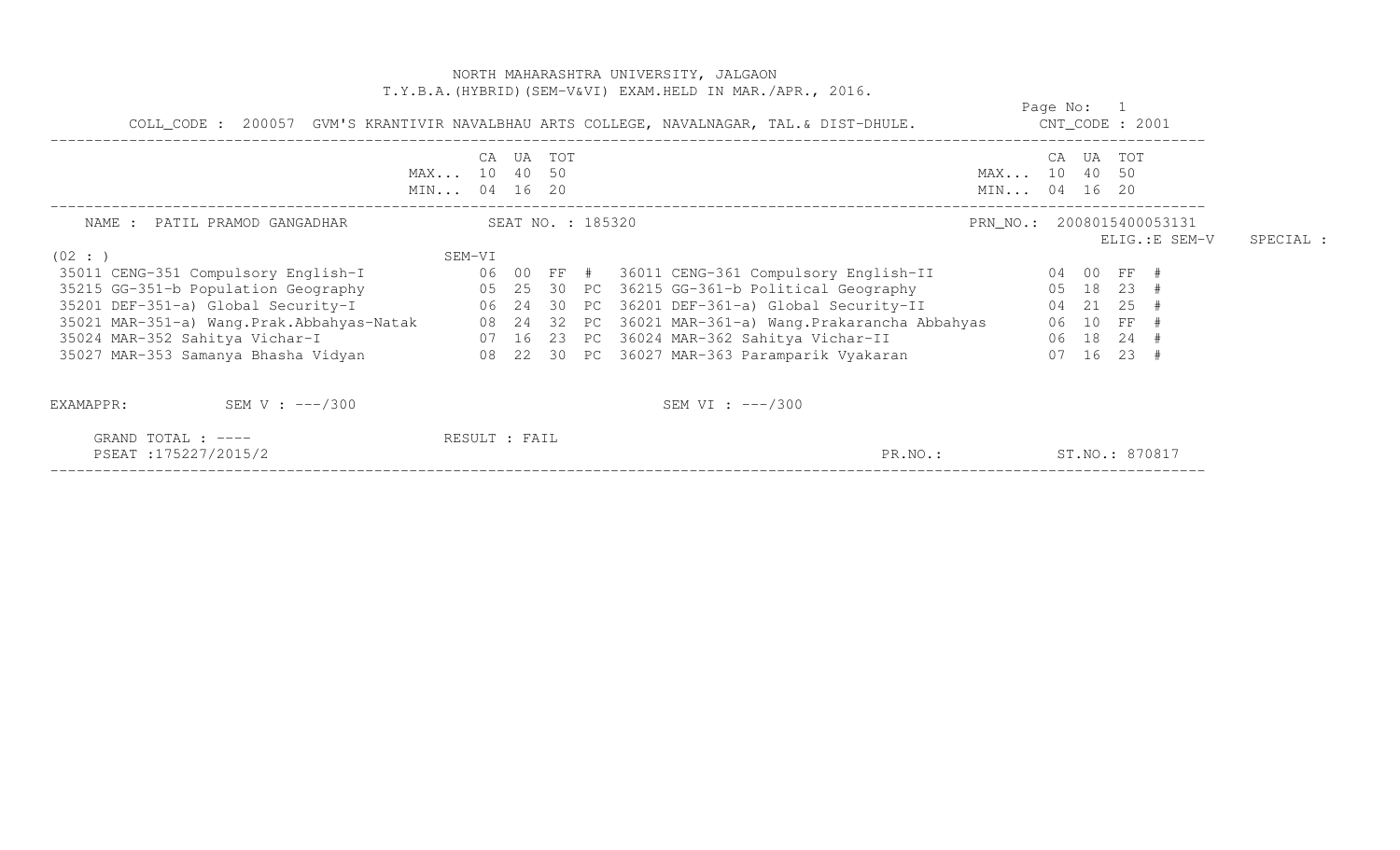|                                                                                                                   |                             |           |  | NORTH MAHARASHTRA UNIVERSITY, JALGAON<br>T.Y.B.A. (HYBRID) (SEM-V&VI) EXAM.HELD IN MAR./APR., 2016.                                                                                                                                                                                                                                |  | Page No: 1                                  |           |
|-------------------------------------------------------------------------------------------------------------------|-----------------------------|-----------|--|------------------------------------------------------------------------------------------------------------------------------------------------------------------------------------------------------------------------------------------------------------------------------------------------------------------------------------|--|---------------------------------------------|-----------|
| COLL_CODE : 200058 GET'S ARTS & SCIENCE COLLEGE, NAGAON, TAL.& DIST-DHULE.                                        |                             |           |  |                                                                                                                                                                                                                                                                                                                                    |  |                                             |           |
|                                                                                                                   | MAX 10 40 50                | CA UA TOT |  | MAX 10 40 50                                                                                                                                                                                                                                                                                                                       |  | CA UA TOT                                   |           |
| NAME : BHAMARE BHARATI BHAIDAS (SEAT NO. : 185322                                                                 |                             |           |  |                                                                                                                                                                                                                                                                                                                                    |  | PRN_NO.: 2009015400142584<br>ELIG.: SEM-V   | SPECIAL : |
| (02 : )                                                                                                           | SEM-VI                      |           |  | 35021 MAR-351 Compulsory English-I<br>35171 PSY-351-a) Applied Psychology and Modern Life in the USA of the SERTH-VI<br>35201 DEF-351-a) Global Security-I<br>35021 MAR-351-a) Global Security-I and Modern Life in the USA of the S                                                                                               |  |                                             |           |
| EXAMAPPR: SEM V : 167/300                                                                                         |                             |           |  | SEM VI : ---/300                                                                                                                                                                                                                                                                                                                   |  |                                             |           |
| GRAND TOTAL : ----               RESULT : FAIL                               ^ +15 0.163<br>PSEAT : 180089/2015/1 |                             |           |  |                                                                                                                                                                                                                                                                                                                                    |  |                                             |           |
| NAME : SOANAWANE MAHESH DHANRAJ SEAT NO. : 185323                                                                 |                             |           |  |                                                                                                                                                                                                                                                                                                                                    |  | PRN_NO.: 2009015400142456<br>ELIG.:E SEM-V  | SPECIAL : |
|                                                                                                                   |                             |           |  | SEM-VI<br>35011 CENG-351 Compulsory English-I and Change-I 07 19 26 PC 36011 CENG-361 Compulsory English-II 07 00 FF #<br>35021 MAR-351-a) Wang.Prak.Abbahyas-Natak 08 25 33 PC 36021 MAR-361-a) Wang.Prakarancha Abbahyas 07 28 3<br>35051 HIN-351-a) Hindi Samanya-I (05 23 28 PC 36051 HIN-361-a) Hindi Samanya-II (07 26 33 PC |  |                                             |           |
| EXAMAPPR: SEM V : 163/300                                                                                         |                             |           |  | SEM VI : ---/300                                                                                                                                                                                                                                                                                                                   |  |                                             |           |
| GRAND TOTAL : ---- RESULT : FAIL<br>PSEAT : 179630/2015/1                                                         |                             |           |  | PR. NO.: ST. NO.: 870819                                                                                                                                                                                                                                                                                                           |  |                                             |           |
| NAME : THAKUR DIPAK DILIP<br>(15 : )                                                                              | SEAT NO. : 185326<br>SEM-VI |           |  |                                                                                                                                                                                                                                                                                                                                    |  | PRN NO.: 2007015400156721<br>ELIG.: E SEM-V | SPECIAL : |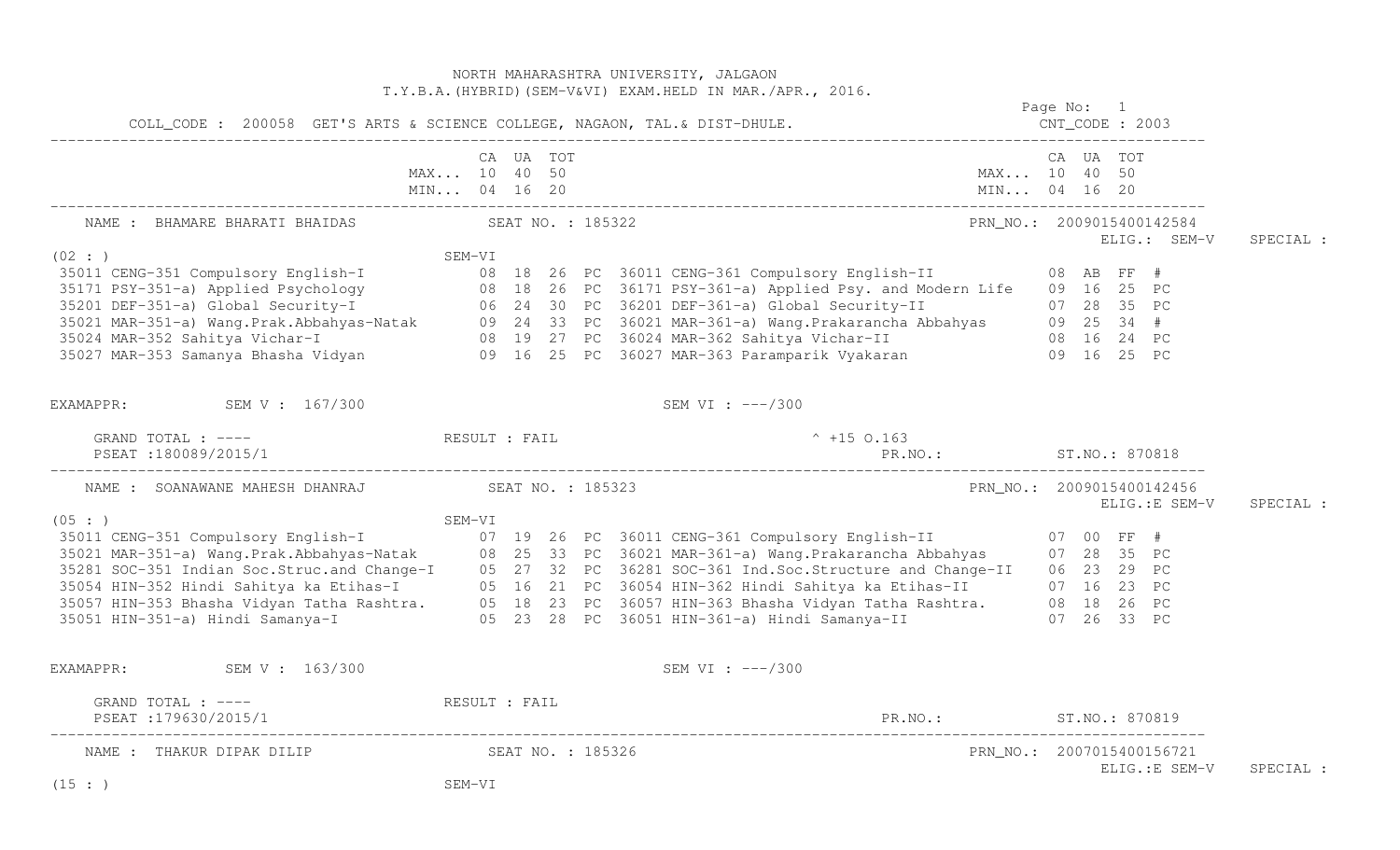| 35011 CENG-351 Compulsory English-I         |  |  | 08 16 24 PC 36011 CENG-361 Compulsory English-II            |             | 07 AB FF #     |  |
|---------------------------------------------|--|--|-------------------------------------------------------------|-------------|----------------|--|
| 35151 GG-351-a) Population Geography-I      |  |  | 08 18 26 PC 36151 GG-361-a) Population Geography-II         |             | 08  16  24  PC |  |
| 35154 GG-352-a) Geography of Disaster Mgt-I |  |  | 08 17 25 PC 36154 GG-362-a) Geography of Disaster Mgt.-II   |             | 08 AB FF #     |  |
| 35111 POL-351-a) Western Pol. Thought-I     |  |  | 07 AB FF # 36111 POL-361-a) Western Political Thought-II    | 07 16 23 PC |                |  |
| 35281 SOC-351 Indian Soc.Struc.and Change-I |  |  | 08 17 25 PC 36281 SOC-361 Ind. Soc. Structure and Change-II |             | 08 17 25 PC    |  |
|                                             |  |  | @36157 GG-363 Practical Geography (Annual)                  |             | 08 54 62 PC    |  |
|                                             |  |  |                                                             |             |                |  |

 $(\theta \rightarrow CA-08/20, UA-32/80)$ 

| EXAMAPPR:                                 | SEM V : ---/250 |               | SEM VI : ---/350 |         |                |
|-------------------------------------------|-----------------|---------------|------------------|---------|----------------|
| GRAND TOTAL : ----<br>PSEAT:180092/2015/1 |                 | RESULT : FAIL |                  | PR.NO.: | ST.NO.: 870820 |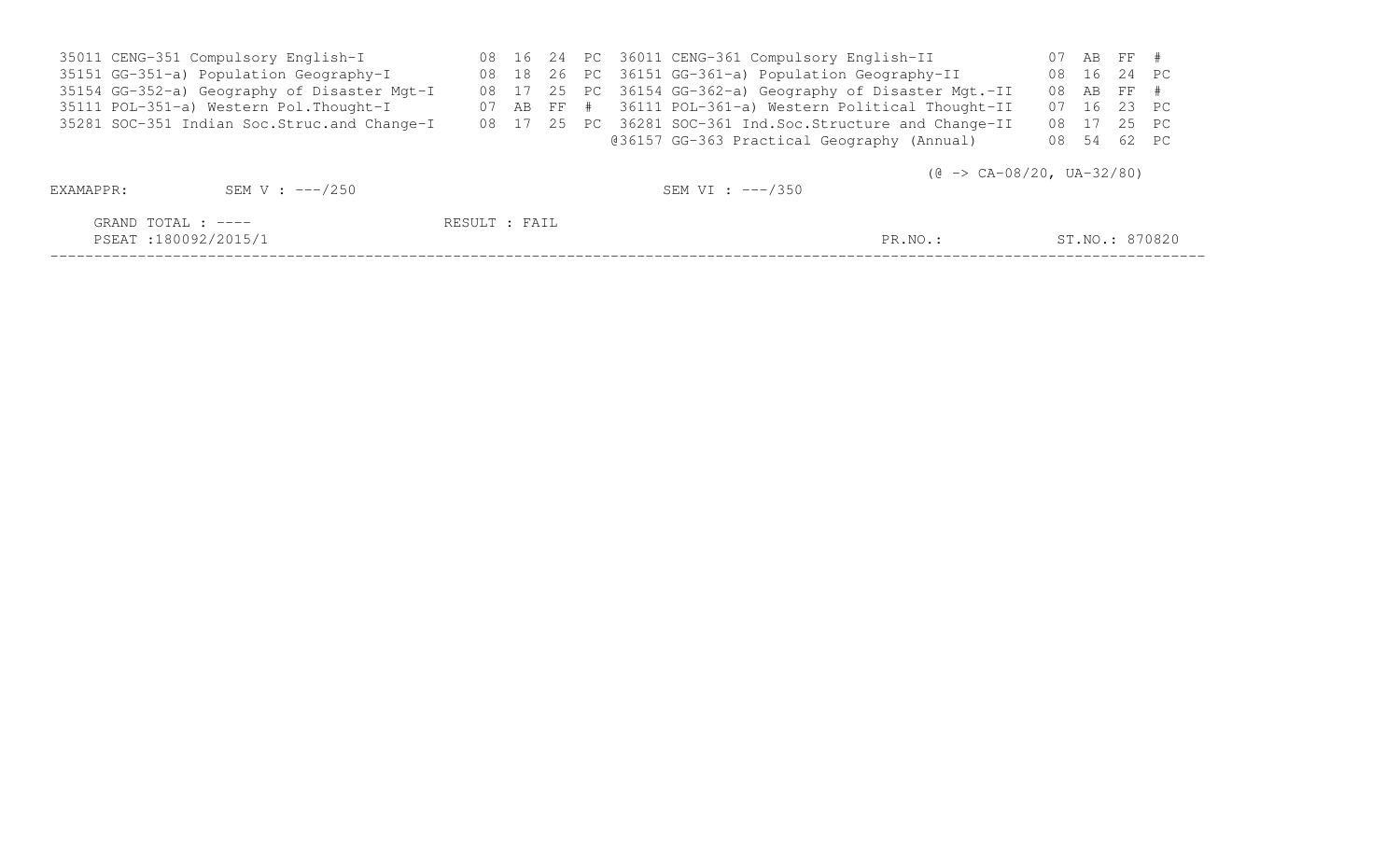| COLL_CODE : 200058 | T.Y.B.A. (HYBRID) (SEM-V&VI) EXAM.HELD IN MAR./APR., 2016. |            |  | Page No:<br>$CNT\_CODE : 2003$ |  |
|--------------------|------------------------------------------------------------|------------|--|--------------------------------|--|
|                    | MAX MIN                                                    | <b>TOT</b> |  | MAX MIN INT EXT TOT            |  |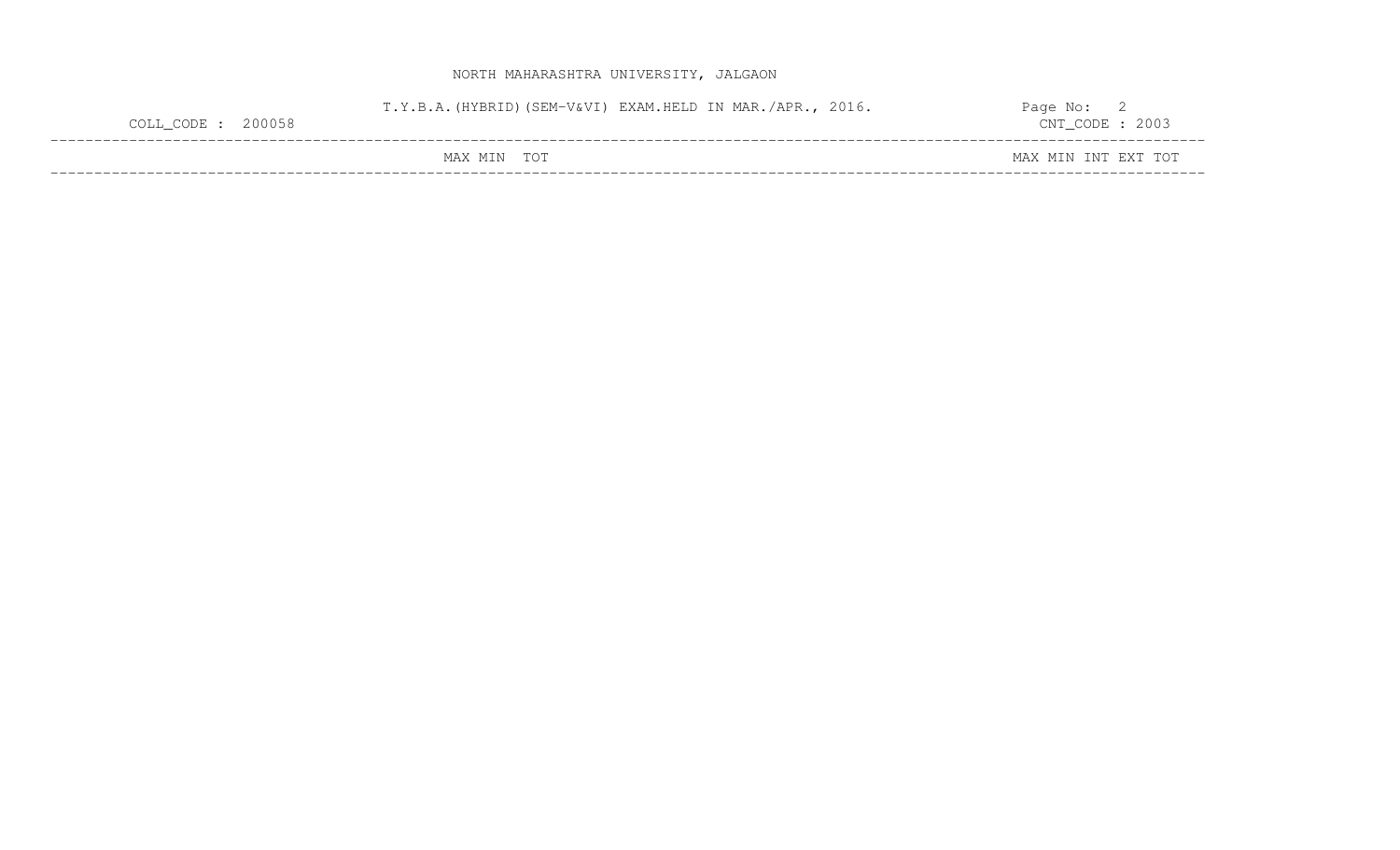| COLL_CODE : 200073 BSSPM'S ARTS & SCIENCE COLLEGE, SONGIR, TAL. & DIST-DHULE             |                              |           |  | T.Y.B.A. (HYBRID) (SEM-V&VI) EXAM.HELD IN MAR./APR., 2016.<br>$CNT\_CODE$ : 2023                               |                              | Page No: 1 |                |                                           |           |
|------------------------------------------------------------------------------------------|------------------------------|-----------|--|----------------------------------------------------------------------------------------------------------------|------------------------------|------------|----------------|-------------------------------------------|-----------|
|                                                                                          | MAX 10 40 50<br>MIN 04 16 20 | CA UA TOT |  |                                                                                                                | MAX 10 40 50<br>MIN 04 16 20 |            | CA UA TOT      |                                           |           |
| NAME : DESALE CHANDANI RAJENDRA SEAT NO. : 185060<br>(28: )                              | SEM-VI                       |           |  |                                                                                                                |                              |            |                | PRN_NO.: 2009015400148913<br>ELIG.: SEM-V | SPECIAL : |
|                                                                                          |                              |           |  |                                                                                                                |                              |            |                |                                           |           |
|                                                                                          |                              |           |  |                                                                                                                |                              |            |                |                                           |           |
|                                                                                          |                              |           |  | 35101 ECO-351 Indian Economy Since 1980-III 06 18 24 PC 36101 ECO-361 Indian Economy Since 1980-IV 08 17 25 PC |                              |            |                |                                           |           |
|                                                                                          |                              |           |  | 35281 SOC-351 Indian Soc.Struc.and Change-I 06 23 29 PC 36281 SOC-361 Ind.Soc.Structure and Change-II          |                              |            | 07 30 37 PC    |                                           |           |
| 35284 SOC-352 Tech. of Soc.Research-I 07 26 33 PC 36284 SOC-362 Tech. of Soc.Research-II |                              |           |  |                                                                                                                |                              |            | 08  26  34  PC |                                           |           |
|                                                                                          |                              |           |  | 35288 SOC-353-b) Industrial Sociology-I 07 19 26 PC 36288 SOC-363-b) Industrial Sociology-II 07 27 34 PC       |                              |            |                |                                           |           |
| SEM V : 164/300<br>EXAMAPPR:                                                             |                              |           |  | SEM VI : $---/300$                                                                                             |                              |            |                |                                           |           |
| GRAND TOTAL : ----<br>PSEAT:179646/2015/1                                                | RESULT : FAIL                |           |  | $^{\circ}$ +15 0.163<br>PR.NO.:<br>ST.NO.: 870821                                                              |                              |            |                |                                           |           |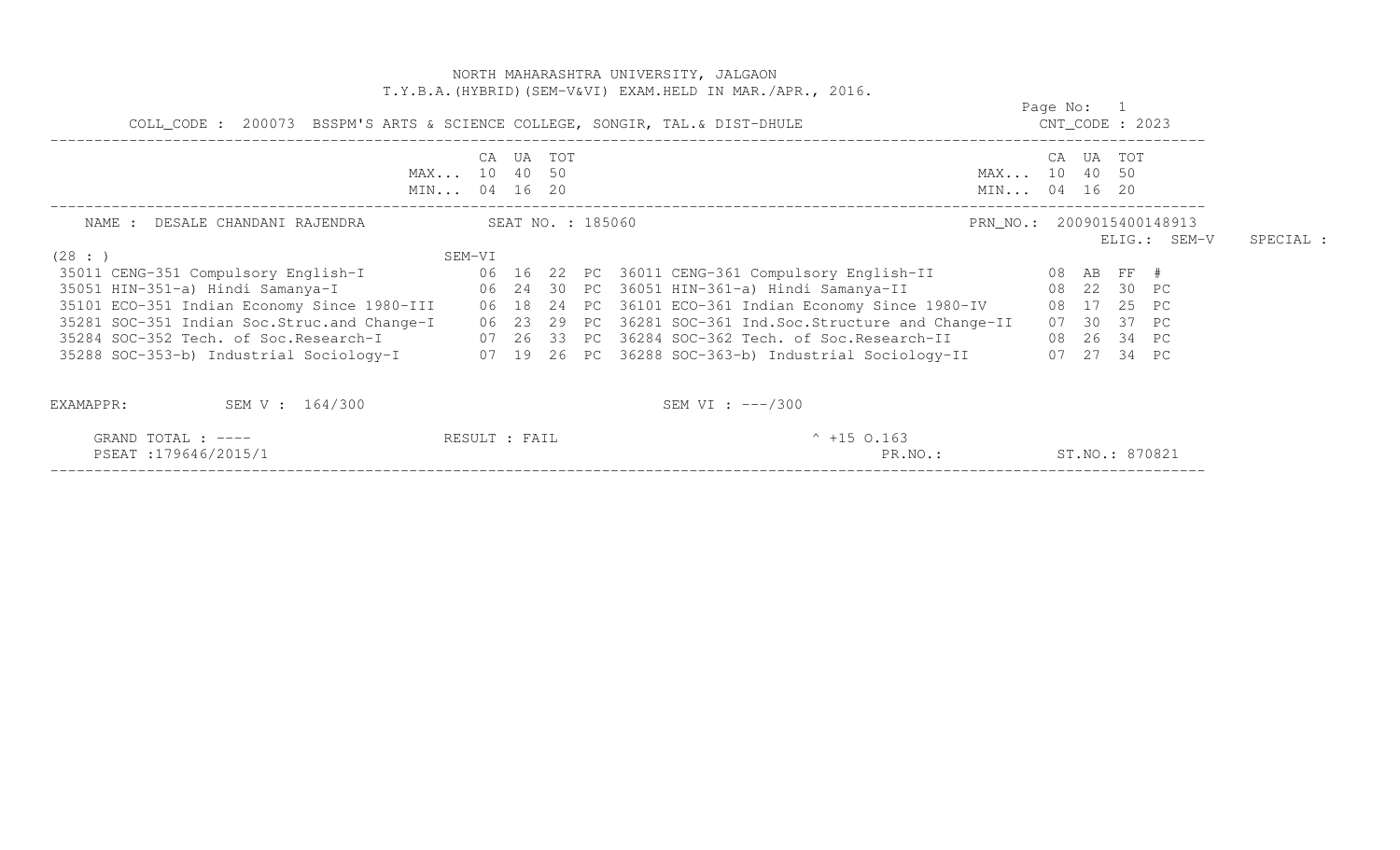|                                            | NORTH MAHARASHTRA UNIVERSITY, JALGAON<br>T.Y.B.A. (HYBRID) (SEM-V&VI) EXAM.HELD IN MAR./APR., 2016.                                                                                                                                                                                                                                                                                                                                                                                                                        |                              |  |  |                                                                               |  |           |  |  |
|--------------------------------------------|----------------------------------------------------------------------------------------------------------------------------------------------------------------------------------------------------------------------------------------------------------------------------------------------------------------------------------------------------------------------------------------------------------------------------------------------------------------------------------------------------------------------------|------------------------------|--|--|-------------------------------------------------------------------------------|--|-----------|--|--|
|                                            | COLL_CODE : 200092 ARTS, COMMERCE & SCIENCE COLLEGE, VALWADI-BHOKAR                                                                                                                                                                                                                                                                                                                                                                                                                                                        |                              |  |  |                                                                               |  |           |  |  |
|                                            | UA TOT<br>CA<br>MAX 10 40 50<br>MIN 04 16 20                                                                                                                                                                                                                                                                                                                                                                                                                                                                               | MAX 10 40 50<br>MIN 04 16 20 |  |  | CA UA TOT                                                                     |  |           |  |  |
| NAME : PATIL LAXMAN SUBHASH                | SEAT NO. : 185063<br>SEM-VI                                                                                                                                                                                                                                                                                                                                                                                                                                                                                                | PRN_NO.: 2009015400333653    |  |  | ELIG.: E SEM-V                                                                |  | SPECIAL : |  |  |
| (05 : )                                    | 35121 HIS-351 History of Modern Europe 68 19 27 PC 36121 HIS-361 History of Modern Europe<br>35021 MAR-351-a) Wang.Prak.Abbahyas-Natak       09 28 37 PC 36021 MAR-361-a) Wang.Prakarancha Abbahyas<br>35051 HIN-351-a) Hindi Samanya-I                   09 19 28 PC 36051 HIN-361-a) Hindi Samanya-II<br>35054 HIN-352 Hindi Sahitya ka Etihas-I           08  16  24  PC  36054 HIN-362 Hindi Sahitya ka Etihas-II<br>35057 HIN-353 Bhasha Vidyan Tatha Rashtra. 07 16 23 PC 36057 HIN-363 Bhasha Vidyan Tatha Rashtra. |                              |  |  | 08  20  28  PC<br>09  24  33  PC<br>09 23 32 PC<br>09 18 27 PC<br>08 22 30 PC |  |           |  |  |
| SEM V : 168/300<br>EXAMAPPR:               | SEM VI : $---/300$                                                                                                                                                                                                                                                                                                                                                                                                                                                                                                         |                              |  |  |                                                                               |  |           |  |  |
| GRAND TOTAL : $---$<br>PSEAT:175226/2015/2 | RESULT : FAIL<br>PR.NO.:                                                                                                                                                                                                                                                                                                                                                                                                                                                                                                   |                              |  |  | ST.NO.: 870822                                                                |  |           |  |  |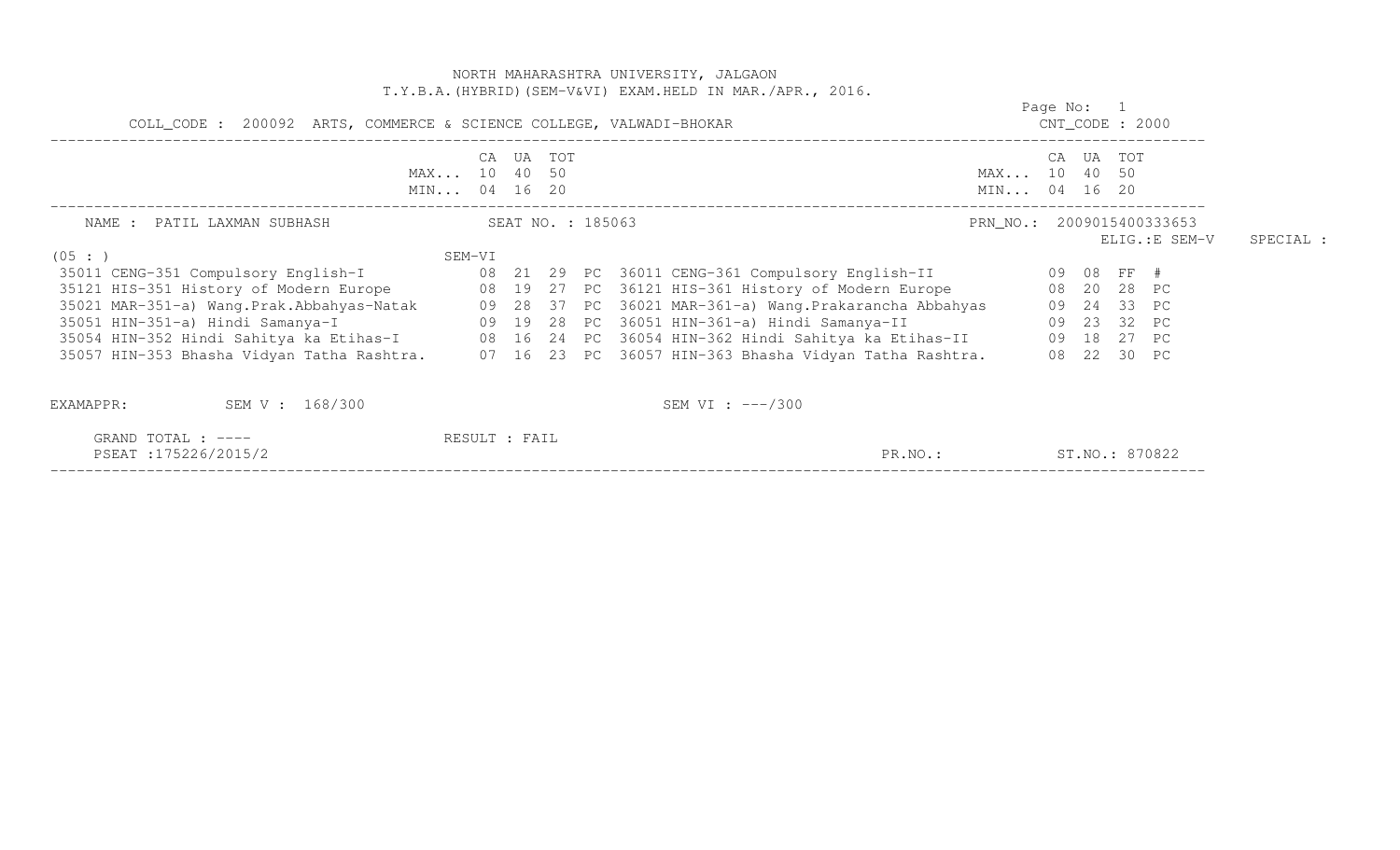|                                                                                |                              |           |  | NORTH MAHARASHTRA UNIVERSITY, JALGAON<br>T.Y.B.A. (HYBRID) (SEM-V&VI) EXAM.HELD IN MAR./APR., 2016.                                                                                                                                                                                                                                                                                                                                                                                                                                                                                                                                   |                                  |                            |               |           |
|--------------------------------------------------------------------------------|------------------------------|-----------|--|---------------------------------------------------------------------------------------------------------------------------------------------------------------------------------------------------------------------------------------------------------------------------------------------------------------------------------------------------------------------------------------------------------------------------------------------------------------------------------------------------------------------------------------------------------------------------------------------------------------------------------------|----------------------------------|----------------------------|---------------|-----------|
| COLL_CODE : 210026 VVM'S ARTS, SCIENCE & COMMERCE COLLEGE, SAKRI.              |                              |           |  |                                                                                                                                                                                                                                                                                                                                                                                                                                                                                                                                                                                                                                       | Page No: 1<br>$CNT\_CODE$ : 2105 |                            |               |           |
|                                                                                | MAX 10 40 50<br>MIN 04 16 20 | CA UA TOT |  | MIN 04 16 20                                                                                                                                                                                                                                                                                                                                                                                                                                                                                                                                                                                                                          | MAX 10 40 50                     | CA UA TOT                  |               |           |
| NAME : BARIS RAJENDRA RAMCHANDRA<br>(05 : )                                    | SEAT NO. : 185064<br>SEM-VI  |           |  | PRN_NO.: 2009015400175287                                                                                                                                                                                                                                                                                                                                                                                                                                                                                                                                                                                                             |                                  |                            | ELIG.:E SEM-V | SPECIAL : |
|                                                                                |                              |           |  | 35011 CENG-351 Compulsory English-I (05 17 22 PC 36011 CENG-361 Compulsory English-II (06 16 22 #<br>35151 GG-351-a) Population Geography-I 07 17 24 PC 36151 GG-361-a) Population Geography-II 08 21 29 PC<br>35281 SOC-351 Indian Soc.Struc.and Change-I 07 29 36 PC 36281 SOC-361 Ind.Soc.Structure and Change-II<br>35051 HIN-351-a) Hindi Samanya-I 07 18 25 PC 36051 HIN-361-a) Hindi Samanya-II<br>08 21 29 PC<br>35054 HIN-352 Hindi Sahitya ka Etihas-I (24 31 PC 36054 HIN-362 Hindi Sahitya ka Etihas-II (28 16 24 PC<br>35057 HIN-353 Bhasha Vidyan Tatha Rashtra. 08 23 31 PC 36057 HIN-363 Bhasha Vidyan Tatha Rashtra. |                                  | 06 21 27 PC<br>07 17 24 PC |               |           |
| SEM V : 169/300<br>EXAMAPPR:<br>GRAND TOTAL : $324/600$<br>PSEAT:175251/2015/2 | RESULT : PASS                |           |  | SEM VI : 155/300<br>PR.NO.:                                                                                                                                                                                                                                                                                                                                                                                                                                                                                                                                                                                                           | ST. NO.: 870823                  |                            |               |           |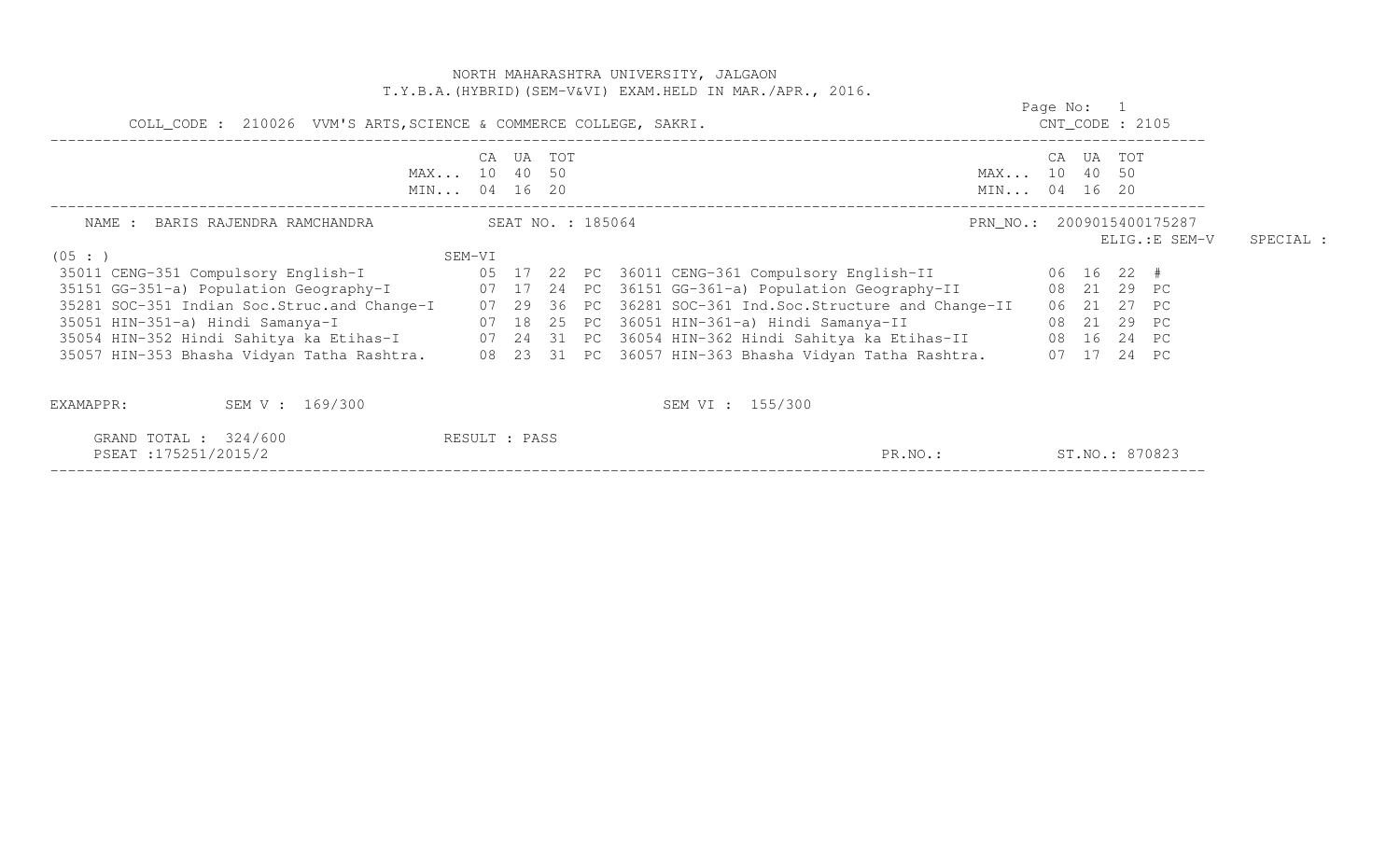### NORTH MAHARASHTRA UNIVERSITY, JALGAON T.Y.B.A.(HYBRID)(SEM-V&VI) EXAM.HELD IN MAR./APR., 2016.

|                                                                                                             |               |        |  | COLL_CODE: 210027 PES'S KARM.A.M.PATIL ARTS, COM.&KAI.ANNASA.N.K.PATIL SCI.SENIOR COLLEGE, PIMPALNER CNT_CODE: 2106                                                                                          | Page No:       |                |                |           |
|-------------------------------------------------------------------------------------------------------------|---------------|--------|--|--------------------------------------------------------------------------------------------------------------------------------------------------------------------------------------------------------------|----------------|----------------|----------------|-----------|
|                                                                                                             | CA            | UA TOT |  |                                                                                                                                                                                                              | CA UA TOT      |                |                |           |
|                                                                                                             | MAX 10 40 50  |        |  | MAX 10 40 50                                                                                                                                                                                                 |                |                |                |           |
|                                                                                                             | MIN 04 16 20  |        |  | MIN 04 16 20                                                                                                                                                                                                 |                |                |                |           |
| SEAT NO. : 185067<br>NAME : GAVIT PRIYANKA PRABHAKAR                                                        |               |        |  | PRN NO.: 2009015400232134                                                                                                                                                                                    |                |                |                |           |
| (02 :                                                                                                       | SEM-VI        |        |  |                                                                                                                                                                                                              |                |                | $ELIG.:$ SEM-V | SPECIAL : |
| 35011 CENG-351 Compulsory English-I 65 16 21 PC 36011 CENG-361 Compulsory English-II                        |               |        |  |                                                                                                                                                                                                              | 06 AB FF #     |                |                |           |
|                                                                                                             |               |        |  | 35111 POL-351-a) Western Pol.Thought-I 65 17 22 PC 36111 POL-361-a) Western Political Thought-II                                                                                                             | 05 21 26 PC    |                |                |           |
| 35151 GG-351-a) Population Geography-I 66 23 29 PC 36151 GG-361-a) Population Geography-II                  |               |        |  |                                                                                                                                                                                                              | 04 22 26 PC    |                |                |           |
|                                                                                                             |               |        |  |                                                                                                                                                                                                              | 06  24  30  PC |                |                |           |
|                                                                                                             |               |        |  | 35021 MAR-351-a) Wang.Prak.Abbahyas-Natak       04 28 32 PC 36021 MAR-361-a) Wang.Prakarancha Abbahyas<br>35024 MAR-352 Sahitya Vichar-I                         07 25 32 PC 36024 MAR-362 Sahitya Vichar-II | 08  20  28  PC |                |                |           |
| 35027 MAR-353 Samanya Bhasha Vidyan                       06  28  34  PC  36027 MAR-363 Paramparik Vyakaran |               |        |  |                                                                                                                                                                                                              | 07 18 25 PC    |                |                |           |
| SEM V : 170/300<br>EXAMAPPR:                                                                                |               |        |  | SEM VI : $---/300$                                                                                                                                                                                           |                |                |                |           |
| GRAND TOTAL : ----<br>PSEAT:179658/2015/1                                                                   | RESULT : FAIL |        |  | $^{\circ}$ +15 0.163<br>PR.NO.:                                                                                                                                                                              |                | ST.NO.: 870824 |                |           |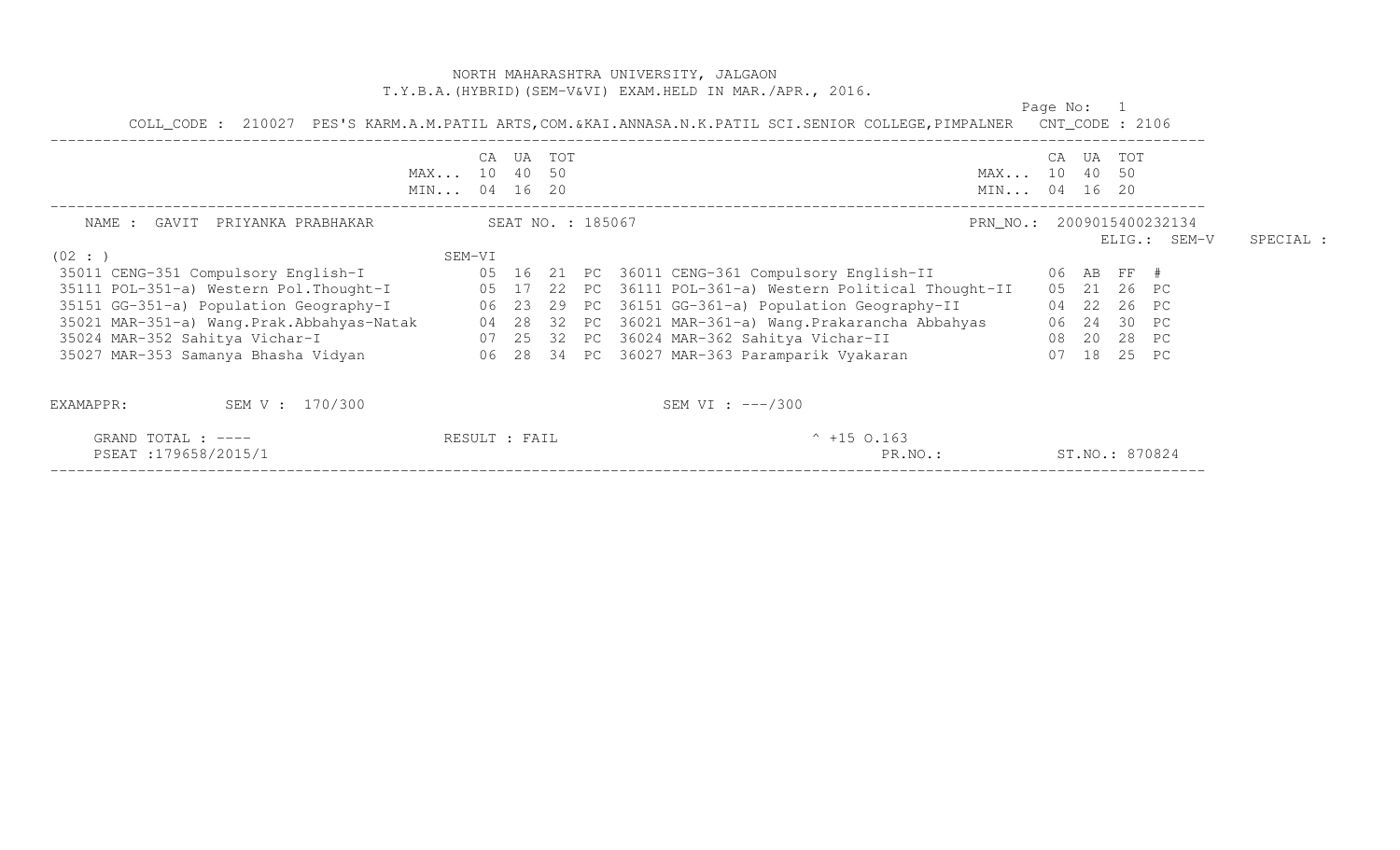|                                                                                                                                                                                                                                                |              |           |  | NORTH MAHARASHTRA UNIVERSITY, JALGAON<br>T.Y.B.A. (HYBRID) (SEM-V&VI) EXAM.HELD IN MAR./APR., 2016. |                                                           | Page No: 1 |           |              |           |
|------------------------------------------------------------------------------------------------------------------------------------------------------------------------------------------------------------------------------------------------|--------------|-----------|--|-----------------------------------------------------------------------------------------------------|-----------------------------------------------------------|------------|-----------|--------------|-----------|
|                                                                                                                                                                                                                                                | MAX 10 40 50 | CA UA TOT |  |                                                                                                     | MAX 10 40 50                                              |            | CA UA TOT |              |           |
| NAME : WAGH AVINASH JIBHAU (SEAT NO. : 185082)                                                                                                                                                                                                 |              |           |  |                                                                                                     | PRN_NO.: 2008015400293084                                 |            |           | ELIG.: SEM-V | SPECIAL : |
| (15: )<br>35111 POL-351-a) Western Pol.Thought-I 06 AB FF PC 36111 POL-361-a) Western Political Thought-II 08 AB FF PC<br>35115 GG-351-a Agriculture Geography 06 18 24 PC 36215 GG-361-b Political Geography 07 17 24 PC<br>35415 GG-352-a En |              |           |  | @36715 GG-363 Annual Practical 13 64 77 PC                                                          |                                                           |            |           |              |           |
| EXAMAPPR: SEM V : $---/250$                                                                                                                                                                                                                    |              |           |  | SEM VI : ---/350                                                                                    | $(\text{C} \rightarrow \text{CA}-08/20, \text{UA}-32/80)$ |            |           |              |           |
| GRAND TOTAL : $---$<br>PSEAT :180115/2015/1                                                                                                                                                                                                    |              |           |  | PR.NO.: ST.NO.: 870855                                                                              |                                                           |            |           |              |           |
| NAME : DHANGAR VINOD BABULAL SEAT NO. : 185338                                                                                                                                                                                                 |              |           |  |                                                                                                     | PRN_NO.: 2008015400293567                                 |            |           | ELIG.: SEM-V | SPECIAL : |
| 35011 CENG-351 Compulsory English-I<br>35011 CENG-351 Compulsory English-I<br>35151 GG-351-a) Population Geography-I<br>35201 DEF-351-a) Global Security-I<br>35021 MAR-351-a) Wang.Prak.Abbahyas-Natak<br>36021 MAR-352 Sahitya Vichar-       |              |           |  |                                                                                                     |                                                           |            |           |              |           |
| EXAMAPPR: SEM V : 200/300                                                                                                                                                                                                                      |              |           |  | SEM VI : 185/300                                                                                    |                                                           |            |           |              |           |
| RESULT : PASS<br>GRAND TOTAL : 385/600<br>PSEAT:180111/2015/1                                                                                                                                                                                  |              |           |  | PR.NO.: ST.NO.: 870825                                                                              |                                                           |            |           |              |           |
| NAME : PATIL DEEPALI SANJAY (SEAT NO. : 185340)<br>(05 : )                                                                                                                                                                                     | SEM-VI       |           |  |                                                                                                     | PRN_NO.: 2008015400209037                                 |            |           | ELIG.: SEM-V | SPECIAL : |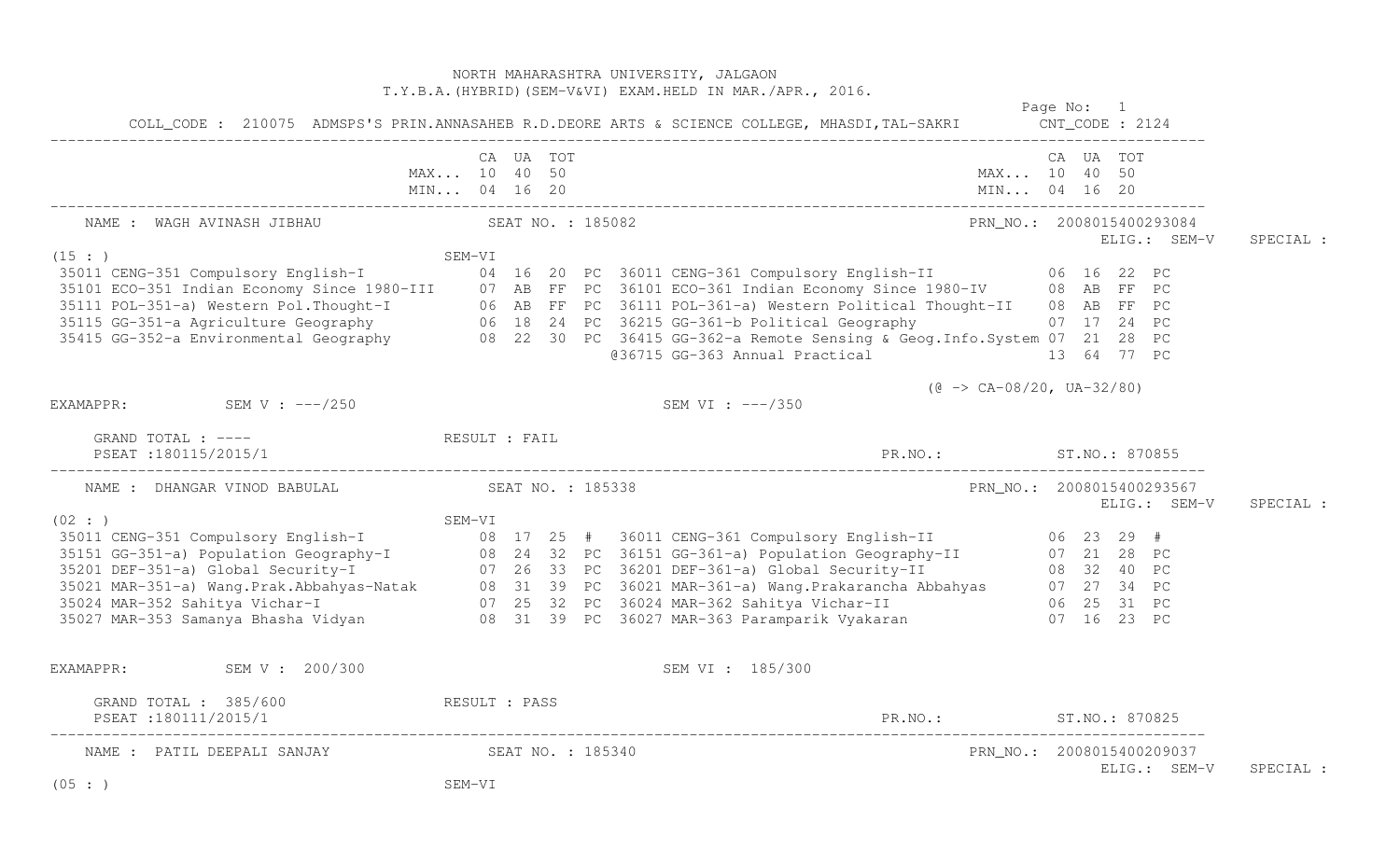| 35011 CENG-351 Compulsory English-I        |  |  | 07 18 25 PC 36011 CENG-361 Compulsory English-II          |  | 07 17 24 #     |  |
|--------------------------------------------|--|--|-----------------------------------------------------------|--|----------------|--|
| 35111 POL-351-a) Western Pol. Thought-I    |  |  | 07 28 35 PC 36111 POL-361-a) Western Political Thought-II |  | 08  27  35  PC |  |
| 35121 HIS-351 History of Modern Europe     |  |  | 08 27 35 PC 36121 HIS-361 History of Modern Europe        |  | 08 30 38 PC    |  |
| 35051 HIN-351-a) Hindi Samanya-I           |  |  | 07 25 32 PC 36051 HIN-361-a) Hindi Samanya-II             |  | 08 21 29 PC    |  |
| 35054 HIN-352 Hindi Sahitya ka Etihas-I    |  |  | 08 19 27 PC 36054 HIN-362 Hindi Sahitya ka Etihas-II      |  | 07 27 34 PC    |  |
| 35057 HIN-353 Bhasha Vidyan Tatha Rashtra. |  |  | 08 21 29 PC 36057 HIN-363 Bhasha Vidyan Tatha Rashtra.    |  | 08  20  28  PC |  |
|                                            |  |  |                                                           |  |                |  |
|                                            |  |  |                                                           |  |                |  |

| EXAMAPPR:                                    | SEM V : 183/300 |               | SEM VI : 188/300 |         |                |
|----------------------------------------------|-----------------|---------------|------------------|---------|----------------|
| GRAND TOTAL : 371/600<br>PSEAT:180113/2015/1 |                 | RESULT : PASS |                  | PR.NO.: | ST.NO.: 870826 |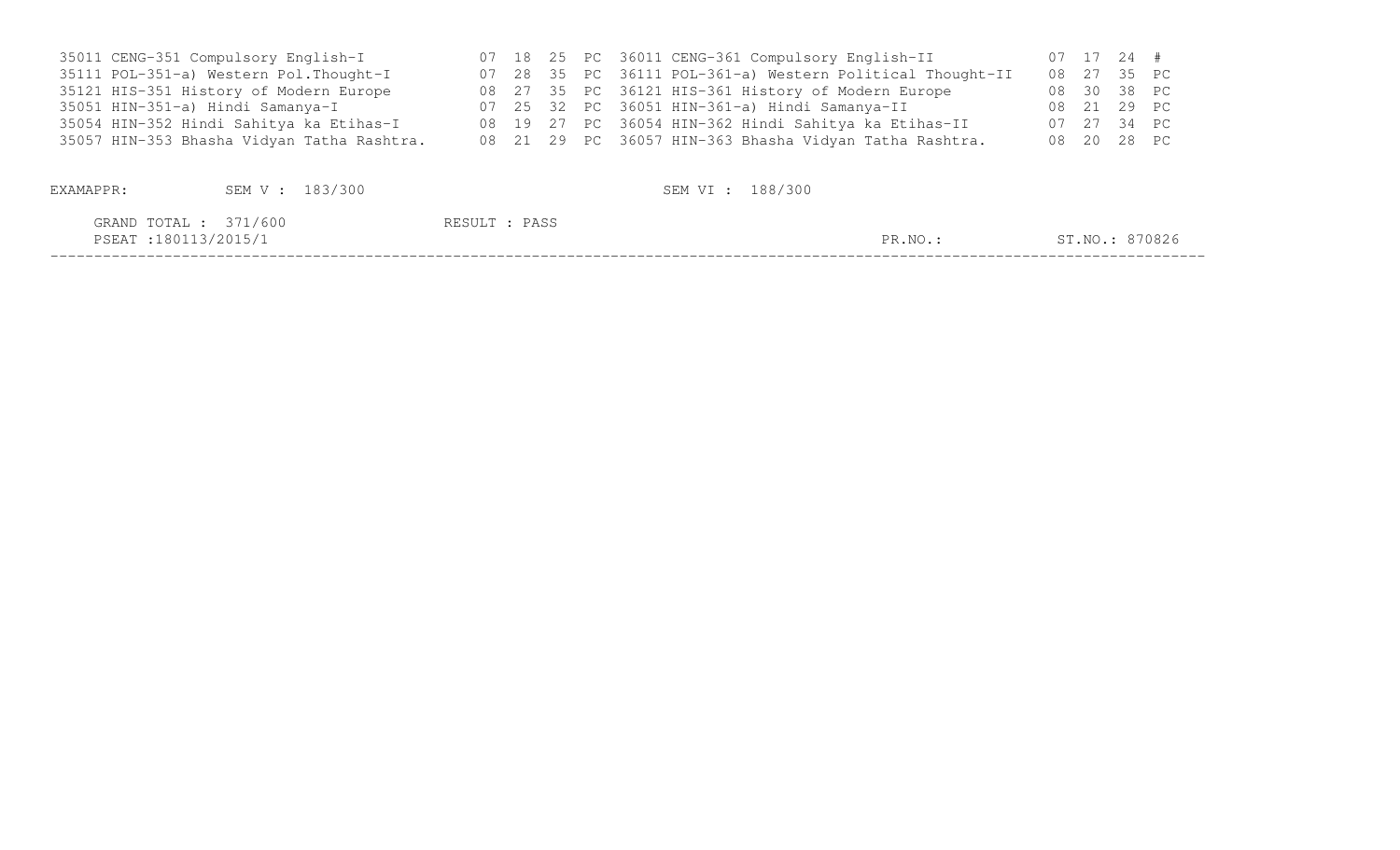| COLL CODE : 210075                                                                              | T.Y.B.A. (HYBRID) (SEM-V&VI) EXAM.HELD IN MAR./APR., 2016.<br>Page No: 2<br>$CNT\_CODE$ : 2124 |  |  |                   |                                                                                                                                                                                               |                     |                |  |                                             |           |
|-------------------------------------------------------------------------------------------------|------------------------------------------------------------------------------------------------|--|--|-------------------|-----------------------------------------------------------------------------------------------------------------------------------------------------------------------------------------------|---------------------|----------------|--|---------------------------------------------|-----------|
|                                                                                                 | MAX MIN TOT                                                                                    |  |  |                   |                                                                                                                                                                                               | MAX MIN INT EXT TOT |                |  |                                             |           |
| NAME : YELIS RUPALI NANDALAL                                                                    |                                                                                                |  |  | SEAT NO. : 185341 |                                                                                                                                                                                               |                     |                |  | PRN_NO.: 2009015400312154<br>ELIG.: E SEM-V | SPECIAL : |
| (12 : )                                                                                         | SEM-VI                                                                                         |  |  |                   | 35011 CENG-351 Compulsory English-I 68 07 FF # 36011 CENG-361 Compulsory English-II 67 09 FF #                                                                                                |                     |                |  |                                             |           |
|                                                                                                 |                                                                                                |  |  |                   | 35151 GG-351-a) Population Geography-I 07 18 25 PC 36151 GG-361-a) Population Geography-II 08 21 29 PC                                                                                        |                     | 07 29 36 PC    |  |                                             |           |
| 35121 HIS-351 History of Modern Europe                                                          |                                                                                                |  |  |                   | 09 25 34 PC 36121 HIS-361 History of Modern Europe<br>09 27 36 PC<br>35125 HIS-352-b) Expansion of the Maratha Power 09 19 28 PC 36125 HIS-362-b) Expan'n & Fall of the Mar.power 08 22 30 PC |                     |                |  |                                             |           |
| 35127 HIS-353 Pol.History of Medieval India (09 29 38 PC 36127 HIS-363 Adm. & Socio-Eco.History |                                                                                                |  |  |                   |                                                                                                                                                                                               |                     | 08  24  32  PC |  |                                             |           |
| SEM V : $---/300$<br>EXAMAPPR:                                                                  |                                                                                                |  |  |                   | SEM VI : $---/300$                                                                                                                                                                            |                     |                |  |                                             |           |
| GRAND TOTAL : ----<br>PSEAT:180114/2015/1                                                       | RESULT : FAIL                                                                                  |  |  |                   | PR.NO.:                                                                                                                                                                                       |                     | ST.NO.: 870827 |  |                                             |           |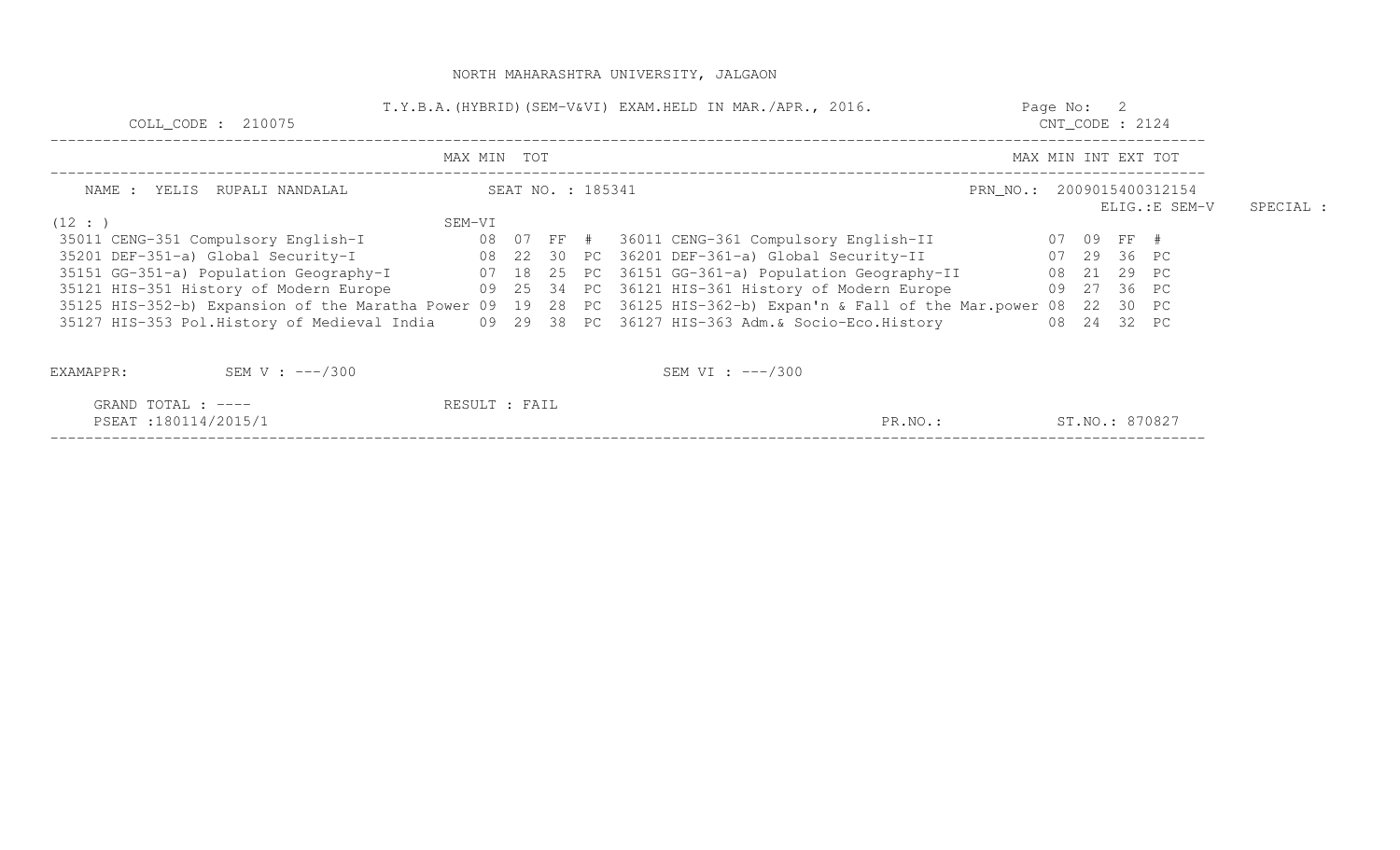NORTH MAHARASHTRA UNIVERSITY, JALGAON T.Y.B.A.(HYBRID)(SEM-V&VI) EXAM.HELD IN MAR./APR., 2016. Page No: 1 CNT CODE : 2207 COLL\_CODE : 220028 JSS'S ARTS,SCIENCE & COMMERCE COLLEGE, NANDURBAR. CNT\_CODE : 2207 ------------------------------------------------------------------------------------------------------------------------------------ CA UA TOT CA UA TOT MAX... 10 40 50 MAX... 10 40 50 MIN... 04 16 20 MIN... 04 16 20 MIN... 04 16 20 ------------------------------------------------------------------------------------------------------------------------------------ NAME : PATEL MUKESH KASHINATH SEAT NO. : 185089 PRANG. : 1980 PRN NO. : 71163302X ELIG.:E SEM-V SPECIAL : SEM-VI<br>
35011 CENG-351 Compulsory English-I 05 18 23 PC<br>
35011 CENG-351 Aindi Samanya-I 06 17 23 PC 36051 HIN-361-a) Hindi Samanya-II 06 AB FF #<br>
35054 HIN-352 Hindi Sahitya ka Etihas-I 06 AB FF # 36054 HIN-362 Hindi Sahit EXAMAPPR: SEM V : ---/300 SEM VI : ---/300 GRAND TOTAL : ----  $RESULT$  : FAIL PSEAT :179701/2015/1 PR.NO.: ST.NO.: 870828 ------------------------------------------------------------------------------------------------------------------------------------ NAME : PADVI AMRITSING GEMSING SEAT NO. : 185092 PRN\_NO.: 2009015400201317 ELIG.:E SEM-V SPECIAL : SEM-VI<br>
35011 CENG-351 Compulsory English-I 06 07 FF # 36011 CENG-361 Compulsory English-II 06 00 FF #<br>
35121 HIS-351 History of Modern Europe 06 16 22 PC 36121 HIS-361 History of Modern Europe 06 AB FF #<br>
35154 GG-352-a) @36157 GG-363 Practical Geography (Annual) 16 63 79 PC  $(\theta \rightarrow CA-08/20, UA-32/80)$ EXAMAPPR: SEM V : ---/250 SEM SEM V : ---/250 GRAND TOTAL : ---- RESULT : FAIL PSEAT :176158/2014/1 ST.NO.: S70829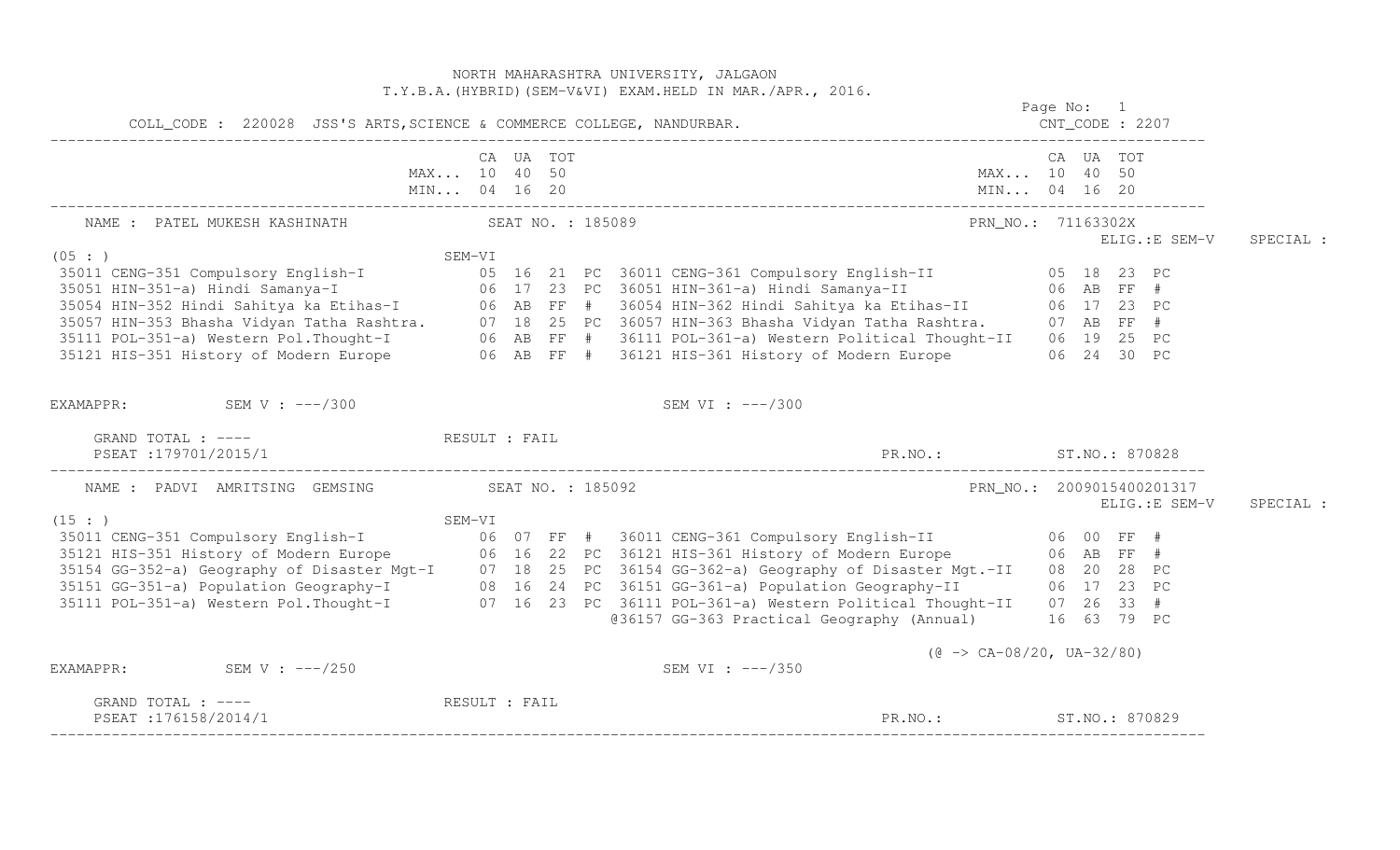|                                                               | NORTH MAHARASHTRA UNIVERSITY, JALGAON<br>T.Y.B.A. (HYBRID) (SEM-V&VI) EXAM.HELD IN MAR./APR., 2016.                                                                                                                                      |                          |                                             |           |
|---------------------------------------------------------------|------------------------------------------------------------------------------------------------------------------------------------------------------------------------------------------------------------------------------------------|--------------------------|---------------------------------------------|-----------|
|                                                               |                                                                                                                                                                                                                                          |                          | CNT_CODE : 2207                             |           |
|                                                               | CA UA TOT<br>MAX 10 40 50<br>MIN 04 16 20                                                                                                                                                                                                |                          | CA UA TOT<br>MAX 10 40 50<br>MIN 04 16 20   |           |
| NAME : DHOBI ASHOK KISAN SEAT NO. : 185350                    |                                                                                                                                                                                                                                          |                          | PRN_NO.: 2009015400275571<br>ELIG.:E SEM-V  | SPECIAL : |
| (05 : )                                                       | SEM-VI                                                                                                                                                                                                                                   |                          |                                             |           |
|                                                               |                                                                                                                                                                                                                                          |                          |                                             |           |
|                                                               |                                                                                                                                                                                                                                          |                          |                                             |           |
|                                                               |                                                                                                                                                                                                                                          |                          |                                             |           |
|                                                               |                                                                                                                                                                                                                                          |                          |                                             |           |
|                                                               | 35011 CENG-351 Compulsory English-I<br>35011 CENG-351 Compulsory English-I<br>35051 HIN-351-a) Hindi Samanya-I<br>35054 HIN-352 Hindi Sahitya ka Etihas-I<br>35054 HIN-352 Hindi Sahitya ka Etihas-I<br>35057 HIN-352 Hindi Sahitya ka E |                          |                                             |           |
| EXAMAPPR: SEM V : 155/300                                     | SEM VI : ---/300                                                                                                                                                                                                                         |                          |                                             |           |
| GRAND TOTAL : ---- RESULT : FAIL                              |                                                                                                                                                                                                                                          |                          |                                             |           |
|                                                               |                                                                                                                                                                                                                                          |                          | PRN NO.: 2009015400271395<br>ELIG.: E SEM-V | SPECIAL : |
| (10 : )                                                       | SEM-VI<br>35011 CENG-351 Compulsory English-I<br>35021 MAR-351-a) Wang.Prak.Abbahyas-Natak 08 26 34 PC 36021 MAR-361-a) Wang.Prakarancha Abbahyas 07 17 24 PC<br>35151 GG-351-a) Population Geography-I 07 17 24 PC 36151 GG-361-a)      |                          |                                             |           |
|                                                               |                                                                                                                                                                                                                                          |                          |                                             |           |
|                                                               |                                                                                                                                                                                                                                          |                          |                                             |           |
|                                                               |                                                                                                                                                                                                                                          |                          |                                             |           |
|                                                               |                                                                                                                                                                                                                                          |                          |                                             |           |
|                                                               | 35104 ECO-352-a) Public Finance and Policies-I 07 17 24 PC 36104 ECO-362-a) Public Finance and Policies-II 08 19 27 PC                                                                                                                   |                          |                                             |           |
|                                                               | 35107 ECO-353-a) Int.Trade & Practices-I 07 16 23 PC 36107 ECO-363-a) International Trade & Prac.-II 06 19 25 PC                                                                                                                         |                          |                                             |           |
| EXAMAPPR:<br>SEM V : 148/300                                  | SEM VI : 150/300                                                                                                                                                                                                                         |                          |                                             |           |
| GRAND TOTAL : 298/600 RESULT : PASS<br>PSEAT:180131/2015/1    |                                                                                                                                                                                                                                          | PR. NO.: ST. NO.: 870831 |                                             |           |
| NAME : RAJPUT ABHISHEK SURYABHAN SEAT NO. : 185354<br>(24 : ) | SEM-VI                                                                                                                                                                                                                                   |                          | PRN_NO.: 2009015400271863<br>ELIG.: E SEM-V | SPECIAL : |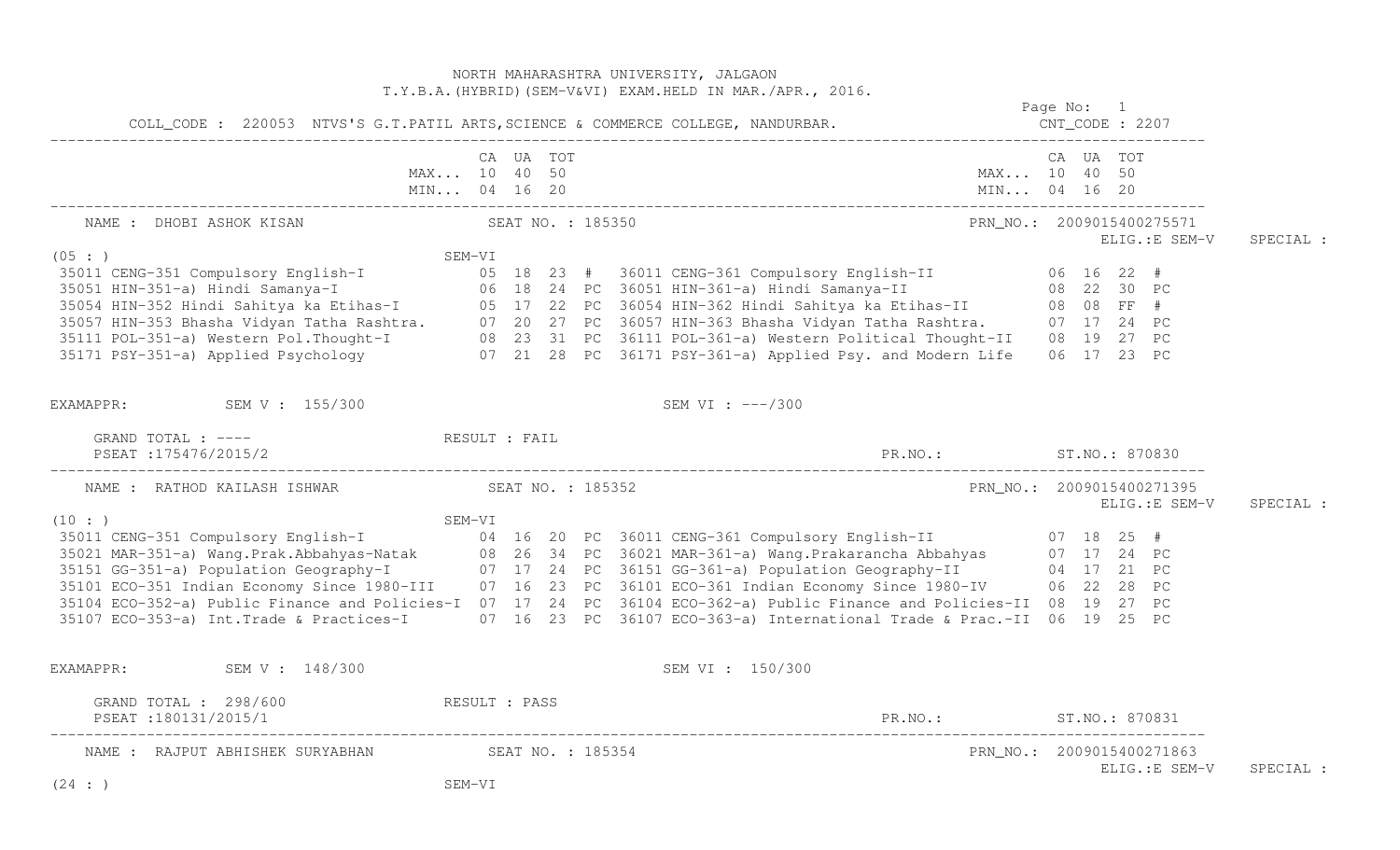| 35011 CENG-351 Compulsory English-I             |  |  | 07 22 29 PC 36011 CENG-361 Compulsory English-II         | 06 20 26 PC |  |
|-------------------------------------------------|--|--|----------------------------------------------------------|-------------|--|
| 35121 HIS-351 History of Modern Europe          |  |  | 08 AB FF # 36121 HIS-361 History of Modern Europe        | 08 AB FF #  |  |
| 35111 POL-351-a) Western Pol. Thought-I         |  |  | 05 11 FF # 36111 POL-361-a) Western Political Thought-II | 06 16 22 PC |  |
| 35241 ENG-351 The Study of Eng.Lang.-I          |  |  | 04 AB FF # 36241 ENG-361 The Study of Eng.Language-II    | 04 06 FF #  |  |
| 35244 ENG-352 Twentieth Century Eng.Lit.-I      |  |  | 06 16 22 PC 36244 ENG-362 Twentieth Century Eng. Lit.-II | 06 AB FF #  |  |
| 35247 ENG-353 Ind. Writing in Eng. (20th Cent.) |  |  | 07 16 23 PC 36247 ENG-363 American Lit. (20th Century)   | 05 AB FF -  |  |

| EXAMAPPR: | SEM V : ---/300                           |               | SEM VI : ---/300 |         |                |
|-----------|-------------------------------------------|---------------|------------------|---------|----------------|
|           | GRAND TOTAL : ----<br>PSEAT:175480/2015/2 | RESULT : FAIL |                  | PR.NO.: | ST.NO.: 870832 |
|           |                                           |               |                  |         |                |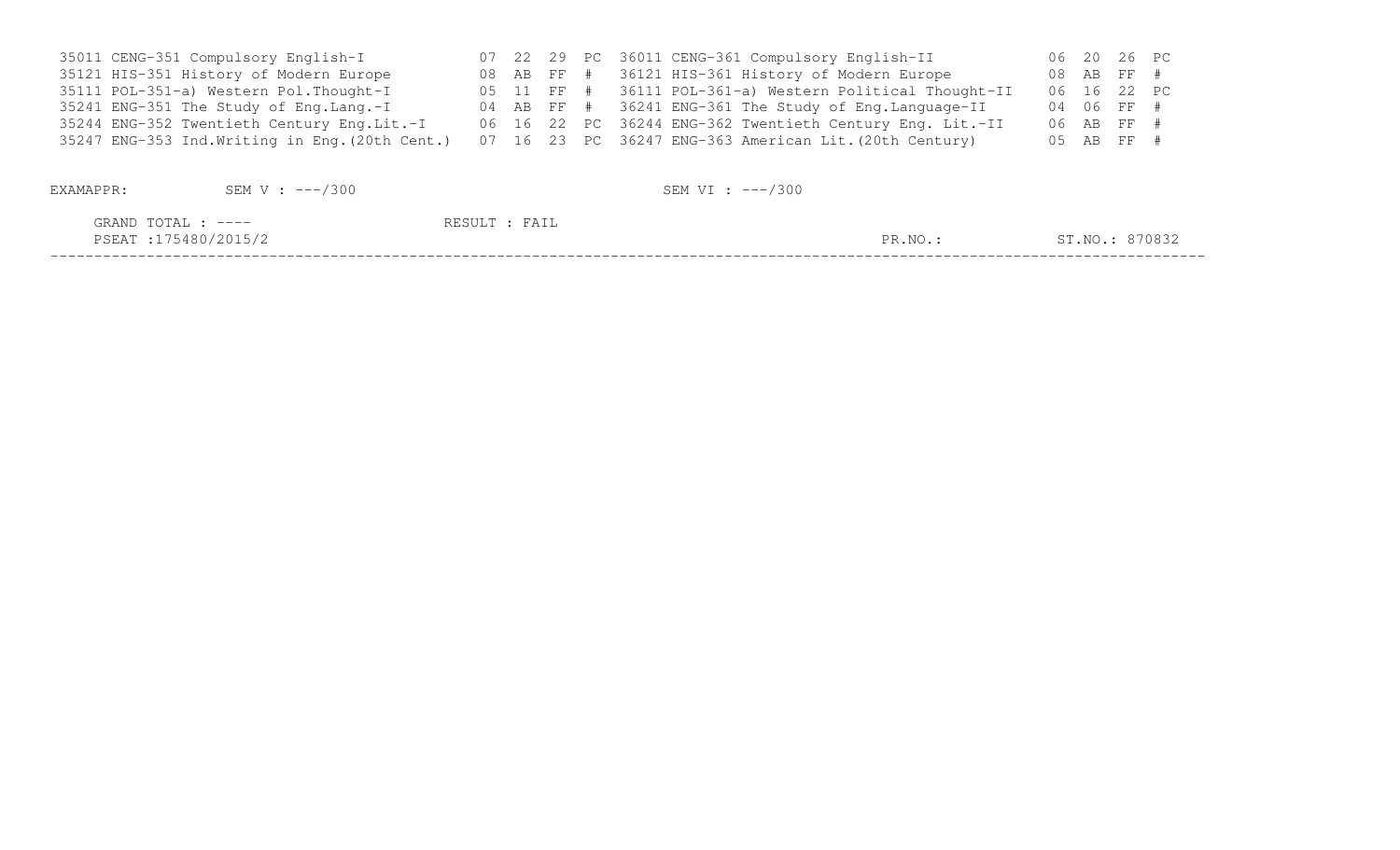| $COLL$ $COL$ $: 220053$ |             | T.Y.B.A. (HYBRID) (SEM-V&VI) EXAM.HELD IN MAR./APR., 2016. | Page No: L<br>$CNT\_CODE : 2207$ |  |
|-------------------------|-------------|------------------------------------------------------------|----------------------------------|--|
|                         | MAX MIN TOT |                                                            | MAX MIN INT EXT TOT              |  |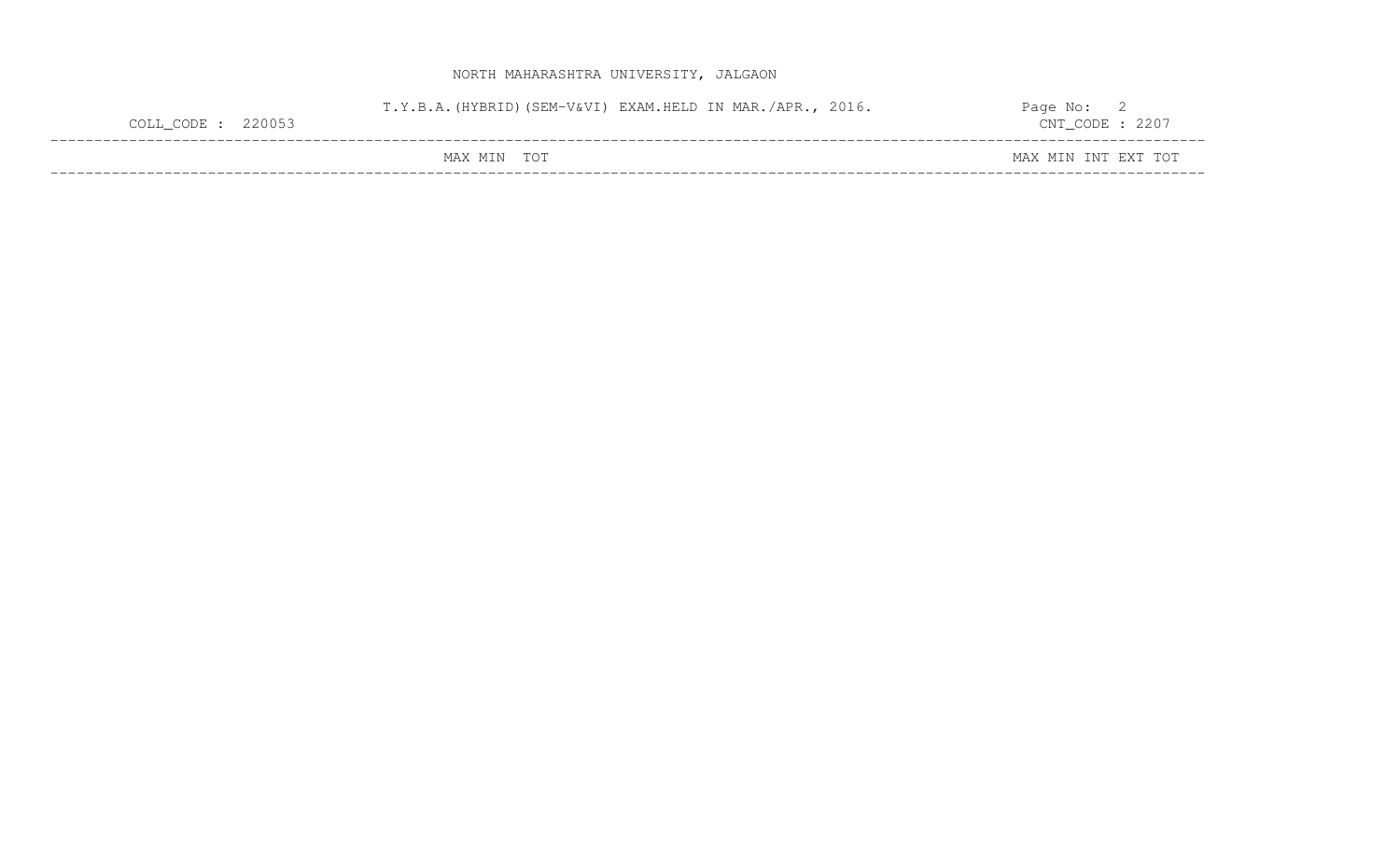#### NORTH MAHARASHTRA UNIVERSITY, JALGAON T.Y.B.A.(HYBRID)(SEM-V&VI) EXAM.HELD IN MAR./APR., 2016.

 Page No: 1 COLL CODE: 230033 PSGVPM'S SHRI S.I.PATIL ARTS, G.B.PATEL SCIENCE&STSKVS COMMERCE COLLEGE, SHAHADA CNT CODE: 2308 COLL\_CODE : 230033 PSGVPM'S SHRI S.I.PATIL ARTS,G.B.PATEL SCIENCE&STSKVS COMMERCE COLLEGE, SHAHADA CNT\_CODE : 2308 ------------------------------------------------------------------------------------------------------------------------------------ CA UA TOT CA UA TOT MAX... 10 40 50 MAX... 10 40 50 MIN... 04 16 20 MIN... 04 16 20 MIN... 04 16 20 ------------------------------------------------------------------------------------------------------------------------------------ NAME : PAWARA DHALSING TIRSING  $SERT NO.$ : 185358 PRN\_NO.: 2008015400193102 ELIG.:E SEM-V SPECIAL :  $(12 : )$  SEM-VI 35011 CENG-351 Compulsory English-I 06 19 25 PC 36011 CENG-361 Compulsory English-II 07 AB FF # 35051 HIN-351-a) Hindi Samanya-I 08 17 25 PC 36051 HIN-361-a) Hindi Samanya-II 08 AB FF # 35112 POL-351-b) Thought of Dr. B.R. Ambedkar-I 07 21 28 PC 36112 POL-361-b) Thought of Dr. B.R. Ambedkar-II 04 22 26 PC 35121 HIS-351 History of Modern Europe 06 16 22 PC 36121 HIS-361 History of Modern Europe 08 16 24 PC 35125 HIS-352-b) Expansion of the Maratha Power 08 16 24 PC 36125 HIS-362-b) Expan'n & Fall of the Mar.power 08 17 25 PC 35127 HIS-353 Pol.History of Medieval India 08 16 24 PC 36127 HIS-363 Adm.& Socio-Eco.History 08 28 36 PC EXAMAPPR: SEM V : 148/300 SEM VI : ---/300 GRAND TOTAL : ----  $RESULT$  : FAIL PSEAT :179748/2015/1 PR.NO.: ST.NO.: 870833 ------------------------------------------------------------------------------------------------------------------------------------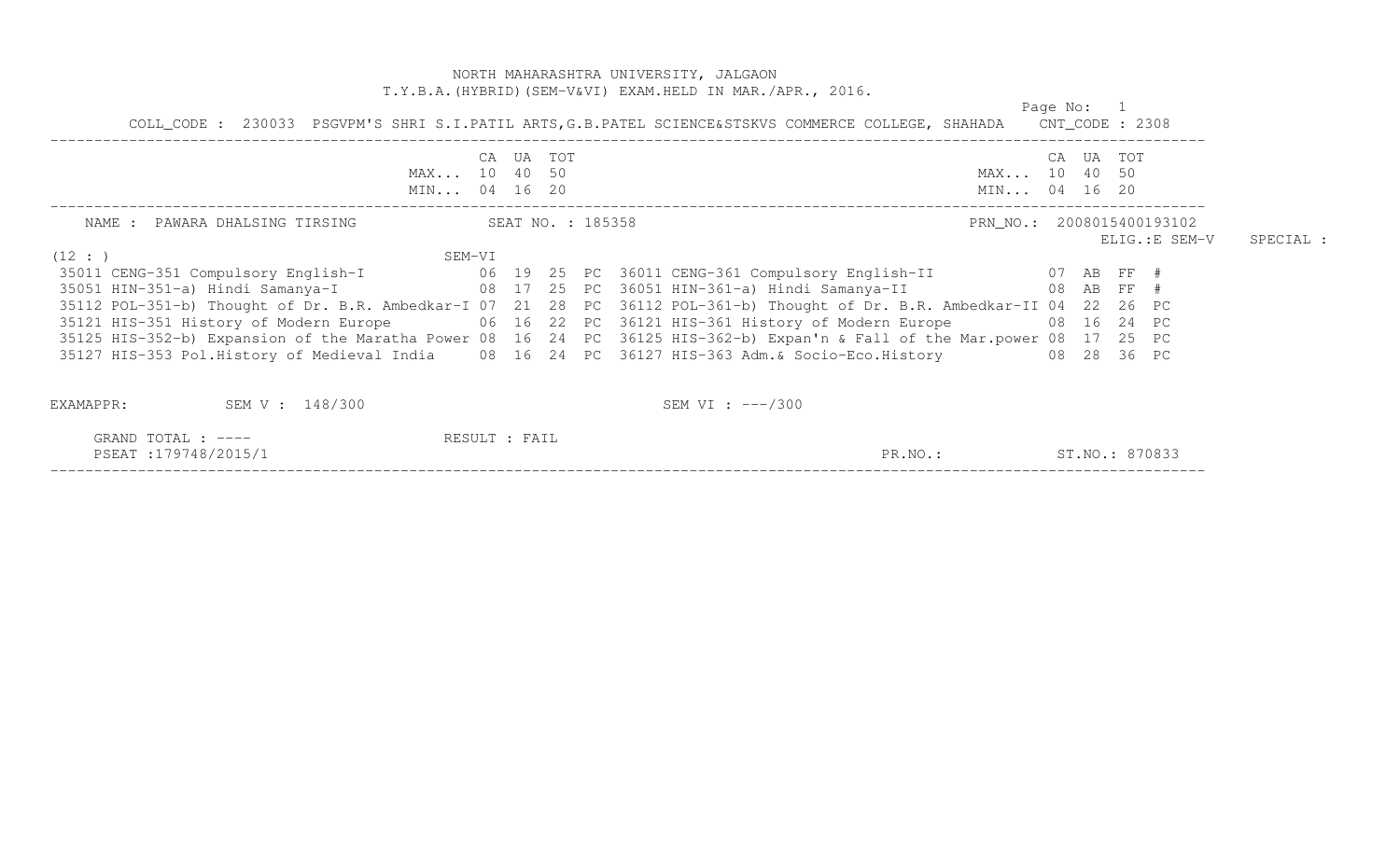|                                                                           |               |           |  | NORTH MAHARASHTRA UNIVERSITY, JALGAON<br>T.Y.B.A. (HYBRID) (SEM-V&VI) EXAM. HELD IN MAR./APR., 2016.                                                                                                                                 |           |                                           |           |
|---------------------------------------------------------------------------|---------------|-----------|--|--------------------------------------------------------------------------------------------------------------------------------------------------------------------------------------------------------------------------------------|-----------|-------------------------------------------|-----------|
|                                                                           |               |           |  |                                                                                                                                                                                                                                      |           | Page No: 1                                |           |
| COLL_CODE : 230056 SSPM'S VASANTRAO NAIK ARTS & SCIENCE COLLEGE, SHAHADA. |               |           |  |                                                                                                                                                                                                                                      |           |                                           |           |
|                                                                           |               | CA UA TOT |  |                                                                                                                                                                                                                                      | CA UA TOT |                                           |           |
|                                                                           | MAX 10 40 50  |           |  | MAX 10 40 50                                                                                                                                                                                                                         |           |                                           |           |
|                                                                           |               |           |  |                                                                                                                                                                                                                                      |           |                                           |           |
| NAME : AHIRE SACHIN MOTILAL SEAT NO. : 185115                             |               |           |  |                                                                                                                                                                                                                                      |           | PRN NO.: 2008015400380556<br>ELIG.: SEM-V | SPECIAL : |
| (10 : )                                                                   |               |           |  | SEM-VI<br>35011 CENG-351 Compulsory English-I (10 : )<br>35021 MAR-351-a) Wang.Prak.Abbahyas-Natak (18 18 26 PC 36021 MAR-361-a) Wang.Prakarancha Abbahyas (18 19 27 PC<br>35051 HIN-351-a) Hindi Samanya-I (1980-III (1980-III (198 |           |                                           |           |
|                                                                           |               |           |  |                                                                                                                                                                                                                                      |           |                                           |           |
|                                                                           |               |           |  |                                                                                                                                                                                                                                      |           |                                           |           |
|                                                                           |               |           |  |                                                                                                                                                                                                                                      |           |                                           |           |
|                                                                           |               |           |  |                                                                                                                                                                                                                                      |           |                                           |           |
|                                                                           |               |           |  | 35104 ECO-352-a) Public Finance and Policies-I 08 16 24 PC 36104 ECO-362-a) Public Finance and Policies-II 08 20 28 PC                                                                                                               |           |                                           |           |
|                                                                           |               |           |  | 35107 ECO-353-a) Int.Trade & Practices-I 07 16 23 PC 36107 ECO-363-a) International Trade & Prac.-II 08 16 24 PC                                                                                                                     |           |                                           |           |
| EXAMAPPR: SEM V : $---/300$                                               |               |           |  | SEM VI : $---/300$                                                                                                                                                                                                                   |           |                                           |           |
| GRAND TOTAL : ---- The RESULT : FAIL<br>PSEAT : 175276/2015/2             |               |           |  | PR. NO.: ST. NO.: 870834                                                                                                                                                                                                             |           |                                           |           |
| NAME : KUWAR RAJENDRA VASANTRAO SEAT NO. : 185117                         |               |           |  | PRN_NO.: 2008015400220581                                                                                                                                                                                                            |           |                                           |           |
| (11: )                                                                    | SEM-VI        |           |  |                                                                                                                                                                                                                                      |           | ELIG.: E SEM-V                            | SPECIAL : |
|                                                                           |               |           |  |                                                                                                                                                                                                                                      |           |                                           |           |
|                                                                           |               |           |  |                                                                                                                                                                                                                                      |           |                                           |           |
|                                                                           |               |           |  |                                                                                                                                                                                                                                      |           |                                           |           |
|                                                                           |               |           |  |                                                                                                                                                                                                                                      |           |                                           |           |
|                                                                           |               |           |  |                                                                                                                                                                                                                                      |           |                                           |           |
|                                                                           |               |           |  | 3501 (11:)<br>3501 CENG-351 Compulsory English-I and SEM-VI<br>35051 HIN-351-a) Hindi Samanya-I and Samanga-I and Seminarya and SEM-VI<br>35151 GG-351-a) Population Geography-I and Samanga-I and Samanga-I and Samanya-II and Sama |           |                                           |           |
| EXAMAPPR: SEM V : ---/300                                                 |               |           |  | SEM VI : ---/300                                                                                                                                                                                                                     |           |                                           |           |
| GRAND TOTAL : ----<br>PSEAT:175278/2015/2                                 | RESULT : FAIL |           |  | PR.NO.: ST.NO.: 870835                                                                                                                                                                                                               |           |                                           |           |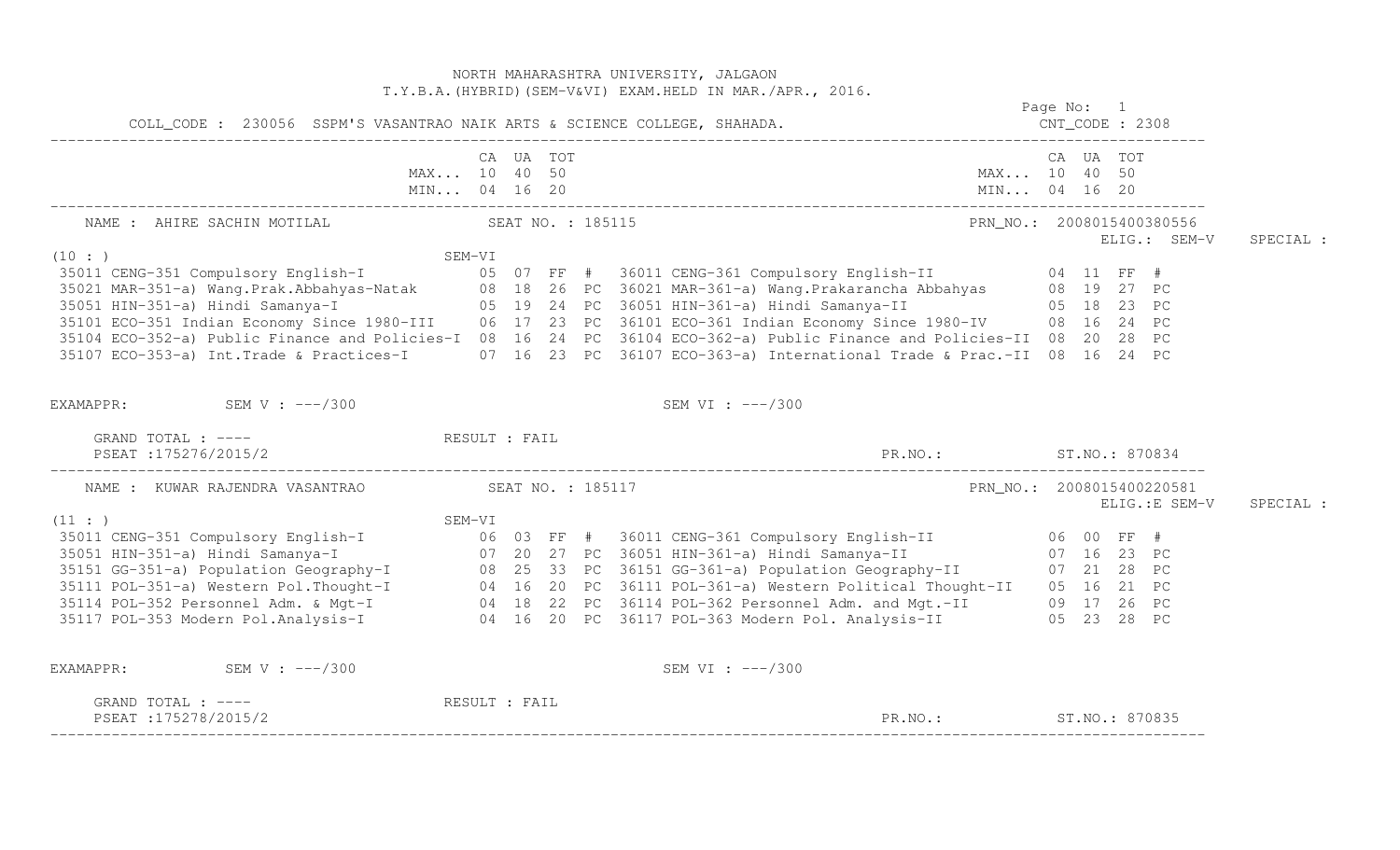|                                                                                                                                                                                                                                                                                                                                                                                                                                                                                                                                                          | NORTH MAHARASHTRA UNIVERSITY, JALGAON<br>T.Y.B.A. (HYBRID) (SEM-V&VI) EXAM.HELD IN MAR./APR., 2016. |                                           |                            |           |
|----------------------------------------------------------------------------------------------------------------------------------------------------------------------------------------------------------------------------------------------------------------------------------------------------------------------------------------------------------------------------------------------------------------------------------------------------------------------------------------------------------------------------------------------------------|-----------------------------------------------------------------------------------------------------|-------------------------------------------|----------------------------|-----------|
| COLL_CODE : 230066 GRAM VIKAS SANSTHA'S ARTS COLLEGE, BAMKHEDA, TAL-SHAHADA.                                                                                                                                                                                                                                                                                                                                                                                                                                                                             |                                                                                                     | Page No: 1<br>$CNT\_CODE$ : 2319          |                            |           |
| CA UA TOT<br>MAX 10 40 50<br>MIN 04 16 20                                                                                                                                                                                                                                                                                                                                                                                                                                                                                                                |                                                                                                     | CA UA TOT<br>MAX 10 40 50<br>MIN 04 16 20 |                            |           |
| NAME : RAYSING PRASHANT MADHUKAR SEAT NO. : 185363                                                                                                                                                                                                                                                                                                                                                                                                                                                                                                       |                                                                                                     | PRN_NO.: 2009015400403527                 | ELIG.:E SEM-V              | SPECIAL : |
| SEM-VI<br>(24 : )<br>35121 HIS-351 History of Modern Europe 6 06 24 30 PC 36121 HIS-361 History of Modern Europe 67 26 33 PC<br>35151 GG-351-a) Population Geography-I (8 21 29 PC 36151 GG-361-a) Population Geography-II (8 22 30 PC<br>35241 ENG-351 The Study of Eng.Lang.-I 07 18 25 PC 36241 ENG-361 The Study of Eng.Language-II<br>35244 ENG-352 Twentieth Century Eng.Lit.-I 07 16 23 PC 36244 ENG-362 Twentieth Century Eng. Lit.-II<br>35247 ENG-353 Ind. Writing in Eng. (20th Cent.) 07 16 23 PC 36247 ENG-363 American Lit. (20th Century) |                                                                                                     | 08 16 24 #                                | 08 18 26 PC<br>08 18 26 PC |           |
| SEM V : 156/300<br>EXAMAPPR:<br>$\wedge$                                                                                                                                                                                                                                                                                                                                                                                                                                                                                                                 | SEM VI : 167/300                                                                                    |                                           |                            |           |
| GRAND TOTAL : 323+15=338/600 RESULT : PASS<br>PSEAT:180159/2015/1                                                                                                                                                                                                                                                                                                                                                                                                                                                                                        | $^{\circ}$ 0.163<br>PR.NO.:                                                                         | ST. NO.: 870836                           |                            |           |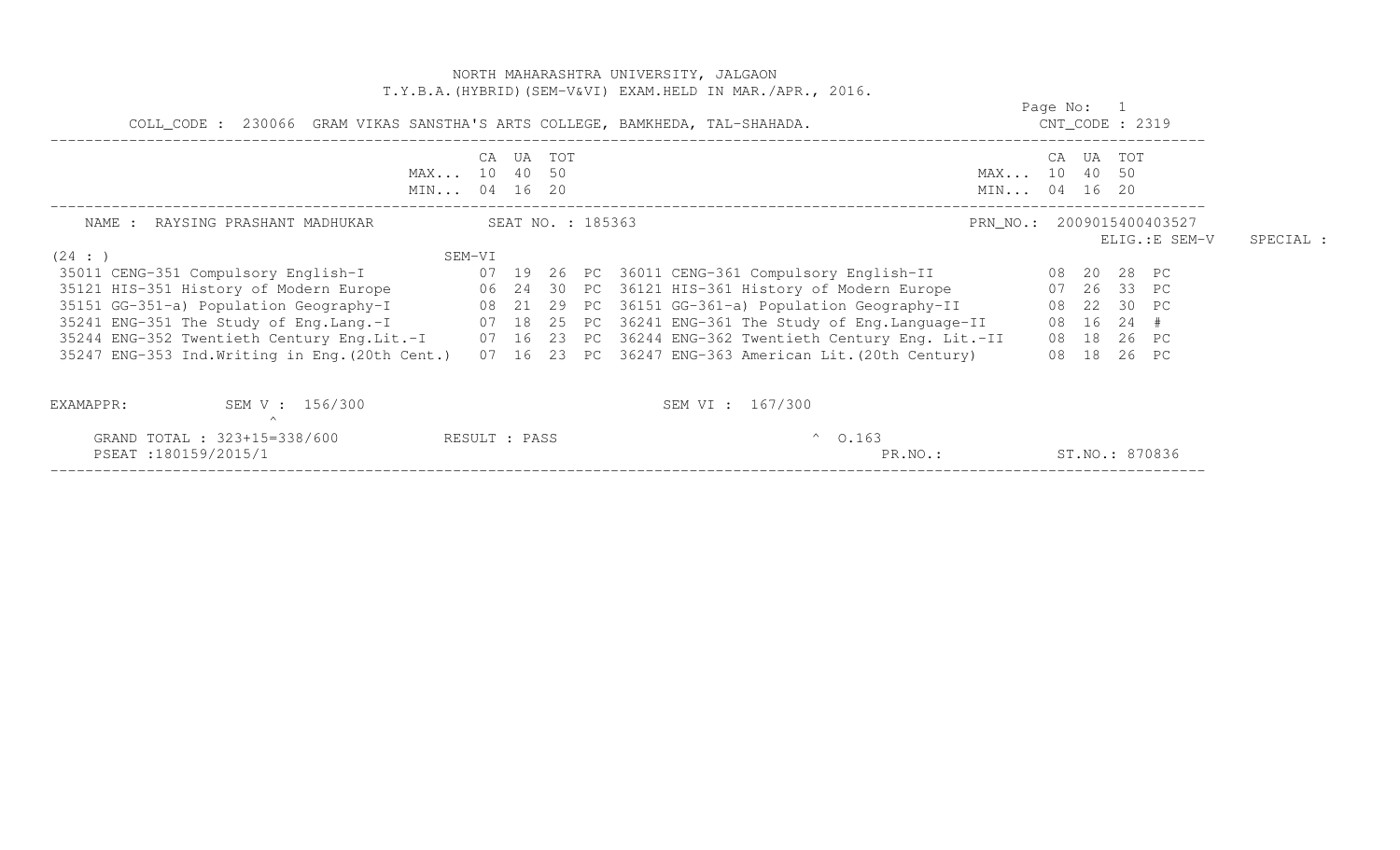|                                                                                                                                                                                                                                                                                                                                                |               |           | NORTH MAHARASHTRA UNIVERSITY, JALGAON<br>T.Y.B.A. (HYBRID) (SEM-V&VI) EXAM.HELD IN MAR./APR., 2016.                      |                                            |  |                                            |           |
|------------------------------------------------------------------------------------------------------------------------------------------------------------------------------------------------------------------------------------------------------------------------------------------------------------------------------------------------|---------------|-----------|--------------------------------------------------------------------------------------------------------------------------|--------------------------------------------|--|--------------------------------------------|-----------|
|                                                                                                                                                                                                                                                                                                                                                |               |           | Page No: 1<br>COLL_CODE: 240036 KVPS'S SMT.P.D.M.ARTS, SMT.H.D.COMMERCE & S.M.A.SCIENCE COLLEGE, SHIRPUR. CNT_CODE: 2409 |                                            |  |                                            |           |
| MIN 04 16 20                                                                                                                                                                                                                                                                                                                                   | MAX 10 40 50  | CA UA TOT | MAX 10 40 50<br>MIN 04 16 20                                                                                             | CA UA TOT                                  |  |                                            |           |
| NAME : MALI GOPAL SHASHIKANT SEAT NO. : 185128                                                                                                                                                                                                                                                                                                 |               |           |                                                                                                                          |                                            |  | PRN_NO.: 2008015400263232<br>ELIG.:E SEM-V | SPECIAL : |
| (24 : )<br>3521 CENG-351 Compulsory English-I<br>35241 ENG-351 Compulsory English-I<br>35241 ENG-351 The Study of Eng.Lang.-I<br>35244 ENG-352 Twentieth Century Eng.Lit.-I<br>35247 ENG-352 Twentieth Century Eng.Lit.-I<br>35247 ENG-353 Ind.Writ                                                                                            | SEM-VI        |           |                                                                                                                          |                                            |  |                                            |           |
| EXAMAPPR: SEM V : $---/300$                                                                                                                                                                                                                                                                                                                    |               |           | SEM VI : ---/300                                                                                                         |                                            |  |                                            |           |
| GRAND TOTAL : ---- The RESULT : FAIL<br>PSEAT:179780/2015/1                                                                                                                                                                                                                                                                                    |               |           | PR. NO.: ST. NO.: 870837                                                                                                 |                                            |  |                                            |           |
| NAME : DHAKAD USHABAI ASHOK NAME : 185364                                                                                                                                                                                                                                                                                                      |               |           |                                                                                                                          | PRN_NO.: 2009015400198731<br>ELIG.:E SEM-V |  |                                            | SPECIAL : |
| (02 : )<br>SEM-VI<br>35381 PAL-351 Wang.Prakar Abhyas-Trip.Sahitya-I 08 28 36 PC 36381 PAL-361 Wang.Prakar Abhyas-Tripitak Sahitya-II<br>10 35 45 PC                                                                                                                                                                                           |               |           |                                                                                                                          |                                            |  |                                            |           |
| 35202 DEF-351-b) Strategic Thinkers-I (09 28 37 PC 36202 DEF-361-b) Strategic Thinkers-II (09 23 32 PC<br>35021 MAR-351-a) Wang.Prak.Abbahyas-Natak (1982-2083) PC 36021 MAR-361-a) Wang.Prakarancha Abbahyas (1982-208<br>35024 MAR-352 Sahitya Vichar-I (1982-2083) PC 36021 MAR-361-a) Wang.Prakarancha Abbahyas (1982-2083) PC<br>35027 MA |               |           |                                                                                                                          |                                            |  |                                            |           |
| EXAMAPPR: SEM V : 185/300                                                                                                                                                                                                                                                                                                                      |               |           | SEM VI : ---/300                                                                                                         |                                            |  |                                            |           |
| GRAND TOTAL : ----<br>PSEAT:175492/2015/2                                                                                                                                                                                                                                                                                                      | RESULT : FAIL |           | PR.NO.: ST.NO.: 870838                                                                                                   |                                            |  |                                            |           |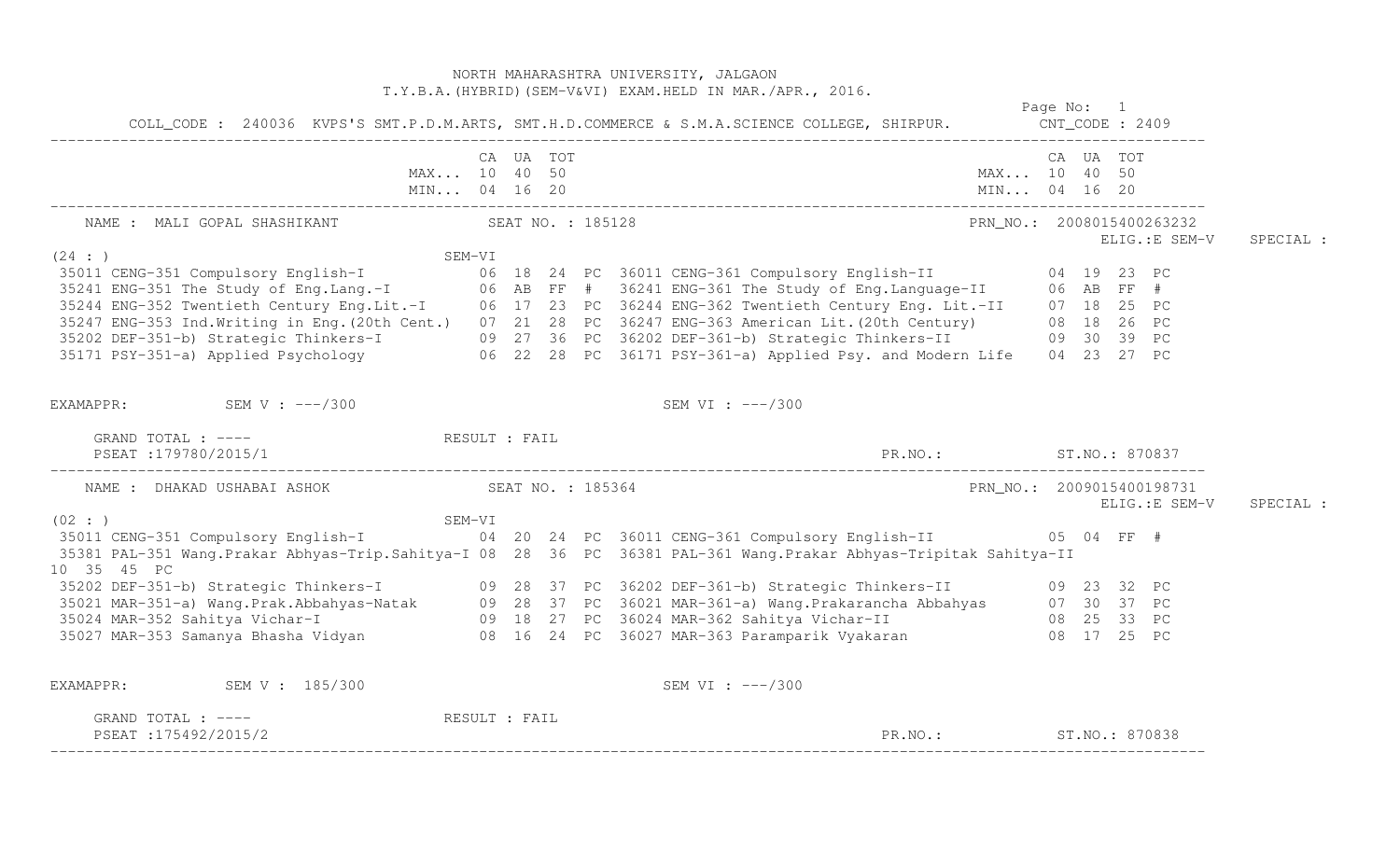|                                                                                                                                                                                                                                                                                                                                                                                                                                                                                                                                                                                                                 |                   |  |        |  | NORTH MAHARASHTRA UNIVERSITY, JALGAON<br>T.Y.B.A. (HYBRID) (SEM-V&VI) EXAM.HELD IN MAR./APR., 2016. |                              |            |                                                                               |                |           |
|-----------------------------------------------------------------------------------------------------------------------------------------------------------------------------------------------------------------------------------------------------------------------------------------------------------------------------------------------------------------------------------------------------------------------------------------------------------------------------------------------------------------------------------------------------------------------------------------------------------------|-------------------|--|--------|--|-----------------------------------------------------------------------------------------------------|------------------------------|------------|-------------------------------------------------------------------------------|----------------|-----------|
| COLL_CODE : 240051 R.C.PATEL E.T.'S ARTS & SCIENCE COLLEGE, SHIRPUR.                                                                                                                                                                                                                                                                                                                                                                                                                                                                                                                                            |                   |  |        |  |                                                                                                     |                              | Page No: 1 | $CNT\_CODE$ : 2409                                                            |                |           |
| MAX 10 40 50<br>MIN 04 16 20                                                                                                                                                                                                                                                                                                                                                                                                                                                                                                                                                                                    | CA                |  | UA TOT |  |                                                                                                     | MAX 10 40 50<br>MIN 04 16 20 |            | CA UA TOT                                                                     |                |           |
| NAME : ISHI KIRAN DEVCHAND                                                                                                                                                                                                                                                                                                                                                                                                                                                                                                                                                                                      | SEAT NO. : 185407 |  |        |  |                                                                                                     | PRN_NO.: 9F128237G           |            |                                                                               | ELIG.: E SEM-V | SPECIAL : |
| (12 : )<br>35011 CENG-351 Compulsory English-I (05 17 22 # 36011 CENG-361 Compulsory English-II (06 16 22 PC<br>35051 HIN-351-a) Hindi Samanya-I (26 18 24 PC 36051 HIN-361-a) Hindi Samanya-II<br>35111 POL-351-a) Western Pol. Thought-I 08 16 24 PC 36111 POL-361-a) Western Political Thought-II<br>35121 HIS-351 History of Modern Europe 6 06 23 29 PC 36121 HIS-361 History of Modern Europe<br>35124 HIS-352-a) History of China(1840-1960) 06 20 26 PC 36124 HIS-362-a) History of Japan (1840-1960)<br>35127 HIS-353 Pol.History of Medieval India 06 18 24 PC 36127 HIS-363 Adm. & Socio-Eco.History | SEM-VI            |  |        |  |                                                                                                     |                              |            | 08  16  24  PC<br>08  16  24  PC<br>06 16 22 PC<br>06 16 22 PC<br>06 23 29 PC |                |           |
| SEM V : 149/300<br>EXAMAPPR:                                                                                                                                                                                                                                                                                                                                                                                                                                                                                                                                                                                    |                   |  |        |  | SEM VI : 143/300                                                                                    |                              |            |                                                                               |                |           |
| GRAND TOTAL : $292/600$<br>PSEAT:180239/2015/1                                                                                                                                                                                                                                                                                                                                                                                                                                                                                                                                                                  | RESULT : PASS     |  |        |  | PR.NO.:                                                                                             |                              |            | ST.NO.: 870839                                                                |                |           |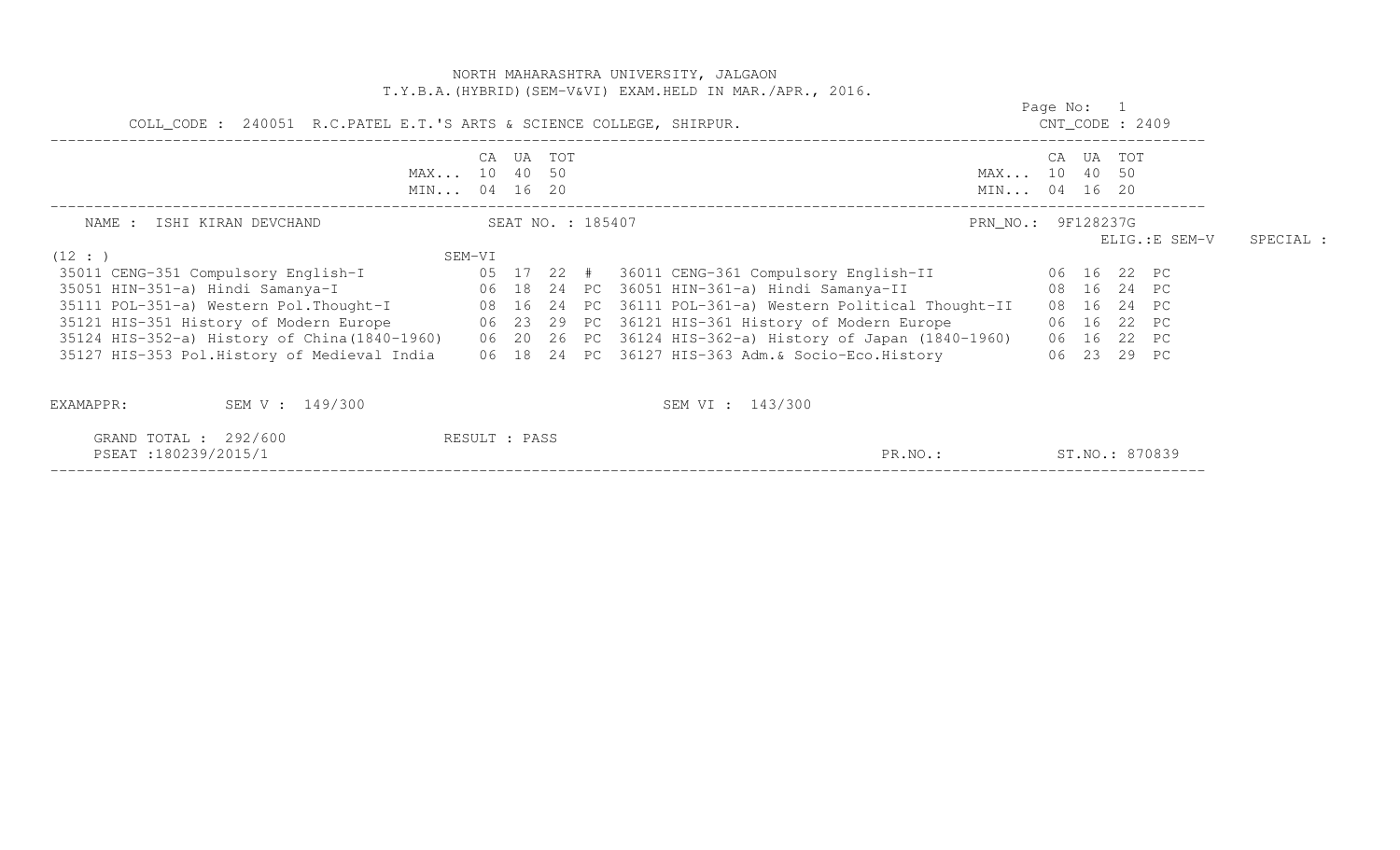|                                                                                            |        |                   |  | NORTH MAHARASHTRA UNIVERSITY, JALGAON<br>T.Y.B.A. (HYBRID) (SEM-V&VI) EXAM. HELD IN MAR./APR., 2016.                                                                                                                                                                                                                                                                                                                                                                                                                                                                         |            |                    |              |           |
|--------------------------------------------------------------------------------------------|--------|-------------------|--|------------------------------------------------------------------------------------------------------------------------------------------------------------------------------------------------------------------------------------------------------------------------------------------------------------------------------------------------------------------------------------------------------------------------------------------------------------------------------------------------------------------------------------------------------------------------------|------------|--------------------|--------------|-----------|
| COLL_CODE : 250043 SSVPS'S SMT.P.B.BAGAL ARTS & COMMERCE COLLEGE, DONDAICHA                |        |                   |  |                                                                                                                                                                                                                                                                                                                                                                                                                                                                                                                                                                              | Page No: 1 | $CNT\_CODE$ : 2512 |              |           |
| MAX 10 40 50<br>MIN 04 16 20                                                               |        | CA UA TOT         |  | MAX 10 40 50<br>MIN 04 16 20                                                                                                                                                                                                                                                                                                                                                                                                                                                                                                                                                 |            | CA UA TOT          |              |           |
| NAME : BAGUL ANANDA SARDAR                                                                 |        | SEAT NO. : 185144 |  | PRN_NO.: 2008015400003986                                                                                                                                                                                                                                                                                                                                                                                                                                                                                                                                                    |            |                    | ELIG.: SEM-V | SPECIAL : |
| (12 : )<br>35051 HIN-351-a) Hindi Samanya-I (20 20 26 PC 36051 HIN-361-a) Hindi Samanya-II | SEM-VI |                   |  | 35021 MAR-351-a) Wang.Prak.Abbahyas-Natak 69 27 36 PC 36021 MAR-361-a) Wang.Prakarancha Abbahyas 66 24 30 PC<br>08 25 33 PC<br>35011 CENG-351 Compulsory English-I<br>05 16 21 PC 36011 CENG-361 Compulsory English-II 05 20 25 #<br>35121 HIS-351 History of Modern Europe 68 27 35 PC 36121 HIS-361 History of Modern Europe 68 22 30 PC<br>35125 HIS-352-b) Expansion of the Maratha Power 08 27 35 PC 36125 HIS-362-b) Expan'n & Fall of the Mar.power 08 33 41 PC<br>35127 HIS-353 Pol.History of Medieval India (2008) 27 25 PC 36127 HIS-363 Adm. & Socio-Eco.History |            | 08 27 35 PC        |              |           |
| SEM V : 188/300<br>EXAMAPPR:<br>GRAND TOTAL : 382/600<br>PSEAT:175296/2015/2               |        | RESULT : PASS     |  | SEM VI : 194/300<br>PR.NO.:                                                                                                                                                                                                                                                                                                                                                                                                                                                                                                                                                  |            | ST.NO.: 870840     |              |           |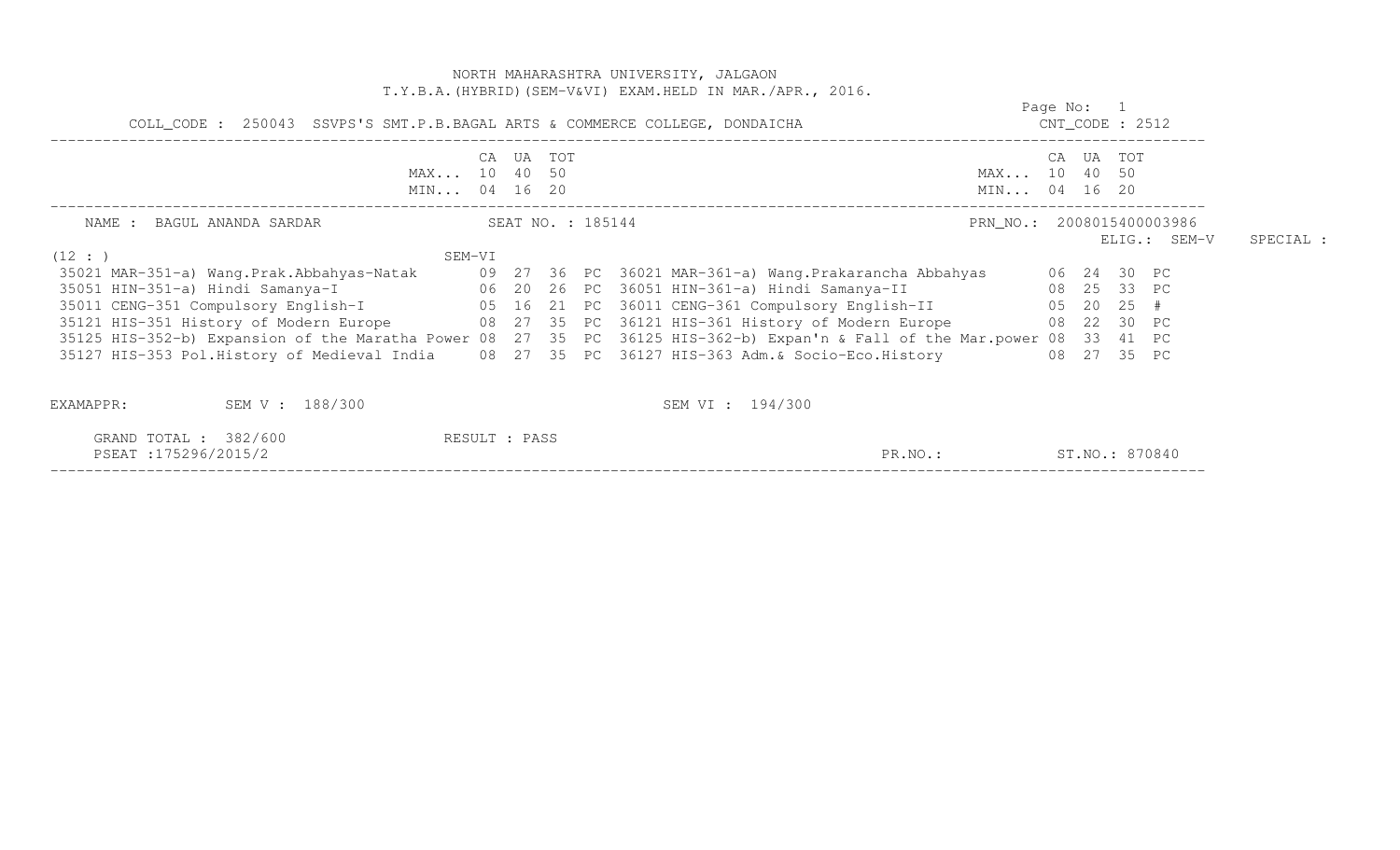NORTH MAHARASHTRA UNIVERSITY, JALGAON T.Y.B.A.(HYBRID)(SEM-V&VI) EXAM.HELD IN MAR./APR., 2016. Page No: 1 COLL\_CODE : 250044 SVS'S DADASAHEB RAWAL COLLEGE, DONDAICHA CNT\_CODE : 2512 ------------------------------------------------------------------------------------------------------------------------------------ CA UA TOT CA UA TOT MAX... 10 40 50 MAX... 10 40 50 MIN... 04 16 20 MIN... 04 16 20 MIN... 04 16 20 ------------------------------------------------------------------------------------------------------------------------------------ NAME : JOSHI SANDIP NIMBA SEAT NO. : 185146 PRN\_NO.: 2008015400038681 ELIG.: SEM-V SPECIAL : (05 : ) SEM-VI 30115 CENG351 Compulsory English-I 04 00 FF # 30116 CENG-361 Compulsory English-II AB 16 FF # 35115 GG-351-a Agriculture Geography 04 16 20 PC 36215 GG-361-b Political Geography AB AB FF # 04 AB FF # 31116 POL-361a Personnel 31115 POL351a Personnel Administration and Management-I Adm.'n and Management-I AB AB FF # 30515 HIN351a Hindi Samanya-I 04 16 20 PC 30516 HIN-361a Hindi Samanya-II AB AB FF # 30545 HIN352 Hindi Sahitya ka Etihas-I 04 17 21 # 30546 HIN-362 Hindi Sahitya ka Etihas-II AB 02 FF # 30575 HIN353 Bhasha Vid.Tatha Rashtra.Aandolan-I04 AB FF # 30576 HIN-363 Bhasha Vid'n Tatha Rashtra. Aando'n ItihasAB AB FF # EXAMAPPR: SEM V : ---/300 SEM VI : ---/300 GRAND TOTAL : ---- and the second of the second second second second second second second second second second second second second second second second second second second second second second second second second second PSEAT :175299/2015/2 PR.NO.: ST.NO.: 870841 ------------------------------------------------------------------------------------------------------------------------------------ NAME : OTARI PANKAJ KIRAN SEAT NO. : 185374 PRN\_NO.: 2008015400039316 ELIG.:E SEM-V SPECIAL : (12 : ) SEM-VI 35011 CENG-351 Compulsory English-I 06 16 22 PC 36011 CENG-361 Compulsory English-II 08 04 FF # 35111 POL-351-a) Western Pol.Thought-I 06 16 22 PC 36111 POL-361-a) Western Political Thought-II 04 17 21 PC 35121 HIS-351 History of Modern Europe 08 23 31 PC 36121 HIS-361 History of Modern Europe 06 26 32 PC 35125 HIS-352-b) Expansion of the Maratha Power 08 21 29 PC 36125 HIS-362-b) Expan'n & Fall of the Mar.power 08 22 30 PC 35127 HIS-353 Pol.History of Medieval India 08 20 28 PC 36127 HIS-363 Adm.& Socio-Eco.History 06 17 23 PC 35151 GG-351-a) Population Geography-I 07 17 24 PC 36151 GG-361-a) Population Geography-II 06 19 25 PC EXAMAPPR: SEM V : 156/300 SEM VI : ---/300 GRAND TOTAL : ---- **RESULT** : FAIL PSEAT :175497/2015/2 PR.NO.: ST.NO.: 870842 ------------------------------------------------------------------------------------------------------------------------------------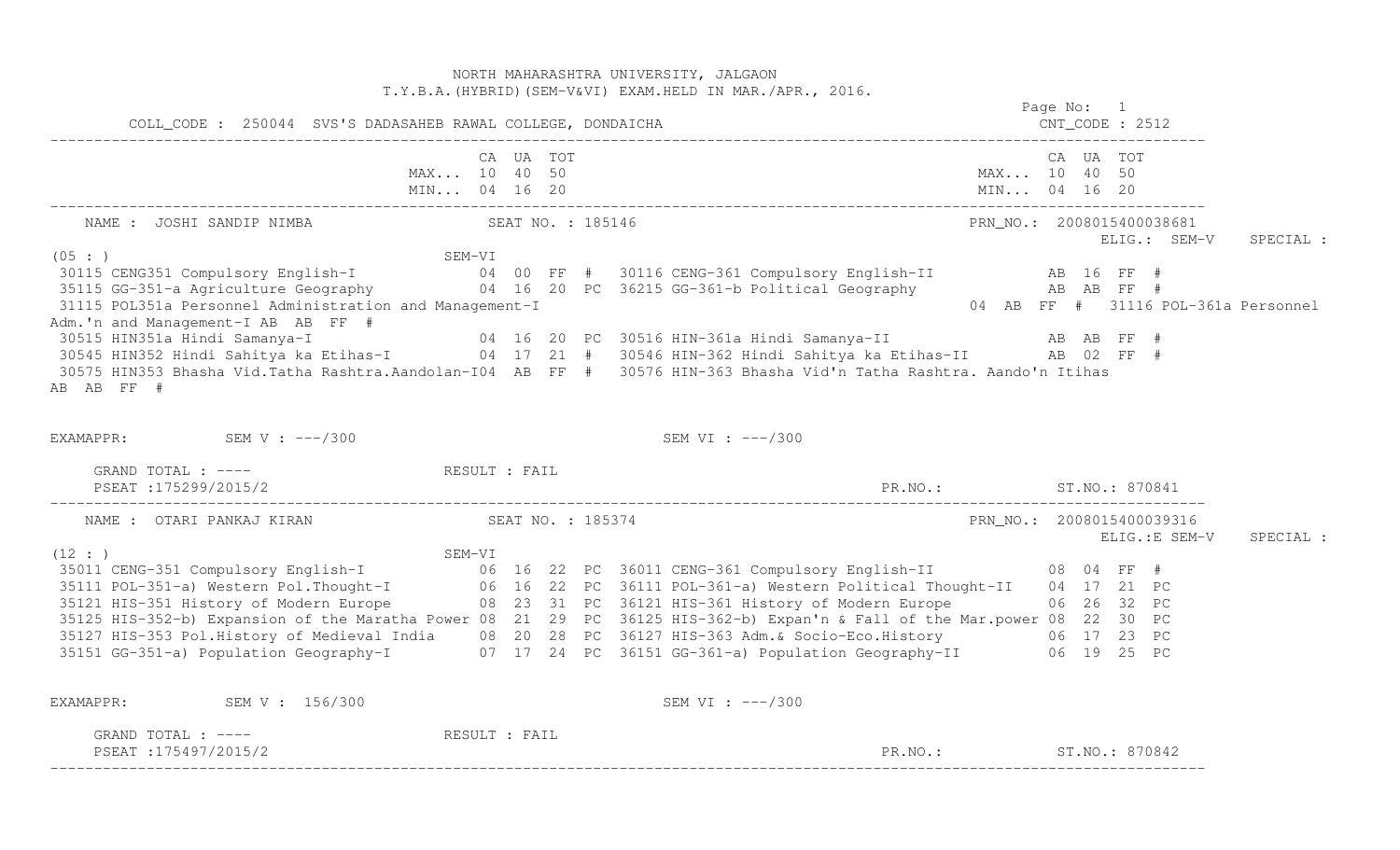|                                                                                                                                                                                                          |                                           | NORTH MAHARASHTRA UNIVERSITY, JALGAON<br>T.Y.B.A. (HYBRID) (SEM-V&VI) EXAM. HELD IN MAR. / APR., 2016. |                              |            |                                           |           |
|----------------------------------------------------------------------------------------------------------------------------------------------------------------------------------------------------------|-------------------------------------------|--------------------------------------------------------------------------------------------------------|------------------------------|------------|-------------------------------------------|-----------|
|                                                                                                                                                                                                          |                                           | COLL_CODE: 250046 GVSM'S M.D.SISODE ARTS & COMMERCE COLLEGE, NARDANA, TAL-SHINDKHEDA. CNT_CODE: 2513   |                              | Page No: 1 |                                           |           |
|                                                                                                                                                                                                          | CA UA TOT<br>MAX 10 40 50<br>MIN 04 16 20 |                                                                                                        | MAX 10 40 50<br>MIN 04 16 20 | CA UA TOT  |                                           |           |
| NAME : PATIL RAJASHRI DANGAL (SEAT NO. : 185377                                                                                                                                                          |                                           |                                                                                                        |                              |            | PRN_NO.: 2008015400361605<br>ELIG.: SEM-V | SPECIAL : |
| (11: )<br>SEM-VI<br>31115 POL351a Personnel Administration and Management-I<br>Adm.'n and Management-I 08 31 39 #                                                                                        |                                           |                                                                                                        |                              |            | 08 32 40 # 31116 POL-361a Personnel       |           |
| 31215 HIS351 History of Modern World (1789-1900)AB 31 FF # 31216 HIS-361 History of Modern WorldŠ (1901-1945)AB 27 FF #<br>30225 MAR351b Upyogit Marathi-I (05 32 37 # 30226 MAR-361b Upyogit Marathi-II |                                           |                                                                                                        |                              | 05 31 36 # |                                           |           |
| SEM V : $---/300$<br>EXAMAPPR:                                                                                                                                                                           |                                           | SEM VI : $---/300$                                                                                     |                              |            |                                           |           |
| GRAND TOTAL : $---$<br>PSEAT : 81044/<br>0/0                                                                                                                                                             | RESULT : FAIL                             | PR.NO.: ST.NO.: 870843                                                                                 |                              |            |                                           |           |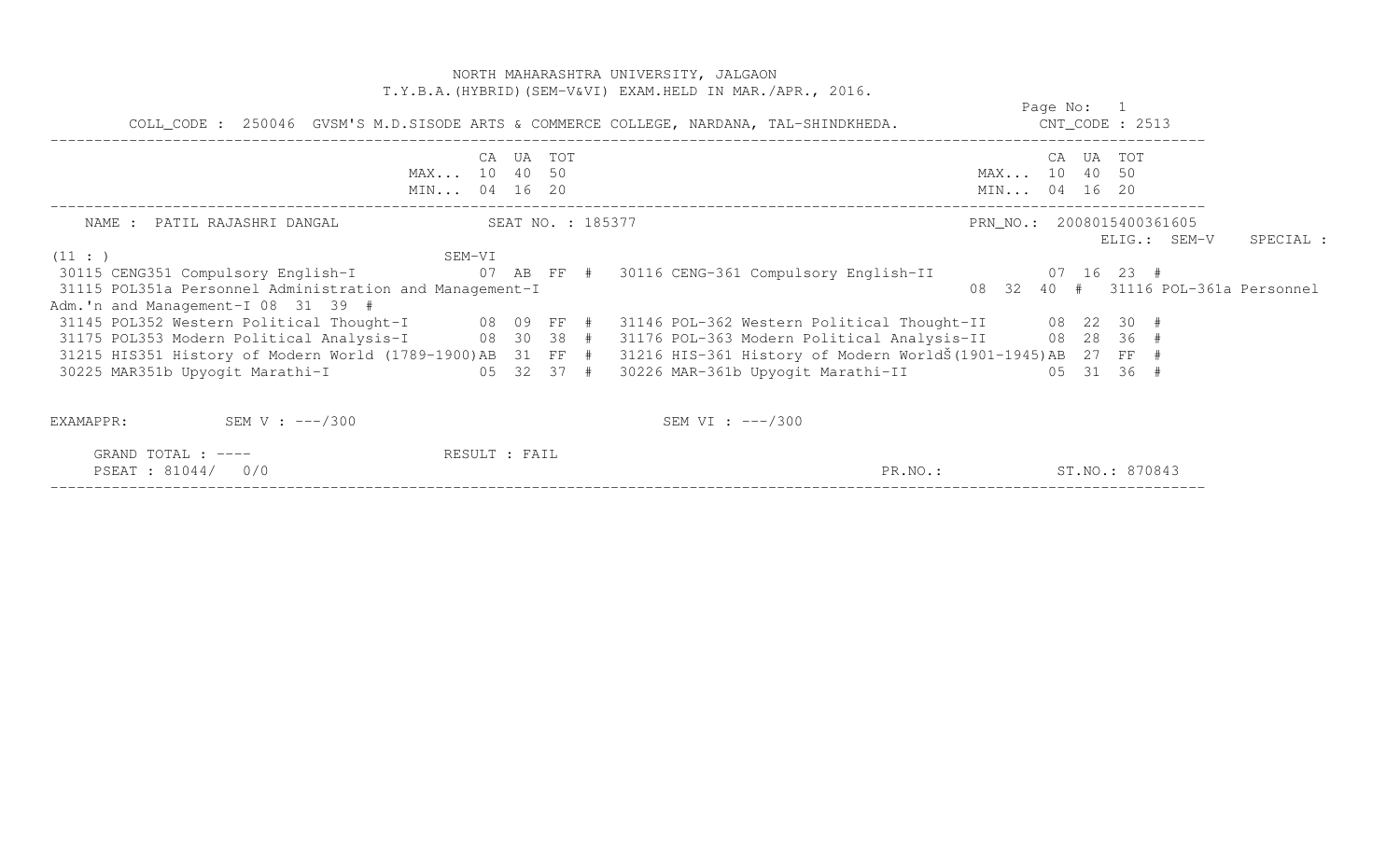|                                                                                            | NORTH MAHARASHTRA UNIVERSITY, JALGAON<br>T.Y.B.A. (HYBRID) (SEM-V&VI) EXAM.HELD IN MAR./APR., 2016.                                                                                                                                                  |                                                        |
|--------------------------------------------------------------------------------------------|------------------------------------------------------------------------------------------------------------------------------------------------------------------------------------------------------------------------------------------------------|--------------------------------------------------------|
|                                                                                            |                                                                                                                                                                                                                                                      | Page No: 1                                             |
|                                                                                            | CA UA TOT                                                                                                                                                                                                                                            | CA UA TOT                                              |
| NAME : BHARATI PRASHANT DILIP SEAT NO. : 185380                                            |                                                                                                                                                                                                                                                      | PRN_NO.: 2008015400045897<br>SPECIAL :<br>ELIG.: SEM-V |
| (02 : )                                                                                    | $SEM-VI$<br>35011 CENG-351 Compulsory English-I<br>35011 CENG-351 Compulsory English-I<br>35271 LOG-351 Formal Logic<br>35281 SOC-351 Indian Soc.Struc.and Change-I<br>35281 SOC-351 Indian Soc.Struc.and Change-I<br>35021 MAR-351-a) Wang.Prak.Abb |                                                        |
| EXAMAPPR: SEM V : $---/300$                                                                | SEM VI : 180/300                                                                                                                                                                                                                                     |                                                        |
| GRAND TOTAL : ---- RESULT : FAIL<br>PSEAT:180182/2015/1                                    | PR. NO.: ST. NO.: 870844                                                                                                                                                                                                                             |                                                        |
| NAME : PADVI NARSING DHARMA (SEAT NO. : 185381)                                            |                                                                                                                                                                                                                                                      | PRN_NO.: 2009015400304522<br>ELIG.: SEM-V<br>SPECIAL : |
| (02 : )                                                                                    | 35281 SOC-351 Indian Soc.Struc.and Change-I<br>35281 SOC-351 Indian Soc.Struc.and Change-I<br>35181 HOC-351 History of Civilization<br>35021 MAR-351-a) Wang.Prak.Abbahyas-Natak<br>35024 MAR-352 Sahitya Vichar-I<br>35027 MAR-352 Sahi             |                                                        |
| EXAMAPPR: SEM V : 186/300<br>GRAND TOTAL : 372/600<br>RESULT : PASS<br>PSEAT:180183/2015/1 | SEM VI : 186/300                                                                                                                                                                                                                                     | PR.NO.: ST.NO.: 870845                                 |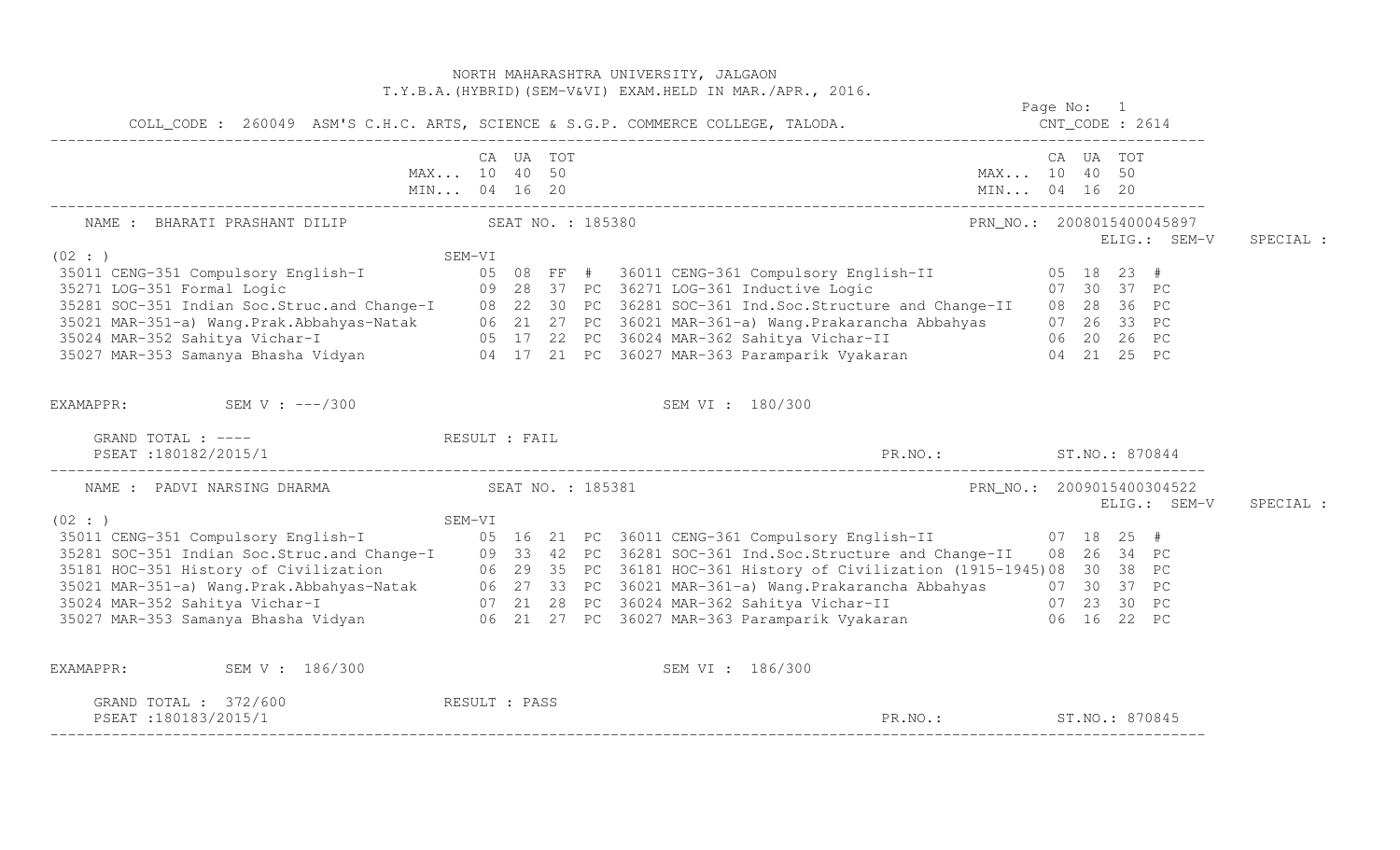NORTH MAHARASHTRA UNIVERSITY, JALGAON T.Y.B.A.(HYBRID)(SEM-V&VI) EXAM.HELD IN MAR./APR., 2016. Page No: 1 COLL\_CODE : 260050 VVM'S ARTS & COMMERCE COLLEGE, AKKALKUWA. CNT\_CODE : 2615 ------------------------------------------------------------------------------------------------------------------------------------ CA UA TOT CA UA TOT MAX... 10 40 50 MAX... 10 40 50 MIN... 04 16 20 MIN... 04 16 20 MIN... 04 16 20 ------------------------------------------------------------------------------------------------------------------------------------ NAME : VASAVE HANJA KALSHA SEAT NO. : 185155 PRN\_NO.: 2008015400310653 ELIG.:E SEM-V SPECIAL : SEM-VI<br>
35011 CENG-351 Compulsory English-I 08 21 29 #<br>
35011 CENG-351 Compulsory English-I 07 16 23 PC 36011 CENG-361 Compulsory English-II 08 21 29 #<br>
35021 MAR-351-a) Wang.Prak.Abbahyas-Natak 08 28 36 PC 36021 MAR-361-a EXAMAPPR: SEM V : 172/300 SEM V SEM VI : 164/300 GRAND TOTAL : 336/600 RESULT : PASS PSEAT :179822/2015/1 PR.NO.: ST.NO.: 870846 ------------------------------------------------------------------------------------------------------------------------------------ NAME : SHINDE NILESHKUMAR KISHOR SEAT NO. : 185387 PRN NO.: 2009015400331654 ELIG.: SEM-V SPECIAL :  $(28 : )$  SEM-VI 30115 CENG351 Compulsory English-I 08 00 FF # 30116 CENG-361 Compulsory English-II 08 09 FF # 30215 MAR351a Wang.Prakarancha Abbahyas - Natak 08 16 24 # 30216 MAR-361a Wang.Prakarancha Abbahyas - Natak 08 17 25 #<br>35215 GG-351-b Population Geography 08 16 24 # 36215 GG-361-b Political Geography 08 05 FF #<br>32815 SOC3 EXAMAPPR: SEM V : ---/300 SEM V : ---/300 SEM VI : ---/300 GRAND TOTAL : ---- RESULT : FAIL PSEAT : 73248/ 0/0 PR.NO.: ST.NO.: 870847 ------------------------------------------------------------------------------------------------------------------------------------ NAME : VASAVE DIPEEKA BHANUDAS SEAT NO. : 185389 PRANC. 2009015400331461 ELIG.: SEM-V SPECIAL : (28 : ) SEM-VI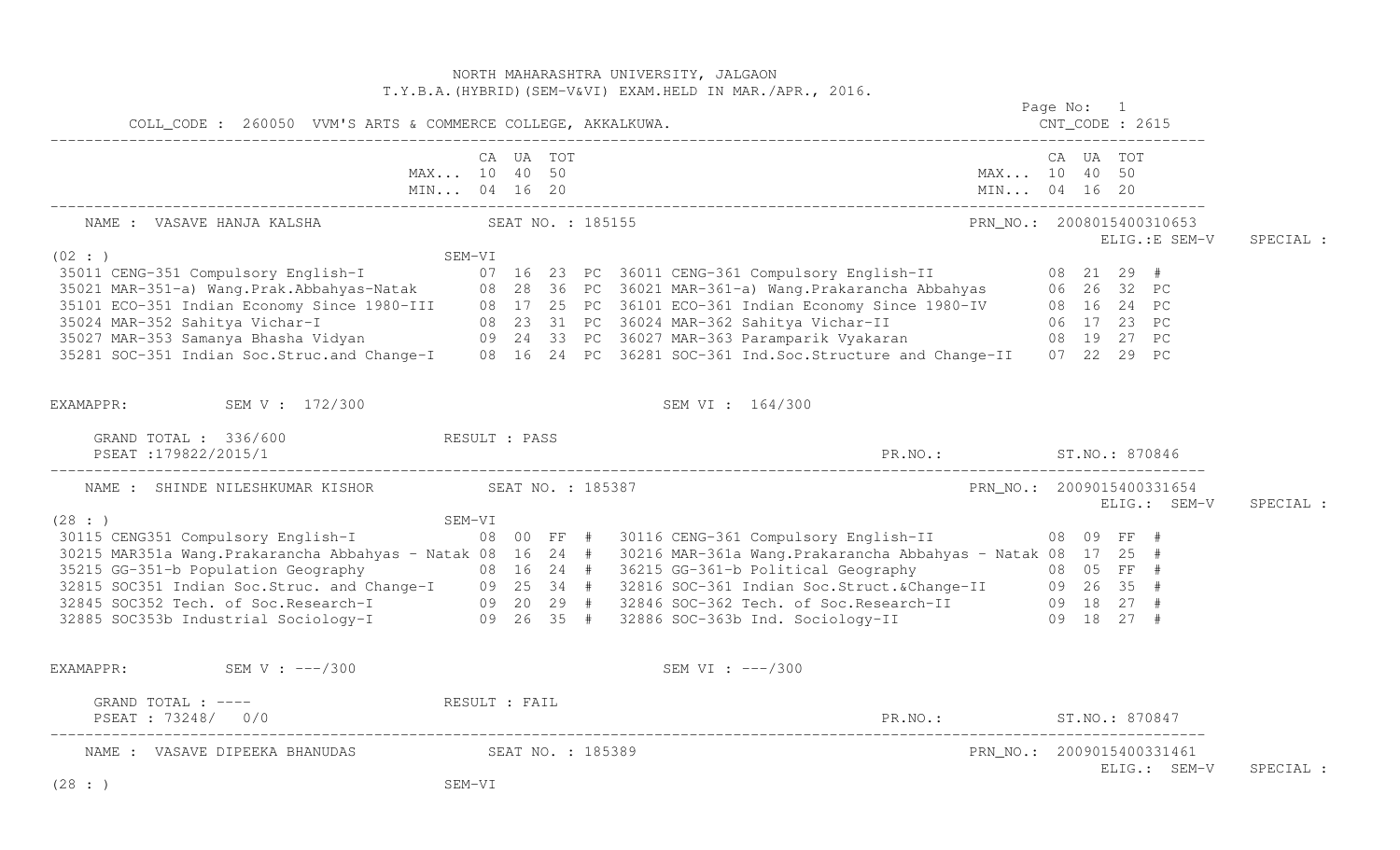| 35011 CENG-351 Compulsory English-I           |  |  | 08 16 24 PC 36011 CENG-361 Compulsory English-II         |  | 07 08 FF #     |  |
|-----------------------------------------------|--|--|----------------------------------------------------------|--|----------------|--|
| 35051 HIN-351-a) Hindi Samanya-I              |  |  | 08 21 29 PC 36051 HIN-361-a) Hindi Samanya-II            |  | 07 20 27 PC    |  |
| 35121 HIS-351 History of Modern Europe        |  |  | 08 17 25 PC 36121 HIS-361 History of Modern Europe       |  | 08  16  24  PC |  |
| 35281 SOC-351 Indian Soc. Struc. and Change-I |  |  | 08 23 31 # 36281 SOC-361 Ind.Soc.Structure and Change-II |  | 08 20 28 #     |  |
| 35284 SOC-352 Tech. of Soc.Research-I         |  |  | $08$ 18 26 $\#$ 36284 SOC-362 Tech. of Soc. Research-II  |  | 08 17 25 PC    |  |
| 35287 SOC-353-a) Rular and Urban Soc.-I       |  |  | 08 18 26 PC 36288 SOC-363-b) Industrial Sociology-II     |  | $07$ 18 25 #   |  |
|                                               |  |  |                                                          |  |                |  |

| EXAMAPPR:                                 | SEM V : 161/300 |               | SEM VI : ---/300 |         |                |
|-------------------------------------------|-----------------|---------------|------------------|---------|----------------|
| GRAND TOTAL : ----<br>PSEAT:100590/2014/2 |                 | RESULT : FAIL |                  | PR.NO.: | ST.NO.: 870848 |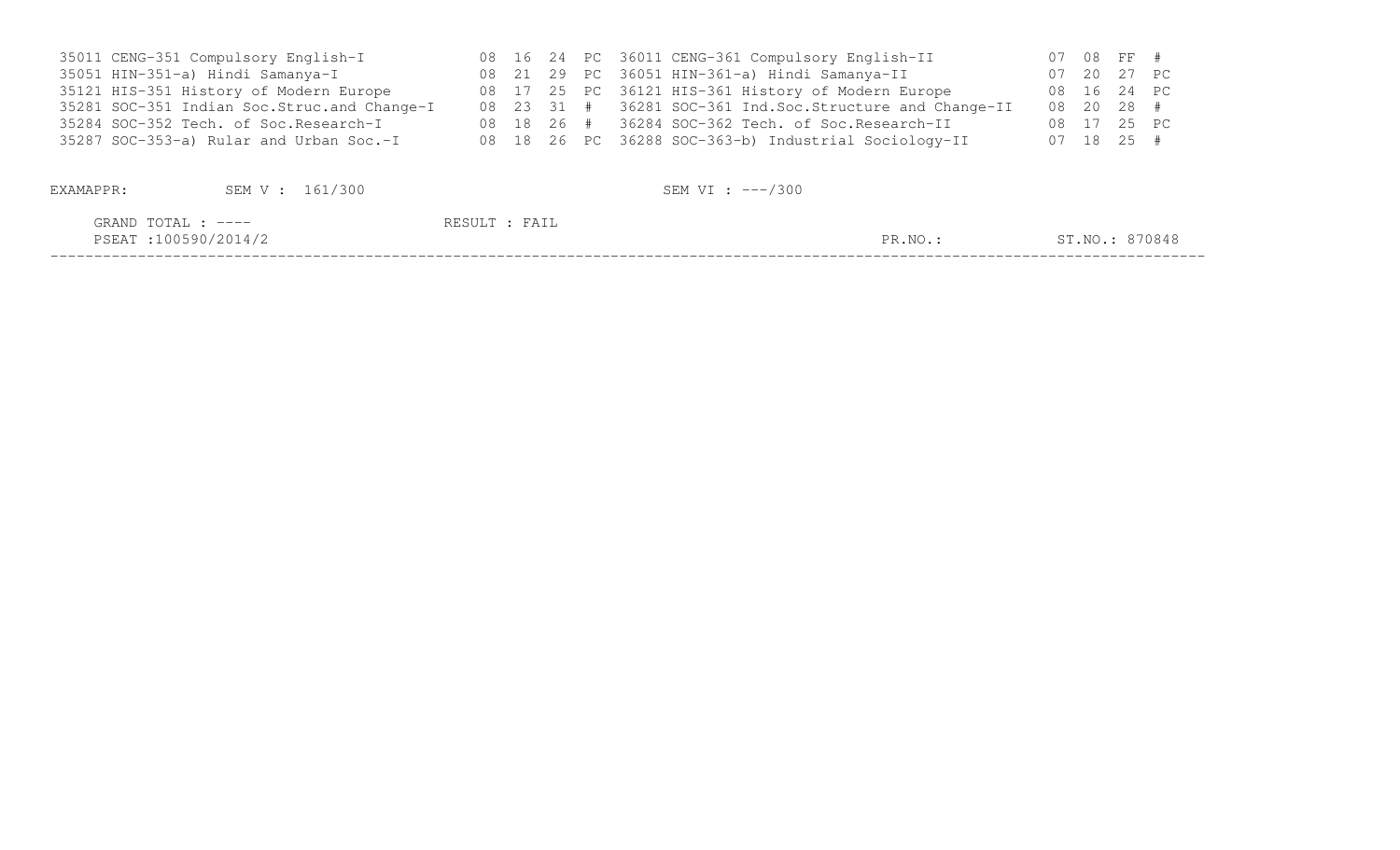## NORTH MAHARASHTRA UNIVERSITY, JALGAON

| COLL_CODE : 260050 | T.Y.B.A. (HYBRID) (SEM-V&VI) EXAM.HELD IN MAR./APR., 2016. |  | Page No:<br>$CNT\_CODE$ : 2615 |  |
|--------------------|------------------------------------------------------------|--|--------------------------------|--|
|                    | MAX MIN TOT                                                |  | MAX MIN INT EXT TOT            |  |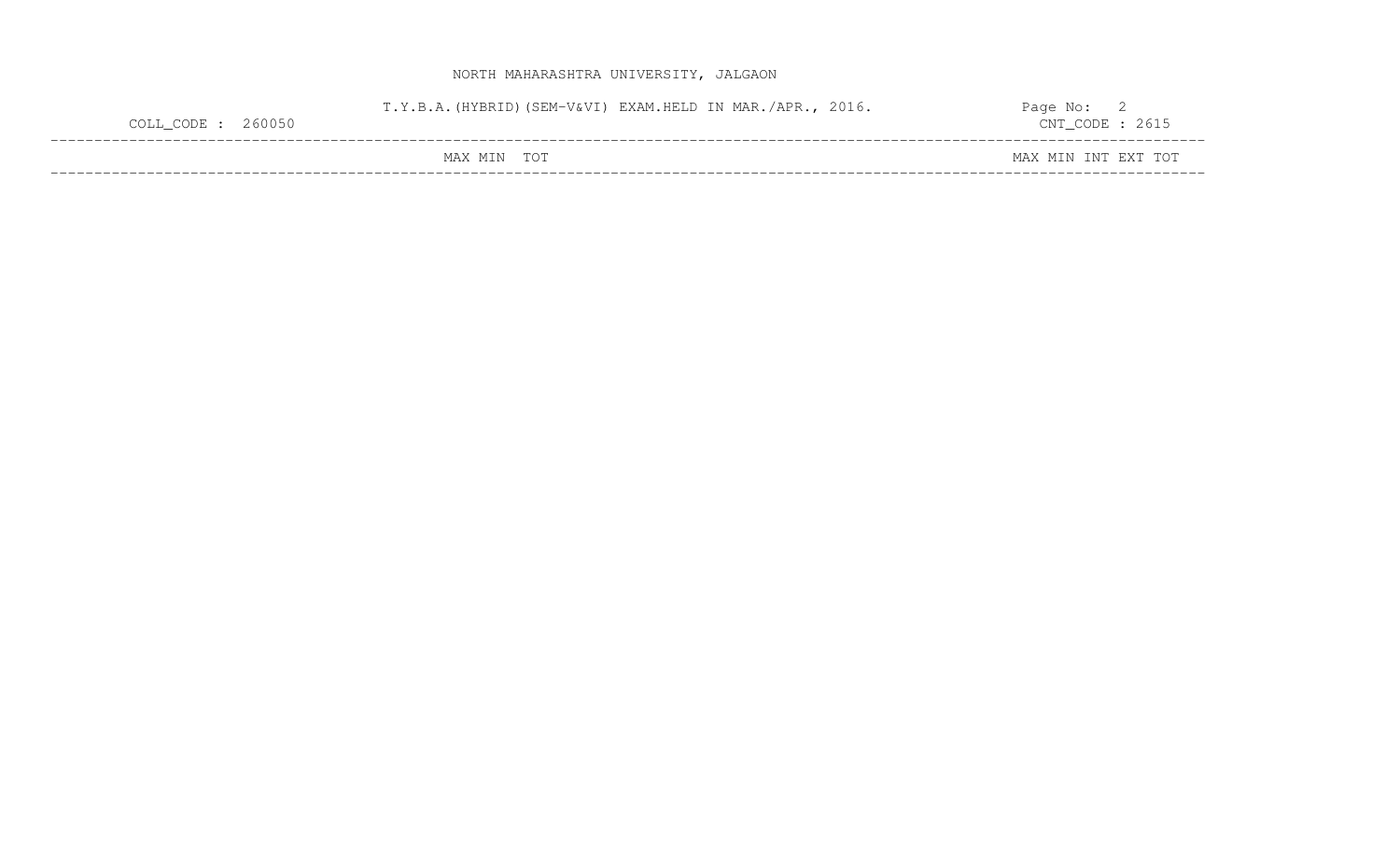|                                                                                                                                                                                                                                                                                                                                                                                                                                                                                                                                                                                                                                         |                              |           |                   | NORTH MAHARASHTRA UNIVERSITY, JALGAON<br>T.Y.B.A. (HYBRID) (SEM-V&VI) EXAM.HELD IN MAR./APR., 2016. |         |                              |                                  |                                             |           |
|-----------------------------------------------------------------------------------------------------------------------------------------------------------------------------------------------------------------------------------------------------------------------------------------------------------------------------------------------------------------------------------------------------------------------------------------------------------------------------------------------------------------------------------------------------------------------------------------------------------------------------------------|------------------------------|-----------|-------------------|-----------------------------------------------------------------------------------------------------|---------|------------------------------|----------------------------------|---------------------------------------------|-----------|
| COLL_CODE : 260072 SJMSM'S ARTS & COMMERCE COLLEGE, KHAPAR, TAL-AKKALKUWA.                                                                                                                                                                                                                                                                                                                                                                                                                                                                                                                                                              |                              |           |                   |                                                                                                     |         |                              | Page No: 1<br>$CNT\_CODE$ : 2622 |                                             |           |
|                                                                                                                                                                                                                                                                                                                                                                                                                                                                                                                                                                                                                                         | MAX 10 40 50<br>MIN 04 16 20 | CA UA TOT |                   |                                                                                                     |         | MAX 10 40 50<br>MIN 04 16 20 | CA UA TOT                        |                                             |           |
| NAME : BORSE JAYESH ASHOK                                                                                                                                                                                                                                                                                                                                                                                                                                                                                                                                                                                                               |                              |           | SEAT NO. : 185161 |                                                                                                     |         |                              |                                  | PRN_NO.: 2009015400259073<br>ELIG.: E SEM-V | SPECIAL : |
| (05:1)<br>35011 CENG-351 Compulsory English-I (07 18 25 PC 36011 CENG-361 Compulsory English-II (05 04 FF #<br>35151 GG-351-a) Population Geography-I (8 25 33 PC 36151 GG-361-a) Population Geography-II (8 18 24 PC<br>35201 DEF-351-a) Global Security-I (28 21 29 PC 36201 DEF-361-a) Global Security-II (28 24 PC)<br>35051 HIN-351-a) Hindi Samanya-I (28 19 27 PC 36051 HIN-361-a) Hindi Samanya-II (28 28 PC)<br>35054 HIN-352 Hindi Sahitya ka Etihas-I (28 19 27 PC 36054 HIN-362 Hindi Sahitya ka Etihas-II (28 04 FF #<br>35057 HIN-353 Bhasha Vidyan Tatha Rashtra. 08 19 27 PC 36057 HIN-363 Bhasha Vidyan Tatha Rashtra. | SEM-VI                       |           |                   |                                                                                                     |         |                              | 08 16 24 PC                      |                                             |           |
| SEM V : 168/300<br>EXAMAPPR:                                                                                                                                                                                                                                                                                                                                                                                                                                                                                                                                                                                                            |                              |           |                   | SEM VI : $---/300$                                                                                  |         |                              |                                  |                                             |           |
| GRAND TOTAL : ----<br>PSEAT:179828/2015/1                                                                                                                                                                                                                                                                                                                                                                                                                                                                                                                                                                                               | RESULT : FAIL                |           |                   |                                                                                                     | PR.NO.: | ST.NO.: 870849               |                                  |                                             |           |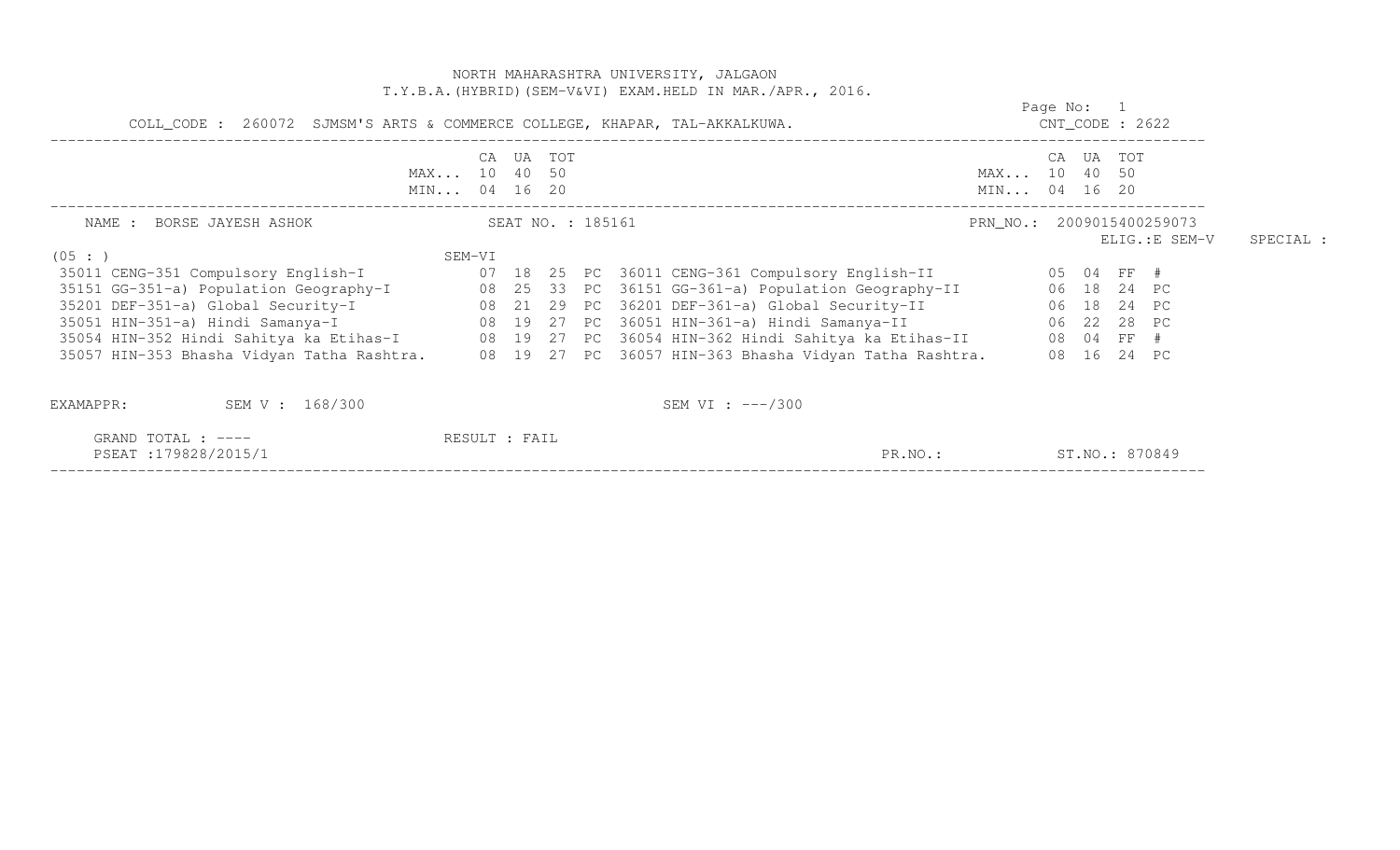|                                                                                                                                                                                                                                                                                                                                                                                                                                                                                                                                                                                                                |                                    |                   |        | NORTH MAHARASHTRA UNIVERSITY, JALGAON<br>T.Y.B.A. (HYBRID) (SEM-V&VI) EXAM.HELD IN MAR./APR., 2016. |                              |                                  |                                           |                |           |
|----------------------------------------------------------------------------------------------------------------------------------------------------------------------------------------------------------------------------------------------------------------------------------------------------------------------------------------------------------------------------------------------------------------------------------------------------------------------------------------------------------------------------------------------------------------------------------------------------------------|------------------------------------|-------------------|--------|-----------------------------------------------------------------------------------------------------|------------------------------|----------------------------------|-------------------------------------------|----------------|-----------|
| COLL_CODE : 260084 GVMMS'S PRADNYA ARTS COLLEGE, MOLAGI, TAL-AKKALKUWA, DIST-N'BAR                                                                                                                                                                                                                                                                                                                                                                                                                                                                                                                             |                                    |                   |        |                                                                                                     |                              | Page No: 1<br>$CNT\_CODE$ : 2628 |                                           |                |           |
|                                                                                                                                                                                                                                                                                                                                                                                                                                                                                                                                                                                                                | CA<br>MAX 10 40 50<br>MIN 04 16 20 |                   | UA TOT |                                                                                                     | MAX 10 40 50<br>MIN 04 16 20 |                                  | CA UA TOT                                 |                |           |
| NAME : VASAVE SHAILA BALYA<br>(02 : )                                                                                                                                                                                                                                                                                                                                                                                                                                                                                                                                                                          | SEM-VI                             | SEAT NO. : 185392 |        |                                                                                                     | PRN_NO.: 2009015400204335    |                                  |                                           | ELIG.: E SEM-V | SPECIAL : |
| 35011 CENG-351 Compulsory English-I               07 00 FF # 36011 CENG-361 Compulsory English-II           07 00 FF #<br>35024 MAR-352 Sahitya Vichar-I<br>35027 MAR-353 Samanya Bhasha Vidyan                       06   21   27   #   36027 MAR-363 Paramparik Vyakaran<br>35021 MAR-351-a) Wang.Prak.Abbahyas-Natak 66 17 23 PC 36021 MAR-361-a) Wang.Prakarancha Abbahyas 66 22 28 PC<br>35121 HIS-351 History of Modern Europe 607 16 23 PC 36121 HIS-361 History of Modern Europe 607 23 30 PC<br>35281 SOC-351 Indian Soc.Struc.and Change-I 06 21 27 PC 36281 SOC-361 Ind.Soc.Structure and Change-II |                                    |                   |        | 07 16 23 PC 36024 MAR-362 Sahitya Vichar-II                                                         |                              |                                  | 06 16 22 PC<br>07 16 23 PC<br>07 18 25 PC |                |           |
| SEM V : $---/300$<br>EXAMAPPR:                                                                                                                                                                                                                                                                                                                                                                                                                                                                                                                                                                                 |                                    |                   |        | SEM VI : $---/300$                                                                                  |                              |                                  |                                           |                |           |
| GRAND TOTAL : $---$<br>PSEAT:175303/2015/2                                                                                                                                                                                                                                                                                                                                                                                                                                                                                                                                                                     | RESULT : FAIL                      |                   |        | PR.NO.:                                                                                             |                              |                                  | ST.NO.: 870850                            |                |           |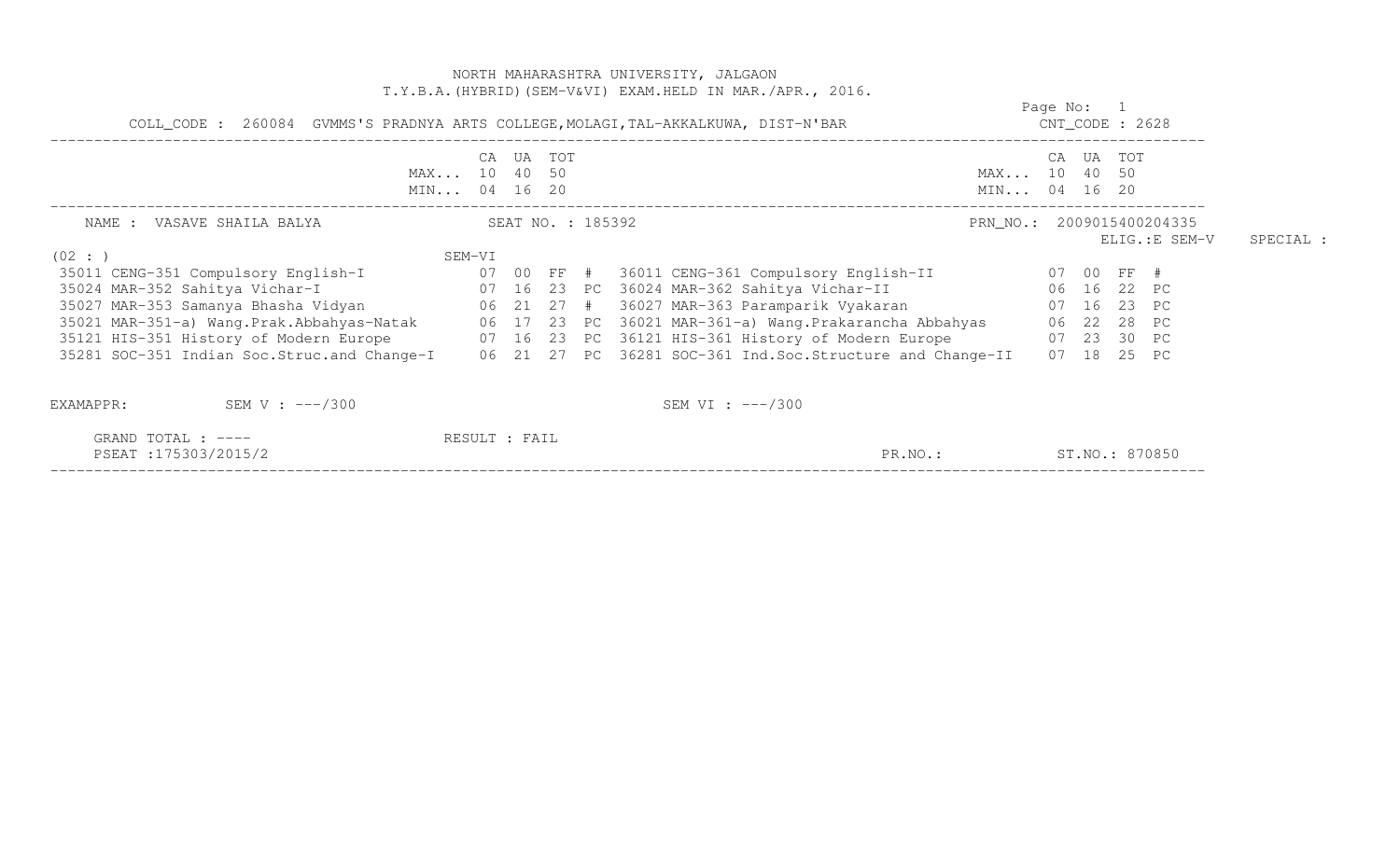## NORTH MAHARASHTRA UNIVERSITY, JALGAON T.Y.B.A.(HYBRID)(SEM-V&VI) EXAM.HELD IN MAR./APR., 2016. Page No: 1 COLL CODE: 280061 ASSPM'S MAHARAJ J.P.VALVI ARTS, COM. & SHRI.V.K.KULKARNI SCIENCE COLLEGE, DHADGAON CNT CODE: 2817 COLL\_CODE : 280061 ASSPM'S MAHARAJ J.P.VALVI ARTS,COM.&SHRI.V.K.KULKARNI SCIENCE COLLEGE,DHADGAON CNT\_CODE : 2817 ------------------------------------------------------------------------------------------------------------------------------------ CA UA TOT CA UA TOT MAX... 10 40 50 MAX... 10 40 50 MIN... 04 16 20 MIN... 04 16 20 MIN... 04 16 20 ------------------------------------------------------------------------------------------------------------------------------------ NAME : PAWARA SEVIBAI AADALYA SEAT NO. : 185180 PRN\_NO.: 2009015400114971 ELIG.:E SEM-V SPECIAL : 35011 CENG-351 Compulsory English-I<br>
35011 CENG-351 Compulsory English-I<br>
35011 POL-351-a) Western Pol.Thought-I<br>
3501 DEF-351-a) Western Pol.Thought-I<br>
35021 DEF-351-a) Global Security-I<br>
35021 MAR-351-a) Global Security-EXAMAPPR: SEM V : 178/300 SEM VI : ---/300 GRAND TOTAL : ---- **RESULT** : FAIL PSEAT :176515/2014/1 PR.NO.: ST.NO.: 870851 ------------------------------------------------------------------------------------------------------------------------------------ NAME : PAWARA RAKESH ANIL SEAT NO. : 185186 PRN NO. : 2009015400116157 ELIG.:E SEM-V SPECIAL : (10 : ) SEM-VI 35011 CENG-351 Compulsory English-I 07 16 23 PC 36011 CENG-361 Compulsory English-II 07 16 23 PC 35201 DEF-351-a) Global Security-I 06 24 30 PC 36201 DEF-361-a) Global Security-II 08 18 26 PC 35121 HIS-351 History of Modern Europe 08 20 28 PC 36121 HIS-361 History of Modern Europe 07 16 23 PC 35101 ECO-351 Indian Economy Since 1980-III 07 19 26 PC 36101 ECO-361 Indian Economy Since 1980-IV 08 17 25 PC 35104 ECO-352-a) Public Finance and Policies-I 07 02 FF # 36104 ECO-362-a) Public Finance and Policies-II 07 20 27 # 35107 ECO-353-a) Int.Trade & Practices-I 07 16 23 # 36107 ECO-363-a) International Trade & Prac.-II 07 16 23 PC EXAMAPPR: SEM V : ---/300 SEM V : ---/300 GRAND TOTAL : ---- RESULT : FAIL PSEAT :180217/2015/1 PR.NO.: ST.NO.: 870852 ------------------------------------------------------------------------------------------------------------------------------------ NAME : VALVI SHANTILAL TECHAYA SEAT NO. : 185402 PRN NO.: 2008015400053572 ELIG.: SEM-V SPECIAL : (05 : ) SEM-VI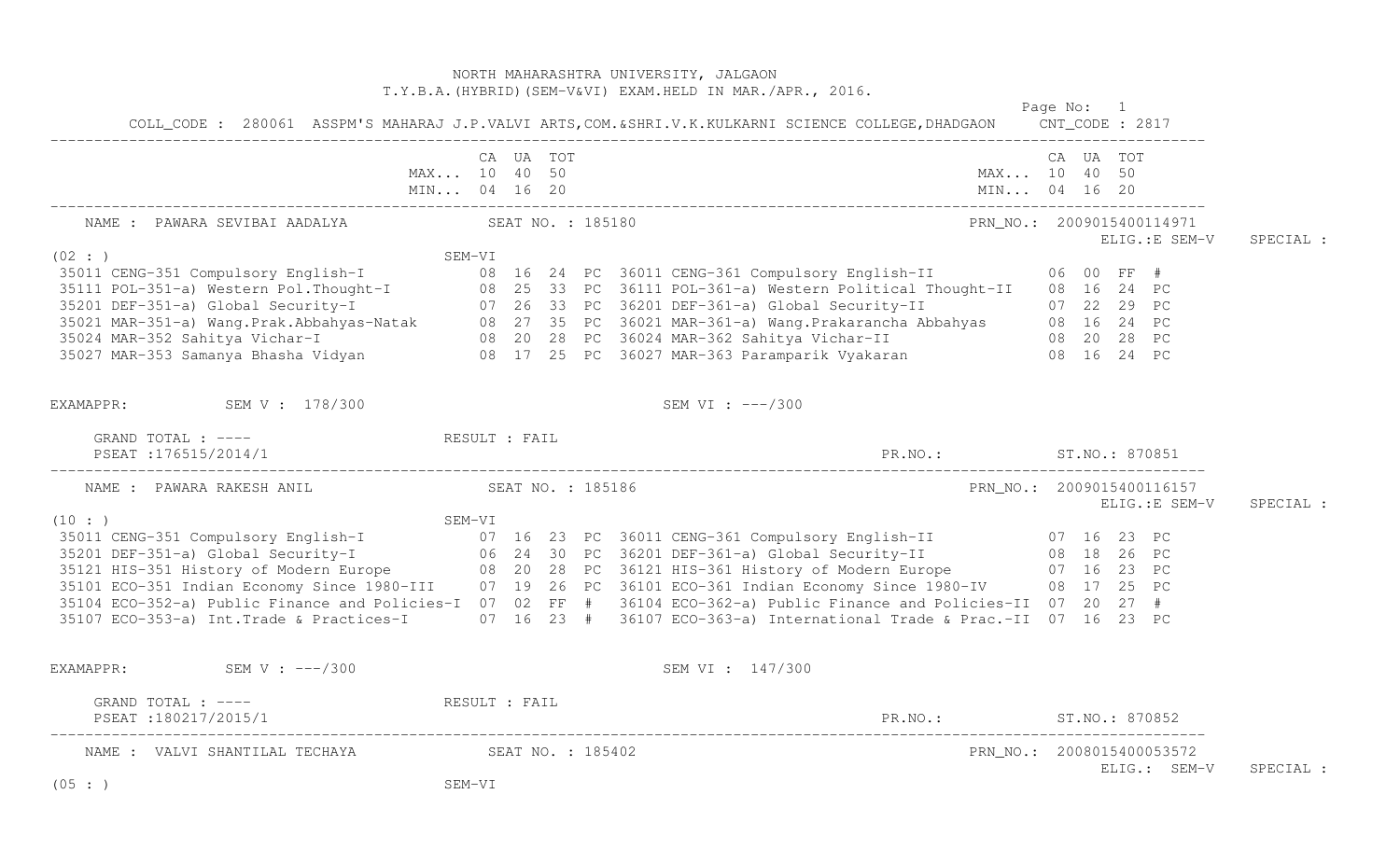| 35011 CENG-351 Compulsory English-I        |  |  | 06 21 27 # 36011 CENG-361 Compulsory English-II        |  | 08 02 FF #     |  |
|--------------------------------------------|--|--|--------------------------------------------------------|--|----------------|--|
| 35151 GG-351-a) Population Geography-I     |  |  | 08 19 27 PC 36151 GG-361-a) Population Geography-II    |  | 07 19 26 PC    |  |
| 35201 DEF-351-a) Global Security-I         |  |  | 08 21 29 PC 36201 DEF-361-a) Global Security-II        |  | 08  28  36  PC |  |
| 35051 HIN-351-a) Hindi Samanya-I           |  |  | 07 20 27 PC 36051 HIN-361-a) Hindi Samanya-II          |  | 07 21 28 PC    |  |
| 35054 HIN-352 Hindi Sahitya ka Etihas-I    |  |  | 08 20 28 PC 36054 HIN-362 Hindi Sahitya ka Etihas-II   |  | 07 20 27 PC    |  |
| 35057 HIN-353 Bhasha Vidyan Tatha Rashtra. |  |  | 07 30 37 PC 36057 HIN-363 Bhasha Vidyan Tatha Rashtra. |  | 08 00 FF #     |  |
|                                            |  |  |                                                        |  |                |  |

| EXAMAPPR:                                 | SEM V : 175/300 |               | SEM VI : ---/300 |                |
|-------------------------------------------|-----------------|---------------|------------------|----------------|
| GRAND TOTAL : ----<br>PSEAT:179881/2015/1 |                 | RESULT : FAIL | PR.NO.:          | ST.NO.: 870853 |